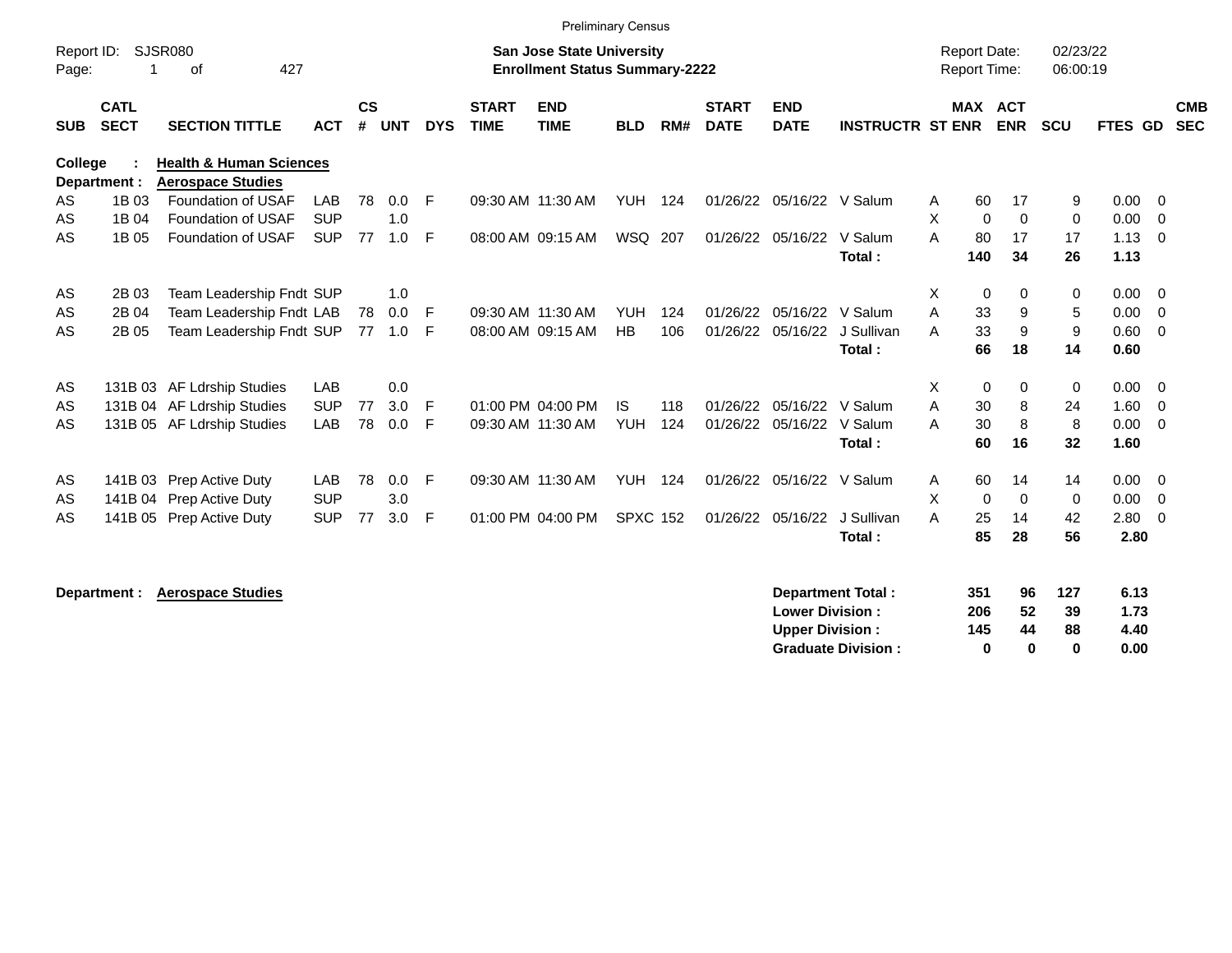|                     |                              |                                                                                        |            |                |            |            |                             |                                                                           | <b>Preliminary Census</b> |      |                             |                                                     |                         |                                            |                          |                      |              |     |                          |
|---------------------|------------------------------|----------------------------------------------------------------------------------------|------------|----------------|------------|------------|-----------------------------|---------------------------------------------------------------------------|---------------------------|------|-----------------------------|-----------------------------------------------------|-------------------------|--------------------------------------------|--------------------------|----------------------|--------------|-----|--------------------------|
| Report ID:<br>Page: |                              | SJSR080<br>427<br>2<br>οf                                                              |            |                |            |            |                             | <b>San Jose State University</b><br><b>Enrollment Status Summary-2222</b> |                           |      |                             |                                                     |                         | <b>Report Date:</b><br><b>Report Time:</b> |                          | 02/23/22<br>06:00:19 |              |     |                          |
| <b>SUB</b>          | <b>CATL</b><br><b>SECT</b>   | <b>SECTION TITTLE</b>                                                                  | <b>ACT</b> | <b>CS</b><br># | <b>UNT</b> | <b>DYS</b> | <b>START</b><br><b>TIME</b> | <b>END</b><br>TIME                                                        | <b>BLD</b>                | RM#  | <b>START</b><br><b>DATE</b> | <b>END</b><br><b>DATE</b>                           | <b>INSTRUCTR ST ENR</b> | <b>MAX</b>                                 | <b>ACT</b><br><b>ENR</b> | <b>SCU</b>           | FTES GD      |     | <b>CMB</b><br><b>SEC</b> |
| College             | $\mathbf{L}$<br>Department : | <b>Health &amp; Human Sciences</b><br><b>Health &amp; Human Sciences - All College</b> |            |                |            |            |                             |                                                                           |                           |      |                             |                                                     |                         |                                            |                          |                      |              |     |                          |
|                     |                              | CHHS 198ITL 80Int'l Exper Seminar                                                      | SEM        | 05             | 1.0        | TBA        |                             |                                                                           | ON                        | LINE |                             | 01/26/22 05/16/22                                   | D Singamsett A          | 26                                         | 26                       | 26                   | 1.78         | - 3 |                          |
|                     |                              | CHHS 198ITL 81 Int'l Exper Seminar                                                     | SEM        | 05             | 1.0        | TBA        |                             |                                                                           | ON                        | LINE | 01/26/22                    | 05/16/22                                            | D Singamsett A          | 27                                         | 27                       | 27                   | 1.87         | -4  |                          |
|                     |                              | CHHS 198ITL 82Int'l Exper Seminar                                                      | SEM        | 05             | 1.0        | TBA        |                             |                                                                           | ON                        | LINE | 01/26/22                    | 05/16/22                                            | D Singamsett A          | 27                                         | 27                       | 27                   | 1.80         | -0  |                          |
|                     |                              | CHHS 198ITL 83Int'l Exper Seminar                                                      | <b>SEM</b> | 05             | 1.0        | TBA        |                             |                                                                           | ΟN                        | LINE | 01/26/22                    | 05/16/22                                            | D Singamsett A          | 30                                         | 30                       | 30                   | 2.15         | -9  |                          |
|                     |                              |                                                                                        |            |                |            |            |                             |                                                                           |                           |      |                             |                                                     | Total:                  | 110                                        | 110                      | 110                  | 7.60         |     |                          |
|                     | Department :                 | <b>Health &amp; Human Sciences - All College</b>                                       |            |                |            |            |                             |                                                                           |                           |      |                             | <b>Department Total:</b><br><b>Lower Division :</b> |                         | 110<br>0                                   | 110<br>0                 | 110<br>0             | 7.60<br>0.00 |     |                          |

**Upper Division : 110 110 110 7.60 Graduate Division : 0 0 0 0.00**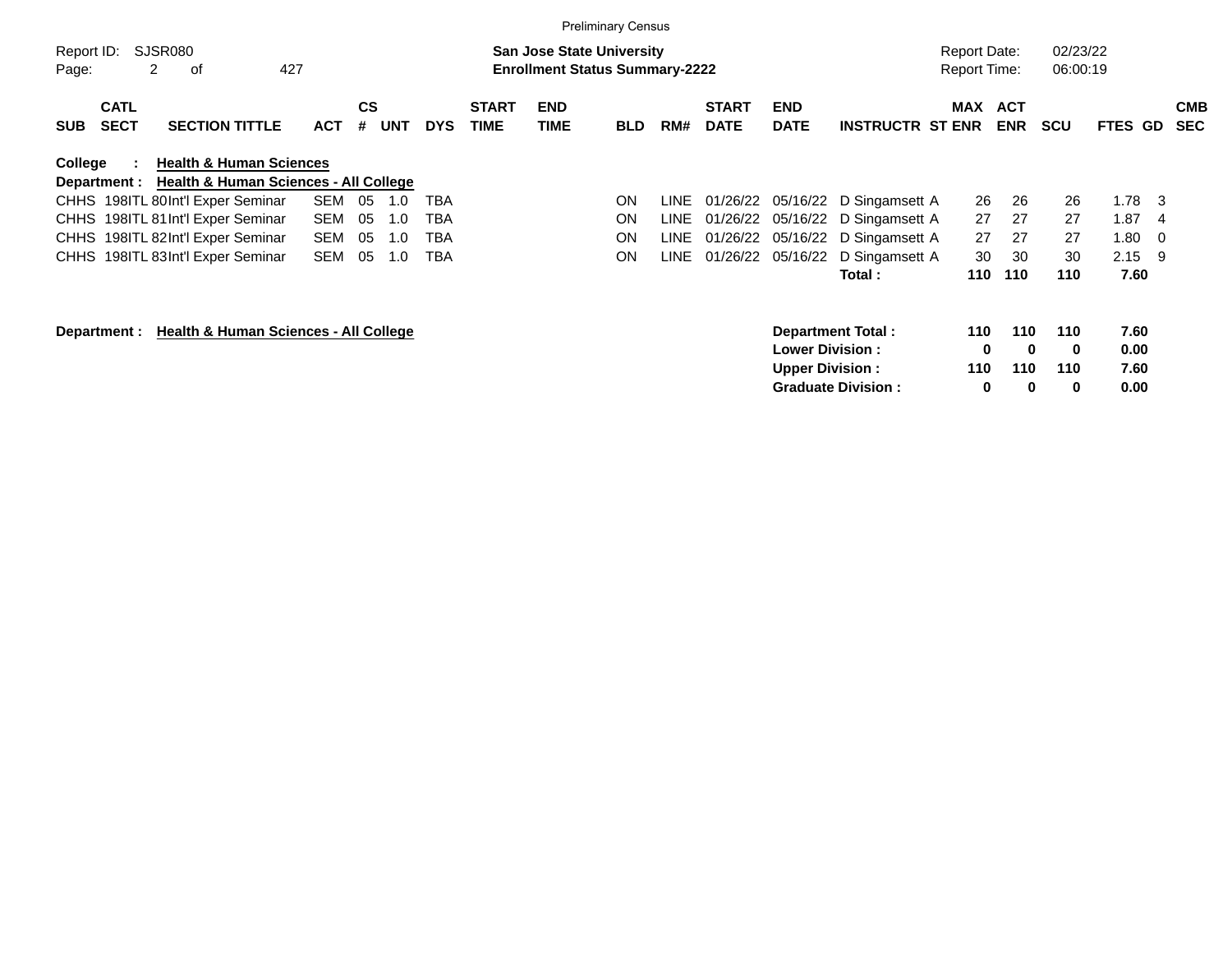|                     |                            |                                                |              |               |        |            |                             | <b>Preliminary Census</b>                                                 |            |             |                             |                           |                                   |   |                                     |                |                      |              |                          |                          |
|---------------------|----------------------------|------------------------------------------------|--------------|---------------|--------|------------|-----------------------------|---------------------------------------------------------------------------|------------|-------------|-----------------------------|---------------------------|-----------------------------------|---|-------------------------------------|----------------|----------------------|--------------|--------------------------|--------------------------|
| Report ID:<br>Page: |                            | SJSR080<br>427<br>3<br>оf                      |              |               |        |            |                             | <b>San Jose State University</b><br><b>Enrollment Status Summary-2222</b> |            |             |                             |                           |                                   |   | <b>Report Date:</b><br>Report Time: |                | 02/23/22<br>06:00:19 |              |                          |                          |
| <b>SUB</b>          | <b>CATL</b><br><b>SECT</b> | <b>SECTION TITTLE</b>                          | ACT          | $\mathsf{cs}$ | # UNT  | <b>DYS</b> | <b>START</b><br><b>TIME</b> | <b>END</b><br><b>TIME</b>                                                 | <b>BLD</b> | RM#         | <b>START</b><br><b>DATE</b> | <b>END</b><br><b>DATE</b> | <b>INSTRUCTR ST ENR</b>           |   | <b>MAX ACT</b>                      | <b>ENR</b>     | <b>SCU</b>           | FTES GD      |                          | <b>CMB</b><br><b>SEC</b> |
| <b>College</b>      |                            | <b>Health &amp; Human Sciences</b>             |              |               |        |            |                             |                                                                           |            |             |                             |                           |                                   |   |                                     |                |                      |              |                          |                          |
| Department :        |                            | <b>Nutrition, Food Science &amp; Packaging</b> |              |               |        |            |                             |                                                                           |            |             |                             |                           |                                   |   |                                     |                |                      |              |                          |                          |
| <b>NUFS</b>         | 1A 01                      | Physical Science of                            | SEM          | 04            | 3.0    | <b>TR</b>  |                             | 10:30 AM 11:45 AM                                                         | <b>CL</b>  | 302         | 01/26/22                    |                           | 05/16/22 G Swamy                  | A | 45                                  | 22             | 66                   | 4.40         | - 0                      |                          |
| <b>NUFS</b>         | 1A 02                      | Physical Science of                            | SEM          | 04            | 3.0    | <b>MW</b>  |                             | 12:00 PM 01:15 PM                                                         | <b>CCB</b> | 102         | 01/26/22                    | 05/16/22                  | I Vanek<br>Total:                 | A | 45<br>90                            | 25<br>47       | 75<br>141            | 5.00<br>9.40 | - 0                      |                          |
| <b>NUFS</b>         | 801                        | <b>Nutr Health Prof</b>                        | <b>LEC</b>   | 01            | 3.0    | <b>TR</b>  |                             | 12:00 PM 01:15 PM                                                         | CL         | 302         | 01/26/22                    |                           | 05/16/22 L Steinberg              | A | 45                                  | 31             | 93                   | 6.20         | - 0                      |                          |
| <b>NUFS</b>         | 802                        | Nutr Health Prof                               | <b>LEC</b>   | 01            | 3.0    | <b>TR</b>  |                             | 01:30 PM 02:45 PM                                                         | CL.        | 302         | 01/26/22                    |                           | 05/16/22 L Steinberg              | A | 45                                  | 25             | 75                   | 5.00         | $\overline{\mathbf{0}}$  |                          |
| <b>NUFS</b>         | 880                        | Nutr Health Prof                               | <b>LEC</b>   | 01            | 3.0    | <b>TBA</b> |                             |                                                                           | <b>ON</b>  | <b>LINE</b> | 01/26/22 05/16/22           |                           | K Knoblaugh A                     |   | 45                                  | 39             | 117                  | 7.80         | - 0                      |                          |
|                     |                            |                                                |              |               |        |            |                             |                                                                           |            |             |                             |                           | Total:                            |   | 135                                 | 95             | 285                  | 19.00        |                          |                          |
| <b>NUFS</b>         | 901                        | Intro Human Nutr                               | <b>LEC</b>   |               | 3.0    |            |                             |                                                                           |            |             |                             |                           |                                   | X | 0                                   | 0              | 0                    | 0.00         | - 0                      |                          |
| <b>NUFS</b>         | 902                        | Intro Human Nutr                               | <b>LEC</b>   |               | 3.0    |            |                             |                                                                           |            |             |                             |                           |                                   | X | 0                                   | 0              | 0                    | 0.00         | - 0                      |                          |
| <b>NUFS</b>         | 903                        | Intro Human Nutr                               | <b>LEC</b>   |               | 3.0    |            |                             |                                                                           |            |             |                             |                           |                                   | X | $\mathbf 0$                         | $\Omega$       | $\mathbf 0$          | 0.00         | - 0                      |                          |
| <b>NUFS</b>         | 980                        | Intro Human Nutr                               | <b>LEC</b>   | 01            | 3.0    | TR         |                             | 09:00 AM 10:15 AM                                                         | <b>ON</b>  | LINE.       | 01/26/22                    | 05/16/22                  | T Toledo                          | A | 45                                  | 21             | 63                   | 4.20         | - 0                      |                          |
| <b>NUFS</b>         | 999                        | Intro Human Nutr                               | <b>LEC</b>   | 01            | 3.0    | <b>TBA</b> |                             |                                                                           | <b>ON</b>  | <b>LINE</b> | 01/26/22 05/16/22           |                           | A Whitson                         | A | 45                                  | 43             | 129                  | 8.60         | $\overline{\phantom{0}}$ |                          |
|                     |                            |                                                |              |               |        |            |                             |                                                                           |            |             |                             |                           | Total:                            |   | 90                                  | 64             | 192                  | 12.80        |                          |                          |
| <b>NUFS</b>         | 10 01                      | <b>Basic Life Skills</b>                       | <b>LEC</b>   | 02            | 3.0    | м          |                             | 12:00 PM 01:40 PM                                                         | <b>CCB</b> | 122         | 01/26/22                    | 05/16/22                  | J Kubota                          | Α | 30                                  | 30             | 60                   | 6.00         | $\overline{\phantom{0}}$ |                          |
| <b>NUFS</b>         | 10 02                      | <b>Basic Life Skills</b>                       | <b>ACT</b>   | 13            | 0.0    | M          |                             | 01:45 PM 03:30 PM                                                         | <b>CCB</b> | 122         | 01/26/22                    | 05/16/22                  | J Kubota                          | A | 30                                  | 30             | 30                   | 0.00         | $\overline{\phantom{0}}$ |                          |
|                     |                            |                                                |              |               |        |            |                             |                                                                           |            |             |                             |                           | Total:                            |   | 60                                  | 60             | 90                   | 6.00         |                          |                          |
| <b>NUFS</b>         | 16 01                      | Sci, Physio, Nutr                              | LEC          |               | 3.0    |            |                             |                                                                           |            |             |                             |                           |                                   | Χ | 0                                   | 0              | 0                    | 0.00         | $\overline{\mathbf{0}}$  |                          |
| <b>NUFS</b>         | 16 02                      | Sci, Physio, Nutr                              | <b>LEC</b>   |               | 3.0    |            |                             |                                                                           |            |             |                             |                           |                                   | Χ | 0                                   | $\mathbf 0$    | 0                    | 0.00         | - 0                      |                          |
| <b>NUFS</b>         | 16 03                      | Sci, Physio, Nutr                              | <b>LEC</b>   | 02            | 3.0    | МW         |                             | 10:30 AM 11:45 AM                                                         | BBC.       | 201         | 01/26/22                    | 05/16/22                  | I Vanek                           | A | 45                                  | 29             | 87                   | 5.80         | 0                        |                          |
| <b>NUFS</b>         | 1680                       | Sci, Physio, Nutr                              | <b>LEC</b>   | 02            | 3.0    | <b>TBA</b> |                             |                                                                           | <b>ON</b>  | <b>LINE</b> | 01/26/22                    | 05/16/22                  | Y Sun                             | A | 45                                  | 44             | 132                  | 8.80         | 0                        |                          |
| <b>NUFS</b>         | 1681                       | Sci, Physio, Nutr                              | <b>LEC</b>   | 02            | 3.0    | <b>TBA</b> |                             |                                                                           | <b>ON</b>  | <b>LINE</b> | 01/26/22                    | 05/16/22                  | Y Sun                             | A | 45                                  | 45             | 135                  | 9.00         | 0                        |                          |
| <b>NUFS</b>         | 1682                       | Sci, Physio, Nutr                              | <b>LEC</b>   | 02            | 3.0    | <b>TR</b>  |                             | 10:30 AM 11:45 AM                                                         | <b>ON</b>  | <b>LINE</b> |                             | 01/26/22 05/16/22 Y Sun   |                                   | A | 45                                  | 43             | 129                  | 8.60         | - 0                      |                          |
|                     |                            |                                                |              |               |        |            |                             |                                                                           |            |             |                             |                           | Total:                            |   | 180                                 | 161            | 483                  | 32.20        |                          |                          |
| NUFS 20 01          |                            | Sanitatn & Env Iss                             | SEM 04 2.0   |               |        | $\top$     |                             | 03:00 PM 04:40 PM                                                         | ON         |             |                             |                           | LINE 01/26/22 05/16/22 T Engstrom | A | 35                                  | 27             | 54                   | 3.60         | $0\,$ C                  |                          |
| HSPM 2001           |                            | Sanitatn & Env Iss                             | SEM          | 04            | 2.0    | $\top$     |                             | 03:00 PM 04:40 PM                                                         | <b>ON</b>  |             |                             |                           | LINE 01/26/22 05/16/22 T Engstrom | A | 0                                   | -1             | 2                    | 0.13         | $0\,$ C                  |                          |
| NUFS 2002           |                            | Sanitatn & Env Iss                             | SEM          |               | 04 2.0 | W          |                             | 03:00 PM 04:40 PM                                                         | ON.        |             |                             |                           | LINE 01/26/22 05/16/22 T Engstrom | Α | 35                                  | 14             | 28                   | 1.87         | $0\,$ C                  |                          |
|                     | HSPM 2002                  | Sanitatn & Env Iss                             | SEM 04 2.0 W |               |        |            |                             | 03:00 PM 04:40 PM                                                         | <b>ON</b>  |             |                             |                           | LINE 01/26/22 05/16/22 T Engstrom | A | $\mathbf 0$                         | $\overline{1}$ | $\overline{c}$       | 0.13 0 C     |                          |                          |
|                     |                            |                                                |              |               |        |            |                             |                                                                           |            |             |                             |                           | Total:                            |   | 70                                  | 43             | 86                   | 5.73         |                          |                          |
| NUFS 21 01          |                            | Culinary Prin & Prac                           | LEC 02 3.0   |               |        | <b>W</b>   |                             | 08:30 AM 10:10 AM                                                         | CCB 122    |             |                             |                           | 01/26/22 05/16/22 T Engstrom A    |   | 20                                  | 19             | 38                   | $3.80\ 0$    |                          |                          |
| NUFS 21 02          |                            | Culinary Prin & Prac                           | LAB 16 0.0 W |               |        |            |                             | 10:15 AM 01:00 PM                                                         | CCB 125    |             |                             |                           | 01/26/22 05/16/22 T Engstrom A    |   | 20                                  | 19             | 19                   | $0.00 \t 0$  |                          |                          |
|                     |                            |                                                |              |               |        |            |                             |                                                                           |            |             |                             |                           | Total:                            |   | 40                                  | 38             | 57                   | 3.80         |                          |                          |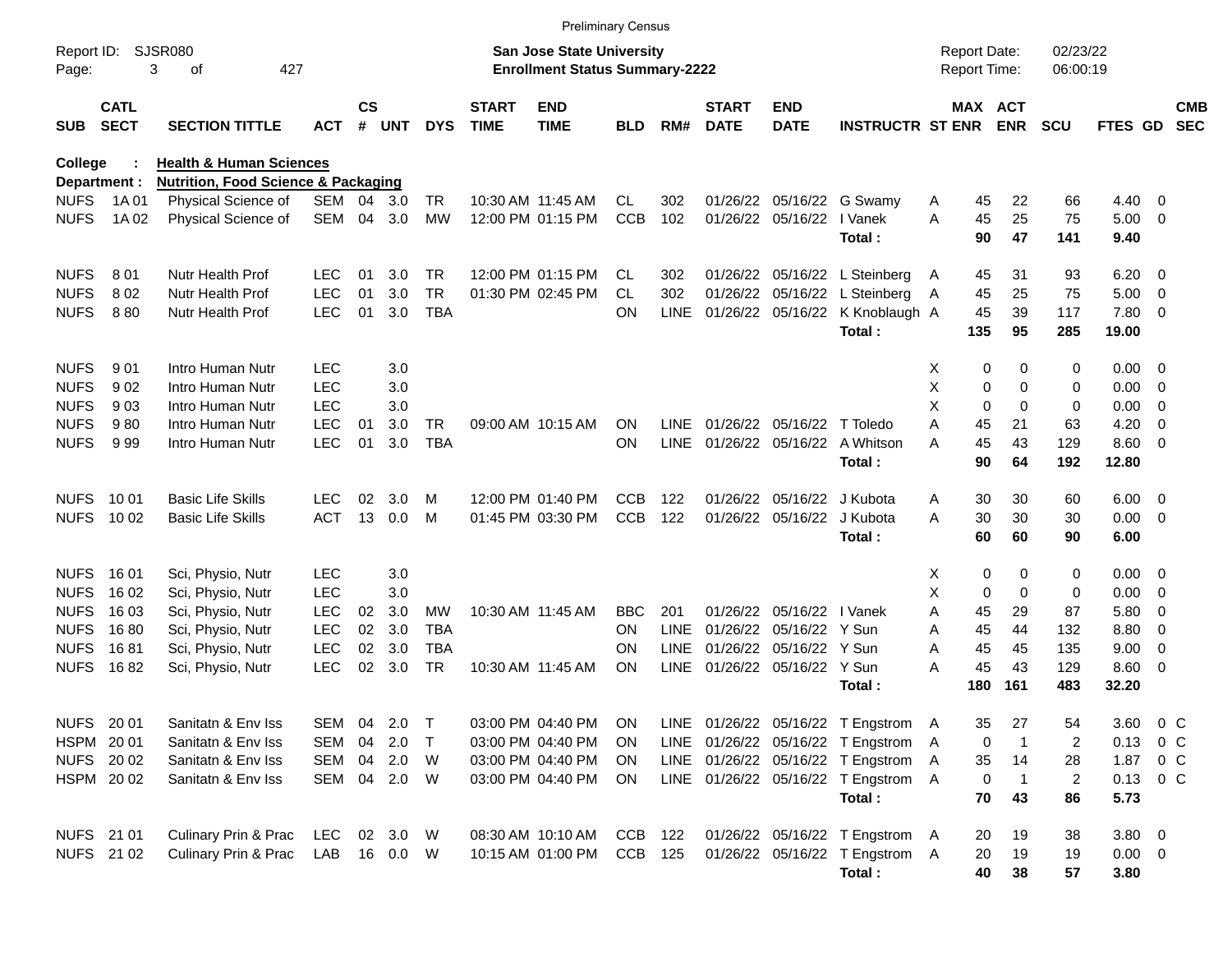|                            |                         |                                                                                                       |                                        |                    |                         |                                |                             | <b>Preliminary Census</b>                                                 |                                        |                     |                             |                                                        |                                                                        |                     |                                        |                                                                      |                                                   |                                                    |            |
|----------------------------|-------------------------|-------------------------------------------------------------------------------------------------------|----------------------------------------|--------------------|-------------------------|--------------------------------|-----------------------------|---------------------------------------------------------------------------|----------------------------------------|---------------------|-----------------------------|--------------------------------------------------------|------------------------------------------------------------------------|---------------------|----------------------------------------|----------------------------------------------------------------------|---------------------------------------------------|----------------------------------------------------|------------|
| Page:                      | Report ID: SJSR080<br>4 | 427<br>οf                                                                                             |                                        |                    |                         |                                |                             | <b>San Jose State University</b><br><b>Enrollment Status Summary-2222</b> |                                        |                     |                             |                                                        |                                                                        | <b>Report Date:</b> | <b>Report Time:</b>                    | 02/23/22<br>06:00:19                                                 |                                                   |                                                    |            |
| SUB SECT                   | <b>CATL</b>             | <b>SECTION TITTLE</b>                                                                                 | <b>ACT</b>                             | $\mathsf{cs}$<br># | <b>UNT</b>              | <b>DYS</b>                     | <b>START</b><br><b>TIME</b> | <b>END</b><br><b>TIME</b>                                                 | <b>BLD</b>                             | RM#                 | <b>START</b><br><b>DATE</b> | <b>END</b><br><b>DATE</b>                              | <b>INSTRUCTR ST ENR</b>                                                |                     | MAX ACT<br><b>ENR</b>                  | <b>SCU</b>                                                           | FTES GD SEC                                       |                                                    | <b>CMB</b> |
| <b>NUFS</b><br><b>NUFS</b> | 25 01<br>25 02          | Intern Fdserv Mgmt<br>Intern Fdserv Mgmt                                                              | <b>SUP</b><br><b>SUP</b>               | 36<br>36           | 1.0<br>2.0              | TBA<br><b>TBA</b>              |                             |                                                                           | <b>ON</b><br><b>ON</b>                 | LINE<br><b>LINE</b> |                             | 01/26/22 05/16/22 J Kubota<br>01/26/22 05/16/22        | J Kubota<br>Total :                                                    | A<br>Α              | 20<br>20<br>40                         | 0<br>0<br>0<br>0<br>$\bf{0}$<br>0                                    | $0.00 \t 0$<br>$0.00 \t 0$<br>0.00                |                                                    |            |
|                            | NUFS 31 01              | Prof in Nufs and Pkg                                                                                  | LEC                                    |                    | 02 1.0 T                |                                |                             | 01:30 PM 02:20 PM                                                         | <b>CCB</b>                             | 122                 |                             | 01/26/22 05/16/22                                      | D Singamsett A<br>Total:                                               |                     | 27<br>35<br>35<br>27                   | 27<br>27                                                             | $1.80 \ 0$<br>1.80                                |                                                    |            |
|                            |                         | NUFS 101A 01 Food Science<br>NUFS 101A 02 Food Science<br>NUFS 101A 03 Food Science                   | LEC.<br>LAB<br>LAB                     | 04<br>16<br>16     | 4.0<br>0.0<br>0.0       | <b>TR</b><br>$\mathsf{T}$<br>R |                             | 10:30 AM 11:45 AM<br>12:00 PM 02:45 PM<br>12:00 PM 02:45 PM               | <b>BBC</b><br><b>CCB</b><br><b>CCB</b> | 201<br>125<br>125   | 01/26/22                    | 01/26/22 05/16/22 X Feng<br>05/16/22 X Feng            | 01/26/22 05/16/22 G Swamy<br>Total:                                    | A<br>A<br>A         | 40<br>23<br>17<br>20<br>20<br>80<br>46 | 69<br>17<br>6<br>6<br>92                                             | 6.27<br>0.00<br>$0.00 \ 0$<br>6.27                | $\overline{\phantom{0}}^2$<br>2                    |            |
|                            | NUFS 103 01             | Food Proc & Pkg I                                                                                     | SEM 02                                 |                    | $2.0$ T                 |                                |                             | 08:30 AM 10:10 AM                                                         | HB                                     | 408                 |                             | 01/26/22 05/16/22                                      | G Swamy<br>Total:                                                      | Α                   | 35<br>16<br>35<br>16                   | 32<br>32                                                             | $2.20$ 2<br>2.20                                  |                                                    |            |
|                            |                         | NUFS 103L 01 Food Process Lab                                                                         | <b>LAB</b>                             | 16                 | 1.0                     | R                              |                             | 03:00 PM 05:45 PM                                                         | <b>CCB</b>                             | 216                 |                             | 01/26/22 05/16/22                                      | G Swamy<br>Total:                                                      | Α                   | 16<br>16                               | $\overline{7}$<br>$\overline{7}$<br>$\overline{7}$<br>$\overline{7}$ | $0.47 \quad 0$<br>0.47                            |                                                    |            |
|                            |                         | NUFS 104A 01 Cultural Food<br>NUFS 104A 02 Cultural Food                                              | LEC.<br><b>ACT</b>                     | 02<br>09           | 3.0<br>0.0              | W<br>W                         |                             | 12:00 PM 01:40 PM<br>01:45 PM 03:30 PM                                    | <b>CCB</b><br><b>CCB</b>               | 122<br>125          |                             | 01/26/22 05/16/22<br>01/26/22 05/16/22                 | J Kubota<br>J Kubota<br>Total:                                         | A<br>A              | 20<br>20<br>20<br>20<br>40<br>40       | 40<br>20<br>60                                                       | 4.05<br>$0.00$ 1<br>4.05                          | $\overline{\phantom{1}}$                           |            |
| PH.                        | NUFS 105 01<br>105 01   | <b>Curr Issues in Nutr</b><br>Curr Issues in Nutr                                                     | LEC.<br><b>LEC</b>                     | 01<br>01           | 3.0 <sub>2</sub><br>3.0 | $\top$<br>$\top$               |                             | 03:00 PM 05:45 PM<br>03:00 PM 05:45 PM                                    | <b>CCB</b><br><b>CCB</b>               | 102<br>102          |                             | 01/26/22 05/16/22<br>01/26/22 05/16/22 S Chen          | S Chen<br>Total:                                                       | A<br>A              | 33<br>35<br>0<br>35<br>34              | 99<br>3<br>$\mathbf{1}$<br>102                                       | 6.60<br>0.20<br>6.80                              | 0 C<br>0 <sup>o</sup>                              |            |
| <b>NUFS</b>                | NUFS 106A01<br>106A02   | Nutr in Life Span<br>Nutr in Life Span                                                                | <b>LEC</b><br><b>LEC</b>               | 02<br>02           | 3.0<br>3.0              | MW<br><b>TR</b>                |                             | 01:30 PM 02:45 PM<br>09:00 AM 10:15 AM                                    | CL.<br>CL                              | 302<br>302          | 01/26/22                    | 01/26/22 05/16/22<br>05/16/22                          | E Brown<br>L Steinberg<br>Total:                                       | A<br>A              | 35<br>16<br>35<br>30<br>70<br>46       | 48<br>90<br>138                                                      | 3.20<br>6.00<br>9.20                              | $\overline{\mathbf{0}}$<br>$\overline{\mathbf{0}}$ |            |
|                            |                         | NUFS 106B 01 Resrch Method NufS<br>NUFS 106B 02 Resrch Method NufS<br>NUFS 106B 03 Resrch Method NufS | <b>LEC</b><br><b>LEC</b><br><b>LEC</b> | 01<br>01           | 3.0<br>3.0<br>3.0 TR    | TR                             |                             | 12:00 PM 01:15 PM<br>09:00 AM 10:15 AM                                    | CCB 101<br>CCB 102                     |                     |                             |                                                        | 01/26/22 05/16/22 L Chaudoin<br>01/26/22 05/16/22 L Chaudoin<br>Total: | X<br>A<br>A         | 0<br>30<br>30<br>11<br>30<br>60<br>41  | $\Omega$<br>0<br>90<br>33<br>123                                     | $0.00 \t 0$<br>$6.00 \t 0$<br>$2.20 \t 0$<br>8.20 |                                                    |            |
|                            |                         | NUFS 108A 01 Nutr & Metab<br>NUFS 108A 02 Nutr & Metab<br>NUFS 108A 03 Nutr & Metab                   | <b>LEC</b><br>LEC<br><b>LEC</b>        | 02                 | 3.0<br>3.0<br>02 3.0 TR | TR                             |                             | 01:30 PM 02:45 PM<br>10:30 AM 11:45 AM                                    | CL<br>CCB                              | 238<br>102          |                             | 01/26/22 05/16/22 S Gieng<br>01/26/22 05/16/22 S Gieng |                                                                        | X<br>A<br>A         | 0<br>30<br>17<br>30<br>20              | 0<br>0<br>51<br>60                                                   | $0.00 \t 0$<br>$3.45$ 1<br>4.15 3                 |                                                    |            |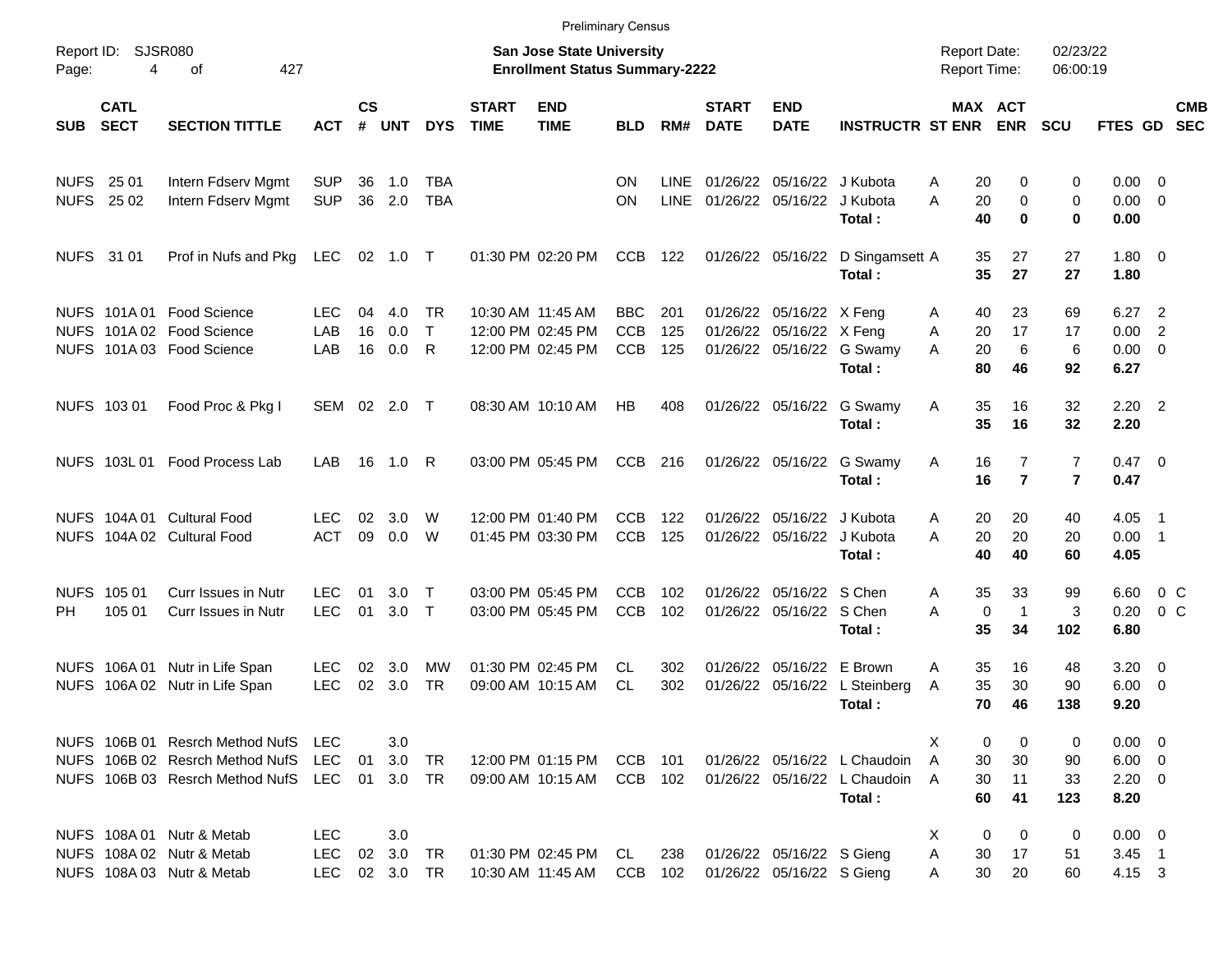|            |                            |                                    |            |                    |            |              |                             | <b>Preliminary Census</b>                                          |            |     |                             |                            |                              |                                     |                |                      |                |                            |                          |
|------------|----------------------------|------------------------------------|------------|--------------------|------------|--------------|-----------------------------|--------------------------------------------------------------------|------------|-----|-----------------------------|----------------------------|------------------------------|-------------------------------------|----------------|----------------------|----------------|----------------------------|--------------------------|
| Page:      | Report ID: SJSR080<br>5    | 427<br>οf                          |            |                    |            |              |                             | San Jose State University<br><b>Enrollment Status Summary-2222</b> |            |     |                             |                            |                              | <b>Report Date:</b><br>Report Time: |                | 02/23/22<br>06:00:19 |                |                            |                          |
| <b>SUB</b> | <b>CATL</b><br><b>SECT</b> | <b>SECTION TITTLE</b>              | <b>ACT</b> | $\mathsf{cs}$<br># | <b>UNT</b> | <b>DYS</b>   | <b>START</b><br><b>TIME</b> | <b>END</b><br><b>TIME</b>                                          | <b>BLD</b> | RM# | <b>START</b><br><b>DATE</b> | <b>END</b><br><b>DATE</b>  | <b>INSTRUCTR ST ENR</b>      | MAX ACT                             | <b>ENR</b>     | <b>SCU</b>           | FTES GD        |                            | <b>CMB</b><br><b>SEC</b> |
|            |                            |                                    |            |                    |            |              |                             |                                                                    |            |     |                             |                            | Total:                       | 60                                  | 37             | 111                  | 7.60           |                            |                          |
|            |                            | NUFS 110B 01 Med Nutrition Ther    | SEM        | 04                 | 3.0        | $\mathsf{T}$ |                             | 08:30 AM 10:10 AM                                                  | IS         | 230 | 01/26/22                    |                            | 05/16/22 A Whitson           | 30<br>Α                             | 32             | 64                   | 7.00 12        |                            |                          |
|            |                            | NUFS 110B 02 Med Nutrition Ther    | <b>ACT</b> | 13                 | 0.0        | R            |                             | 08:30 AM 10:15 AM                                                  | IS         | 230 |                             |                            | 01/26/22 05/16/22 A Whitson  | 30<br>Α                             | 32             | 32                   | $0.00$ 12      |                            |                          |
|            | NUFS 110B 03               | Med Nutrition Ther                 | <b>SEM</b> |                    | 3.0        |              |                             |                                                                    |            |     |                             |                            |                              | X<br>$\Omega$                       | $\Omega$       | 0                    | $0.00 \t 0$    |                            |                          |
|            |                            | NUFS 110B 04 Med Nutrition Ther    | <b>ACT</b> |                    | 0.0        |              |                             |                                                                    |            |     |                             |                            |                              | X<br>0                              | $\mathbf 0$    | 0                    | $0.00 \t 0$    |                            |                          |
|            |                            |                                    |            |                    |            |              |                             |                                                                    |            |     |                             |                            | Total:                       | 60                                  | 64             | 96                   | 7.00           |                            |                          |
|            | NUFS 111 01                | <b>Fdserv Prod Mgmt</b>            | <b>LEC</b> |                    | 3.0        |              |                             |                                                                    |            |     |                             |                            |                              | 0<br>X                              | 0              | 0                    | $0.00 \t 0$    |                            |                          |
|            | NUFS 111 02                | <b>Fdserv Prod Mgmt</b>            | LAB        |                    | 0.0        |              |                             |                                                                    |            |     |                             |                            |                              | X<br>0                              | $\mathbf 0$    | 0                    | 0.00           | $\overline{\phantom{0}}$   |                          |
|            | NUFS 111 03                | <b>Fdserv Prod Mgmt</b>            | <b>LEC</b> | 02                 | 3.0        | $\mathsf{T}$ |                             | 07:30 AM 09:10 AM                                                  | <b>CCB</b> | 122 |                             |                            | 01/26/22 05/16/22 T Engstrom | Α<br>40                             | 34             | 68                   | 6.80           | $\overline{\phantom{0}}$   |                          |
|            | NUFS 111 04                | Fdserv Prod Mgmt                   | LAB        | 16                 | 0.0        | $\mathsf{T}$ |                             | 09:15 AM 11:55 AM                                                  | <b>CCB</b> | 122 |                             |                            | 01/26/22 05/16/22 T Engstrom | 20<br>A                             | 20             | 20                   | 0.00           | $\overline{\mathbf{0}}$    |                          |
|            | NUFS 111 05                | Fdserv Prod Mgmt                   | LAB        | 16                 | 0.0        | R            |                             | 07:30 AM 10:15 AM                                                  | <b>CCB</b> | 122 |                             | 01/26/22 05/16/22          | T Engstrom                   | 20<br>A                             | 14             | 14                   | $0.00 \t 0$    |                            |                          |
|            |                            |                                    |            |                    |            |              |                             |                                                                    |            |     |                             |                            | Total:                       | 80                                  | 68             | 102                  | 6.80           |                            |                          |
|            | NUFS 113 01                | FdsrSys:Mgmt&Pro                   | SEM        | 04                 | 3.0        | M            |                             | 10:00 AM 11:40 AM                                                  | IS         | 230 | 01/26/22                    |                            | 05/16/22 A Widaman           | 30<br>A                             | 20             | 40                   | 4.25           | - 5                        |                          |
|            | NUFS 113 02                | FdsrSys:Mgmt&Pro                   | LAB        | 16                 | 0.0        | W            |                             | 09:00 AM 11:45 AM                                                  | IS         | 230 |                             | 01/26/22 05/16/22          | A Widaman                    | 30<br>A                             | 20             | 20                   | 0.00 5         |                            |                          |
|            |                            |                                    |            |                    |            |              |                             |                                                                    |            |     |                             |                            | Total:                       | 60                                  | 40             | 60                   | 4.25           |                            |                          |
|            | NUFS 114A 01               | Comm Nutrition, Majo LEC           |            |                    | 03 3.0     | МW           |                             | 12:00 PM 01:15 PM                                                  | <b>BBC</b> | 201 |                             | 01/26/22 05/16/22          | K Harvey                     | 45<br>A                             | 25             | 75                   | 5.15 3         |                            |                          |
|            |                            |                                    |            |                    |            |              |                             |                                                                    |            |     |                             |                            | Total:                       | 45                                  | 25             | 75                   | 5.15           |                            |                          |
|            | NUFS 115 01                | <b>Issues in Food Tox</b>          | SEM        | 04                 | 3.0        | <b>TR</b>    |                             | 09:00 AM 10:15 AM                                                  | IS         | 215 |                             | 01/26/22 05/16/22          | I Chou                       | 30<br>Α                             | 30             | 90                   | $6.00 \quad 0$ |                            |                          |
|            | NUFS 115 02                | <b>Issues in Food Tox</b>          | <b>SEM</b> | 04                 | 3.0        | <b>TR</b>    |                             | 10:30 AM 11:45 AM                                                  | IS         | 215 |                             | 01/26/22 05/16/22          | I Chou                       | A<br>30                             | 30             | 90                   | $6.00 \quad 0$ |                            |                          |
|            |                            |                                    |            |                    |            |              |                             |                                                                    |            |     |                             |                            | Total:                       | 60                                  | 60             | 180                  | 12.00          |                            |                          |
|            | NUFS 116 01                | Aging and Nutr                     | <b>LEC</b> | 02                 | 3.0        | R            |                             | 03:00 PM 05:45 PM                                                  | <b>CCB</b> | 102 | 01/26/22                    | 05/16/22 C Haas            |                              | 35<br>Α                             | 31             | 93                   | 6.20           | 0 <sup>o</sup>             |                          |
|            | GERO 116 01                | Aging and Nutr                     | <b>LEC</b> | 02                 | 3.0        | R            |                             | 03:00 PM 05:45 PM                                                  | <b>CCB</b> | 102 |                             | 01/26/22 05/16/22 C Haas   |                              | A<br>$\mathbf 0$                    | $\mathbf{1}$   | 3                    | 0.20           | 0 <sup>o</sup>             |                          |
|            |                            |                                    |            |                    |            |              |                             |                                                                    |            |     |                             |                            | Total:                       | 35                                  | 32             | 96                   | 6.40           |                            |                          |
|            | NUFS 117 01                | Food Eval Techniques LEC 02 3.0 F  |            |                    |            |              |                             | 09:00 AM 10:40 AM CCB 102                                          |            |     |                             | 01/26/22 05/16/22 X Feng   |                              | Α<br>16                             | 15             | 30                   | 3.05           | $\overline{\phantom{0}}$ 1 |                          |
|            | NUFS 117 02                | Food Eval Techniques LAB 16 0.0 F  |            |                    |            |              |                             | 11:00 AM 01:45 PM                                                  | CCB 122    |     |                             | 01/26/22 05/16/22 X Feng   |                              | Α<br>16                             | 15             | 15                   | $0.00$ 1       |                            |                          |
|            |                            |                                    |            |                    |            |              |                             |                                                                    |            |     |                             |                            | Total:                       | 32                                  | 30             | 45                   | 3.05           |                            |                          |
|            | NUFS 124 01                | Disordr Eat & Nut Th SEM 04 3.0 MW |            |                    |            |              |                             | 12:00 PM 01:15 PM CL                                               |            | 302 |                             | 01/26/22 05/16/22 E Brown  |                              | Α<br>40                             | 33             | 99                   | 6.70 2         |                            |                          |
|            |                            |                                    |            |                    |            |              |                             |                                                                    |            |     |                             |                            | Total:                       | 40                                  | 33             | 99                   | 6.70           |                            |                          |
|            | NUFS 139 01                | Hunger & Environ Nut SEM 04 3.0 MW |            |                    |            |              |                             | 10:30 AM 11:45 AM CL                                               |            | 302 |                             | 01/26/22 05/16/22 K Cahill |                              | 30<br>A                             | 15             | 45                   | $3.00 \ 0$     |                            |                          |
|            | NUFS 139 02                | Hunger & Environ Nut SEM           |            |                    | 3.0        |              |                             |                                                                    |            |     |                             |                            |                              | $\pmb{0}$<br>X                      | $\overline{0}$ | 0                    | $0.00 \t 0$    |                            |                          |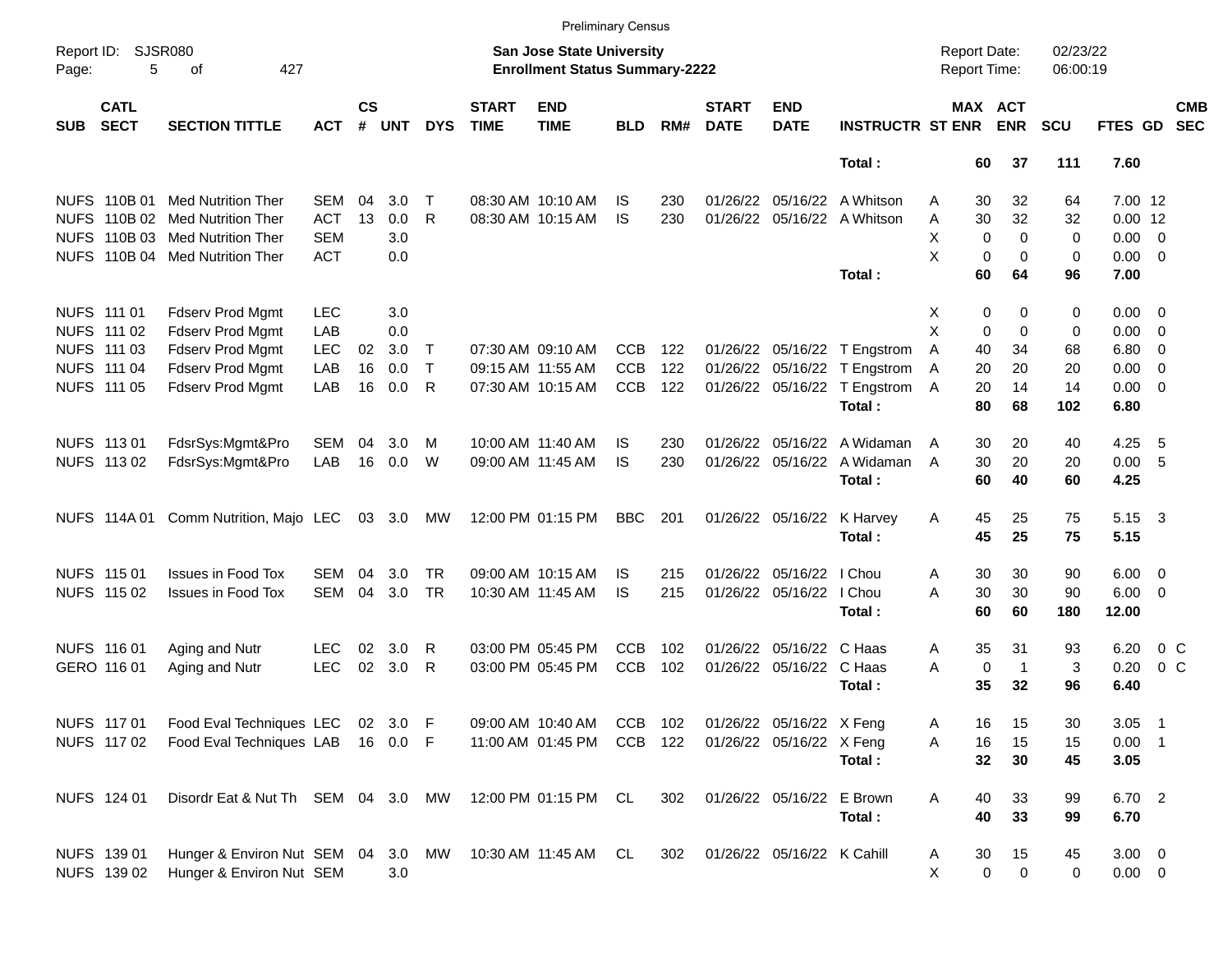|                                          |                             |            |           |        |            |                             |                                       | <b>Preliminary Census</b> |             |                             |                            |                                       |                     |             |             |            |                |                          |                          |
|------------------------------------------|-----------------------------|------------|-----------|--------|------------|-----------------------------|---------------------------------------|---------------------------|-------------|-----------------------------|----------------------------|---------------------------------------|---------------------|-------------|-------------|------------|----------------|--------------------------|--------------------------|
| Report ID:                               | <b>SJSR080</b>              |            |           |        |            |                             | <b>San Jose State University</b>      |                           |             |                             |                            |                                       | <b>Report Date:</b> |             |             | 02/23/22   |                |                          |                          |
| 6<br>Page:                               | 427<br>οf                   |            |           |        |            |                             | <b>Enrollment Status Summary-2222</b> |                           |             |                             |                            |                                       | <b>Report Time:</b> |             |             | 06:00:19   |                |                          |                          |
| <b>CATL</b><br><b>SECT</b><br><b>SUB</b> | <b>SECTION TITTLE</b>       | <b>ACT</b> | <b>CS</b> | # UNT  | <b>DYS</b> | <b>START</b><br><b>TIME</b> | <b>END</b><br><b>TIME</b>             | <b>BLD</b>                | RM#         | <b>START</b><br><b>DATE</b> | <b>END</b><br><b>DATE</b>  | <b>INSTRUCTR ST ENR</b>               | MAX ACT             |             | <b>ENR</b>  | <b>SCU</b> | <b>FTES GD</b> |                          | <b>CMB</b><br><b>SEC</b> |
| NUFS 139 03                              | Hunger & Environ Nut SEM    |            |           | 3.0    |            |                             |                                       |                           |             |                             |                            |                                       | X                   | 0           | 0           | 0          | 0.00           | - 0                      |                          |
| NUFS 139 04                              | Hunger & Environ Nut SEM 04 |            |           | 3.0    | $\mid$ F   |                             | 09:00 AM 11:45 AM                     | ON                        | <b>LINE</b> | 01/26/22                    |                            | 05/16/22 A Gossard                    | Α                   | 30          | 29          | 87         | 5.80           | 0                        |                          |
| NUFS 139 05                              | Hunger & Environ Nut SEM 04 |            |           | 3.0    | F          |                             | 12:30 PM 03:15 PM                     | ON                        | LINE        |                             |                            | 01/26/22 05/16/22 A Gossard           | A                   | 30          | 23          | 69         | 4.60           | 0                        |                          |
| NUFS 139 06                              | Hunger & Environ Nut SEM    |            |           | 3.0    |            |                             |                                       |                           |             |                             |                            |                                       | Х                   | $\mathbf 0$ | 0           | 0          | 0.00           | 0                        |                          |
| NUFS 139 07                              | Hunger & Environ Nut SEM    |            |           | 3.0    |            |                             |                                       |                           |             |                             |                            |                                       | X                   | 0           | 0           | 0          | 0.00           | 0                        |                          |
| NUFS 139 08                              | Hunger & Environ Nut SEM 04 |            |           | 3.0    | R          |                             | 03:00 PM 05:45 PM                     | CL                        | 302         | 01/26/22                    |                            | 05/16/22 R Ritter Spi                 | Α                   | 30          | 20          | 60         | 4.00           | 0                        |                          |
| NUFS 139 09                              | Hunger & Environ Nut SEM 04 |            |           | 3.0    | $\top$     |                             | 05:00 PM 07:45 PM                     | CL                        | 302         | 01/26/22                    | 05/16/22 M Hall            |                                       | A                   | 30          | 19          | 57         | 3.80           | 0                        |                          |
| NUFS 139 10                              | Hunger & Environ Nut SEM    |            |           | 3.0    |            |                             |                                       |                           |             |                             |                            |                                       | Х                   | $\mathbf 0$ | $\mathbf 0$ | 0          | 0.00           | 0                        |                          |
| NUFS 139 80                              | Hunger & Environ Nut SEM 04 |            |           | 3.0    | <b>TBA</b> |                             |                                       | <b>ON</b>                 | <b>LINE</b> | 01/26/22                    | 05/16/22 K Cahill          |                                       | A                   | 40          | 39          | 117        | 7.80           | 0                        |                          |
| NUFS 139 81                              | Hunger & Environ Nut SEM 04 |            |           | 3.0    | <b>TBA</b> |                             |                                       | ON                        | LINE        | 01/26/22                    |                            | 05/16/22 K Harvey                     | A                   | 40          | 39          | 117        | 7.80           | 0                        |                          |
| NUFS 139 82                              | Hunger & Environ Nut SEM 04 |            |           | 3.0    | <b>TBA</b> |                             |                                       | ON                        | <b>LINE</b> | 01/26/22                    |                            | 05/16/22 K Knoblaugh A                |                     | 40          | 38          | 114        | 7.60           | 0                        |                          |
| NUFS 139 83                              | Hunger & Environ Nut SEM 04 |            |           | 3.0    | <b>TBA</b> |                             |                                       | <b>ON</b>                 | <b>LINE</b> | 01/26/22                    |                            | 05/16/22 E MacKusick A                |                     | 40          | 39          | 117        | 7.80           | 0                        |                          |
| NUFS 139 84                              | Hunger & Environ Nut SEM    |            |           | 3.0    |            |                             |                                       |                           |             |                             |                            |                                       | X                   | 0           | $\mathbf 0$ | 0          | 0.00           | $\mathbf 0$              |                          |
| NUFS 139 85                              | Hunger & Environ Nut SEM 04 |            |           | 3.0    | <b>TBA</b> |                             |                                       | <b>ON</b>                 | LINE        |                             |                            | 01/26/22 05/16/22 E MacKusick A       |                     | 40          | 37          | 111        | 7.40           | 0                        |                          |
| NUFS 139 86                              | Hunger & Environ Nut SEM 04 |            |           | 3.0    | <b>TBA</b> |                             |                                       | ON                        | LINE        |                             |                            | 01/26/22 05/16/22 A Whitson           | A                   | 40          | 40          | 120        | 8.00           | 0                        |                          |
|                                          |                             |            |           |        |            |                             |                                       |                           |             |                             |                            | Total :                               |                     | 390         | 338         | 1014       | 67.60          |                          |                          |
| NUFS 144 01                              | <b>Food Culture</b>         | <b>LEC</b> |           | 3.0    |            |                             |                                       |                           |             |                             |                            |                                       | Х                   | 0           | 0           | 0          | 0.00           | - 0                      |                          |
| NUFS 144 02                              | <b>Food Culture</b>         | <b>LEC</b> | 02        | 3.0    | <b>MW</b>  |                             | 01:30 PM 02:45 PM                     | CL                        | 310         | 01/26/22                    | 05/16/22 K Cahill          |                                       | A                   | 30          | 11          | 33         | 2.20           | 0                        |                          |
| NUFS 144 03                              | <b>Food Culture</b>         | <b>LEC</b> | 02        | 3.0    | <b>TR</b>  |                             | 01:30 PM 02:45 PM                     | <b>CL</b>                 | 243         |                             | 01/26/22 05/16/22 M Hall   |                                       | A                   | 30          | 16          | 48         | 3.20           | 0                        |                          |
| NUFS 144 04                              | <b>Food Culture</b>         | <b>LEC</b> |           | 3.0    |            |                             |                                       |                           |             |                             |                            |                                       | X                   | 0           | $\mathbf 0$ | 0          | 0.00           | 0                        |                          |
| NUFS 144 05                              | <b>Food Culture</b>         | <b>LEC</b> | 02        | 3.0    | <b>MW</b>  |                             | 01:30 PM 02:45 PM                     | <b>BBC</b>                | 201         | 01/26/22                    | 05/16/22 K Harvey          |                                       | A                   | 30          | 25          | 75         | 5.00           | 0                        |                          |
| NUFS 144 06                              | <b>Food Culture</b>         | <b>LEC</b> | 02        | 3.0    | R          |                             | 06:00 PM 08:45 PM                     | <b>CL</b>                 | 302         | 01/26/22                    |                            | 05/16/22 R Ritter Spi                 | A                   | 30          | 29          | 87         | 5.80           | 0                        |                          |
| NUFS 144 07                              | <b>Food Culture</b>         | <b>LEC</b> | 02        | 3.0    | $\top$     |                             | 03:00 PM 05:45 PM                     | <b>CCB</b>                | 122         | 01/26/22                    |                            | 05/16/22 D Singamsett A               |                     | 30          | 16          | 48         | 3.20           | 0                        |                          |
| NUFS 144 08                              | <b>Food Culture</b>         | <b>LEC</b> | 02        | 3.0    | W          |                             | 05:00 PM 07:45 PM                     | CL                        | 302         | 01/26/22                    | 05/16/22 M Hall            |                                       | A                   | 30          | 15          | 45         | 3.00           | 0                        |                          |
| NUFS 144 09                              | <b>Food Culture</b>         | <b>LEC</b> | 02        | 3.0    | <b>TR</b>  |                             | 12:00 PM 01:15 PM                     | <b>CCB</b>                | 102         | 01/26/22                    | 05/16/22   Vanek           |                                       | A                   | 30          | 26          | 78         | 5.20           | 0                        |                          |
| NUFS 144 10                              | <b>Food Culture</b>         | <b>LEC</b> | 02        | 3.0    | <b>TR</b>  |                             | 01:30 PM 02:45 PM                     | <b>CCB</b>                | 102         | 01/26/22                    | 05/16/22   Vanek           |                                       | A                   | 30          | 14          | 42         | 2.80           | 0                        |                          |
| NUFS 144 11                              | <b>Food Culture</b>         | <b>LEC</b> | 02        | 3.0    | <b>TR</b>  |                             | 12:00 PM 01:15 PM                     | CL.                       | 310         | 01/26/22                    | 05/16/22 L Wiley           |                                       | A                   | 30          | 30          | 90         | 6.00           | 0                        |                          |
| NUFS 144 12                              | <b>Food Culture</b>         | LEC        | 02        | 3.0    | <b>TR</b>  |                             | 01:30 PM 02:45 PM                     | CL.                       | 310         | 01/26/22                    | 05/16/22 L Wiley           |                                       | A                   | 30          | 28          | 84         | 5.60           | 0                        |                          |
| NUFS 144 80                              | <b>Food Culture</b>         | <b>LEC</b> |           | 02 3.0 | <b>TBA</b> |                             |                                       | ON                        | <b>LINE</b> |                             |                            | 01/26/22 05/16/22 D Singamsett A      |                     | 40          | 40          | 120        | 8.00           | - 0                      |                          |
| NUFS 144 81                              | <b>Food Culture</b>         | LEC        |           | 02 3.0 | <b>TBA</b> |                             |                                       | ON                        |             |                             |                            | LINE 01/26/22 05/16/22 S Spencer      | A                   | 40          | 38          | 114        | 7.60           | $\overline{\phantom{0}}$ |                          |
| NUFS 144 82                              | <b>Food Culture</b>         | <b>LEC</b> |           | 02 3.0 | <b>TBA</b> |                             |                                       | ON                        |             |                             |                            | LINE 01/26/22 05/16/22 L Steinberg    | A                   | 40          | 41          | 123        | 8.25           | $\overline{1}$           |                          |
| NUFS 144 83                              | <b>Food Culture</b>         | <b>LEC</b> |           | 02 3.0 | <b>TBA</b> |                             |                                       | ON                        |             |                             |                            | LINE 01/26/22 05/16/22 A Whitson      | A                   | 40          | 40          | 120        | $8.00 \t 0$    |                          |                          |
| NUFS 144 84                              | <b>Food Culture</b>         | <b>LEC</b> |           | 02 3.0 | <b>TBA</b> |                             |                                       | ON                        |             |                             |                            | LINE 01/26/22 05/16/22 A Whitson      | A                   | 40          | 38          | 114        | $7.60$ 0       |                          |                          |
| NUFS 144 85                              | <b>Food Culture</b>         | <b>LEC</b> |           | 02 3.0 | <b>TBA</b> |                             |                                       | ON                        | LINE        |                             | 01/26/22 05/16/22 L Wiley  |                                       | Α                   | 40          | 40          | 120        | 8.10           | $\overline{2}$           |                          |
| NUFS 144 86                              | <b>Food Culture</b>         | <b>LEC</b> |           | 02 3.0 | <b>TBA</b> |                             |                                       | ON                        | <b>LINE</b> |                             | 01/26/22 05/16/22 K Cahill |                                       | A                   | 40          | 39          | 117        | 7.80           | $\overline{\mathbf{0}}$  |                          |
| NUFS 144 87                              | <b>Food Culture</b>         | <b>LEC</b> |           | 02 3.0 | <b>TBA</b> |                             |                                       | ON                        | <b>LINE</b> |                             | 01/26/22 05/16/22 K Harvey |                                       | A                   | 40          | 37          | 111        | $7.40 \ 0$     |                          |                          |
| NUFS 144 88                              | <b>Food Culture</b>         | LEC        |           | 02 3.0 | <b>TBA</b> |                             |                                       | ON                        |             |                             |                            | LINE 01/26/22 05/16/22 D Singamsett A |                     | 40          | 38          | 114        | 7.60 0         |                          |                          |

**Total : 660 561 1683 112.35**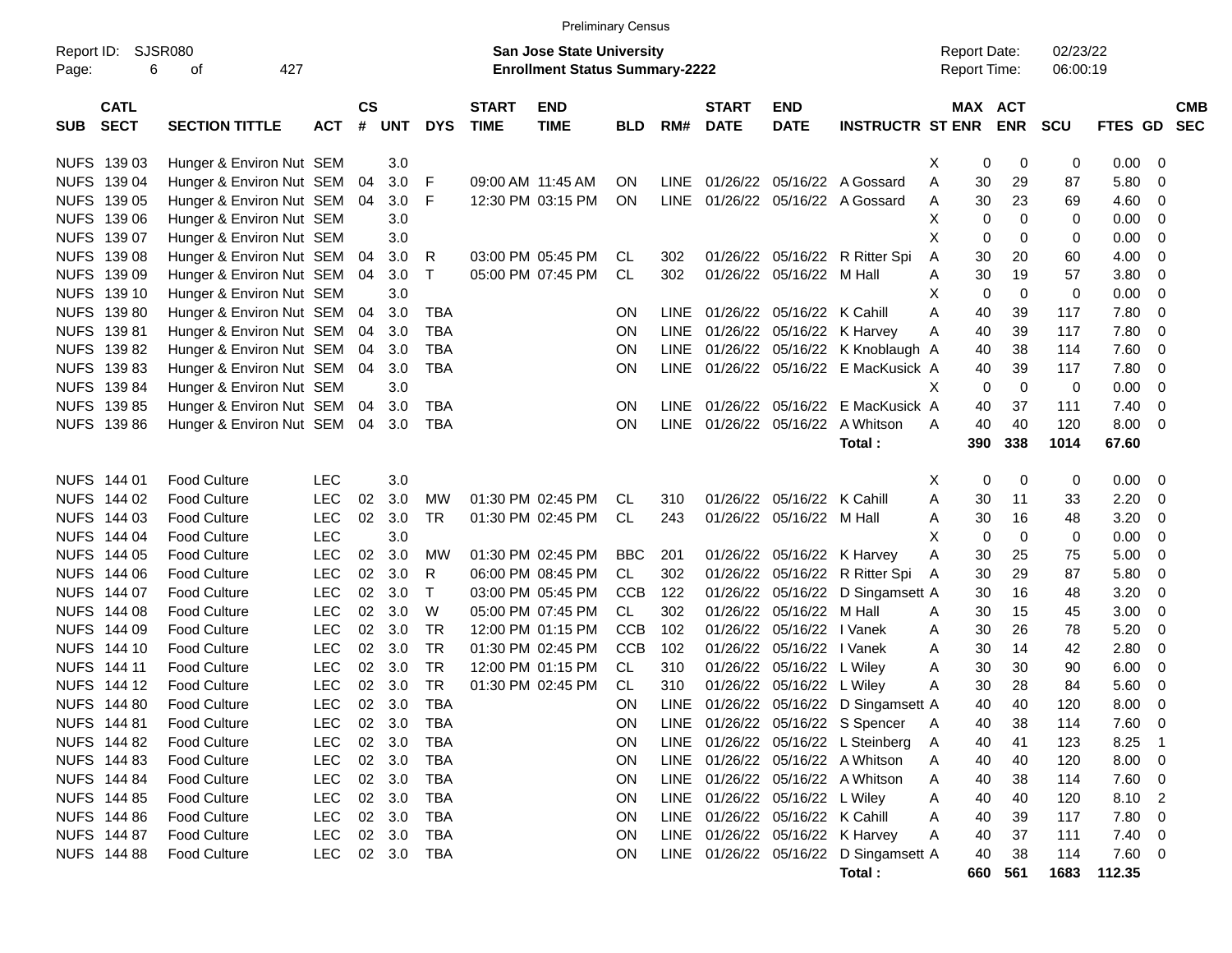|                     |                            |                             |            |                |        |            |                             | <b>Preliminary Census</b>                                          |            |             |                             |                                |                         |                                     |    |                       |                      |         |                |                          |
|---------------------|----------------------------|-----------------------------|------------|----------------|--------|------------|-----------------------------|--------------------------------------------------------------------|------------|-------------|-----------------------------|--------------------------------|-------------------------|-------------------------------------|----|-----------------------|----------------------|---------|----------------|--------------------------|
| Report ID:<br>Page: | $\overline{7}$             | <b>SJSR080</b><br>427<br>οf |            |                |        |            |                             | San Jose State University<br><b>Enrollment Status Summary-2222</b> |            |             |                             |                                |                         | <b>Report Date:</b><br>Report Time: |    |                       | 02/23/22<br>06:00:19 |         |                |                          |
| <b>SUB</b>          | <b>CATL</b><br><b>SECT</b> | <b>SECTION TITTLE</b>       | <b>ACT</b> | <b>CS</b><br># | UNT    | <b>DYS</b> | <b>START</b><br><b>TIME</b> | <b>END</b><br><b>TIME</b>                                          | <b>BLD</b> | RM#         | <b>START</b><br><b>DATE</b> | <b>END</b><br><b>DATE</b>      | <b>INSTRUCTR ST ENR</b> |                                     |    | MAX ACT<br><b>ENR</b> | <b>SCU</b>           | FTES GD |                | <b>CMB</b><br><b>SEC</b> |
|                     | NUFS 163 01                | Phys Fit + Nutrit           | <b>LEC</b> | 02             | 3.0    | TR         | 10:30 AM 11:45 AM           |                                                                    | IS         | 230         |                             | 01/26/22 05/16/22 E Brown      |                         | A                                   | 32 | 11                    | 33                   | 2.20    | 0 <sub>c</sub> |                          |
| KIN.                | 16301                      | Phys Fit + Nutrit           | <b>LEC</b> | 02             | 3.0    | <b>TR</b>  | 10:30 AM 11:45 AM           |                                                                    | IS         | 230         |                             | 01/26/22 05/16/22 E Brown      |                         | A                                   | 0  | 21                    | 63                   | 4.25    | 1 C            |                          |
| <b>NUFS</b>         | 16302                      | Phys Fit + Nutrit           | <b>LEC</b> | 02             | 3.0    | TR         | 10:30 AM 11:45 AM           |                                                                    | HВ         | 407         |                             | 01/26/22 05/16/22              | E Brown                 | Α                                   | 32 | 10                    | 30                   | 2.00    | 0 <sup>o</sup> |                          |
| <b>KIN</b>          | 163 02                     | Phys Fit + Nutrit           | <b>LEC</b> | 02             | 3.0    | <b>TR</b>  | 10:30 AM 11:45 AM           |                                                                    | HВ         | 407         |                             | 01/26/22 05/16/22 E Brown      |                         | Α                                   | 0  | 19                    | 57                   | 3.80    | 0 <sup>o</sup> |                          |
| <b>NUFS</b>         | 16303                      | Phys Fit + Nutrit           | LEC        | 02             | 3.0    | <b>TR</b>  | 12:00 PM 01:15 PM           |                                                                    | SН         | 346         |                             | 01/26/22 05/16/22 E Brown      |                         | Α                                   | 32 | 13                    | 39                   | 2.60    | 0 <sup>o</sup> |                          |
| <b>KIN</b>          | 163 03                     | Phys Fit + Nutrit           | LEC        | 02             | 3.0    | <b>TR</b>  | 12:00 PM 01:15 PM           |                                                                    | SН         | 346         |                             | 01/26/22 05/16/22              | E Brown                 | Α                                   | 0  | 18                    | 54                   | 3.60    | 0 <sup>o</sup> |                          |
| <b>NUFS</b>         | 16304                      | Phys Fit + Nutrit           | LEC        | 02             | 3.0    | <b>TR</b>  | 12:00 PM 01:15 PM           |                                                                    | IS.        | 215         |                             | 01/26/22 05/16/22 E Brown      |                         | Α                                   | 32 | 5                     | 15                   | 1.00    | 0 <sup>o</sup> |                          |
| <b>KIN</b>          | 163 04                     | Phys Fit + Nutrit           | <b>LEC</b> | 02             | 3.0    | <b>TR</b>  | 12:00 PM 01:15 PM           |                                                                    | IS.        | 215         |                             | 01/26/22 05/16/22 E Brown      |                         | Α                                   | 0  | 22                    | 66                   | 4.40    | $0\,C$         |                          |
| <b>NUFS</b>         | 16305                      | Phys Fit + Nutrit           | <b>LEC</b> |                | 3.0    |            |                             |                                                                    |            |             |                             |                                |                         | х                                   | 0  | 0                     | 0                    | 0.00    | 0              |                          |
| <b>KIN</b>          | 163 05                     | Phys Fit + Nutrit           | <b>LEC</b> |                | 3.0    |            |                             |                                                                    |            |             |                             |                                |                         | х                                   | 0  | 0                     | 0                    | 0.00    | 0              |                          |
| <b>NUFS</b>         | 16306                      | Phys Fit + Nutrit           | <b>LEC</b> |                | 3.0    |            |                             |                                                                    |            |             |                             |                                |                         | X                                   | 0  | 0                     | 0                    | 0.00    | 0              |                          |
| <b>KIN</b>          | 163 06                     | Phys Fit + Nutrit           | <b>LEC</b> |                | 3.0    |            |                             |                                                                    |            |             |                             |                                |                         | х                                   | 0  | 0                     | 0                    | 0.00    | 0              |                          |
| <b>NUFS</b>         | 16307                      | Phys Fit + Nutrit           | <b>LEC</b> |                | 3.0    |            |                             |                                                                    |            |             |                             |                                |                         | х                                   | 0  | 0                     | 0                    | 0.00    | 0              |                          |
| <b>KIN</b>          | 163 07                     | Phys Fit + Nutrit           | <b>LEC</b> |                | 3.0    |            |                             |                                                                    |            |             |                             |                                |                         | X                                   | 0  | 0                     | 0                    | 0.00    | 0              |                          |
| <b>NUFS</b>         | 16308                      | Phys Fit + Nutrit           | <b>LEC</b> |                | 3.0    |            |                             |                                                                    |            |             |                             |                                |                         | х                                   | 0  | 0                     | 0                    | 0.00    | 0              |                          |
| <b>KIN</b>          | 163 08                     | Phys Fit + Nutrit           | <b>LEC</b> |                | 3.0    |            |                             |                                                                    |            |             |                             |                                |                         | х                                   | 0  | 0                     | 0                    | 0.00    | 0              |                          |
| <b>NUFS</b>         | 16309                      | Phys Fit + Nutrit           | <b>LEC</b> |                | 3.0    |            |                             |                                                                    |            |             |                             |                                |                         | х                                   | 0  | 0                     | 0                    | 0.00    | 0              |                          |
| <b>KIN</b>          | 163 09                     | Phys Fit + Nutrit           | <b>LEC</b> |                | 3.0    |            |                             |                                                                    |            |             |                             |                                |                         | X                                   | 0  | 0                     | 0                    | 0.00    | 0              |                          |
| <b>NUFS</b>         | 163 10                     | Phys Fit + Nutrit           | <b>LEC</b> |                | 3.0    |            |                             |                                                                    |            |             |                             |                                |                         | х                                   | 0  | 0                     | 0                    | 0.00    | 0              |                          |
| <b>KIN</b>          | 163 10                     | Phys Fit + Nutrit           | <b>LEC</b> |                | 3.0    |            |                             |                                                                    |            |             |                             |                                |                         | х                                   | 0  | 0                     | 0                    | 0.00    | 0              |                          |
| <b>NUFS</b>         | 163 11                     | Phys Fit + Nutrit           | <b>LEC</b> |                | 3.0    |            |                             |                                                                    |            |             |                             |                                |                         | X                                   | 0  | 0                     | 0                    | 0.00    | 0              |                          |
| <b>KIN</b>          | 163 11                     | Phys Fit + Nutrit           | <b>LEC</b> |                | 3.0    |            |                             |                                                                    |            |             |                             |                                |                         | х                                   | 0  | 0                     | 0                    | 0.00    | 0              |                          |
| <b>NUFS</b>         | 163 12                     | Phys Fit + Nutrit           | <b>LEC</b> |                | 3.0    |            |                             |                                                                    |            |             |                             |                                |                         | х                                   | 0  | 0                     | 0                    | 0.00    | 0              |                          |
| <b>KIN</b>          | 163 12                     | Phys Fit + Nutrit           | <b>LEC</b> |                | 3.0    |            |                             |                                                                    |            |             |                             |                                |                         | X                                   | 0  | 0                     | 0                    | 0.00    | 0              |                          |
| <b>NUFS</b>         | 163 13                     | Phys Fit + Nutrit           | <b>LEC</b> | 02             | 3.0    | MW         | 09:00 AM 10:15 AM           |                                                                    | ON.        |             |                             | LINE 01/26/22 05/16/22 A Bloom |                         | Α                                   | 32 | 11                    | 33                   | 2.20    | 0 <sub>C</sub> |                          |
| <b>KIN</b>          | 163 13                     | Phys Fit + Nutrit           | <b>LEC</b> | 02             | 3.0    | <b>MW</b>  | 09:00 AM 10:15 AM           |                                                                    | 0N         | <b>LINE</b> | 01/26/22 05/16/22           |                                | A Bloom                 | Α                                   | 0  | 21                    | 63                   | 4.20    | 0 <sub>C</sub> |                          |
| <b>NUFS</b>         | 163 14                     | Phys Fit + Nutrit           | <b>LEC</b> | 02             | 3.0    | <b>MW</b>  | 09:00 AM 10:15 AM           |                                                                    | 0N         | LINE        |                             | 01/26/22 05/16/22 A Bloom      |                         | A                                   | 32 | 9                     | 27                   | 1.80    | 0 <sup>o</sup> |                          |
| KIN.                | 163 14                     | Phys Fit + Nutrit           | <b>LEC</b> | 02             | 3.0    | <b>MW</b>  | 09:00 AM 10:15 AM           |                                                                    | 0N         | <b>LINE</b> | 01/26/22                    | 05/16/22 A Bloom               |                         | Α                                   | 0  | 21                    | 63                   | 4.20    | 0 <sup>o</sup> |                          |
|                     | NUFS 16315                 | Phys Fit + Nutrit           | <b>LEC</b> | 02             | 3.0    | MW         | 10:30 AM 11:45 AM           |                                                                    | ON         |             |                             | LINE 01/26/22 05/16/22 A Bloom |                         | Α                                   | 32 | 10                    | 30                   | 2.00    | 0 <sup>o</sup> |                          |
| <b>KIN</b>          | 163 15                     | Phys Fit + Nutrit           | LEC        | $02\,$         | 3.0    | МW         | 10:30 AM 11:45 AM           |                                                                    | <b>ON</b>  |             |                             | LINE 01/26/22 05/16/22 A Bloom |                         | A                                   | 0  | 22                    | 66                   | 4.40    | $0\,C$         |                          |
|                     | NUFS 163 16                | Phys Fit + Nutrit           | <b>LEC</b> |                | 02 3.0 | MW         | 10:30 AM 11:45 AM           |                                                                    | <b>ON</b>  |             |                             | LINE 01/26/22 05/16/22 A Bloom |                         | Α                                   | 32 | 7                     | 21                   | 1.40    | $0\,C$         |                          |
| KIN                 | 163 16                     | Phys Fit + Nutrit           | <b>LEC</b> |                | 02 3.0 | <b>MW</b>  | 10:30 AM 11:45 AM           |                                                                    | <b>ON</b>  |             |                             | LINE 01/26/22 05/16/22 A Bloom |                         | Α                                   | 0  | 23                    | 69                   | 4.60    | $0\,C$         |                          |
|                     | NUFS 163 17                | Phys Fit + Nutrit           | <b>LEC</b> |                | 02 3.0 | <b>MW</b>  |                             | 12:00 PM 01:15 PM                                                  | <b>ON</b>  |             |                             | LINE 01/26/22 05/16/22 A Bloom |                         | A                                   | 32 | 12                    | 36                   | 2.40    | $0\,C$         |                          |
| KIN                 | 163 17                     | Phys Fit + Nutrit           | <b>LEC</b> |                | 02 3.0 | <b>MW</b>  |                             | 12:00 PM 01:15 PM                                                  | <b>ON</b>  |             |                             | LINE 01/26/22 05/16/22 A Bloom |                         | Α                                   | 0  | 20                    | 60                   | 4.00    | $0\,C$         |                          |
|                     | NUFS 163 18                | Phys Fit + Nutrit           | <b>LEC</b> |                | 02 3.0 | <b>MW</b>  |                             | 12:00 PM 01:15 PM                                                  | <b>ON</b>  |             |                             | LINE 01/26/22 05/16/22 A Bloom |                         | Α                                   | 32 | 6                     | 18                   | 1.20    | $0\,C$         |                          |
|                     | 163 18                     | Phys Fit + Nutrit           | <b>LEC</b> |                | 02 3.0 | <b>MW</b>  |                             | 12:00 PM 01:15 PM                                                  | <b>ON</b>  |             |                             | LINE 01/26/22 05/16/22 A Bloom |                         | Α                                   | 0  | 24                    | 72                   | 4.80    | $0\,C$         |                          |
| KIN                 | NUFS 163 19                | Phys Fit + Nutrit           | LEC        |                | 02 3.0 | <b>MW</b>  |                             | 01:30 PM 02:45 PM                                                  | <b>ON</b>  |             |                             | LINE 01/26/22 05/16/22 A Bloom |                         |                                     | 32 | 8                     | 24                   | 1.60    | $0\,C$         |                          |
|                     | 163 19                     |                             | LEC        |                | 02 3.0 |            |                             | 01:30 PM 02:45 PM                                                  |            |             |                             | LINE 01/26/22 05/16/22 A Bloom |                         | A                                   |    | 24                    | 72                   | 4.80    |                |                          |
| <b>KIN</b>          |                            | Phys Fit + Nutrit           |            |                |        | МW         |                             |                                                                    | ON         |             |                             |                                |                         | A                                   | 0  |                       |                      |         | $0\,C$         |                          |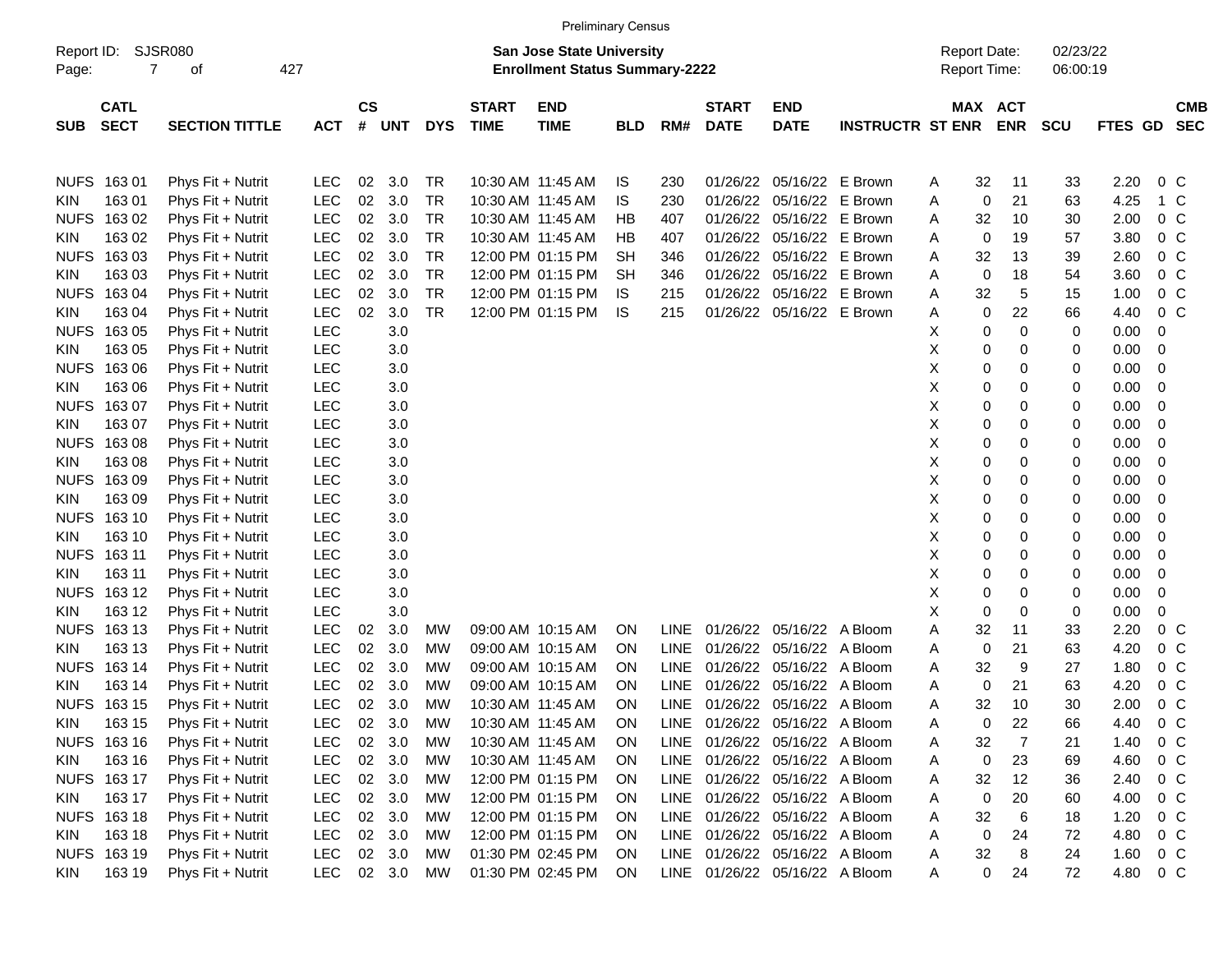|                     |                            |                                                |            |                |            |            |                             |                                                                           | <b>Preliminary Census</b> |             |                             |                                 |                                     |        |                                     |              |                      |             |                         |            |
|---------------------|----------------------------|------------------------------------------------|------------|----------------|------------|------------|-----------------------------|---------------------------------------------------------------------------|---------------------------|-------------|-----------------------------|---------------------------------|-------------------------------------|--------|-------------------------------------|--------------|----------------------|-------------|-------------------------|------------|
| Report ID:<br>Page: | 8                          | SJSR080<br>427<br>οf                           |            |                |            |            |                             | <b>San Jose State University</b><br><b>Enrollment Status Summary-2222</b> |                           |             |                             |                                 |                                     |        | <b>Report Date:</b><br>Report Time: |              | 02/23/22<br>06:00:19 |             |                         |            |
| <b>SUB</b>          | <b>CATL</b><br><b>SECT</b> | <b>SECTION TITTLE</b>                          | <b>ACT</b> | <b>CS</b><br># | <b>UNT</b> | <b>DYS</b> | <b>START</b><br><b>TIME</b> | <b>END</b><br><b>TIME</b>                                                 | <b>BLD</b>                | RM#         | <b>START</b><br><b>DATE</b> | <b>END</b><br><b>DATE</b>       | <b>INSTRUCTR ST ENR</b>             |        | MAX ACT                             | <b>ENR</b>   | <b>SCU</b>           | FTES GD SEC |                         | <b>CMB</b> |
|                     | NUFS 163 20                | Phys Fit + Nutrit                              | <b>LEC</b> | 02             | 3.0        | МW         |                             | 01:30 PM 02:45 PM                                                         | <b>ON</b>                 | <b>LINE</b> |                             | 01/26/22 05/16/22 A Bloom       |                                     | Α      | 32                                  | 8            | 24                   | 1.60        | $0\,$ C                 |            |
| KIN.                | 163 20                     | Phys Fit + Nutrit                              | <b>LEC</b> |                | 02 3.0     | MW         |                             | 01:30 PM 02:45 PM                                                         | <b>ON</b>                 |             |                             | LINE 01/26/22 05/16/22 A Bloom  |                                     | A      | 0                                   | 24           | 72                   | 4.80        | $0\,C$                  |            |
|                     |                            |                                                |            |                |            |            |                             |                                                                           |                           |             |                             |                                 | Total:                              |        | 384                                 | 369          | 1107                 | 73.85       |                         |            |
|                     | NUFS 180 01                | <b>Individual Studies</b>                      | <b>SUP</b> | 36             | 1.0        | <b>TBA</b> |                             |                                                                           | <b>ON</b>                 | <b>LINE</b> |                             | 01/26/22 05/16/22 J Kubota      |                                     | Α      | 20                                  | $\mathbf 1$  | 1                    | 0.07        | $\overline{0}$          |            |
|                     | NUFS 180 02                | <b>Individual Studies</b>                      | <b>SUP</b> | 36             | 2.0        | <b>TBA</b> |                             |                                                                           | <b>ON</b>                 | <b>LINE</b> |                             | 01/26/22 05/16/22 J Kubota      |                                     | Α      | 20                                  | 0            | 0                    | 0.00        | $\mathbf 0$             |            |
|                     | NUFS 180 03                | <b>Individual Studies</b>                      | <b>SUP</b> | 36             | 3.0        | <b>TBA</b> |                             |                                                                           | <b>ON</b>                 | <b>LINE</b> |                             | 01/26/22 05/16/22 J Kubota      |                                     | Α      | 20                                  | 0            | 0                    | 0.00        | 0                       |            |
|                     | NUFS 180 04                | <b>Individual Studies</b>                      | <b>SUP</b> | 36             | 4.0        | <b>TBA</b> |                             |                                                                           | ON                        | <b>LINE</b> |                             | 01/26/22 05/16/22 J Kubota      |                                     | Α      | 20                                  | 0            | 0                    | 0.00        | 0                       |            |
|                     | NUFS 180 05                | <b>Individual Studies</b>                      | <b>SUP</b> | 36             | 5.0        | <b>TBA</b> |                             |                                                                           | ON                        | LINE        |                             | 01/26/22 05/16/22 J Kubota      |                                     | Α      | 20                                  | 0            | 0                    | 0.00        | 0                       |            |
|                     | NUFS 180 06                | <b>Individual Studies</b>                      | <b>SUP</b> | 36             | 6.0        | <b>TBA</b> |                             |                                                                           | ON                        | LINE        |                             | 01/26/22 05/16/22 J Kubota      |                                     | Α      | 20                                  | 0            | 0                    | 0.00        | 0                       |            |
|                     | NUFS 180 07                | <b>Individual Studies</b>                      | <b>SUP</b> | 36             | 1.0        | <b>TBA</b> |                             |                                                                           | ON                        | LINE        |                             | 01/26/22 05/16/22 S Gieng       |                                     | Α      | 20                                  | 0            | 0                    | 0.00        | 0                       |            |
|                     | NUFS 180 08                | <b>Individual Studies</b>                      | <b>SUP</b> | 36             | 2.0        | <b>TBA</b> |                             |                                                                           | ON                        |             |                             | LINE 01/26/22 05/16/22 S Gieng  |                                     | Α      | 20                                  | 0            | 0                    | 0.00        | 0                       |            |
|                     | NUFS 180 09                | <b>Individual Studies</b>                      | <b>SUP</b> | 36             | 1.0        | <b>TBA</b> |                             |                                                                           | ON                        |             |                             | LINE 01/26/22 05/16/22 X Feng   |                                     | Α      | 20                                  | 0            | 0                    | 0.00        | 0                       |            |
|                     | NUFS 180 10                | <b>Individual Studies</b>                      | <b>SUP</b> | 36             | 2.0        | <b>TBA</b> |                             |                                                                           | ON                        |             |                             | LINE 01/26/22 05/16/22 X Feng   |                                     | A      | 20                                  | 0            | 0                    | 0.00        | 0                       |            |
|                     | NUFS 180 11                | <b>Individual Studies</b>                      | <b>SUP</b> | 36             | 1.0        | <b>TBA</b> |                             |                                                                           | ON                        | LINE        |                             |                                 | 01/26/22 05/16/22 G Pereira Pi      | A      | 20                                  | 0            | 0                    | 0.00        | 0                       |            |
|                     | NUFS 180 12                | <b>Individual Studies</b>                      | <b>SUP</b> | 36             | 2.0        | <b>TBA</b> |                             |                                                                           | ON                        | LINE        |                             |                                 | 01/26/22 05/16/22 G Pereira Pi A    |        | 20                                  | 0            | 0                    | 0.00        | 0                       |            |
|                     | NUFS 180 13                | <b>Individual Studies</b>                      | <b>SUP</b> | 36             | 1.0        | <b>TBA</b> |                             |                                                                           | ON                        | <b>LINE</b> |                             |                                 | 01/26/22 05/16/22 A Widaman         | A      | 20                                  | 5            | 5                    | 0.33        | 0                       |            |
|                     | NUFS 180 14                | <b>Individual Studies</b>                      | <b>SUP</b> | 36             | 2.0        | <b>TBA</b> |                             |                                                                           | <b>ON</b>                 |             |                             |                                 | LINE 01/26/22 05/16/22 A Widaman    | A      | 20                                  | 0            | 0                    | 0.00        | 0                       |            |
|                     |                            |                                                |            |                |            |            |                             |                                                                           |                           |             |                             |                                 | Total:                              |        | 280                                 | 6            | 6                    | 0.40        |                         |            |
|                     | NUFS 190 01                | Nutr Ed & Couns                                | <b>LEC</b> | 01             | 3.0        | MW         |                             | 01:30 PM 02:45 PM                                                         | <b>CCB</b>                | 102         |                             | 01/26/22 05/16/22               | G Pereira Pi A                      |        | 30                                  | 31           | 93                   | 6.65        | - 9                     |            |
|                     | NUFS 190 02                | Nutr Ed & Couns                                | <b>LEC</b> | 01             | 3.0        | MW         |                             | 01:30 PM 02:45 PM                                                         | CL                        | 238         |                             | 01/26/22 05/16/22 I Vanek       |                                     | A      | 30                                  | 8            | 24                   | 1.60        | $\overline{0}$          |            |
|                     |                            |                                                |            |                |            |            |                             |                                                                           |                           |             |                             |                                 | Total:                              |        | 60                                  | 39           | 117                  | 8.25        |                         |            |
|                     | NUFS 192 01                | Fld Exp NufS/Pkg                               | <b>SUP</b> | 36             | 1.0        | <b>TBA</b> |                             |                                                                           | <b>ON</b>                 | <b>LINE</b> |                             |                                 | 01/26/22 05/16/22 L Steinberg       |        | 20                                  | 0            | 0                    | 0.00        |                         |            |
|                     | NUFS 192 02                | Fld Exp NufS/Pkg                               | <b>SUP</b> | 36             | 2.0        | <b>TBA</b> |                             |                                                                           | ON                        |             |                             |                                 | LINE 01/26/22 05/16/22 L Steinberg  | A      | 20                                  | 14           | 28                   | 1.87        | $\overline{0}$<br>0     |            |
|                     | NUFS 192 03                | Fld Exp NufS/Pkg                               | <b>SUP</b> | 36             | 3.0        | <b>TBA</b> |                             |                                                                           | <b>ON</b>                 | LINE        |                             |                                 | 01/26/22 05/16/22 L Steinberg       | A<br>A | 20                                  | $\mathbf{1}$ | 3                    | 0.20        | 0                       |            |
|                     | NUFS 192 04                | Fld Exp NufS/Pkg                               | <b>SUP</b> | 36             | 4.0        | <b>TBA</b> |                             |                                                                           | <b>ON</b>                 | LINE        |                             |                                 | 01/26/22 05/16/22 L Steinberg       |        | 20                                  | 0            | 0                    | 0.00        | 0                       |            |
|                     | NUFS 192 05                | Fld Exp NufS/Pkg                               | <b>SUP</b> | 36             | 5.0        | <b>TBA</b> |                             |                                                                           | <b>ON</b>                 | LINE        |                             |                                 | 01/26/22 05/16/22 L Steinberg       | A      | 20                                  | 0            | 0                    | 0.00        |                         |            |
|                     | NUFS 192 06                |                                                | <b>SUP</b> | 36             | 6.0        | <b>TBA</b> |                             |                                                                           | <b>ON</b>                 |             |                             |                                 | LINE 01/26/22 05/16/22 L Steinberg  | A      | 20                                  | 0            | 0                    | 0.00        | 0<br>0                  |            |
|                     | NUFS 192 07                | Fld Exp NufS/Pkg<br>Fld Exp NufS/Pkg           | SUP 36 2.0 |                |            | <b>TBA</b> |                             |                                                                           | ON                        |             |                             | LINE 01/26/22 05/16/22 J Kubota |                                     | A      | 20                                  | 24           | 48                   | 3.20        | $\overline{0}$          |            |
|                     |                            |                                                |            |                |            |            |                             |                                                                           |                           |             |                             |                                 |                                     | Α      |                                     |              |                      |             |                         |            |
|                     | NUFS 192 08                | Fld Exp NufS/Pkg                               | <b>SUP</b> |                | 36 2.0     | TBA        |                             |                                                                           | <b>ON</b>                 |             |                             | LINE 01/26/22 05/16/22 E Brown  |                                     | Α      | 20                                  | 5            | 10                   | 0.67        | $\overline{0}$          |            |
|                     | NUFS 192 09                | Fld Exp NufS/Pkg                               | <b>SUP</b> |                | 36 2.0     | <b>TBA</b> |                             |                                                                           | ON                        |             |                             | LINE 01/26/22 05/16/22 C Haas   |                                     | Α      | 20                                  |              | $\overline{2}$       | 0.13        | $\overline{\mathbf{0}}$ |            |
|                     | NUFS 192 10                | Fld Exp NufS/Pkg                               | <b>SUP</b> | 36             | 4.0        | TBA        |                             |                                                                           | ON                        |             |                             |                                 | LINE 01/26/22 05/16/22 F Yambrach   | A      | 20                                  | 6            | 24                   | 1.60        | $\overline{0}$          |            |
|                     | NUFS 192 11                | Fld Exp NufS/Pkg                               | <b>SUP</b> |                | 36 5.0     | <b>TBA</b> |                             |                                                                           | ON                        |             |                             |                                 | LINE 01/26/22 05/16/22 F Yambrach A |        | 20                                  | 0            | 0                    | 0.00        | $\overline{\mathbf{0}}$ |            |
|                     | NUFS 192 12                | Fld Exp NufS/Pkg                               | <b>SUP</b> |                | 36 6.0     | TBA        |                             |                                                                           | ON                        |             |                             |                                 | LINE 01/26/22 05/16/22 F Yambrach A |        | 20                                  | 0            | 0                    | $0.00 \t 0$ |                         |            |
|                     |                            |                                                |            |                |            |            |                             |                                                                           |                           |             |                             |                                 | Total:                              |        | 240                                 | 51           | 115                  | 7.67        |                         |            |
|                     |                            | NUFS 219B 01 Sem Adv Topics in Nu SEM 05 3.0 R |            |                |            |            |                             | 03:00 PM 05:45 PM                                                         | CCB 122                   |             |                             | 01/26/22 05/16/22 S Chen        |                                     | A      | 18                                  | 13           | 39                   | 3.25 13     |                         |            |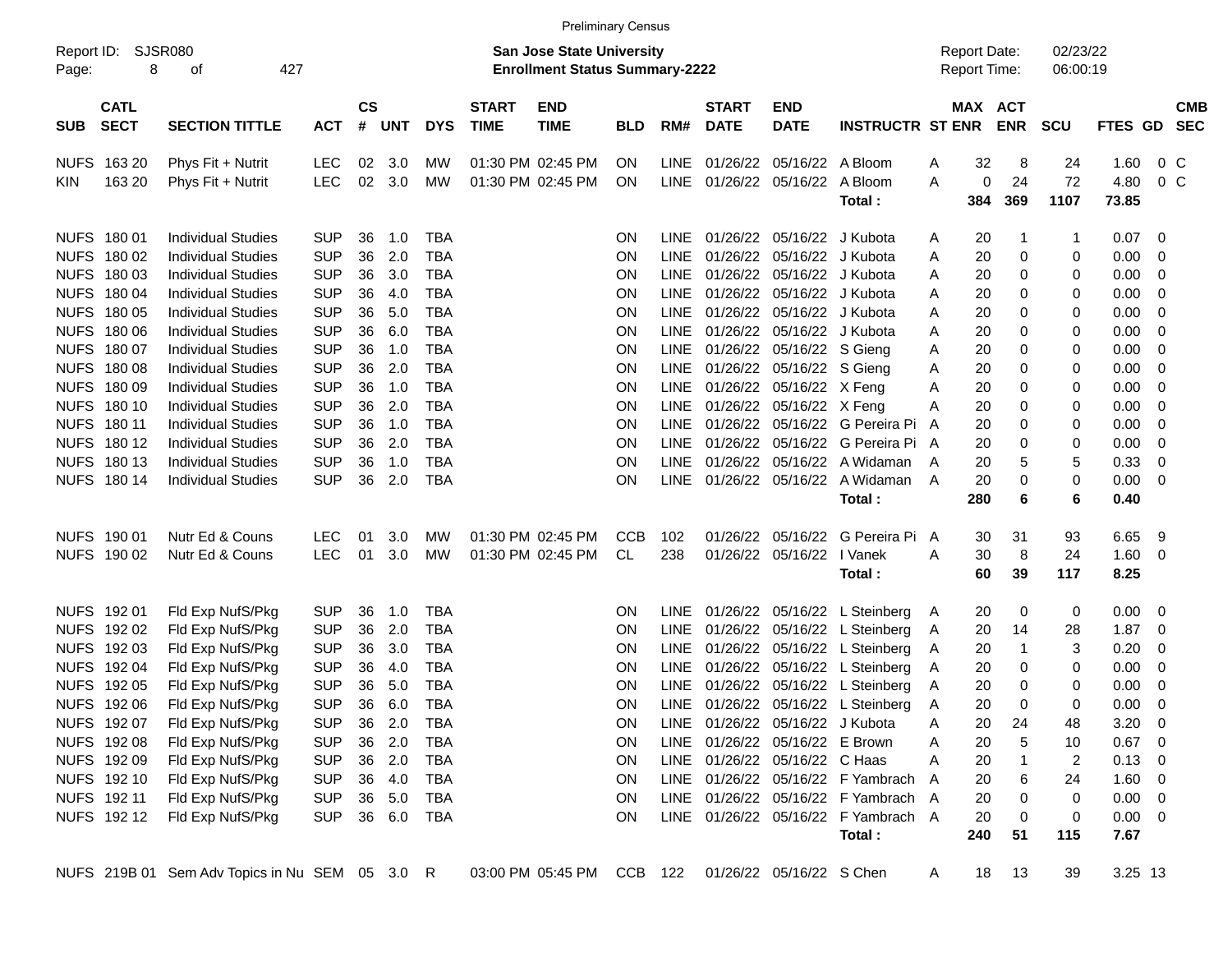|             |                            |                                                |            |                    |              |            |                             |                                                                           | <b>Preliminary Census</b> |             |                             |                               |                                  |                                     |                              |                         |                |                          |                          |
|-------------|----------------------------|------------------------------------------------|------------|--------------------|--------------|------------|-----------------------------|---------------------------------------------------------------------------|---------------------------|-------------|-----------------------------|-------------------------------|----------------------------------|-------------------------------------|------------------------------|-------------------------|----------------|--------------------------|--------------------------|
| Page:       | Report ID: SJSR080<br>9    | 427<br>οf                                      |            |                    |              |            |                             | <b>San Jose State University</b><br><b>Enrollment Status Summary-2222</b> |                           |             |                             |                               |                                  | <b>Report Date:</b><br>Report Time: |                              | 02/23/22<br>06:00:19    |                |                          |                          |
| <b>SUB</b>  | <b>CATL</b><br><b>SECT</b> | <b>SECTION TITTLE</b>                          | <b>ACT</b> | $\mathsf{cs}$<br># | <b>UNT</b>   | <b>DYS</b> | <b>START</b><br><b>TIME</b> | <b>END</b><br><b>TIME</b>                                                 | <b>BLD</b>                | RM#         | <b>START</b><br><b>DATE</b> | <b>END</b><br><b>DATE</b>     | <b>INSTRUCTR ST ENR</b>          |                                     | <b>MAX ACT</b><br><b>ENR</b> | <b>SCU</b>              | <b>FTES GD</b> |                          | <b>CMB</b><br><b>SEC</b> |
|             |                            |                                                |            |                    |              |            |                             |                                                                           |                           |             |                             |                               | Total:                           | 18                                  | 13                           | 39                      | 3.25           |                          |                          |
|             | NUFS 220A 01 Adv Mnt       |                                                | <b>SEM</b> |                    | 3.0          |            |                             |                                                                           |                           |             |                             |                               |                                  | Х                                   | 0<br>0                       | 0                       | 0.00           | $\overline{\mathbf{0}}$  |                          |
|             | NUFS 220A 02 Adv Mnt       |                                                | SEM        | 05                 | 3.0          | W          |                             | 06:00 PM 08:45 PM                                                         | ON                        | <b>LINE</b> |                             | 01/26/22 05/16/22             | J Berta                          | 18<br>Α                             | 3                            | 9                       | 0.75           | - 3                      |                          |
|             |                            |                                                |            |                    |              |            |                             |                                                                           |                           |             |                             |                               | Total:                           | 18                                  | 3                            | 9                       | 0.75           |                          |                          |
|             | NUFS 257 01                | <b>Biostat in Res</b>                          | <b>LEC</b> | 02                 | 3.0          | M          |                             | 03:00 PM 05:45 PM                                                         | CCB                       | 102         |                             | 01/26/22 05/16/22 S Chen      |                                  | 18<br>A                             | 10                           | 30                      | 2.50 10        |                          |                          |
|             |                            |                                                |            |                    |              |            |                             |                                                                           |                           |             |                             |                               | Total:                           | 18                                  | 10                           | 30                      | 2.50           |                          |                          |
|             |                            | NUFS 280A 01 Dietetic Internship               | <b>SUP</b> | 25                 | 1.0          | W          |                             | 04:30 PM 05:45 PM                                                         | <b>CCB</b>                | 122         |                             |                               | 01/26/22 05/16/22 K Mauldin      | 20<br>Α                             | 4                            | 4                       | 0.33           | -4                       |                          |
|             |                            | NUFS 280A 02 Dietetic Internship               | <b>SUP</b> | 25                 | 3.0          | <b>TBA</b> |                             |                                                                           | ΟN                        | <b>LINE</b> |                             |                               | 01/26/22 05/16/22 K Mauldin      | 20<br>Α                             | 0                            | 0                       | 0.00           | 0                        |                          |
| <b>NUFS</b> |                            | 280A 03 Dietetic Internship                    | <b>SUP</b> | 25                 | 6.0          | <b>TBA</b> |                             |                                                                           | ΟN                        | LINE        |                             |                               | 01/26/22 05/16/22 K Mauldin      | Α<br>20                             | 0                            | 0                       | 0.00           | 0                        |                          |
| <b>NUFS</b> |                            | 280A 04 Dietetic Internship                    | <b>SUP</b> | 25                 | 9.0          | <b>TBA</b> |                             |                                                                           | ΟN                        | LINE        |                             |                               | 01/26/22 05/16/22 K Mauldin      | Α<br>20                             | 0                            | 0                       | 0.00           | 0                        |                          |
| <b>NUFS</b> |                            | 280A 05 Dietetic Internship                    | <b>SUP</b> |                    | 25 12.0      | <b>TBA</b> |                             |                                                                           | ΟN                        | LINE        |                             |                               | 01/26/22 05/16/22 K Mauldin      | 20<br>Α                             | 0                            | 0                       | 0.00           | 0                        |                          |
| <b>NUFS</b> |                            | 280A 06 Dietetic Internship                    | <b>SUP</b> | 25                 | 6.0          | <b>TBA</b> |                             |                                                                           | ΟN                        | LINE        |                             |                               | 01/26/22 05/16/22 G Pereira Pi   | 20<br>A                             | 0                            | 0                       | 0.00           | 0                        |                          |
| <b>NUFS</b> |                            | 280A 07 Dietetic Internship                    | <b>SUP</b> |                    | 25 12.0      | <b>TBA</b> |                             |                                                                           | ΟN                        | LINE        |                             |                               | 01/26/22 05/16/22 G Pereira Pi   | 20<br>A                             | 1                            | 12                      | 1.00           | -1                       |                          |
| <b>NUFS</b> |                            | 280A 08 Dietetic Internship                    | <b>SUP</b> | 25                 | 6.0          | <b>TBA</b> |                             |                                                                           | ON                        | <b>LINE</b> |                             | 01/26/22 05/16/22 A Wagle     |                                  | 20<br>Α                             | 0                            | 0                       | 0.00           | 0                        |                          |
|             |                            | NUFS 280A 09 Dietetic Internship               | <b>SUP</b> |                    | 25 12.0      | <b>TBA</b> |                             |                                                                           | ON                        | <b>LINE</b> |                             | 01/26/22 05/16/22 A Wagle     |                                  | 20<br>Α                             | 0                            | 0                       | 0.00           | 0                        |                          |
| <b>NUFS</b> |                            | 280A 10 Dietetic Internship                    | <b>SUP</b> | 25                 | 6.0          | <b>TBA</b> |                             |                                                                           | ΟN                        | <b>LINE</b> |                             |                               | 01/26/22 05/16/22 A Widaman      | 20<br>A                             | 0                            | 0                       | 0.00           | 0                        |                          |
|             |                            | NUFS 280A 11 Dietetic Internship               | <b>SUP</b> |                    | 25 12.0      | <b>TBA</b> |                             |                                                                           | ON                        | <b>LINE</b> |                             |                               | 01/26/22 05/16/22 A Widaman      | 20<br>A                             |                              | 12                      | 1.00           | -1                       |                          |
|             |                            |                                                |            |                    |              |            |                             |                                                                           |                           |             |                             |                               | Total:                           | 220                                 | 6                            | 28                      | 2.33           |                          |                          |
|             |                            | NUFS 295A 01 Research Methodology SEM 05 3.0 W |            |                    |              |            |                             | 03:00 PM 05:45 PM                                                         | <b>CCB</b>                | 102         |                             | 01/26/22 05/16/22 S Gieng     |                                  | 18<br>Α                             | 8                            | 24                      | 2.00 8         |                          |                          |
|             |                            |                                                |            |                    |              |            |                             |                                                                           |                           |             |                             |                               | Total:                           | 18                                  | 8                            | 24                      | 2.00           |                          |                          |
|             | NUFS 298 01                | <b>Special Studies</b>                         | <b>SUP</b> | 25                 | 1.0          | TBA        |                             |                                                                           | ΟN                        | LINE        |                             | 01/26/22 05/16/22 E Brown     |                                  | 10<br>Α                             |                              | 1                       | 0.08           | -1                       |                          |
|             | NUFS 298 02                | <b>Special Studies</b>                         | <b>SUP</b> | 25                 | 2.0          | <b>TBA</b> |                             |                                                                           | ΟN                        | <b>LINE</b> |                             | 01/26/22 05/16/22 E Brown     |                                  | 10<br>Α                             |                              | 2                       | 0.17           | - 1                      |                          |
|             | NUFS 298 03                | <b>Special Studies</b>                         | <b>SUP</b> | 25                 | 3.0          | <b>TBA</b> |                             |                                                                           | ON                        | <b>LINE</b> |                             | 01/26/22 05/16/22 E Brown     |                                  | 10<br>Α                             | 0                            | 0                       | 0.00           | 0                        |                          |
|             | NUFS 298 04                | <b>Special Studies</b>                         | <b>SUP</b> | 25                 | 1.0          | <b>TBA</b> |                             |                                                                           | ΟN                        | <b>LINE</b> |                             | 01/26/22 05/16/22 S Chen      |                                  | 10<br>Α                             | 0                            | 0                       | 0.00           | 0                        |                          |
|             | NUFS 298 05                | <b>Special Studies</b>                         | <b>SUP</b> | 25                 | 2.0          | <b>TBA</b> |                             |                                                                           | ΟN                        | LINE        |                             | 01/26/22 05/16/22 S Chen      |                                  | 10<br>A                             | 0                            | 0                       | 0.00           | 0                        |                          |
|             | NUFS 298 06                | <b>Special Studies</b>                         | <b>SUP</b> | 25                 | 3.0          | <b>TBA</b> |                             |                                                                           | ON                        | LINE        |                             | 01/26/22 05/16/22 S Chen      |                                  | 10<br>A                             | 0                            | 0                       | 0.00           | $\overline{\phantom{0}}$ |                          |
|             | NUFS 298 07                | <b>Special Studies</b>                         | <b>SUP</b> | 25                 | 1.0          | <b>TBA</b> |                             |                                                                           | <b>ON</b>                 | LINE        |                             | 01/26/22 05/16/22 X Feng      |                                  | 10<br>Α                             |                              | 1                       | 0.08           | - 1                      |                          |
|             | NUFS 298 08                | <b>Special Studies</b>                         | <b>SUP</b> |                    | 25 2.0       | <b>TBA</b> |                             |                                                                           | <b>ON</b>                 |             |                             | LINE 01/26/22 05/16/22 X Feng |                                  | 10<br>Α                             |                              | 2                       | $0.17$ 1       |                          |                          |
|             | NUFS 298 09                | <b>Special Studies</b>                         | <b>SUP</b> | 25                 | 3.0          | TBA        |                             |                                                                           | <b>ON</b>                 |             |                             | LINE 01/26/22 05/16/22 X Feng |                                  | 10<br>Α                             | 0                            | 0                       | 0.00           | 0                        |                          |
|             | NUFS 298 10                | <b>Special Studies</b>                         | <b>SUP</b> |                    | 25 1.0       | TBA        |                             |                                                                           | <b>ON</b>                 | LINE        |                             | 01/26/22 05/16/22 S Gieng     |                                  | 10<br>Α                             | 0                            | 0                       | 0.00           | 0                        |                          |
|             | NUFS 298 11                | <b>Special Studies</b>                         | <b>SUP</b> |                    | 25 2.0       | TBA        |                             |                                                                           | <b>ON</b>                 | LINE        |                             | 01/26/22 05/16/22 S Gieng     |                                  | 10<br>Α                             | 0                            | 0                       | 0.00           | 0                        |                          |
|             | NUFS 298 12                | <b>Special Studies</b>                         | <b>SUP</b> | 25                 | 3.0          | TBA        |                             |                                                                           | <b>ON</b>                 | LINE        |                             | 01/26/22 05/16/22 S Gieng     |                                  | Α<br>10                             | 0                            | 0                       | 0.00           | $\overline{\phantom{0}}$ |                          |
|             | NUFS 298 13                | <b>Special Studies</b>                         | <b>SUP</b> |                    | 25 1.0       | TBA        |                             |                                                                           | <b>ON</b>                 | LINE        |                             |                               | 01/26/22 05/16/22 K Mauldin      | 10<br>Α                             | 2                            | $\overline{\mathbf{c}}$ | $0.17$ 2       |                          |                          |
|             | NUFS 298 14                | <b>Special Studies</b>                         | <b>SUP</b> |                    | 25  2.0  TBA |            |                             |                                                                           | ON                        |             |                             |                               | LINE 01/26/22 05/16/22 K Mauldin | 10<br>A                             |                              | $\overline{2}$          | $0.17$ 1       |                          |                          |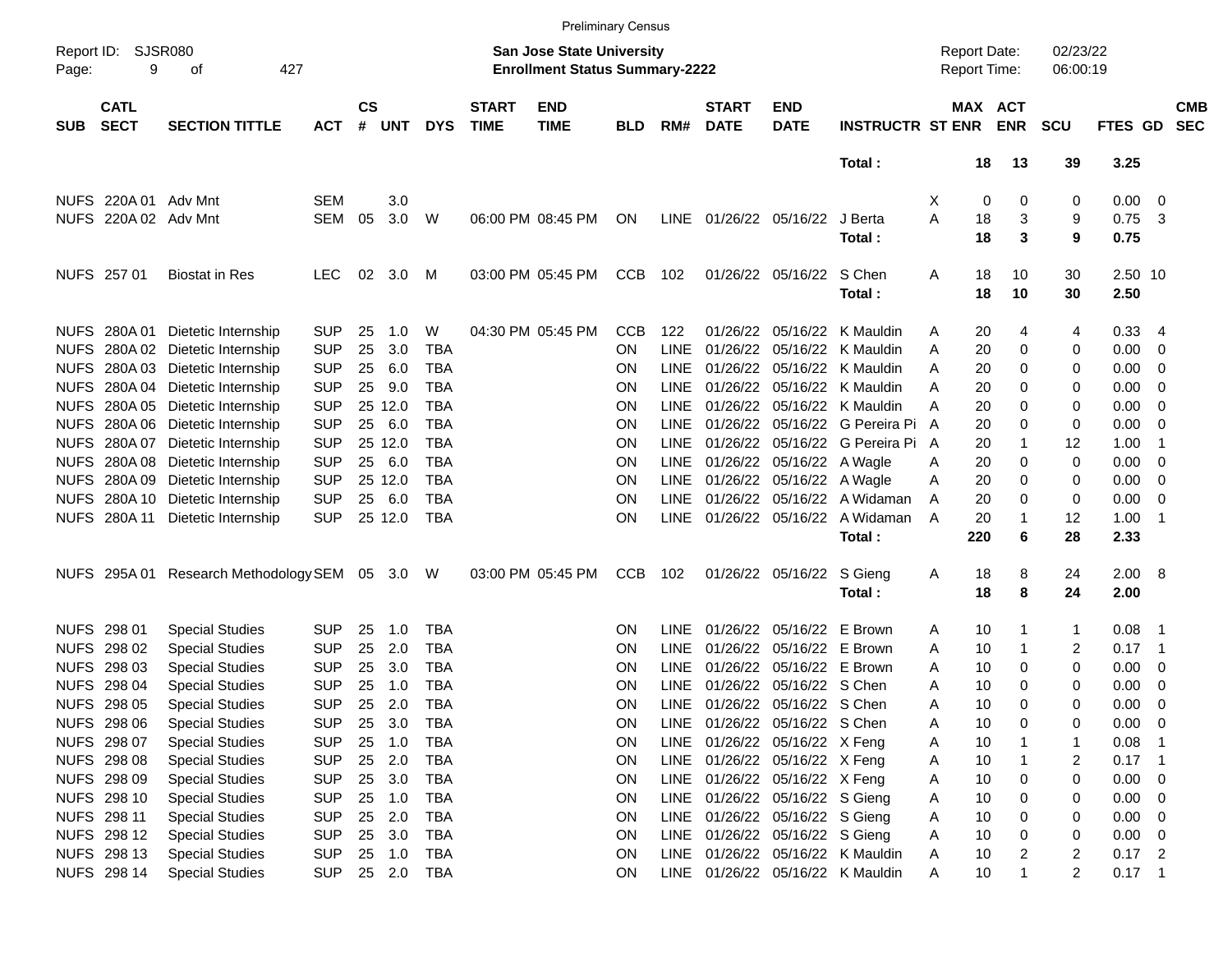|                     |                            |                        |            |                |            |            |                             |                                                                    | <b>Preliminary Census</b> |             |                             |                                |                                       |                                     |                       |                      |                |                          |
|---------------------|----------------------------|------------------------|------------|----------------|------------|------------|-----------------------------|--------------------------------------------------------------------|---------------------------|-------------|-----------------------------|--------------------------------|---------------------------------------|-------------------------------------|-----------------------|----------------------|----------------|--------------------------|
| Report ID:<br>Page: | 10                         | SJSR080<br>427<br>οf   |            |                |            |            |                             | San Jose State University<br><b>Enrollment Status Summary-2222</b> |                           |             |                             |                                |                                       | <b>Report Date:</b><br>Report Time: |                       | 02/23/22<br>06:00:19 |                |                          |
| <b>SUB</b>          | <b>CATL</b><br><b>SECT</b> | <b>SECTION TITTLE</b>  | <b>ACT</b> | <b>CS</b><br># | <b>UNT</b> | <b>DYS</b> | <b>START</b><br><b>TIME</b> | <b>END</b><br><b>TIME</b>                                          | BLD                       | RM#         | <b>START</b><br><b>DATE</b> | <b>END</b><br><b>DATE</b>      | <b>INSTRUCTR ST ENR</b>               |                                     | MAX ACT<br><b>ENR</b> | <b>SCU</b>           | <b>FTES GD</b> | <b>CMB</b><br><b>SEC</b> |
|                     | NUFS 298 15                | <b>Special Studies</b> | <b>SUP</b> | 25             | 3.0        | <b>TBA</b> |                             |                                                                    | <b>ON</b>                 | <b>LINE</b> | 01/26/22                    |                                | 05/16/22 K Mauldin                    | 10<br>Α                             | 0                     | 0                    | 0.00           | 0                        |
|                     | NUFS 298 16                | <b>Special Studies</b> | <b>SUP</b> | 25             | 1.0        | <b>TBA</b> |                             |                                                                    | ON                        | <b>LINE</b> | 01/26/22                    |                                | 05/16/22 G Pereira Pi A               | 10                                  | 0                     | 0                    | 0.00           | 0                        |
|                     | NUFS 298 17                | <b>Special Studies</b> | <b>SUP</b> | 25             | 2.0        | <b>TBA</b> |                             |                                                                    | ON                        | LINE        | 01/26/22                    |                                | 05/16/22 G Pereira Pi A               | 10                                  | 0                     | 0                    | 0.00           | 0                        |
|                     | <b>NUFS 298 18</b>         | <b>Special Studies</b> | <b>SUP</b> | 25             | 3.0        | <b>TBA</b> |                             |                                                                    | ON                        | LINE        | 01/26/22                    |                                | 05/16/22 G Pereira Pi                 | 10<br>A                             | 0                     | 0                    | 0.00           | 0                        |
|                     | NUFS 298 19                | <b>Special Studies</b> | <b>SUP</b> | 25             | 1.0        | <b>TBA</b> |                             |                                                                    | ON                        | LINE        |                             | 01/26/22 05/16/22 E Tang       |                                       | 10<br>Α                             | 0                     | 0                    | 0.00           | 0                        |
|                     | <b>NUFS 298 20</b>         | <b>Special Studies</b> | <b>SUP</b> | 25             | 2.0        | <b>TBA</b> |                             |                                                                    | ON                        | <b>LINE</b> |                             | 01/26/22 05/16/22 E Tang       |                                       | 10<br>Α                             | 0                     | 0                    | 0.00           | 0                        |
|                     | NUFS 298 21                | <b>Special Studies</b> | <b>SUP</b> | 25             | 3.0        | <b>TBA</b> |                             |                                                                    | ON                        | <b>LINE</b> |                             | 01/26/22 05/16/22 E Tang       |                                       | 10<br>Α                             | 0                     | 0                    | 0.00           | 0                        |
|                     | <b>NUFS 298 22</b>         | <b>Special Studies</b> | <b>SUP</b> | 25             | 1.0        | <b>TBA</b> |                             |                                                                    | ON                        | <b>LINE</b> |                             | 01/26/22 05/16/22 A Wagle      |                                       | 10<br>Α                             | 0                     | 0                    | 0.00           | 0                        |
|                     | <b>NUFS 298 23</b>         | <b>Special Studies</b> | <b>SUP</b> | 25             | 2.0        | <b>TBA</b> |                             |                                                                    | ON                        | <b>LINE</b> |                             | 01/26/22 05/16/22 A Wagle      |                                       | Α<br>10                             | 0                     | 0                    | 0.00           | 0                        |
|                     | NUFS 298 24                | <b>Special Studies</b> | <b>SUP</b> | 25             | 3.0        | <b>TBA</b> |                             |                                                                    | ON                        | <b>LINE</b> |                             | 01/26/22 05/16/22 A Wagle      |                                       | Α<br>10                             | 0                     | 0                    | 0.00           | 0                        |
|                     | <b>NUFS 298 25</b>         | <b>Special Studies</b> | <b>SUP</b> | 25             | 1.0        | <b>TBA</b> |                             |                                                                    | ON                        | LINE        |                             |                                | 01/26/22 05/16/22 A Widaman           | 10<br>Α                             |                       | -1                   | 0.08           | 1                        |
|                     | <b>NUFS 298 26</b>         | <b>Special Studies</b> | <b>SUP</b> | 25             | 2.0        | <b>TBA</b> |                             |                                                                    | ON                        | LINE        |                             |                                | 01/26/22 05/16/22 A Widaman           | 10<br>A                             | 0                     | 0                    | 0.00           | 0                        |
|                     | NUFS 298 27                | <b>Special Studies</b> | <b>SUP</b> | 25             | 3.0        | <b>TBA</b> |                             |                                                                    | ON                        | LINE        |                             |                                | 01/26/22 05/16/22 A Widaman           | 10<br>A                             | 0                     | 0                    | 0.00           | 0                        |
|                     | NUFS 298 28                | <b>Special Studies</b> | <b>SUP</b> | 25             | 1.0        | <b>TBA</b> |                             |                                                                    | ON                        | LINE        |                             | 01/26/22 05/16/22 J Kubota     |                                       | 10<br>Α                             | 0                     | 0                    | 0.00           | 0                        |
|                     | NUFS 298 29                | <b>Special Studies</b> | <b>SUP</b> | 25             | 2.0        | <b>TBA</b> |                             |                                                                    | ON                        | LINE        |                             | 01/26/22 05/16/22 J Kubota     |                                       | 10<br>Α                             | 0                     | 0                    | 0.00           | 0                        |
|                     | NUFS 298 30                | <b>Special Studies</b> | <b>SUP</b> | 25             | 3.0        | <b>TBA</b> |                             |                                                                    | ON                        | <b>LINE</b> |                             | 01/26/22 05/16/22 J Kubota     |                                       | 10<br>Α                             | 1                     | 3                    | 0.25           | 1                        |
|                     |                            |                        |            |                |            |            |                             |                                                                    |                           |             |                             |                                | Total:                                | 300                                 | 9                     | 14                   | 1.17           |                          |
|                     |                            |                        |            |                |            |            |                             |                                                                    |                           |             |                             |                                |                                       |                                     |                       |                      |                |                          |
|                     | NUFS 299 01                | Mas Thesis or Proj     | <b>SUP</b> | 25             | 1.0        | <b>TBA</b> |                             |                                                                    | ON                        | <b>LINE</b> |                             | 01/26/22 05/16/22 S Chen       |                                       | 10<br>Α                             | 1                     | $\mathbf 1$          | 0.08           | -1                       |
|                     | NUFS 299 02                | Mas Thesis or Proj     | <b>SUP</b> | 25             | 2.0        | <b>TBA</b> |                             |                                                                    | ON                        | <b>LINE</b> |                             | 01/26/22 05/16/22 S Chen       |                                       | Α<br>10                             | 1                     | 2                    | 0.17           | -1                       |
|                     | NUFS 299 03                | Mas Thesis or Proj     | <b>SUP</b> | 25             | 3.0        | <b>TBA</b> |                             |                                                                    | ON                        | LINE        |                             | 01/26/22 05/16/22 S Chen       |                                       | 10<br>Α                             | 0                     | 0                    | 0.00           | 0                        |
|                     | NUFS 299 04                | Mas Thesis or Proj     | <b>SUP</b> | 25             | 1.0        | <b>TBA</b> |                             |                                                                    | ON                        | <b>LINE</b> |                             | 01/26/22 05/16/22 X Feng       |                                       | Α<br>10                             | 0                     | 0                    | 0.00           | 0                        |
|                     | NUFS 299 05                | Mas Thesis or Proj     | <b>SUP</b> | 25             | 2.0        | <b>TBA</b> |                             |                                                                    | ON                        | <b>LINE</b> |                             | 01/26/22 05/16/22 X Feng       |                                       | Α<br>10                             | 2                     | 4                    | 0.33           | $\overline{2}$           |
|                     | NUFS 299 06                | Mas Thesis or Proj     | <b>SUP</b> | 25             | 3.0        | <b>TBA</b> |                             |                                                                    | ON                        | <b>LINE</b> |                             | 01/26/22 05/16/22 X Feng       |                                       | 10<br>Α                             | 0                     | 0                    | 0.00           | 0                        |
|                     | NUFS 299 07                | Mas Thesis or Proj     | <b>SUP</b> | 25             | 1.0        | <b>TBA</b> |                             |                                                                    | ON                        | <b>LINE</b> |                             | 01/26/22 05/16/22 S Gieng      |                                       | Α<br>10                             |                       | $\mathbf 1$          | 0.08           | 1                        |
|                     | NUFS 299 08                | Mas Thesis or Proj     | <b>SUP</b> | 25             | 2.0        | <b>TBA</b> |                             |                                                                    | ON                        | <b>LINE</b> |                             | 01/26/22 05/16/22 S Gieng      |                                       | Α<br>10                             | 1                     | 2                    | 0.17           | -1                       |
|                     | NUFS 299 09                | Mas Thesis or Proj     | <b>SUP</b> | 25             | 3.0        | <b>TBA</b> |                             |                                                                    | ON                        | <b>LINE</b> |                             | 01/26/22 05/16/22 S Gieng      |                                       | Α<br>10                             | 1                     | 3                    | 0.25           | -1                       |
|                     | NUFS 299 10                | Mas Thesis or Proj     | <b>SUP</b> | 25             | 1.0        | <b>TBA</b> |                             |                                                                    | ON                        | LINE        | 01/26/22                    |                                | 05/16/22 K Mauldin                    | 10<br>Α                             | 1                     | $\mathbf 1$          | 0.08           | 1                        |
|                     | NUFS 299 11                | Mas Thesis or Proj     | <b>SUP</b> | 25             | 2.0        | <b>TBA</b> |                             |                                                                    | ON                        | LINE        | 01/26/22                    |                                | 05/16/22 K Mauldin                    | Α<br>10                             | 0                     | 0                    | 0.00           | 0                        |
|                     | NUFS 299 12                | Mas Thesis or Proj     | <b>SUP</b> | 25             | 3.0        | <b>TBA</b> |                             |                                                                    | ΟN                        | <b>LINE</b> |                             |                                | 01/26/22 05/16/22 K Mauldin           | 10<br>Α                             | 0                     | $\Omega$             | 0.00           | 0                        |
|                     | NUFS 299 13                | Mas Thesis or Proj     | <b>SUP</b> | 25             | 1.0        | TBA        |                             |                                                                    | <b>ON</b>                 |             |                             |                                | LINE 01/26/22 05/16/22 G Pereira Pi A | 10                                  | 0                     | 0                    | 0.00           | 0                        |
|                     | NUFS 299 14                | Mas Thesis or Proj     | <b>SUP</b> |                | 25 2.0     | TBA        |                             |                                                                    | ON                        | LINE        |                             |                                | 01/26/22 05/16/22 G Pereira Pi A      | 10                                  |                       | 2                    | 0.17           | -1                       |
|                     | NUFS 299 15                | Mas Thesis or Proj     | <b>SUP</b> |                | 25 3.0     | TBA        |                             |                                                                    | ON                        | <b>LINE</b> |                             |                                | 01/26/22 05/16/22 G Pereira Pi A      | 10                                  | 0                     | 0                    | 0.00           | 0                        |
|                     | NUFS 299 16                | Mas Thesis or Proj     | <b>SUP</b> |                | 25 1.0     | TBA        |                             |                                                                    | ON                        | LINE        |                             | 01/26/22 05/16/22 E Tang       |                                       | 10<br>Α                             | 0                     | 0                    | 0.00           | 0                        |
|                     | NUFS 299 17                | Mas Thesis or Proj     | <b>SUP</b> |                | 25 2.0     | TBA        |                             |                                                                    | ON                        | LINE        |                             | 01/26/22 05/16/22 E Tang       |                                       | 10<br>Α                             | 0                     | 0                    | 0.00           | 0                        |
|                     | NUFS 299 18                | Mas Thesis or Proj     | <b>SUP</b> |                | 25 3.0     | TBA        |                             |                                                                    | ON                        | LINE        |                             | 01/26/22 05/16/22 E Tang       |                                       | 10<br>Α                             | 0                     | 0                    | 0.00           | 0                        |
|                     | NUFS 299 19                | Mas Thesis or Proj     | <b>SUP</b> |                | 25 1.0     | TBA        |                             |                                                                    | ON                        | LINE        |                             | 01/26/22 05/16/22 A Wagle      |                                       | 10<br>Α                             | 0                     | 0                    | 0.00           | 0                        |
|                     | NUFS 299 20                | Mas Thesis or Proj     | <b>SUP</b> |                | 25 2.0     | TBA        |                             |                                                                    | ON                        | LINE        |                             | 01/26/22 05/16/22 A Wagle      |                                       | 10<br>A                             | 0                     | 0                    | 0.00           | 0                        |
|                     | NUFS 299 21                | Mas Thesis or Proj     | <b>SUP</b> |                |            | 25 3.0 TBA |                             |                                                                    | ON                        |             |                             | LINE 01/26/22 05/16/22 A Wagle |                                       | Α<br>10                             | 0                     | 0                    | $0.00 \t 0$    |                          |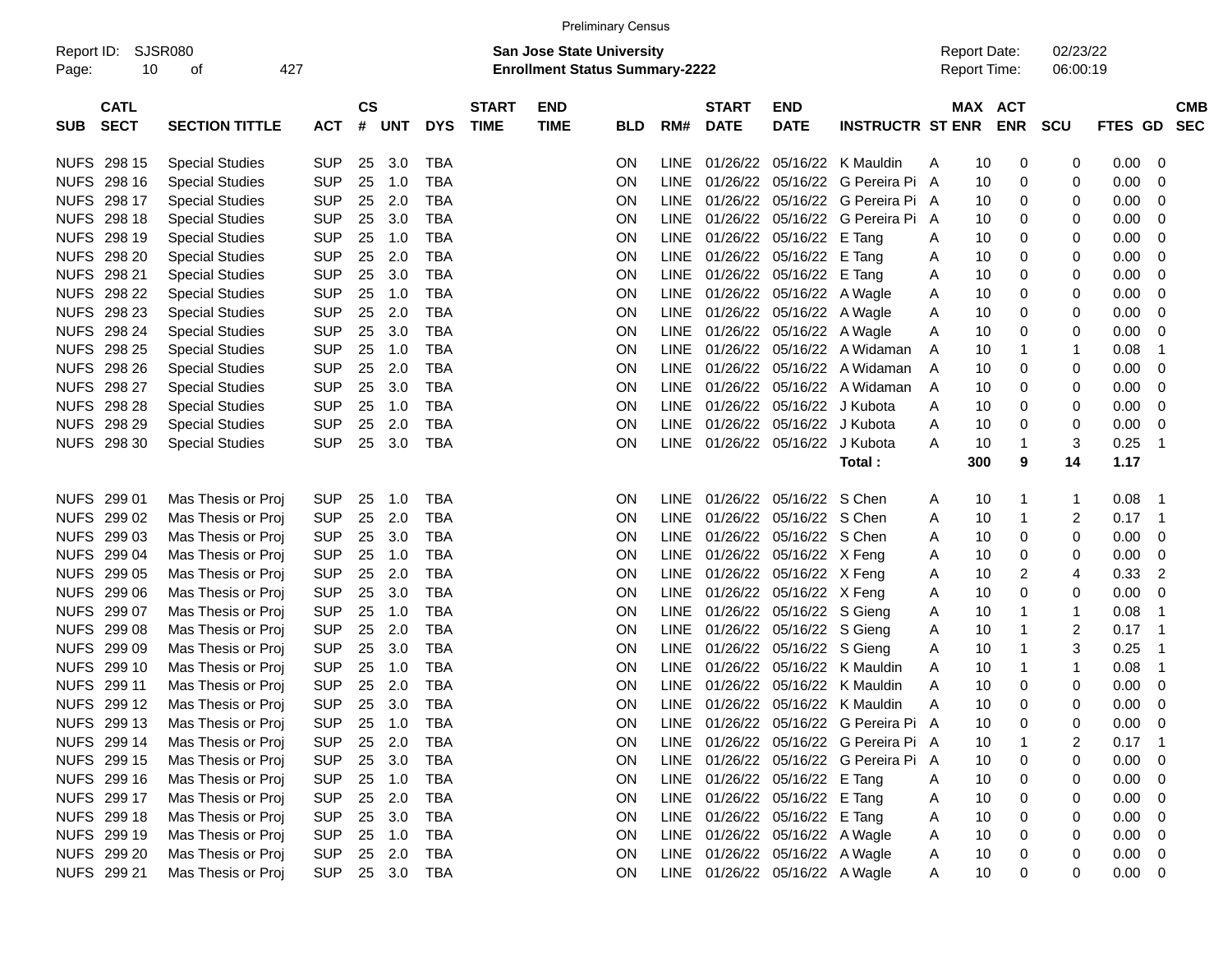|                     |                            |                           |            |                    |            |            |                             | <b>Preliminary Census</b>                                                 |            |             |                             |                               |                                 |                                            |                       |                |                      |                |                          |            |
|---------------------|----------------------------|---------------------------|------------|--------------------|------------|------------|-----------------------------|---------------------------------------------------------------------------|------------|-------------|-----------------------------|-------------------------------|---------------------------------|--------------------------------------------|-----------------------|----------------|----------------------|----------------|--------------------------|------------|
| Report ID:<br>Page: | 11                         | SJSR080<br>427<br>оf      |            |                    |            |            |                             | <b>San Jose State University</b><br><b>Enrollment Status Summary-2222</b> |            |             |                             |                               |                                 | <b>Report Date:</b><br><b>Report Time:</b> |                       |                | 02/23/22<br>06:00:19 |                |                          |            |
| <b>SUB</b>          | <b>CATL</b><br><b>SECT</b> | <b>SECTION TITTLE</b>     | <b>ACT</b> | $\mathsf{cs}$<br># | <b>UNT</b> | <b>DYS</b> | <b>START</b><br><b>TIME</b> | <b>END</b><br><b>TIME</b>                                                 | <b>BLD</b> | RM#         | <b>START</b><br><b>DATE</b> | <b>END</b><br><b>DATE</b>     | <b>INSTRUCTR ST ENR</b>         |                                            | MAX ACT<br><b>ENR</b> |                | <b>SCU</b>           | FTES GD SEC    |                          | <b>CMB</b> |
|                     | NUFS 299 22                | Mas Thesis or Proj        | <b>SUP</b> | 25                 | 1.0        | <b>TBA</b> |                             |                                                                           | ON         | <b>LINE</b> |                             | 01/26/22 05/16/22             | A Widaman                       | A                                          | 10                    | -1             | 1                    | 0.08           | - 1                      |            |
|                     | NUFS 299 23                | Mas Thesis or Proj        | <b>SUP</b> | 25                 | 2.0        | <b>TBA</b> |                             |                                                                           | ON         | <b>LINE</b> | 01/26/22 05/16/22           |                               | A Widaman                       | A                                          | 10                    | 0              | 0                    | 0.00           | $\overline{0}$           |            |
|                     | NUFS 299 24                | Mas Thesis or Proj        | <b>SUP</b> | 25                 | 3.0        | <b>TBA</b> |                             |                                                                           | ON         |             |                             | LINE 01/26/22 05/16/22        | A Widaman                       | A                                          | 10                    | 0              | 0                    | 0.00           | $\overline{0}$           |            |
|                     |                            |                           |            |                    |            |            |                             |                                                                           |            |             |                             |                               | Total:                          | 240                                        |                       | 10             | 17                   | 1.42           |                          |            |
| <b>PKG</b>          | 107 01                     | Prin of Packaging         | LEC        |                    | 3.0        |            |                             |                                                                           |            |             |                             |                               |                                 | X                                          | 0                     | 0              | 0                    | 0.00           | - 0                      |            |
| <b>PKG</b>          | 107 02                     | Prin of Packaging         | <b>LEC</b> |                    | 3.0        |            |                             |                                                                           |            |             |                             |                               |                                 | X                                          | 0                     | 0              | 0                    | 0.00           | $\overline{\mathbf{0}}$  |            |
| PKG                 | 107 03                     | Prin of Packaging         | <b>LEC</b> | 02                 | 3.0        | F          |                             | 01:00 PM 03:45 PM                                                         | ON         |             | LINE 01/26/22 05/16/22      |                               | F Yambrach<br>Total:            | A                                          | 65<br>65              | 55<br>55       | 165<br>165           | 11.00<br>11.00 | - 0                      |            |
| <b>PKG</b>          | 121 01                     | Solidworks for PKG        | <b>SEM</b> | 02                 | 3.0        | М          |                             | 03:30 PM 05:10 PM                                                         | HB         | 102         |                             | 01/26/22 05/16/22             | P May                           | A                                          | 15                    | 9              | 18                   | 1.80           | - 0                      |            |
| <b>PKG</b>          | 121 02                     | Solidworks for PKG        | <b>ACT</b> | 13                 | 0.0        | W          |                             | 03:30 PM 05:15 PM                                                         | HB         | 102         |                             | 01/26/22 05/16/22             | P May                           | A                                          | 15                    | 9              | 9                    | 0.00           | - 0                      |            |
| <b>PKG</b>          | 121 03                     | Solidworks for PKG        | <b>SEM</b> | 02                 | 3.0        |            |                             |                                                                           |            |             | 01/26/22 05/16/22           |                               |                                 | Х                                          | 0                     | 0              | 0                    | 0.00           | $\overline{0}$           |            |
| <b>PKG</b>          | 121 04                     | Solidworks for PKG        | <b>ACT</b> |                    | 13 0.0     |            |                             |                                                                           |            |             | 01/26/22 05/16/22           |                               |                                 | X                                          | 0                     | $\mathbf 0$    | $\pmb{0}$            | 0.00           | $\overline{0}$           |            |
|                     |                            |                           |            |                    |            |            |                             |                                                                           |            |             |                             |                               | Total:                          |                                            | 30                    | 18             | 27                   | 1.80           |                          |            |
| <b>PKG</b>          | 141B 01                    | <b>Pkg Materials II</b>   | <b>LEC</b> | 02                 | 3.0        | М          |                             | 05:30 PM 07:10 PM                                                         | IS         | 114         |                             | 01/26/22 05/16/22             | A Jorgensen A                   |                                            | 20                    | 6              | 12                   | 1.20           | - 0                      |            |
| <b>PKG</b>          |                            | 141B 02 Pkg Materials II  | <b>ACT</b> | 13                 | 0.0        | W          |                             | 05:30 PM 07:15 PM                                                         | IS         | 115         |                             |                               | 01/26/22 05/16/22 A Jorgensen A |                                            | 20                    | 6              | 6                    | 0.00           | $\overline{0}$           |            |
| <b>PKG</b>          |                            | 141B 03 Pkg Materials II  | <b>LEC</b> | 02                 | 3.0        |            |                             |                                                                           |            |             | 01/26/22 05/16/22           |                               |                                 | Х                                          | 0                     | 0              | 0                    | 0.00           | $\overline{0}$           |            |
| PKG                 |                            | 141B 04 Pkg Materials II  | <b>ACT</b> |                    | 13 0.0     |            |                             |                                                                           |            |             | 01/26/22 05/16/22           |                               |                                 | X                                          | 0                     | 0              | 0                    | 0.00           | $\overline{0}$           |            |
|                     |                            |                           |            |                    |            |            |                             |                                                                           |            |             |                             |                               | Total:                          |                                            | 40                    | 12             | 18                   | 1.20           |                          |            |
| <b>PKG</b>          | 158 01                     | Protective Pkg Dsgn       | LEC        | 02                 | 3.0        | $\top$     |                             | 04:00 PM 05:40 PM                                                         | IS         | 114         |                             | 01/26/22 05/16/22             | E Tang                          | A                                          | 20                    | 11             | 22                   | 2.20           | - 0                      |            |
| <b>PKG</b>          | 158 02                     | Protective Pkg Dsgn       | <b>ACT</b> | 07                 | 0.0        | R          |                             | 04:00 PM 05:45 PM                                                         | IS         | 115         |                             | 01/26/22 05/16/22             | E Tang                          | A                                          | 20                    | 11             | 11                   | 0.00           | $\overline{\mathbf{0}}$  |            |
| <b>PKG</b>          | 158 03                     | Protective Pkg Dsgn       | <b>LEC</b> |                    | 3.0        |            |                             |                                                                           |            |             |                             |                               |                                 | X                                          | 0                     | 0              | 0                    | 0.00           | $\overline{0}$           |            |
| <b>PKG</b>          | 158 04                     | Protective Pkg Dsgn       | ACT        |                    | 0.0        |            |                             |                                                                           |            |             |                             |                               |                                 | X                                          | 0                     | 0              | 0                    | 0.00           | - 0                      |            |
|                     |                            |                           |            |                    |            |            |                             |                                                                           |            |             |                             |                               | Total:                          |                                            | 40                    | 22             | 33                   | 2.20           |                          |            |
| <b>PKG</b>          | 170 01                     | Pkg Develmt and Mgt LEC   |            | 02                 | 3.0        | $\top$     |                             | 01:00 PM 02:40 PM                                                         | IS         | 114         |                             | 01/26/22 05/16/22             | E Tang                          | A                                          | 20                    | 7              | 14                   | 1.40           | $\overline{\phantom{0}}$ |            |
| <b>PKG</b>          | 170 02                     | Pkg Develmt and Mgt ACT   |            |                    | 07 0.0     | R          |                             | 01:00 PM 02:45 PM                                                         | IS         | 115         |                             | 01/26/22 05/16/22 E Tang      |                                 | A                                          | 20                    | $\overline{7}$ | 7                    | 0.00           | 0                        |            |
| <b>PKG</b>          | 170 03                     | Pkg Develmt and Mgt LEC   |            |                    | 3.0        |            |                             |                                                                           |            |             |                             |                               |                                 | Χ                                          | 0                     | $\mathbf 0$    | $\pmb{0}$            | 0.00           | $\overline{\mathbf{0}}$  |            |
| <b>PKG</b>          | 170 04                     | Pkg Develmt and Mgt ACT   |            |                    | 0.0        |            |                             |                                                                           |            |             |                             |                               |                                 | X                                          | 0                     | 0              | 0                    | $0.00 \t 0$    |                          |            |
|                     |                            |                           |            |                    |            |            |                             |                                                                           |            |             |                             |                               | Total:                          |                                            | 40                    | 14             | 21                   | 1.40           |                          |            |
| <b>PKG</b>          | 18001                      | <b>Individual Studies</b> | <b>SUP</b> | 36                 | 1.0        | <b>TBA</b> |                             |                                                                           | <b>ON</b>  |             |                             | LINE 01/26/22 05/16/22 E Tang |                                 | A                                          | 10                    | 0              | 0                    | $0.00 \t 0$    |                          |            |
| <b>PKG</b>          | 180 02                     | <b>Individual Studies</b> | <b>SUP</b> |                    | 36 2.0     | <b>TBA</b> |                             |                                                                           | ON         |             |                             | LINE 01/26/22 05/16/22 E Tang |                                 | Α                                          | 10                    | 0              | 0                    | $0.00 \t 0$    |                          |            |
| <b>PKG</b>          | 180 03                     | <b>Individual Studies</b> | <b>SUP</b> |                    | 36 3.0     | <b>TBA</b> |                             |                                                                           | <b>ON</b>  |             |                             | LINE 01/26/22 05/16/22        | E Tang                          | Α                                          | 10                    | 0              | 0                    | $0.00 \t 0$    |                          |            |
| <b>PKG</b>          | 180 04                     | <b>Individual Studies</b> | <b>SUP</b> | 36                 | 4.0        | <b>TBA</b> |                             |                                                                           | <b>ON</b>  |             |                             | LINE 01/26/22 05/16/22        | E Tang                          | A                                          | 10                    | 0              | 0                    | $0.00 \t 0$    |                          |            |
| <b>PKG</b>          | 180 05                     | <b>Individual Studies</b> | <b>SUP</b> |                    | 36 5.0     | <b>TBA</b> |                             |                                                                           | <b>ON</b>  |             |                             | LINE 01/26/22 05/16/22 E Tang |                                 | Α                                          | 10                    | 0              | 0                    | $0.00 \t 0$    |                          |            |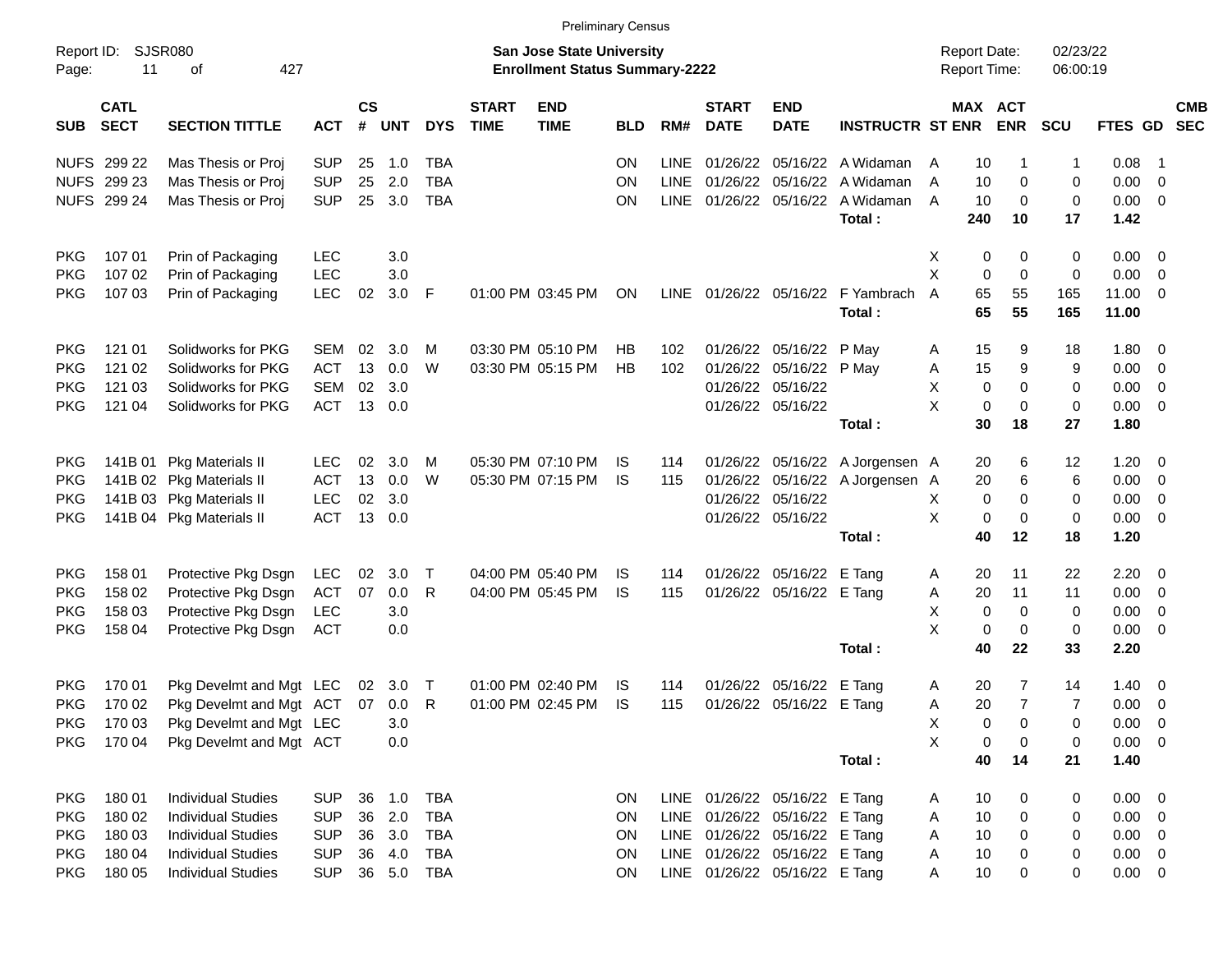|                     |              |                                                                                                   |            |    |            |            |              | <b>Preliminary Census</b> |            |      |              |                                                   |                                            |   |                      |                     |                      |                           |     |            |
|---------------------|--------------|---------------------------------------------------------------------------------------------------|------------|----|------------|------------|--------------|---------------------------|------------|------|--------------|---------------------------------------------------|--------------------------------------------|---|----------------------|---------------------|----------------------|---------------------------|-----|------------|
| Report ID:<br>Page: | 12           | SJSR080<br><b>San Jose State University</b><br>427<br><b>Enrollment Status Summary-2222</b><br>οf |            |    |            |            |              |                           |            |      |              |                                                   | <b>Report Date:</b><br><b>Report Time:</b> |   | 02/23/22<br>06:00:19 |                     |                      |                           |     |            |
|                     |              |                                                                                                   |            |    |            |            |              |                           |            |      |              |                                                   |                                            |   |                      |                     |                      |                           |     |            |
|                     | <b>CATL</b>  |                                                                                                   |            | CS |            |            | <b>START</b> | <b>END</b>                |            |      | <b>START</b> | <b>END</b>                                        |                                            |   | <b>MAX</b>           | <b>ACT</b>          |                      |                           |     | <b>CMB</b> |
| <b>SUB</b>          | <b>SECT</b>  | <b>SECTION TITTLE</b>                                                                             | <b>ACT</b> | #  | <b>UNT</b> | <b>DYS</b> | <b>TIME</b>  | <b>TIME</b>               | <b>BLD</b> | RM#  | <b>DATE</b>  | <b>DATE</b>                                       | <b>INSTRUCTR ST ENR</b>                    |   |                      | <b>ENR</b>          | <b>SCU</b>           | <b>FTES</b>               | GD. | <b>SEC</b> |
| <b>PKG</b>          | 180 06       | <b>Individual Studies</b>                                                                         | <b>SUP</b> | 36 | 6.0        | TBA        |              |                           | ON         | LINE | 01/26/22     | 05/16/22 E Tang                                   |                                            | A | 10                   | 0                   | 0                    | 0.00                      | - 0 |            |
| <b>PKG</b>          | 180 07       | <b>Individual Studies</b>                                                                         | <b>SUP</b> | 36 | 1.0        | TBA        |              |                           | ON         | LINE | 01/26/22     | 05/16/22 E Tang                                   |                                            | A | 10                   | 0                   | 0                    | 0.00                      | - 0 |            |
| <b>PKG</b>          | 180 08       | <b>Individual Studies</b>                                                                         | <b>SUP</b> | 36 | 2.0        | TBA        |              |                           | ON         | LINE | 01/26/22     | 05/16/22 E Tang                                   |                                            | A | 10                   | 0                   | 0                    | 0.00                      | - 0 |            |
| <b>PKG</b>          | 180 09       | <b>Individual Studies</b>                                                                         | <b>SUP</b> | 36 | 3.0        | TBA        |              |                           | ON         | LINE | 01/26/22     | 05/16/22 E Tang                                   |                                            | A | 10                   | 0                   | 0                    | 0.00                      | - 0 |            |
| <b>PKG</b>          | 180 10       | <b>Individual Studies</b>                                                                         | <b>SUP</b> | 36 | 3.0        | F          |              | 04:00 PM 06:45 PM         | IS.        | 114  | 01/26/22     | 05/16/22                                          | E Tang                                     | A | 20                   | 4                   | $12 \overline{ }$    | 0.80                      | - 0 |            |
|                     |              |                                                                                                   |            |    |            |            |              |                           |            |      |              |                                                   | Total :                                    |   | 110                  | 4                   | $12 \,$              | 0.80                      |     |            |
|                     | Department : | <b>Nutrition, Food Science &amp; Packaging</b>                                                    |            |    |            |            |              |                           |            |      |              | <b>Lower Division :</b><br><b>Upper Division:</b> | <b>Department Total:</b>                   |   | 4719<br>740<br>3147  | 2702<br>535<br>2108 | 7258<br>1361<br>5736 | 488.80<br>90.73<br>384.65 |     |            |
|                     |              |                                                                                                   |            |    |            |            |              |                           |            |      |              |                                                   | <b>Graduate Division:</b>                  |   | 832                  | 59                  | 161                  | 13.42                     |     |            |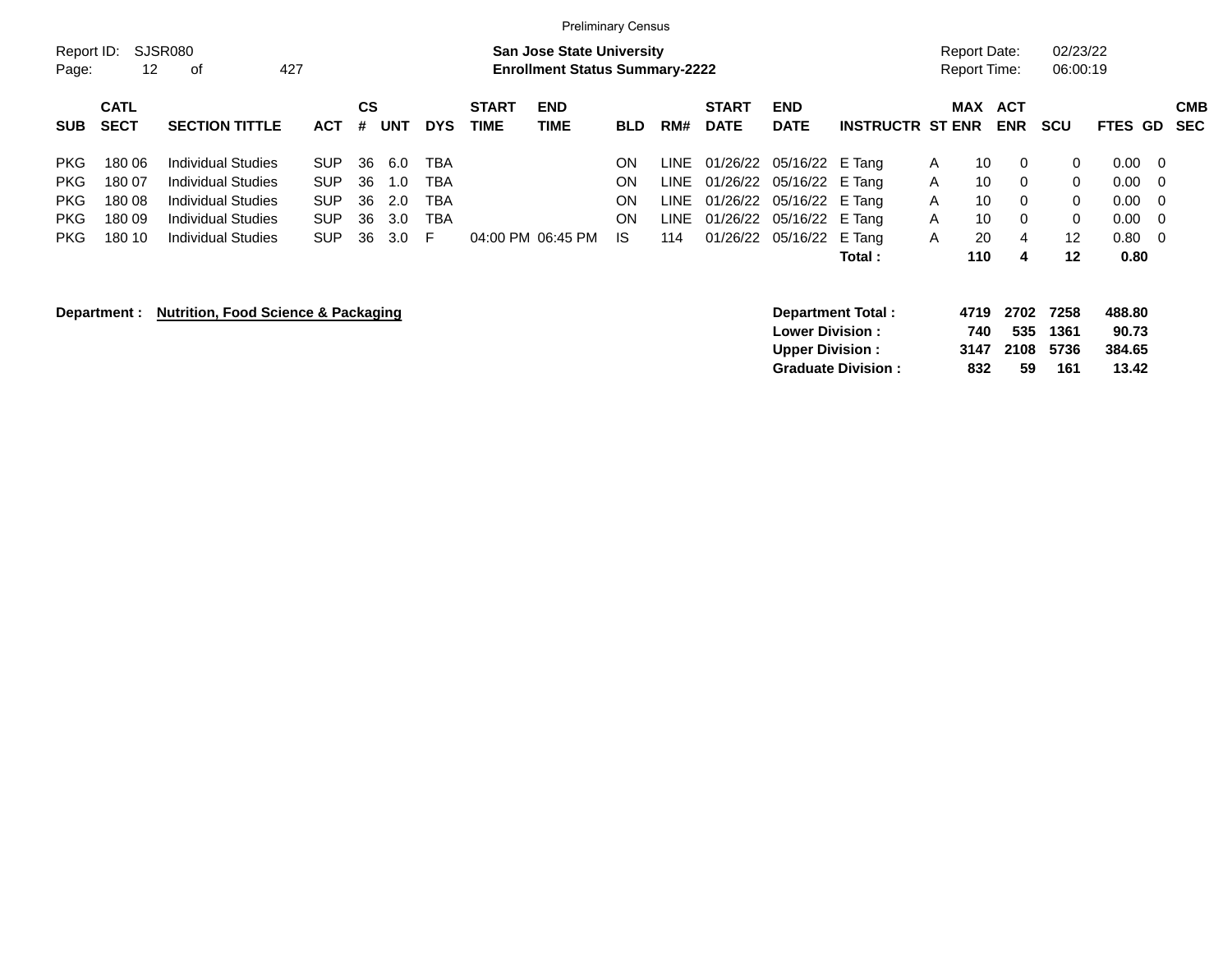|                     |                            |                                    |            |                    |            |             |                             |                                                                           | <b>Preliminary Census</b> |             |                             |                                 |                                 |   |                                     |                       |                      |             |                          |                          |
|---------------------|----------------------------|------------------------------------|------------|--------------------|------------|-------------|-----------------------------|---------------------------------------------------------------------------|---------------------------|-------------|-----------------------------|---------------------------------|---------------------------------|---|-------------------------------------|-----------------------|----------------------|-------------|--------------------------|--------------------------|
| Report ID:<br>Page: | 13                         | <b>SJSR080</b><br>427<br>οf        |            |                    |            |             |                             | <b>San Jose State University</b><br><b>Enrollment Status Summary-2222</b> |                           |             |                             |                                 |                                 |   | <b>Report Date:</b><br>Report Time: |                       | 02/23/22<br>06:00:19 |             |                          |                          |
| <b>SUB</b>          | <b>CATL</b><br><b>SECT</b> | <b>SECTION TITTLE</b>              | <b>ACT</b> | $\mathsf{cs}$<br># | <b>UNT</b> | <b>DYS</b>  | <b>START</b><br><b>TIME</b> | <b>END</b><br><b>TIME</b>                                                 | <b>BLD</b>                | RM#         | <b>START</b><br><b>DATE</b> | <b>END</b><br><b>DATE</b>       | <b>INSTRUCTR ST ENR</b>         |   |                                     | MAX ACT<br><b>ENR</b> | <b>SCU</b>           | FTES GD     |                          | <b>CMB</b><br><b>SEC</b> |
| College             |                            | <b>Health &amp; Human Sciences</b> |            |                    |            |             |                             |                                                                           |                           |             |                             |                                 |                                 |   |                                     |                       |                      |             |                          |                          |
|                     | Department :               | <b>Public Health</b>               |            |                    |            |             |                             |                                                                           |                           |             |                             |                                 |                                 |   |                                     |                       |                      |             |                          |                          |
|                     | HPRF 134 80                | Comp Alt Health                    | <b>LEC</b> |                    | 3.0        |             |                             |                                                                           |                           |             |                             |                                 |                                 | Х | 0                                   | 0                     | 0                    | 0.00        | 0                        |                          |
|                     | <b>NUFS 134 80</b>         | Comp Alt Health                    | <b>LEC</b> |                    | 3.0        |             |                             |                                                                           |                           |             |                             |                                 |                                 | Χ | 0                                   | $\mathbf 0$           | 0                    | 0.00        | $\mathbf 0$              |                          |
|                     | HPRF 134 81                | Comp Alt Health                    | LEC        | 02                 | 3.0        | Т           |                             | 06:00 PM 08:45 PM                                                         | <b>ON</b>                 | LINE        |                             | 01/26/22 05/16/22 C Haas        |                                 | A | 40                                  | 6                     | 18                   | 1.20        |                          | 0 <sup>o</sup>           |
|                     | NUFS 134 81                | Comp Alt Health                    | LEC        | 02                 | 3.0        | $\mathsf T$ |                             | 06:00 PM 08:45 PM                                                         | <b>ON</b>                 | <b>LINE</b> |                             | 01/26/22 05/16/22               | C Haas                          | А | 0                                   | 34                    | 102                  | 6.90        |                          | 2 C                      |
|                     |                            |                                    |            |                    |            |             |                             |                                                                           |                           |             |                             |                                 | Total:                          |   | 40                                  | 40                    | 120                  | 8.10        |                          |                          |
| <b>PH</b>           | 180                        | <b>Understand Health</b>           | <b>LEC</b> | 02                 | 3.0        | <b>MW</b>   |                             | 09:00 AM 10:15 AM                                                         | <b>ON</b>                 | LINE        |                             |                                 | 01/26/22 05/16/22 M McCarthy A  |   | 30                                  | 22                    | 66                   | 4.40        | 0                        |                          |
| <b>PH</b>           | 181                        | <b>Understand Health</b>           | <b>LEC</b> | 02                 | 3.0        | МW          |                             | 10:30 AM 11:45 AM                                                         | <b>ON</b>                 | <b>LINE</b> |                             |                                 | 01/26/22 05/16/22 M McCarthy A  |   | 30                                  | 28                    | 84                   | 5.60        | 0                        |                          |
| <b>PH</b>           | 182                        | <b>Understand Health</b>           | <b>LEC</b> | 02                 | 3.0        | МW          |                             | 12:00 PM 01:15 PM                                                         | <b>ON</b>                 | <b>LINE</b> |                             |                                 | 01/26/22 05/16/22 M McCarthy A  |   | 30                                  | 17                    | 51                   | 3.40        | 0                        |                          |
| <b>PH</b>           | 183                        | <b>Understand Health</b>           | <b>LEC</b> | 02                 | 3.0        | МW          |                             | 01:30 PM 02:45 PM                                                         | <b>ON</b>                 | <b>LINE</b> |                             | 01/26/22 05/16/22               | M McCarthy                      | A | 30                                  | 19                    | 57                   | 3.80        | 0                        |                          |
| <b>PH</b>           | 184                        | <b>Understand Health</b>           | <b>LEC</b> | 02                 | 3.0        | TR.         |                             | 12:00 PM 01:15 PM                                                         | ON                        | <b>LINE</b> |                             | 01/26/22 05/16/22               | L Mai                           | A | 30                                  | 28                    | 84                   | 5.60        | 0                        |                          |
| <b>PH</b>           | 185                        | <b>Understand Health</b>           | <b>LEC</b> | 02                 | 3.0        | <b>TR</b>   |                             | 10:30 AM 11:45 AM                                                         | <b>ON</b>                 | <b>LINE</b> |                             | 01/26/22 05/16/22               | L Mai                           | A | 30                                  | 28                    | 84                   | 5.60        | - 0                      |                          |
|                     |                            |                                    |            |                    |            |             |                             |                                                                           |                           |             |                             |                                 | Total:                          |   | 180                                 | 142                   | 426                  | 28.40       |                          |                          |
| <b>PH</b>           | 1580                       | Human Life Span                    | <b>LEC</b> |                    | 3.0        |             |                             |                                                                           |                           |             |                             |                                 |                                 | Х | 0                                   | 0                     | 0                    | 0.00        | $\overline{\mathbf{0}}$  |                          |
| RECL                | 1580                       | Human Life Span                    | <b>LEC</b> |                    | 3.0        |             |                             |                                                                           |                           |             |                             |                                 |                                 | X | $\mathbf 0$                         | $\mathbf 0$           | 0                    | 0.00        | $\mathbf 0$              |                          |
| <b>PH</b>           | 1581                       | Human Life Span                    | <b>LEC</b> | 02                 | 3.0        | MW          |                             | 12:00 PM 01:15 PM                                                         | <b>ON</b>                 | LINE        |                             |                                 | 01/26/22 05/16/22 S Paterson    | A | 30                                  | 20                    | 60                   | 4.00        |                          | 0 <sup>o</sup>           |
| RECL                | 1581                       | Human Life Span                    | <b>LEC</b> | 02                 | 3.0        | MW          |                             | 12:00 PM 01:15 PM                                                         | <b>ON</b>                 | LINE        |                             |                                 | 01/26/22 05/16/22 S Paterson    | A | $\mathbf 0$                         | 4                     | 12                   | 0.80        |                          | 0 <sup>o</sup>           |
| <b>PH</b>           | 1582                       | Human Life Span                    | <b>LEC</b> | 02                 | 3.0        | MW          |                             | 10:30 AM 11:45 AM                                                         | <b>ON</b>                 | <b>LINE</b> |                             | 01/26/22 05/16/22 M Bondi       |                                 | A | 30                                  | 20                    | 60                   | 4.00        |                          | 0 <sup>o</sup>           |
| RECL                | 1582                       | Human Life Span                    | <b>LEC</b> | 02                 | 3.0        | MW          |                             | 10:30 AM 11:45 AM                                                         | <b>ON</b>                 | <b>LINE</b> |                             | 01/26/22 05/16/22 M Bondi       |                                 | Α | 0                                   | $\overline{7}$        | 21                   | 1.40        |                          | $0\,C$                   |
| PH.                 | 1583                       | Human Life Span                    | <b>LEC</b> |                    | 3.0        |             |                             |                                                                           |                           |             |                             |                                 |                                 | X | 0                                   | $\mathbf 0$           | 0                    | 0.00        | 0                        |                          |
| RECL                | 1583                       | Human Life Span                    | <b>LEC</b> |                    | 3.0        |             |                             |                                                                           |                           |             |                             |                                 |                                 | X | 0                                   | $\mathbf 0$           | 0                    | 0.00        | $\mathbf 0$              |                          |
| <b>PH</b>           | 1584                       | Human Life Span                    | <b>LEC</b> | 02                 | 3.0        | TR.         |                             | 10:30 AM 11:45 AM                                                         | <b>ON</b>                 | LINE        |                             |                                 | 01/26/22 05/16/22 J DiGiacomo A |   | 30                                  | 26                    | 78                   | 5.20        |                          | 0 <sup>o</sup>           |
| RECL                | 1584                       | Human Life Span                    | <b>LEC</b> | 02                 | 3.0        | <b>TR</b>   |                             | 10:30 AM 11:45 AM                                                         | <b>ON</b>                 | <b>LINE</b> |                             |                                 | 01/26/22 05/16/22 J DiGiacomo A |   | $\mathbf 0$                         | 4                     | 12                   | 0.80        |                          | 0 <sup>o</sup>           |
| <b>PH</b>           | 1585                       | Human Life Span                    | LEC        | 02                 | 3.0        | <b>TR</b>   |                             | 12:00 PM 01:15 PM                                                         | <b>ON</b>                 | <b>LINE</b> |                             |                                 | 01/26/22 05/16/22 J DiGiacomo A |   | 30                                  | 22                    | 66                   | 4.40        |                          | 0 <sup>o</sup>           |
| <b>RECL</b>         | 1585                       | Human Life Span                    | <b>LEC</b> | 02                 | 3.0        | <b>TR</b>   |                             | 12:00 PM 01:15 PM                                                         | <b>ON</b>                 | <b>LINE</b> |                             |                                 | 01/26/22 05/16/22 J DiGiacomo A |   | 0                                   | $\overline{7}$        | 21                   | 1.40        |                          | 0 <sup>o</sup>           |
|                     |                            |                                    |            |                    |            |             |                             |                                                                           |                           |             |                             |                                 | Total:                          |   | 120                                 | 110                   | 330                  | 22.00       |                          |                          |
| PH                  | 67 01                      | Intro Health Stat                  | <b>LEC</b> |                    | 3.0        |             |                             |                                                                           |                           |             |                             |                                 |                                 | Χ | 0                                   | 0                     | 0                    | 0.00        | $\overline{\phantom{0}}$ |                          |
| PH                  | 6702                       | Intro Health Stat                  | LEC        |                    | 3.0        |             |                             |                                                                           |                           |             |                             |                                 |                                 | Χ | 0                                   | 0                     | 0                    | 0.00        | $\overline{\phantom{0}}$ |                          |
| PH                  | 67 05                      | Intro Health Stat                  | <b>LEC</b> | 01                 | 3.0        | TBA         |                             |                                                                           | <b>ON</b>                 |             |                             | LINE 01/26/22 05/16/22 C Park   |                                 | Α | 25                                  | 11                    | 33                   | 2.20        | $\overline{\phantom{0}}$ |                          |
| PH                  | 67 06                      | Intro Health Stat                  | <b>LEC</b> | 01                 | 3.0        | TBA         |                             |                                                                           | <b>ON</b>                 |             |                             | LINE 01/26/22 05/16/22 C Park   |                                 | Α | 25                                  | 11                    | 33                   | $2.20 \t 0$ |                          |                          |
| PH                  | 6780                       | Intro Health Stat                  | <b>LEC</b> | 01                 | 3.0        | TBA         |                             |                                                                           | ON                        |             |                             | LINE 01/26/22 05/16/22 R Knight |                                 | A | 25                                  | 13                    | 39                   | 2.60 0      |                          |                          |
| PH                  | 6781                       | Intro Health Stat                  | <b>LEC</b> | 01                 | 3.0        | TBA         |                             |                                                                           | <b>ON</b>                 |             |                             | LINE 01/26/22 05/16/22 R Knight |                                 | A | 25                                  | 13                    | 39                   | 2.60 0      |                          |                          |
|                     |                            |                                    |            |                    |            |             |                             |                                                                           |                           |             |                             |                                 | Total:                          |   | 100                                 | 48                    | 144                  | 9.60        |                          |                          |
|                     |                            |                                    |            |                    |            |             |                             |                                                                           |                           |             |                             |                                 |                                 |   |                                     |                       |                      |             |                          |                          |
| PH                  | 99 01                      | Intro Public Health                | LEC 02 3.0 |                    |            | MW          |                             | 09:00 AM 10:15 AM                                                         | ON                        |             |                             | LINE 01/26/22 05/16/22 B White  |                                 | A | 40                                  | 38                    | 114                  | 7.60 0      |                          |                          |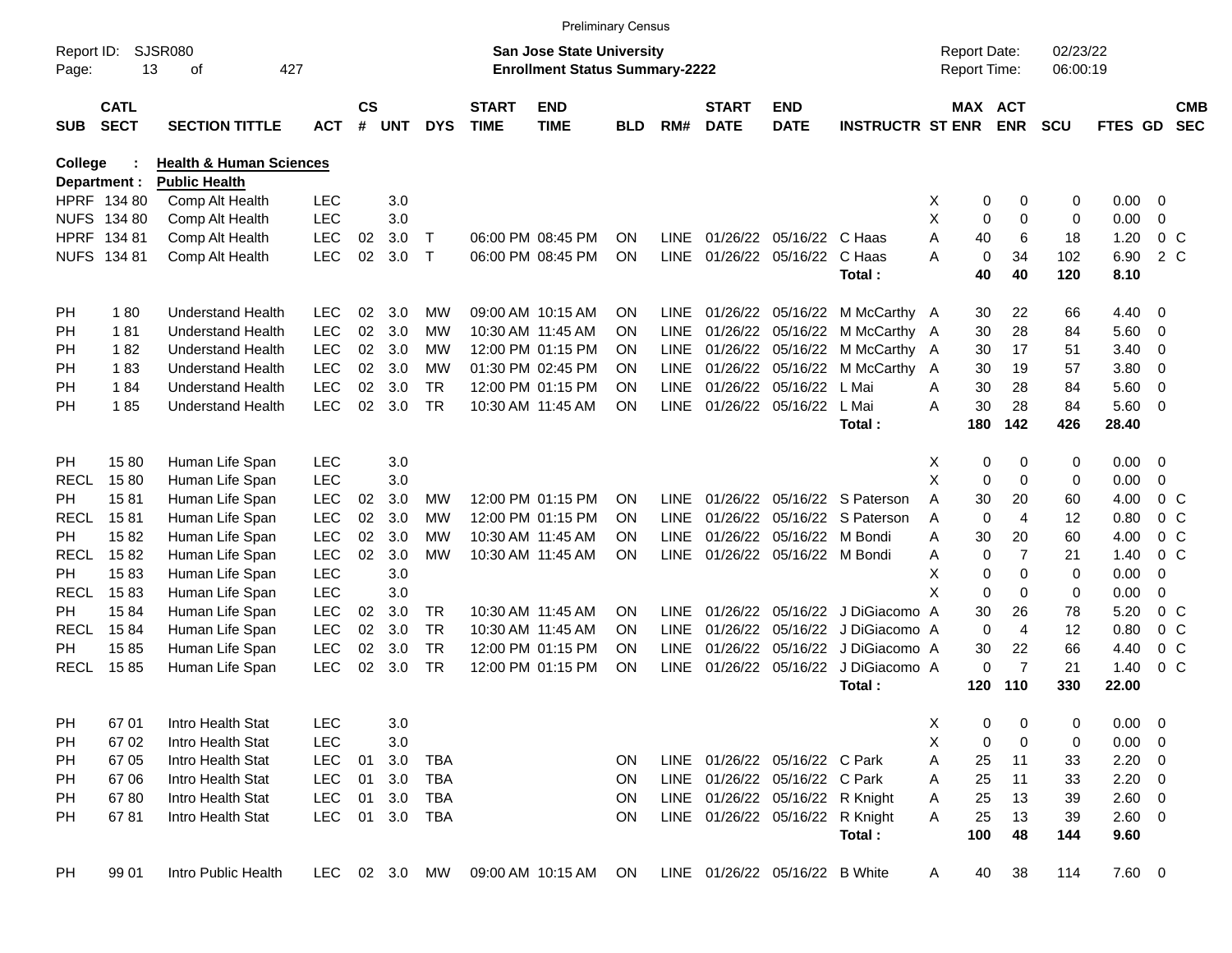|                     |                            |                                                      |                          |                    |            |                |                             | <b>Preliminary Census</b>                                                 |                 |                            |                             |                                |                         |                                     |                   |                              |                      |              |                                  |  |
|---------------------|----------------------------|------------------------------------------------------|--------------------------|--------------------|------------|----------------|-----------------------------|---------------------------------------------------------------------------|-----------------|----------------------------|-----------------------------|--------------------------------|-------------------------|-------------------------------------|-------------------|------------------------------|----------------------|--------------|----------------------------------|--|
| Report ID:<br>Page: | SJSR080<br>14              | 427<br>оf                                            |                          |                    |            |                |                             | <b>San Jose State University</b><br><b>Enrollment Status Summary-2222</b> |                 |                            |                             |                                |                         | <b>Report Date:</b><br>Report Time: |                   |                              | 02/23/22<br>06:00:19 |              |                                  |  |
| <b>SUB</b>          | <b>CATL</b><br><b>SECT</b> | <b>SECTION TITTLE</b>                                | <b>ACT</b>               | $\mathsf{cs}$<br># | <b>UNT</b> | <b>DYS</b>     | <b>START</b><br><b>TIME</b> | <b>END</b><br><b>TIME</b>                                                 | BLD             | RM#                        | <b>START</b><br><b>DATE</b> | <b>END</b><br><b>DATE</b>      | <b>INSTRUCTR ST ENR</b> |                                     |                   | <b>MAX ACT</b><br><b>ENR</b> | SCU                  | FTES GD      | <b>CMB</b><br><b>SEC</b>         |  |
| PH                  | 99 02                      | Intro Public Health                                  | <b>LEC</b>               | 02                 | 3.0        | МW             |                             | 10:30 AM 11:45 AM                                                         | SН              | 346                        | 01/26/22                    | 05/16/22                       | F Noonis                | A                                   | 40                | 14                           | 42                   | 2.80         | 0                                |  |
| PH                  | 99 03                      | Intro Public Health                                  | LEC                      |                    | 3.0        |                |                             |                                                                           |                 |                            |                             |                                |                         | X                                   | $\mathbf 0$       | 0                            | $\mathbf 0$          | 0.00         | 0                                |  |
| PH                  | 99 04                      | Intro Public Health                                  | <b>LEC</b>               | 02                 | 3.0        | <b>TR</b>      |                             | 09:00 AM 10:15 AM                                                         | SН              | 346                        | 01/26/22                    | 05/16/22                       | M Bondi                 | A                                   | 40                | 27                           | 81                   | 5.40         | 0                                |  |
| PH                  | 9981                       | Intro Public Health                                  | <b>LEC</b>               | 02                 | 3.0        | <b>TR</b>      |                             | 03:00 PM 04:15 PM                                                         | ON              | <b>LINE</b>                | 01/26/22                    | 05/16/22                       | K Rosenquist A          |                                     | 40                | 25                           | 75                   | 5.00         | 0                                |  |
| <b>PH</b>           | 9982                       | Intro Public Health                                  | LEC                      |                    | 3.0        |                |                             |                                                                           |                 |                            |                             |                                |                         | X                                   | 0                 | $\mathbf 0$                  | 0                    | 0.00         | 0                                |  |
|                     |                            |                                                      |                          |                    |            |                |                             |                                                                           |                 |                            |                             |                                | Total:                  |                                     | 160               | 104                          | 312                  | 20.80        |                                  |  |
| PH                  |                            | 100W 01 Writing Workshop                             | SEM                      | 04                 | 3.0        | МW             |                             | 07:30 AM 08:45 AM                                                         | <b>SPXC 152</b> |                            | 01/26/22                    | 05/16/22                       | N Williams              | A                                   | 25                | 3                            | 9                    | 0.60         | $0\,$ C                          |  |
| <b>NUFS</b>         |                            | 100W 01 Writing Workshop                             | <b>SEM</b>               | 04                 | 3.0        | <b>MW</b>      |                             | 07:30 AM 08:45 AM                                                         | <b>SPXC 152</b> |                            | 01/26/22                    | 05/16/22                       | N Williams              | A                                   | $\mathbf 0$       | $\mathbf{1}$                 | 3                    | 0.20         | 0 <sup>o</sup>                   |  |
| PH                  |                            | 100W 02 Writing Workshop                             | <b>SEM</b>               | 04                 | 3.0        | МW             |                             | 09:00 AM 10:15 AM                                                         | <b>SPXC 152</b> |                            | 01/26/22                    | 05/16/22                       | N Williams              | A                                   | 25                | 14                           | 42                   | 2.80         | 0 <sup>o</sup>                   |  |
| <b>NUFS</b>         |                            | 100W 02 Writing Workshop                             | <b>SEM</b>               | 04                 | 3.0        | МW             |                             | 09:00 AM 10:15 AM                                                         | <b>SPXC 152</b> |                            | 01/26/22                    | 05/16/22                       | N Williams              | A                                   | $\mathbf 0$       | 5                            | 15                   | 1.00         | 0 <sup>o</sup>                   |  |
| PH                  |                            | 100W 03 Writing Workshop                             | <b>SEM</b>               | 04                 | 3.0        | <b>MW</b>      |                             | 10:30 AM 11:45 AM                                                         | <b>SPXC 152</b> |                            | 01/26/22                    | 05/16/22                       | N Williams              | A                                   | 25                | 11                           | 33                   | 2.20         | 0 <sup>o</sup>                   |  |
| <b>NUFS</b>         |                            | 100W 03 Writing Workshop                             | <b>SEM</b>               | 04                 | 3.0        | <b>MW</b>      |                             | 10:30 AM 11:45 AM                                                         | <b>SPXC 152</b> |                            | 01/26/22                    | 05/16/22                       | N Williams              | A                                   | $\mathbf 0$       | 6                            | 18                   | 1.20         | 0 <sup>o</sup>                   |  |
| PH                  |                            | 100W 04 Writing Workshop                             | <b>SEM</b>               | 04                 | 3.0        | <b>MW</b>      |                             | 01:30 PM 02:45 PM                                                         | <b>SPXC 152</b> |                            | 01/26/22                    | 05/16/22                       | N Williams              | A                                   | 25                | 10                           | 30                   | 2.00         | 0 <sup>o</sup>                   |  |
| <b>NUFS</b>         |                            | 100W 04 Writing Workshop                             | <b>SEM</b>               | 04                 | 3.0        | <b>MW</b>      |                             | 01:30 PM 02:45 PM                                                         | <b>SPXC 152</b> |                            | 01/26/22                    | 05/16/22                       | N Williams              | A                                   | $\mathbf 0$       | $\overline{c}$               | 6                    | 0.40         | 0 <sup>o</sup>                   |  |
| PH                  |                            | 100W 05 Writing Workshop                             | <b>SEM</b>               | 04                 | 3.0        | <b>TR</b>      |                             | 09:00 AM 10:15 AM                                                         | ΟN              | <b>LINE</b>                | 01/26/22                    | 05/16/22                       | C Jones                 | A                                   | 25                | 9                            | 27                   | 1.80         | 0 <sup>o</sup>                   |  |
| <b>NUFS</b>         |                            | 100W 05 Writing Workshop                             | <b>SEM</b>               | 04                 | 3.0        | <b>TR</b>      |                             | 09:00 AM 10:15 AM                                                         | ΟN              | <b>LINE</b>                | 01/26/22                    | 05/16/22                       | C Jones                 | Α                                   | $\mathbf 0$       | $\overline{\mathbf{c}}$      | 6                    | 0.40         | 0 <sup>o</sup>                   |  |
| PH                  |                            | 100W 06 Writing Workshop                             | <b>SEM</b>               | 04                 | 3.0        | <b>TR</b>      | 10:30 AM 11:45 AM           |                                                                           | ΟN              | <b>LINE</b>                | 01/26/22                    | 05/16/22                       | C Jones                 | A                                   | 25                | 13                           | 39                   | 2.60         | 0 <sup>o</sup>                   |  |
| <b>NUFS</b>         |                            | 100W 06 Writing Workshop                             | <b>SEM</b>               | 04                 | 3.0        | <b>TR</b>      | 10:30 AM 11:45 AM           |                                                                           | ΟN              | <b>LINE</b>                | 01/26/22                    | 05/16/22                       | C Jones                 | A                                   | $\mathbf 0$       | 3                            | 9                    | 0.60         | 0 <sup>o</sup>                   |  |
| PH                  |                            | 100W 07 Writing Workshop                             | <b>SEM</b>               | 04                 | 3.0        | <b>TR</b>      |                             | 01:30 PM 02:45 PM                                                         | ΟN              | <b>LINE</b>                | 01/26/22                    | 05/16/22                       | C Jones                 | A                                   | 25                | 6                            | 18                   | 1.20         | 0 <sup>o</sup>                   |  |
| <b>NUFS</b>         |                            | 100W 07 Writing Workshop                             | <b>SEM</b>               | 04                 | 3.0<br>3.0 | <b>TR</b><br>F | 09:00 AM 11:45 AM           | 01:30 PM 02:45 PM                                                         | ΟN              | <b>LINE</b><br><b>LINE</b> | 01/26/22                    | 05/16/22                       | C Jones                 | A                                   | $\mathbf 0$<br>25 | $\overline{c}$<br>17         | 6                    | 0.40<br>3.40 | 0 <sup>o</sup>                   |  |
| PH<br><b>NUFS</b>   |                            | 100W 08 Writing Workshop                             | <b>SEM</b><br><b>SEM</b> | 04<br>04           | 3.0        | F              | 09:00 AM 11:45 AM           |                                                                           | ΟN<br>ΟN        | <b>LINE</b>                | 01/26/22<br>01/26/22        | 05/16/22<br>05/16/22           | S Rivera<br>S Rivera    | A<br>A                              | 0                 | 8                            | 51<br>24             | 1.60         | 0 <sup>o</sup><br>0 <sup>o</sup> |  |
| PH                  |                            | 100W 08 Writing Workshop<br>100W 09 Writing Workshop | <b>SEM</b>               | 04                 | 3.0        | <b>MW</b>      |                             | 12:00 PM 01:15 PM                                                         | <b>SPXC</b>     | 152                        | 01/26/22                    | 05/16/22                       | N Williams              | A                                   | 25                | 3                            | 9                    | 0.60         | 0 <sup>o</sup>                   |  |
| <b>NUFS</b>         |                            | 100W 09 Writing Workshop                             | <b>SEM</b>               | 04                 | 3.0        | <b>MW</b>      |                             | 12:00 PM 01:15 PM                                                         | <b>SPXC</b>     | 152                        | 01/26/22                    | 05/16/22                       | N Williams              | A                                   | $\mathbf 0$       | $\overline{c}$               | 6                    | 0.40         | 0 <sup>o</sup>                   |  |
| PH                  |                            | 100W 80 Writing Workshop                             | <b>SEM</b>               | 04                 | 3.0        | <b>TBA</b>     |                             |                                                                           | ΟN              | <b>LINE</b>                | 01/26/22                    | 05/16/22                       | M Duphily               | Α                                   | 25                | 16                           | 48                   | 3.20         | 0 <sub>C</sub>                   |  |
| <b>NUFS</b>         |                            | 100W 80 Writing Workshop                             | <b>SEM</b>               | 04                 | 3.0        | <b>TBA</b>     |                             |                                                                           | ON              | <b>LINE</b>                | 01/26/22                    | 05/16/22                       | M Duphily               | Α                                   | $\mathbf 0$       | $\overline{7}$               | 21                   | 1.40         | 0 <sup>o</sup>                   |  |
| <b>PH</b>           |                            | 100W 81 Writing Workshop                             | <b>SEM</b>               | 04                 | 3.0        | <b>TBA</b>     |                             |                                                                           | ON              | <b>LINE</b>                | 01/26/22                    | 05/16/22                       | K Roe                   | A                                   | 25                | 21                           | 63                   | 4.20         | 0 <sup>C</sup>                   |  |
| <b>NUFS</b>         |                            | 100W 81 Writing Workshop                             | <b>SEM</b>               | 04                 | 3.0        | <b>TBA</b>     |                             |                                                                           | ON              | <b>LINE</b>                | 01/26/22                    | 05/16/22                       | K Roe                   | A                                   | $\Omega$          | $\overline{4}$               | 12                   | 0.80         | 0 <sup>o</sup>                   |  |
|                     |                            |                                                      |                          |                    |            |                |                             |                                                                           |                 |                            |                             |                                | Total:                  |                                     | 275               | 165                          | 495                  | 33.00        |                                  |  |
| PH                  | 102 01                     | <b>Health Team Building</b>                          | LEC                      |                    | 3.0        |                |                             |                                                                           |                 |                            |                             |                                |                         | X                                   | 0                 | 0                            | 0                    | 0.00         | 0                                |  |
| PH                  | 102 02                     | Health Team Building LEC                             |                          |                    | 3.0        |                |                             |                                                                           |                 |                            |                             |                                |                         | X                                   | 0                 | $\mathbf 0$                  | 0                    | 0.00         | $\overline{0}$                   |  |
| PH                  | 102 03                     | Health Team Building LEC                             |                          |                    | 3.0        |                |                             |                                                                           |                 |                            |                             |                                |                         | X                                   | 0                 | 0                            | 0                    | 0.00         | $\overline{0}$                   |  |
| PH                  | 102 04                     | Health Team Building LEC                             |                          |                    | $3.0\,$    |                |                             |                                                                           |                 |                            |                             |                                |                         | $\pmb{\times}$                      | 0                 | 0                            | 0                    | 0.00         | $\overline{0}$                   |  |
| PH                  | 102 05                     | Health Team Building LEC                             |                          |                    | $3.0\,$    |                |                             |                                                                           |                 |                            |                             |                                |                         | X                                   | 0                 | $\mathbf 0$                  | 0                    | 0.00         | $\overline{0}$                   |  |
| PH                  | 102 06                     | Health Team Building LEC                             |                          | 02                 | 3.0        | W              |                             | 09:00 AM 11:45 AM                                                         | ON              | LINE                       |                             | 01/26/22 05/16/22 A Murray     |                         | Α                                   | 25                | 25                           | 75                   | 5.00         | $\overline{0}$                   |  |
| PH                  | 102 07                     | Health Team Building LEC                             |                          | 02 <sub>o</sub>    | 3.0        | M              |                             | 12:00 PM 02:45 PM                                                         | ON              | LINE                       |                             | 01/26/22 05/16/22 C Jones      |                         | A                                   | 25                | 13                           | 39                   | 2.60         | $\overline{0}$                   |  |
| PH                  | 102 80                     | Health Team Building LEC                             |                          |                    | 02 3.0     | $\top$         |                             | 06:00 PM 08:45 PM                                                         | ON              |                            |                             | LINE 01/26/22 05/16/22 M Bondi |                         | A                                   | 25                | 22                           | 66                   | 4.40         | $\overline{0}$                   |  |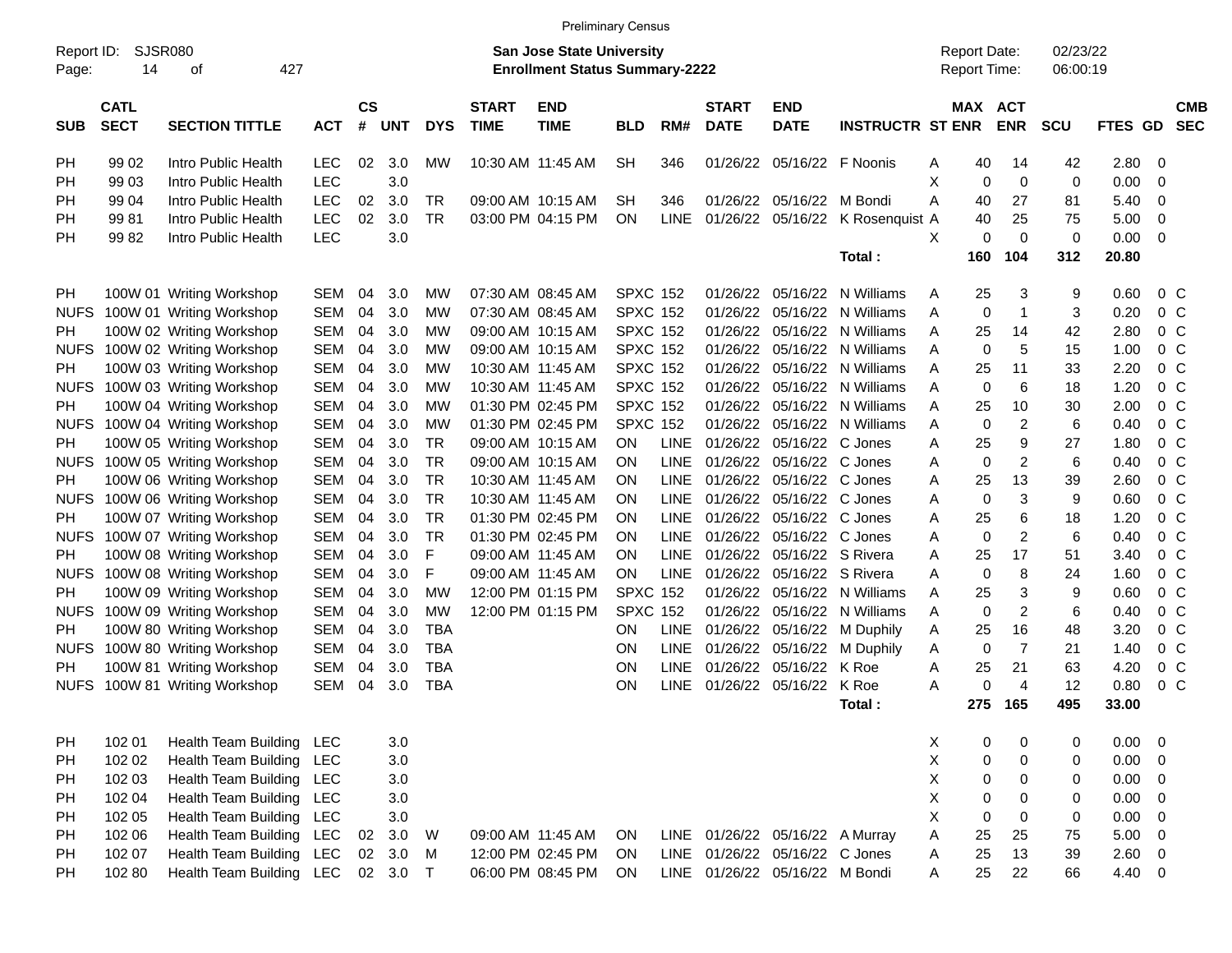|                           |                                                                    |                                                                                                                                          |                                                                    |                            |                                 |                                        |                             | <b>Preliminary Census</b>                                                                             |                            |                                                   |                                              |                                                                                                      |                                                       |                                                      |                                           |                                             |                                          |                                                                      |
|---------------------------|--------------------------------------------------------------------|------------------------------------------------------------------------------------------------------------------------------------------|--------------------------------------------------------------------|----------------------------|---------------------------------|----------------------------------------|-----------------------------|-------------------------------------------------------------------------------------------------------|----------------------------|---------------------------------------------------|----------------------------------------------|------------------------------------------------------------------------------------------------------|-------------------------------------------------------|------------------------------------------------------|-------------------------------------------|---------------------------------------------|------------------------------------------|----------------------------------------------------------------------|
| Report ID:<br>Page:       | 15                                                                 | <b>SJSR080</b><br>427<br>оf                                                                                                              |                                                                    |                            |                                 |                                        |                             | <b>San Jose State University</b><br><b>Enrollment Status Summary-2222</b>                             |                            |                                                   |                                              |                                                                                                      |                                                       | <b>Report Date:</b><br>Report Time:                  |                                           | 02/23/22<br>06:00:19                        |                                          |                                                                      |
| <b>SUB</b>                | <b>CATL</b><br><b>SECT</b>                                         | <b>SECTION TITTLE</b>                                                                                                                    | <b>ACT</b>                                                         | <b>CS</b><br>#             | UNT                             | <b>DYS</b>                             | <b>START</b><br><b>TIME</b> | <b>END</b><br><b>TIME</b>                                                                             | <b>BLD</b>                 | RM#                                               | <b>START</b><br><b>DATE</b>                  | <b>END</b><br><b>DATE</b>                                                                            | <b>INSTRUCTR ST ENR</b>                               |                                                      | MAX ACT<br><b>ENR</b>                     | <b>SCU</b>                                  | FTES GD                                  | <b>CMB</b><br><b>SEC</b>                                             |
| <b>PH</b>                 | 10281                                                              | Health Team Building LEC                                                                                                                 |                                                                    |                            | 02 3.0                          | R                                      |                             | 06:00 PM 08:45 PM                                                                                     | <b>ON</b>                  | LINE                                              | 01/26/22                                     | 05/16/22 R Rinck                                                                                     | Total:                                                | 25<br>Α<br>100                                       | 24<br>84                                  | 72<br>252                                   | $4.80\ 0$<br>16.80                       |                                                                      |
| <b>PH</b><br><b>PH</b>    | 103 01<br>103 02                                                   | Intr Health Policy<br>Intr Health Policy                                                                                                 | <b>LEC</b><br><b>LEC</b>                                           | 01<br>01                   | 3.0<br>3.0                      | $\top$<br>W                            |                             | 09:00 AM 11:45 AM<br>03:00 PM 05:45 PM                                                                | <b>SH</b><br>WSQ           | 100<br>207                                        | 01/26/22                                     | 05/16/22 A Shaw<br>01/26/22 05/16/22 A Shaw                                                          | Total:                                                | 75<br>A<br>75<br>A<br>150                            | 72<br>75<br>147                           | 216<br>225<br>441                           | 14.40<br>15.00 0<br>29.40                | $\overline{\phantom{0}}$                                             |
| PH.<br><b>PH</b>          | 104 01<br>104 02                                                   | Com Hith Promo<br>Com Hlth Promo                                                                                                         | <b>LEC</b><br>LEC                                                  | 01<br>01                   | 4.0<br>4.0                      | МW<br><b>MW</b>                        |                             | 12:00 PM 01:15 PM<br>01:30 PM 02:45 PM                                                                | <b>BBC</b><br><b>BBC</b>   | 004<br>004                                        | 01/26/22<br>01/26/22                         |                                                                                                      | 05/16/22 M McClure Fu A<br>05/16/22 V Gomez<br>Total: | 75<br>75<br>A<br>150                                 | 66<br>43<br>109                           | 264<br>172<br>436                           | 17.60 0<br>$11.47$ 0<br>29.07            |                                                                      |
| PH.<br><b>NUFS</b><br>PH. | 135 01<br>135 01<br>NURS 135 01<br>135 02                          | <b>Hith Multiculture</b><br><b>Hith Multiculture</b><br><b>Hith Multiculture</b><br><b>Hith Multiculture</b>                             | <b>LEC</b><br><b>LEC</b><br><b>LEC</b><br><b>LEC</b><br><b>LEC</b> | 03<br>03<br>03<br>03       | 3.0<br>3.0<br>3.0<br>3.0<br>3.0 | $\top$<br>$\top$<br>$\top$<br>W<br>W   |                             | 03:00 PM 05:45 PM<br>03:00 PM 05:45 PM<br>03:00 PM 05:45 PM<br>12:00 PM 02:45 PM<br>12:00 PM 02:45 PM | MН<br>MН<br>MН<br>НB       | 332<br>332<br>332<br>407                          | 01/26/22<br>01/26/22<br>01/26/22<br>01/26/22 | 05/16/22 S Umi<br>05/16/22 S Umi<br>05/16/22 S Umi<br>05/16/22 N West                                |                                                       | 30<br>Α<br>Α<br>$\mathbf 0$<br>Α<br>30<br>A          | 24<br>0<br>$\overline{4}$<br>1<br>29<br>1 | 72<br>12<br>3<br>87                         | 4.80<br>0.80<br>0.20<br>5.80             | $0\,$ C<br>0 <sup>o</sup><br>$0\,C$<br>$0\,$ C<br>$0\,C$             |
| PH.                       | NUFS 135 02<br>NURS 135 02<br>135 03<br>NUFS 135 03<br>NURS 135 03 | <b>Hith Multiculture</b><br><b>Hith Multiculture</b><br><b>Hith Multiculture</b><br><b>Hith Multiculture</b><br><b>Hith Multiculture</b> | <b>LEC</b><br><b>LEC</b><br><b>LEC</b><br><b>LEC</b>               | 03<br>03<br>03<br>03<br>03 | 3.0<br>3.0<br>3.0<br>3.0        | W<br>W<br>W<br>W                       |                             | 12:00 PM 02:45 PM<br>03:00 PM 05:45 PM<br>03:00 PM 05:45 PM<br>03:00 PM 05:45 PM                      | НB<br>НB<br>НB<br>НB<br>HB | 407<br>407<br>407<br>407<br>407                   | 01/26/22<br>01/26/22<br>01/26/22<br>01/26/22 | 05/16/22 N West<br>05/16/22 N West<br>05/16/22 N West<br>05/16/22 N West<br>01/26/22 05/16/22 N West |                                                       | 0<br>Α<br>$\mathbf 0$<br>Α<br>A<br>30<br>Α<br>0<br>Α | 0<br>26<br>0<br>4<br>0                    | 3<br>$\mathbf 0$<br>78<br>12<br>$\mathbf 0$ | 0.20<br>0.00<br>5.25<br>0.80<br>0.00     | $0\,$ C<br>1 C<br>0 <sup>o</sup><br>$0\,$ C                          |
| PH.<br>PH.                | 135 04<br>NUFS 135 04<br><b>NURS 135 04</b><br>135 80              | <b>Hith Multiculture</b><br><b>Hith Multiculture</b><br><b>Hith Multiculture</b><br><b>Hith Multiculture</b>                             | <b>LEC</b><br><b>LEC</b><br><b>LEC</b><br><b>LEC</b>               | 03                         | 3.0<br>3.0<br>3.0<br>3.0        | $\top$                                 |                             | 06:00 PM 08:45 PM                                                                                     | ΟN                         | LINE                                              |                                              |                                                                                                      | 01/26/22 05/16/22 Q Sawyer                            | Χ<br>0<br>X<br>0<br>Χ<br>0<br>Α<br>30                | 0<br>0<br>0<br>26                         | 0<br>0<br>0<br>78                           | 0.00<br>0.00<br>0.00<br>5.20             | 0<br>- 0<br>0<br>$0\,$ C                                             |
| PH.                       | NUFS 135 80<br><b>NURS 135 80</b><br>13581<br>NUFS 135 81          | <b>Hith Multiculture</b><br><b>Hith Multiculture</b><br><b>Hith Multiculture</b><br><b>Hith Multiculture</b>                             | <b>LEC</b><br><b>LEC</b><br><b>LEC</b><br><b>LEC</b>               | 03<br>03<br>03<br>03       | 3.0<br>3.0<br>3.0<br>3.0        | $\mathsf{T}$<br>$\mathsf{T}$<br>W<br>W |                             | 06:00 PM 08:45 PM<br>06:00 PM 08:45 PM<br>06:00 PM 08:45 PM<br>06:00 PM 08:45 PM                      | ΟN<br>ON<br>ON<br>ON       | LINE<br><b>LINE</b><br><b>LINE</b><br><b>LINE</b> | 01/26/22<br>01/26/22<br>01/26/22<br>01/26/22 | 05/16/22   Garcia<br>05/16/22   Garcia                                                               | 05/16/22 Q Sawyer<br>05/16/22 Q Sawyer                | 0<br>Α<br>0<br>A<br>30<br>Α<br>Α                     | 2<br>0<br>26<br>0<br>4                    | 6<br>0<br>78<br>12                          | 0.40<br>0.00<br>5.20<br>0.80             | 0 <sup>o</sup><br>0 <sup>o</sup><br>0 <sup>o</sup><br>0 <sup>o</sup> |
|                           | NURS 135 81                                                        | <b>Hith Multiculture</b>                                                                                                                 | <b>LEC</b>                                                         | 03                         | 3.0                             | W                                      |                             | 06:00 PM 08:45 PM                                                                                     | ΟN                         | <b>LINE</b>                                       |                                              | 01/26/22 05/16/22   Garcia                                                                           | Total:                                                | 0<br>Α<br>150                                        | $\Omega$<br>147                           | $\mathbf 0$<br>441                          | 0.00<br>29.45                            | 0 <sup>o</sup>                                                       |
| PH<br>SOCI<br>PH          | 145 01<br>PSYC 145 01<br>145 01<br>145 02                          | Comm Mental Health LEC<br>Comm Mental Health LEC<br>Comm Mental Health LEC<br>Comm Mental Health LEC                                     |                                                                    | 03                         | 3.0<br>3.0<br>3.0<br>3.0        | R                                      |                             | 03:00 PM 05:45 PM                                                                                     | ON.                        |                                                   |                                              | LINE 01/26/22 05/16/22 R Rinck                                                                       |                                                       | X<br>X<br>Χ<br>0<br>Α<br>30                          | 0<br>0<br>0<br>0<br>0<br>24               | 0<br>0<br>0<br>72                           | $0.00 \ 0$<br>$0.00 \t 0$<br>$0.00 \t 0$ | 4.80 0 C                                                             |
|                           | PSYC 145 02<br>SOCI 145 02                                         | Comm Mental Health LEC<br>Comm Mental Health LEC                                                                                         |                                                                    | 03                         | 3.0<br>03 3.0 R                 | R                                      |                             | 03:00 PM 05:45 PM<br>03:00 PM 05:45 PM                                                                | ON.<br>ON.                 |                                                   |                                              | LINE 01/26/22 05/16/22 R Rinck<br>LINE 01/26/22 05/16/22 R Rinck                                     | Total:                                                | 0<br>Α<br>0<br>A<br>30                               | 6<br>31                                   | 18<br>3<br>93                               | 1.20<br>6.20                             | $0\,$ C<br>$0.20 \t 0 C$                                             |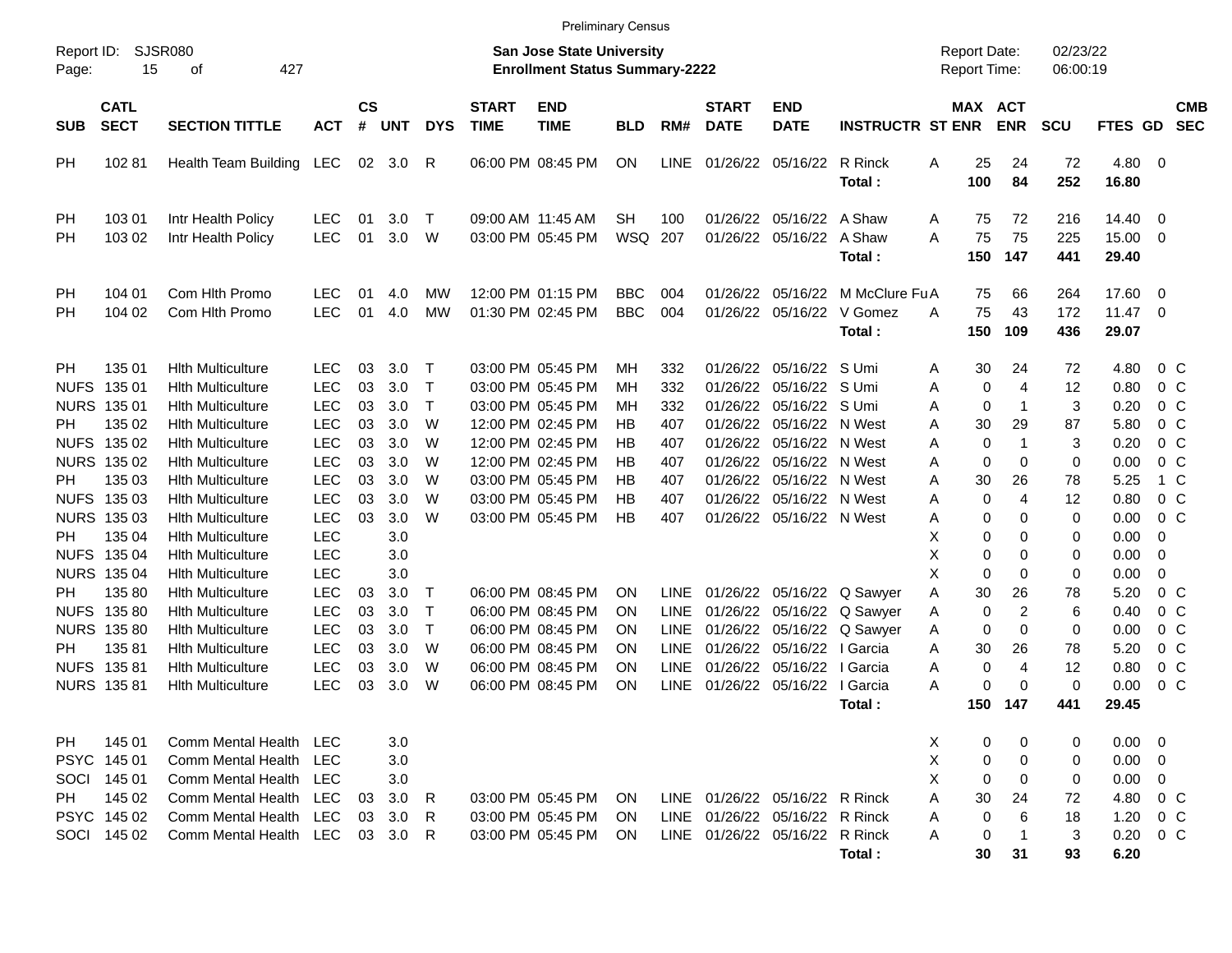|                     |                            |                       |            |                    |            |              |                             | <b>Preliminary Census</b>                                                 |            |             |                             |                                |                              |                                     |     |                       |                      |             |                          |                          |
|---------------------|----------------------------|-----------------------|------------|--------------------|------------|--------------|-----------------------------|---------------------------------------------------------------------------|------------|-------------|-----------------------------|--------------------------------|------------------------------|-------------------------------------|-----|-----------------------|----------------------|-------------|--------------------------|--------------------------|
| Report ID:<br>Page: | 16                         | SJSR080<br>427<br>оf  |            |                    |            |              |                             | <b>San Jose State University</b><br><b>Enrollment Status Summary-2222</b> |            |             |                             |                                |                              | <b>Report Date:</b><br>Report Time: |     |                       | 02/23/22<br>06:00:19 |             |                          |                          |
| <b>SUB</b>          | <b>CATL</b><br><b>SECT</b> | <b>SECTION TITTLE</b> | <b>ACT</b> | $\mathsf{cs}$<br># | <b>UNT</b> | <b>DYS</b>   | <b>START</b><br><b>TIME</b> | <b>END</b><br><b>TIME</b>                                                 | <b>BLD</b> | RM#         | <b>START</b><br><b>DATE</b> | <b>END</b><br><b>DATE</b>      | <b>INSTRUCTR ST ENR</b>      |                                     |     | MAX ACT<br><b>ENR</b> | <b>SCU</b>           | FTES GD     |                          | <b>CMB</b><br><b>SEC</b> |
| PH                  | 158 01                     | <b>Hith Comm</b>      | <b>LEC</b> |                    | 3.0        |              |                             |                                                                           |            |             |                             |                                |                              | х                                   | 0   | 0                     | 0                    | 0.00        | - 0                      |                          |
| PH                  | 158 02                     | <b>Hith Comm</b>      | <b>SEM</b> |                    | 0.0        |              |                             |                                                                           |            |             |                             |                                |                              | X                                   | 0   | $\mathbf 0$           | 0                    | 0.00        | $\overline{0}$           |                          |
| PH                  | 158 03                     | <b>Hith Comm</b>      | <b>LEC</b> | 01                 | 3.0        | W            |                             | 03:00 PM 04:50 PM                                                         | НB         | 106         |                             |                                | 01/26/22 05/16/22 A Santiago | Α                                   | 40  | 17                    | 34                   | 3.40        | - 0                      |                          |
| PH                  | 158 04                     | <b>Hith Comm</b>      | <b>SEM</b> | 05                 | 0.0        | W            |                             | 05:00 PM 05:45 PM                                                         | <b>HB</b>  | 106         |                             |                                | 01/26/22 05/16/22 A Santiago | Α                                   | 40  | 17                    | 17                   | 0.00        | - 0                      |                          |
| PH                  | 158 05                     | <b>Hith Comm</b>      | <b>LEC</b> |                    | 3.0        |              |                             |                                                                           |            |             |                             |                                |                              | х                                   | 0   | 0                     | 0                    | 0.00        | - 0                      |                          |
| PH                  | 158 06                     | <b>Hith Comm</b>      | <b>SEM</b> |                    | 0.0        |              |                             |                                                                           |            |             |                             |                                |                              | X                                   | 0   | 0                     | 0                    | 0.00        | - 0                      |                          |
| PH                  | 158 80                     | <b>Hith Comm</b>      | <b>LEC</b> | 01                 | 3.0        | Т            |                             | 03:00 PM 04:50 PM                                                         | ΟN         | <b>LINE</b> |                             | 01/26/22 05/16/22 N Zhang      |                              | Α                                   | 40  | 37                    | 74                   | 7.40        | - 0                      |                          |
| PH                  | 15881                      | <b>Hith Comm</b>      | <b>SEM</b> | 05                 | 0.0        | т            |                             | 05:00 PM 05:45 PM                                                         | ΟN         | <b>LINE</b> |                             | 01/26/22 05/16/22              | N Zhang                      | Α                                   | 40  | 37                    | 37                   | 0.00        | $\overline{0}$           |                          |
| PH                  | 15882                      | <b>Hith Comm</b>      | <b>LEC</b> | 01                 | 3.0        | M            |                             | 03:00 PM 04:50 PM                                                         | ΟN         | <b>LINE</b> |                             | 01/26/22 05/16/22              | N Zhang                      | Α                                   | 40  | 39                    | 78                   | 7.80        | - 0                      |                          |
| PH                  | 15883                      | <b>Hith Comm</b>      | <b>SEM</b> | 05                 | 0.0        | M            |                             | 05:00 PM 05:45 PM                                                         | ΟN         | <b>LINE</b> |                             | 01/26/22 05/16/22              | N Zhang                      | Α                                   | 40  | 39                    | 39                   | 0.00        | $\overline{0}$           |                          |
| PН                  | 158 84                     | <b>Hith Comm</b>      | <b>LEC</b> | 01                 | 3.0        | R            |                             | 03:00 PM 04:50 PM                                                         | ΟN         | <b>LINE</b> |                             | 01/26/22 05/16/22              | N Zhang                      | Α                                   | 40  | 27                    | 54                   | 5.40        | $\overline{0}$           |                          |
| PН                  | 158 85                     | <b>Hith Comm</b>      | <b>SEM</b> | 05                 | 0.0        | R            |                             | 05:00 PM 05:45 PM                                                         | ΟN         | <b>LINE</b> |                             | 01/26/22 05/16/22              | N Zhang                      | Α                                   | 40  | 27                    | 27                   | 0.00        | - 0                      |                          |
|                     |                            |                       |            |                    |            |              |                             |                                                                           |            |             |                             |                                | Total:                       |                                     | 320 | 240                   | 360                  | 24.00       |                          |                          |
| PH                  | 161 01                     | Epidemiology          | <b>LEC</b> |                    | 3.0        |              |                             |                                                                           |            |             |                             |                                |                              | Χ                                   | 0   | 0                     | 0                    | 0.00        | $\overline{\phantom{0}}$ |                          |
| РH                  | 161 02                     | Epidemiology          | <b>SEM</b> |                    | 0.0        |              |                             |                                                                           |            |             |                             |                                |                              | X                                   | 0   | 0                     | 0                    | 0.00        | - 0                      |                          |
| PН                  | 161 03                     | Epidemiology          | <b>LEC</b> | 01                 | 3.0        | м            |                             | 03:00 PM 04:50 PM                                                         | MН         | 322         |                             | 01/26/22 05/16/22              | R Shah                       | Α                                   | 25  | 25                    | 50                   | 5.00        | - 0                      |                          |
| PH                  | 161 04                     | Epidemiology          | <b>SEM</b> | 05                 | 0.0        | M            |                             | 05:00 PM 05:45 PM                                                         | MH         | 322         |                             | 01/26/22 05/16/22              | R Shah                       | A                                   | 25  | 25                    | 25                   | 0.00        | - 0                      |                          |
| PH                  | 161 05                     | Epidemiology          | LEC        |                    | 3.0        |              |                             |                                                                           |            |             |                             |                                |                              | X                                   | 0   | 0                     | 0                    | 0.00        | - 0                      |                          |
| <b>PH</b>           | 161 06                     | Epidemiology          | <b>SEM</b> |                    | 0.0        |              |                             |                                                                           |            |             |                             |                                |                              | X                                   | 0   | 0                     | 0                    | 0.00        | - 0                      |                          |
| PH                  | 161 07                     | Epidemiology          | <b>LEC</b> |                    | 3.0        |              |                             |                                                                           |            |             |                             |                                |                              | X                                   | 0   | 0                     | 0                    | 0.00        | - 0                      |                          |
| PH                  | 161 08                     | Epidemiology          | <b>SEM</b> |                    | 0.0        |              |                             |                                                                           |            |             |                             |                                |                              | X                                   | 0   | 0                     | 0                    | 0.00        | - 0                      |                          |
| <b>PH</b>           | 161 09                     | Epidemiology          | LEC        |                    | 3.0        |              |                             |                                                                           |            |             |                             |                                |                              | Χ                                   | 0   | 0                     | 0                    | 0.00        | - 0                      |                          |
| PH                  | 161 10                     | Epidemiology          | <b>SEM</b> |                    | 0.0        |              |                             |                                                                           |            |             |                             |                                |                              | X                                   | 0   | 0                     | 0                    | 0.00        | - 0                      |                          |
| PH                  | 161 11                     | Epidemiology          | <b>LEC</b> | 01                 | 3.0        | T            |                             | 03:00 PM 04:50 PM                                                         | ΟN         | <b>LINE</b> |                             | 01/26/22 05/16/22              | R Berkowitz                  | A                                   | 25  | 17                    | 34                   | 3.40        | 0                        |                          |
| <b>PH</b>           | 161 12                     | Epidemiology          | <b>SEM</b> | 05                 | 0.0        | Τ            |                             | 05:00 PM 05:45 PM                                                         | ΟN         | <b>LINE</b> | 01/26/22                    | 05/16/22                       | <b>R</b> Berkowitz           | A                                   | 25  | 17                    | 17                   | 0.00        | - 0                      |                          |
| PH                  | 16180                      | Epidemiology          | <b>LEC</b> | 01                 | 3.0        | W            |                             | 03:00 PM 04:50 PM                                                         | ΟN         | <b>LINE</b> | 01/26/22                    | 05/16/22                       | R Berkowitz                  | A                                   | 25  | 25                    | 50                   | 5.00        | - 0                      |                          |
| PH                  | 16181                      | Epidemiology          | <b>SEM</b> | 05                 | 0.0        | W            |                             | 05:00 PM 05:45 PM                                                         | ΟN         | <b>LINE</b> | 01/26/22                    | 05/16/22                       | R Berkowitz                  | A                                   | 25  | 25                    | 25                   | 0.00        | 0                        |                          |
| PH                  | 16182                      | Epidemiology          | <b>LEC</b> | 01                 | 3.0        | МW           |                             | 10:30 AM 11:15 AM                                                         | ΟN         | <b>LINE</b> | 01/26/22                    | 05/16/22                       | M Worthen                    | A                                   | 25  | 25                    | 50                   | 5.00        | - 0                      |                          |
| PH                  | 16183                      | Epidemiology          | <b>SEM</b> | 05                 | 0.0        | МW           |                             | 11:20 AM 11:45 AM                                                         | ΟN         | <b>LINE</b> |                             |                                | 01/26/22 05/16/22 M Worthen  | A                                   | 25  | 25                    | 25                   | 0.00        | - 0                      |                          |
| PH                  | 16184                      | Epidemiology          | LEC.       | 01                 | 3.0        | TR           |                             | 09:00 AM 09:45 AM                                                         | <b>ON</b>  |             |                             | LINE 01/26/22 05/16/22 L Mai   |                              | Α                                   | 25  | 25                    | 50                   | $5.00 \t 0$ |                          |                          |
| PH                  | 16185                      | Epidemiology          | SEM        |                    | 05 0.0     | TR           |                             | 09:50 AM 10:15 AM                                                         | <b>ON</b>  |             |                             | LINE 01/26/22 05/16/22 L Mai   |                              | Α                                   | 25  | 25                    | 25                   | $0.00 \t 0$ |                          |                          |
|                     |                            |                       |            |                    |            |              |                             |                                                                           |            |             |                             |                                | Total:                       |                                     | 250 | 234                   | 351                  | 23.40       |                          |                          |
| PH                  | 162 01                     | Health Org & Admin    | <b>LEC</b> |                    | 3.0        |              |                             |                                                                           |            |             |                             |                                |                              | X                                   | 0   | 0                     | 0                    | $0.00 \t 0$ |                          |                          |
| PH                  | 162 02                     | Health Org & Admin    | <b>LEC</b> |                    | 02 3.0     | W            |                             | 06:00 PM 08:45 PM                                                         | WSQ 109    |             |                             |                                | 01/26/22 05/16/22 A Santiago | Α                                   | 75  | 41                    | 123                  | 8.20 0      |                          |                          |
| PН                  | 162 03                     | Health Org & Admin    | <b>LEC</b> |                    | 02 3.0     | $\mathsf{R}$ |                             | 06:00 PM 08:45 PM                                                         | ON         |             |                             | LINE 01/26/22 05/16/22 M Moore |                              | Α                                   | 80  | 78                    | 234                  | 15.60 0     |                          |                          |
|                     |                            |                       |            |                    |            |              |                             |                                                                           |            |             |                             |                                | Total:                       |                                     |     | 155 119               | 357                  | 23.80       |                          |                          |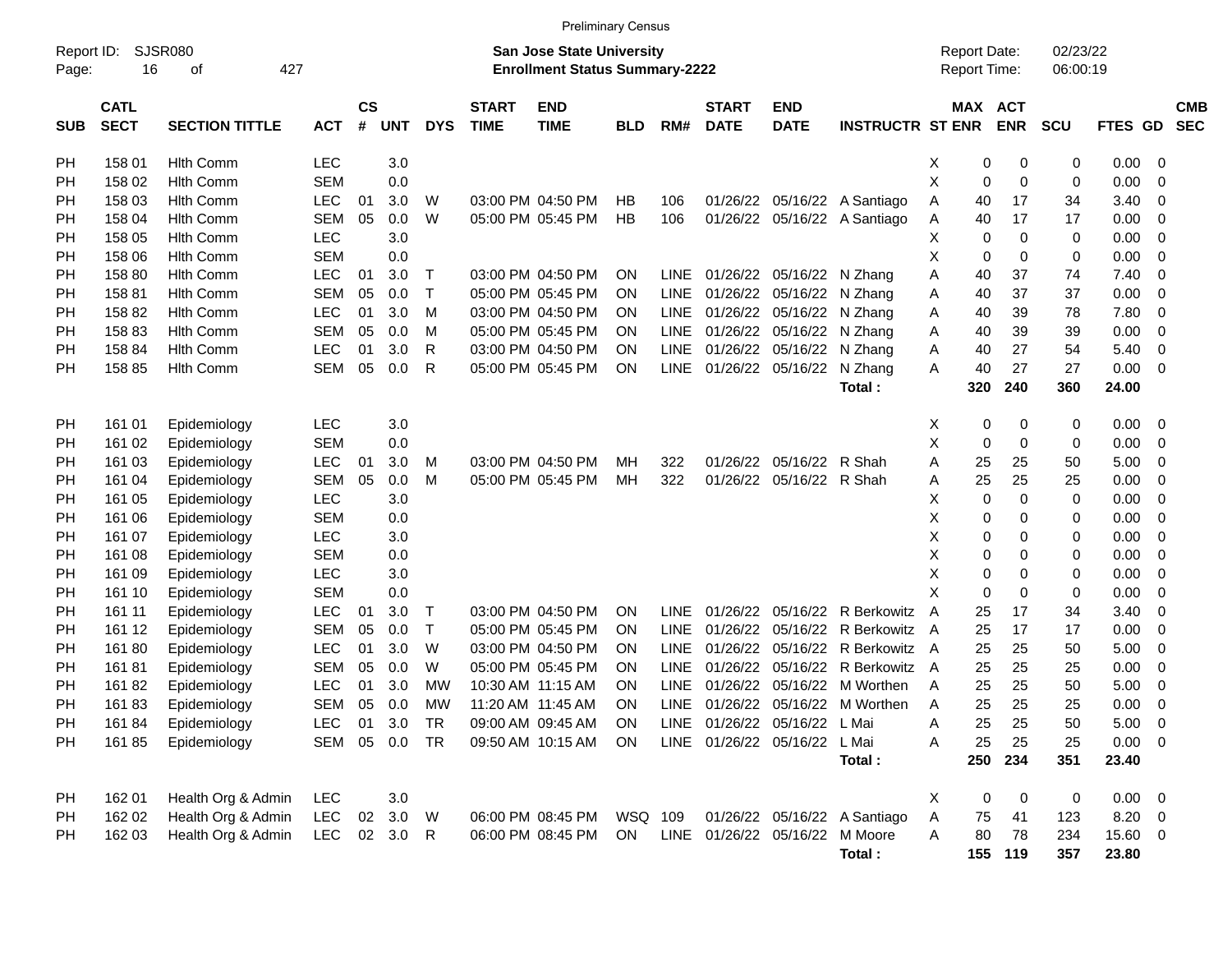|                     |                            |                                                  |            |                         |            |              |                             | <b>Preliminary Census</b>                                                 |            |             |                             |                                 |                                   |                                     |                |                      |              |                          |                          |
|---------------------|----------------------------|--------------------------------------------------|------------|-------------------------|------------|--------------|-----------------------------|---------------------------------------------------------------------------|------------|-------------|-----------------------------|---------------------------------|-----------------------------------|-------------------------------------|----------------|----------------------|--------------|--------------------------|--------------------------|
| Report ID:<br>Page: | SJSR080<br>17              | 427<br>οf                                        |            |                         |            |              |                             | <b>San Jose State University</b><br><b>Enrollment Status Summary-2222</b> |            |             |                             |                                 |                                   | <b>Report Date:</b><br>Report Time: |                | 02/23/22<br>06:00:19 |              |                          |                          |
| <b>SUB</b>          | <b>CATL</b><br><b>SECT</b> | <b>SECTION TITTLE</b>                            | <b>ACT</b> | <b>CS</b><br>$\pmb{\#}$ | <b>UNT</b> | <b>DYS</b>   | <b>START</b><br><b>TIME</b> | <b>END</b><br><b>TIME</b>                                                 | <b>BLD</b> | RM#         | <b>START</b><br><b>DATE</b> | <b>END</b><br><b>DATE</b>       | <b>INSTRUCTR ST ENR</b>           | MAX ACT                             | <b>ENR</b>     | <b>SCU</b>           | FTES GD      |                          | <b>CMB</b><br><b>SEC</b> |
| PH                  | 164 01                     | <b>Hith Soc Mrkting</b>                          | <b>SEM</b> |                         | 3.0        |              |                             |                                                                           |            |             |                             |                                 |                                   | X<br>0                              | 0              | 0                    | 0.00         | - 0                      |                          |
| PH                  | 164 02                     | <b>Hith Soc Mrkting</b>                          | <b>SEM</b> | 05                      | 3.0        | $\mathsf{T}$ |                             | 03:00 PM 05:45 PM                                                         | ON         | LINE        |                             | 01/26/22 05/16/22               | K Roe                             | A<br>25                             | 16             | 48                   | 3.20         | $\overline{0}$           |                          |
|                     |                            |                                                  |            |                         |            |              |                             |                                                                           |            |             |                             |                                 | Total:                            | 25                                  | 16             | 48                   | 3.20         |                          |                          |
| PH                  | 165A 01                    | Leadership Series I                              | <b>LEC</b> |                         | 1.0        |              |                             |                                                                           |            |             |                             |                                 |                                   | Χ<br>0                              | 0              | 0                    | 0.00         | $\overline{\mathbf{0}}$  |                          |
| PH                  | 165A 80                    | Leadership Series I                              | <b>LEC</b> | 02                      | 1.0        | W            |                             | 12:00 PM 01:00 PM                                                         | ON         | <b>LINE</b> |                             | 01/26/22 05/16/22 F Noonis      |                                   | 30<br>A                             | 30             | 30                   | 2.00         | $\overline{0}$           |                          |
| PH                  | 165A 81                    | Leadership Series I                              | LEC        | 02                      | 1.0        | W            |                             | 12:00 PM 01:00 PM                                                         | <b>ON</b>  | <b>LINE</b> |                             | 01/26/22 05/16/22               | A Shaw                            | 30<br>Α                             | 30             | 30                   | 2.00         | $\mathbf 0$              |                          |
| <b>PH</b>           |                            | 165A 82 Leadership Series I                      | <b>LEC</b> | 02                      | 1.0        | W            |                             | 12:00 PM 01:00 PM                                                         | <b>ON</b>  | <b>LINE</b> |                             | 01/26/22 05/16/22               | <b>B</b> White                    | 30<br>Α                             | 29             | 29                   | 1.93         | $\mathbf 0$              |                          |
| PH                  | 165A 83                    | <b>Leadership Series I</b>                       | <b>LEC</b> | 02                      | 1.0        | W            |                             | 12:00 PM 01:00 PM                                                         | <b>ON</b>  | <b>LINE</b> |                             |                                 | 01/26/22 05/16/22 A Buckner-Ca A  | 30                                  | 30             | 30                   | 2.00         | $\overline{0}$           |                          |
| PH                  |                            | 165A 84 Leadership Series I                      | <b>LEC</b> | 02                      | 1.0        | W            |                             | 12:00 PM 01:00 PM                                                         | <b>ON</b>  | <b>LINE</b> |                             |                                 | 01/26/22 05/16/22 K Larrowe       | 30<br>A                             | 29             | 29                   | 1.93         | $\mathbf 0$              |                          |
| PH                  | 165A 85                    | Leadership Series I                              | <b>LEC</b> | 02                      | 1.0        | W            |                             | 12:00 PM 01:00 PM                                                         | ON         | <b>LINE</b> |                             | 01/26/22 05/16/22               |                                   | 30<br>A                             | $\overline{0}$ | $\mathbf 0$          | 0.00         | $\overline{\mathbf{0}}$  |                          |
|                     |                            |                                                  |            |                         |            |              |                             |                                                                           |            |             |                             |                                 | Total:                            | 180                                 | 148            | 148                  | 9.87         |                          |                          |
|                     |                            |                                                  |            |                         |            |              |                             |                                                                           |            |             |                             |                                 |                                   |                                     |                |                      |              |                          |                          |
| PH                  |                            | 165B 01 Leadership Series II                     | <b>LEC</b> | 02                      | 1.0        | M            |                             | 03:00 PM 03:55 PM                                                         | <b>BBC</b> | 126         | 01/26/22                    | 05/16/22                        | K Miller                          | 25<br>A                             | 27             | 27                   | 1.80         | $\overline{\mathbf{0}}$  |                          |
| <b>PH</b>           |                            | 165B 02 Leadership Series II                     | <b>LEC</b> | 02                      | 1.0        | M            |                             | 04:15 PM 05:10 PM                                                         | <b>BBC</b> | 126         | 01/26/22                    | 05/16/22                        | K Miller                          | 25<br>A                             | 24             | 24                   | 1.60         | $\overline{0}$           |                          |
| PH                  |                            | 165B 03 Leadership Series II                     | <b>LEC</b> | 02                      | 1.0        | M            |                             | 05:30 PM 06:25 PM                                                         | <b>BBC</b> | 126         | 01/26/22                    | 05/16/22                        | K Miller                          | 25<br>A                             | 26             | 26                   | 1.73         | $\overline{0}$           |                          |
| <b>PH</b>           |                            | 165B 04 Leadership Series II                     | <b>LEC</b> | 02                      | 1.0        | W            |                             | 03:00 PM 03:55 PM                                                         | <b>BBC</b> | 126         | 01/26/22                    | 05/16/22                        | R Rinck                           | 25<br>A                             | 25             | 25                   | 1.67         | $\overline{0}$           |                          |
| PH                  |                            | 165B 05 Leadership Series II                     | <b>LEC</b> | 02                      | 1.0        | W            |                             | 04:15 PM 05:10 PM                                                         | <b>BBC</b> | 126         |                             | 01/26/22 05/16/22 R Rinck       |                                   | 25<br>A                             | 24             | 24                   | 1.60         | $\overline{0}$           |                          |
| PH                  |                            | 165B 06 Leadership Series II                     | <b>LEC</b> | 02                      | 1.0        | W            |                             | 05:30 PM 06:25 PM                                                         | <b>BBC</b> | 126         |                             | 01/26/22 05/16/22               |                                   | 25<br>A                             | 25             | 25                   | 1.67         | $\overline{\phantom{0}}$ |                          |
|                     |                            |                                                  |            |                         |            |              |                             |                                                                           |            |             |                             |                                 | Total:                            | 150                                 | 151            | 151                  | 10.07        |                          |                          |
|                     |                            |                                                  | <b>FLD</b> | 02                      | 2.0        | <b>TBA</b>   |                             |                                                                           | <b>ON</b>  | <b>LINE</b> |                             | 01/26/22 05/16/22               | R Rinck                           | 25<br>A                             | 25             | 50                   | 3.33         | $\overline{\mathbf{0}}$  |                          |
| PH                  |                            | 165C 01 Leadership III<br>165C 02 Leadership III | <b>FLD</b> | 02                      | 2.0        | <b>TBA</b>   |                             |                                                                           | <b>ON</b>  | <b>LINE</b> |                             | 01/26/22 05/16/22               | J Jones                           | 25<br>A                             | 23             | 46                   | 3.07         |                          |                          |
| <b>PH</b>           |                            | 165C 03 Leadership III                           |            | 02 <sub>2</sub>         | 2.0        | <b>TBA</b>   |                             |                                                                           |            | <b>LINE</b> |                             |                                 | J Jones                           | 25                                  |                |                      |              | $\overline{0}$           |                          |
| PH                  |                            |                                                  | <b>FLD</b> | 02                      |            | <b>TBA</b>   |                             |                                                                           | ON         | <b>LINE</b> |                             | 01/26/22 05/16/22               | J Jones                           | A<br>25                             | 23             | 46<br>30             | 3.07<br>2.00 | $\overline{0}$           |                          |
| PH                  |                            | 165C 04 Leadership III                           | <b>FLD</b> |                         | 2.0        |              |                             |                                                                           | ON         |             |                             | 01/26/22 05/16/22               |                                   | A                                   | 15             |                      |              | $\overline{\mathbf{0}}$  |                          |
|                     |                            |                                                  |            |                         |            |              |                             |                                                                           |            |             |                             |                                 | Total:                            | 100                                 | 86             | 172                  | 11.47        |                          |                          |
| PH                  |                            | 165D 01 Leadership Series IV                     | <b>LEC</b> |                         | 1.0        |              |                             |                                                                           |            |             |                             |                                 |                                   | х<br>0                              | 0              | 0                    | 0.00         | $\overline{\mathbf{0}}$  |                          |
| PH                  |                            | 165D 02 Leadership Series IV                     | <b>LEC</b> |                         | 1.0        |              |                             |                                                                           |            |             |                             |                                 |                                   | Χ<br>0                              | 0              | 0                    | 0.00         | $\mathbf 0$              |                          |
| PH                  |                            | 165D 03 Leadership Series IV                     | <b>LEC</b> |                         | 1.0        |              |                             |                                                                           |            |             |                             |                                 |                                   | X<br>0                              | 0              | 0                    | 0.00         | $\overline{0}$           |                          |
| PH                  |                            | 165D 04 Leadership Series IV                     | <b>LEC</b> |                         | 1.0        |              |                             |                                                                           |            |             |                             |                                 |                                   | Х<br>0                              | 0              | 0                    | 0.00         | $\overline{\phantom{0}}$ |                          |
| PH                  |                            | 165D 05 Leadership Series IV                     | <b>LEC</b> |                         | 1.0        |              |                             |                                                                           |            |             |                             |                                 |                                   | Χ<br>0                              | 0              | 0                    | $0.00 \t 0$  |                          |                          |
| PH                  |                            | 165D 06 Leadership Series IV                     | <b>LEC</b> |                         | 1.0        |              |                             |                                                                           |            |             |                             |                                 |                                   | Χ<br>0                              | 0              | 0                    | $0.00 \t 0$  |                          |                          |
| PH                  |                            | 165D 07 Leadership Series IV                     | <b>LEC</b> |                         | 1.0        |              |                             |                                                                           |            |             |                             |                                 |                                   | X<br>0                              | 0              | 0                    | $0.00 \t 0$  |                          |                          |
| PH                  |                            | 165D 08 Leadership Series IV                     | LEC        | 01                      | 1.0        | M            |                             | 03:00 PM 03:50 PM                                                         | ON         | LINE        |                             |                                 | 01/26/22 05/16/22 R Bartlett      | 25<br>Α                             | 24             | 24                   | 1.60 0       |                          |                          |
| PH                  |                            | 165D 09 Leadership Series IV                     | <b>LEC</b> | 01                      | 1.0        | M            |                             | 04:00 PM 04:50 PM                                                         | ON         |             |                             |                                 | LINE 01/26/22 05/16/22 R Bartlett | 25<br>A                             | 25             | 25                   | $1.67$ 0     |                          |                          |
| PH                  |                            | 165D 10 Leadership Series IV                     | <b>LEC</b> | 01                      | 1.0        | M            |                             | 06:00 PM 06:50 PM                                                         | ON         |             |                             |                                 | LINE 01/26/22 05/16/22 R Bartlett | 25<br>Α                             | 18             | 18                   | $1.20 \t 0$  |                          |                          |
| PН                  |                            | 165D 80 Leadership Series IV                     | <b>LEC</b> | 01                      | 1.0        | W            |                             | 03:00 PM 03:50 PM                                                         | ON         |             |                             | LINE 01/26/22 05/16/22 K Miller |                                   | 25<br>Α                             | 25             | 25                   | $1.67$ 0     |                          |                          |
| PH                  |                            | 165D 81 Leadership Series IV LEC 01 1.0          |            |                         |            | W            |                             | 04:00 PM 04:50 PM                                                         | ON         |             |                             | LINE 01/26/22 05/16/22 K Miller |                                   | 25<br>A                             | 25             | 25                   | $1.67$ 0     |                          |                          |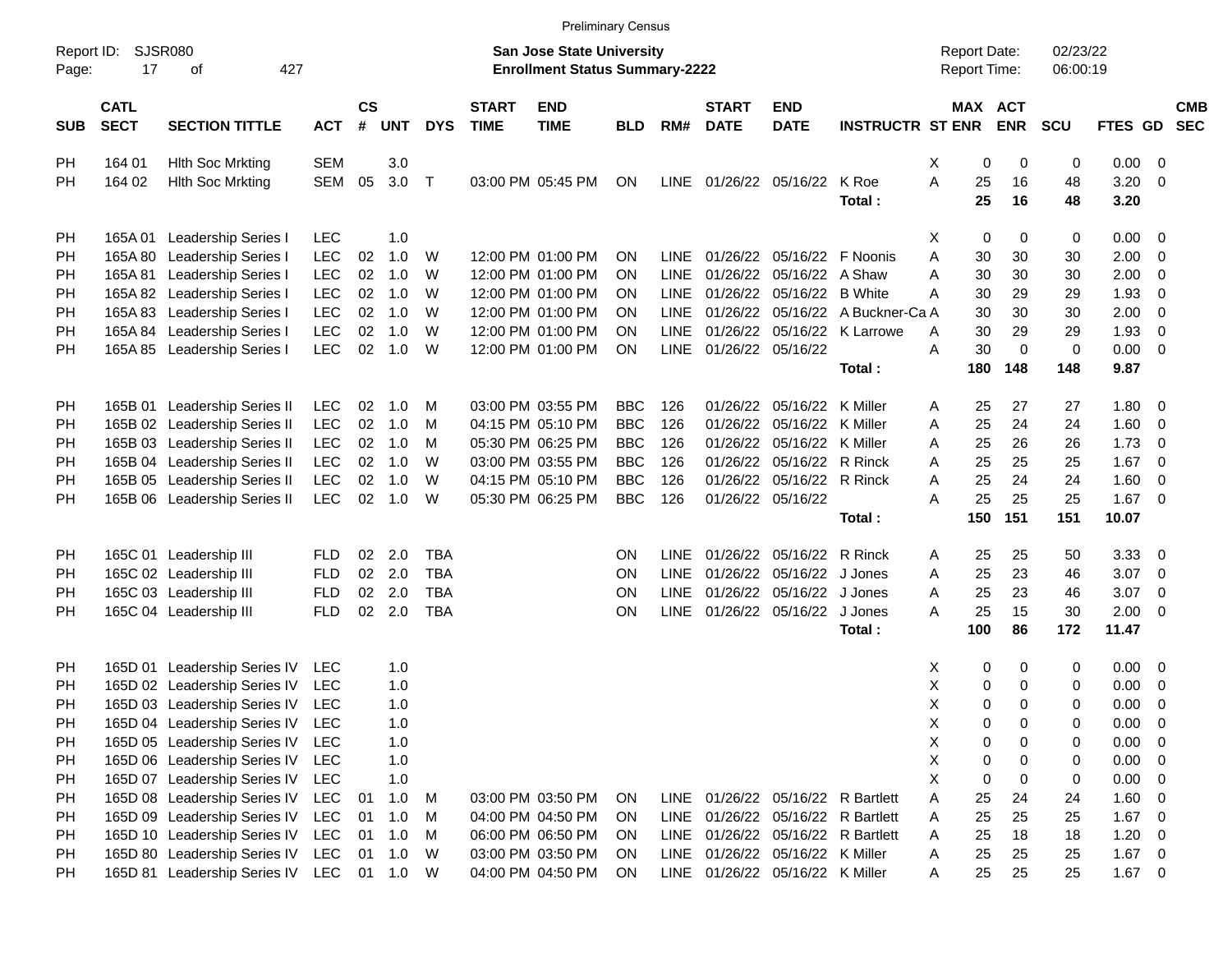|                     |                            |                                                                                                  |              |                    |            |              |                             | <b>Preliminary Census</b>                                                 |            |             |                             |                            |                             |                                     |                |                      |             |                          |
|---------------------|----------------------------|--------------------------------------------------------------------------------------------------|--------------|--------------------|------------|--------------|-----------------------------|---------------------------------------------------------------------------|------------|-------------|-----------------------------|----------------------------|-----------------------------|-------------------------------------|----------------|----------------------|-------------|--------------------------|
| Report ID:<br>Page: | 18                         | <b>SJSR080</b><br>of<br>427                                                                      |              |                    |            |              |                             | <b>San Jose State University</b><br><b>Enrollment Status Summary-2222</b> |            |             |                             |                            |                             | <b>Report Date:</b><br>Report Time: |                | 02/23/22<br>06:00:19 |             |                          |
| <b>SUB</b>          | <b>CATL</b><br><b>SECT</b> | <b>SECTION TITTLE</b>                                                                            | <b>ACT</b>   | $\mathsf{cs}$<br># | <b>UNT</b> | <b>DYS</b>   | <b>START</b><br><b>TIME</b> | <b>END</b><br><b>TIME</b>                                                 | <b>BLD</b> | RM#         | <b>START</b><br><b>DATE</b> | <b>END</b><br><b>DATE</b>  | <b>INSTRUCTR ST ENR</b>     | MAX ACT                             | <b>ENR</b>     | <b>SCU</b>           | FTES GD     | <b>CMB</b><br><b>SEC</b> |
| PH                  |                            | 165D 82 Leadership Series IV                                                                     | LEC          |                    | 1.0        |              |                             |                                                                           |            |             |                             |                            |                             | Χ<br>0                              | 0              | 0                    | 0.00        | $\overline{\phantom{0}}$ |
| PH                  |                            | 165D 83 Leadership Series IV                                                                     | <b>LEC</b>   | 01                 | 1.0        | W            |                             | 06:00 PM 06:50 PM                                                         | ON         | LINE        | 01/26/22 05/16/22 K Miller  |                            |                             | A<br>25                             | 26             | 26                   | 1.73        | - 0                      |
|                     |                            |                                                                                                  |              |                    |            |              |                             |                                                                           |            |             |                             |                            | Total:                      | 150                                 | 143            | 143                  | 9.53        |                          |
| PH                  | 16701                      | <b>Biostatistics</b>                                                                             | <b>LEC</b>   | 01                 | 3.0        | <b>TR</b>    |                             | 12:00 PM 01:10 PM                                                         | YUH        | 124         | 01/26/22                    | 05/16/22                   | E Houts                     | 115<br>A                            | 112            | 224                  | 22.40       | $\overline{\phantom{0}}$ |
| <b>PH</b>           | 16702                      | <b>Biostatistics</b>                                                                             | <b>SEM</b>   | 05                 | 0.0        | $\mathsf{T}$ |                             | 01:30 PM 02:15 PM                                                         | <b>BBC</b> | 126         | 01/26/22                    | 05/16/22                   | E Houts                     | 23<br>Α                             | 23             | 23                   | 0.00        | $\overline{\phantom{0}}$ |
| PH                  | 16703                      | <b>Biostatistics</b>                                                                             | <b>SEM</b>   | 05                 | 0.0        | $\mathsf{T}$ |                             | 02:30 PM 03:15 PM                                                         | <b>BBC</b> | 126         | 01/26/22                    | 05/16/22                   | E Houts                     | Α<br>23                             | 23             | 23                   | 0.00        | $\overline{\mathbf{0}}$  |
| <b>PH</b>           | 16704                      | <b>Biostatistics</b>                                                                             | <b>SEM</b>   | 05                 | 0.0        | R            |                             | 01:30 PM 02:15 PM                                                         | <b>BBC</b> | 126         | 01/26/22                    | 05/16/22 E Houts           |                             | Α<br>23                             | 23             | 23                   | 0.00        | $\overline{\mathbf{0}}$  |
| <b>PH</b>           | 167 05                     | <b>Biostatistics</b>                                                                             | <b>LEC</b>   | 01                 | 3.0        |              |                             |                                                                           |            |             | 01/26/22                    | 05/16/22                   |                             | $\mathbf 0$<br>X                    | $\mathbf 0$    | 0                    | 0.00        | $\overline{\mathbf{0}}$  |
| PH                  | 16706                      | <b>Biostatistics</b>                                                                             | <b>SEM</b>   | 05                 | 0.0        | R            |                             | 03:30 PM 04:15 PM                                                         | <b>BBC</b> | 126         | 01/26/22                    | 05/16/22                   | E Houts                     | A<br>23                             | 20             | 20                   | 0.00        | $\overline{0}$           |
| PH                  | 167 07                     | <b>Biostatistics</b>                                                                             | <b>SEM</b>   | 05                 | 0.0        | R            |                             | 02:30 PM 03:15 PM                                                         | <b>BBC</b> | 021         |                             | 01/26/22 05/16/22          | E Houts                     | A<br>25                             | 23             | 23                   | 0.00        | - 0                      |
|                     |                            |                                                                                                  |              |                    |            |              |                             |                                                                           |            |             |                             |                            | Total:                      | 232                                 | 224            | 336                  | 22.40       |                          |
| PH                  | 172 02                     | Contemp Env Hith                                                                                 | <b>LEC</b>   | 02                 | 3.0        | MW           |                             | 10:30 AM 11:45 AM                                                         | YUH        | 243         | 01/26/22                    | 05/16/22 C Doyle           |                             | 30<br>A                             | 30             | 90                   | 6.00        | $\overline{\phantom{0}}$ |
| <b>PH</b>           | 172 03                     | Contemp Env Hith                                                                                 | <b>LEC</b>   | 02                 | 3.0        | <b>MW</b>    |                             | 09:00 AM 10:15 AM                                                         | MН         | 322         | 01/26/22                    | 05/16/22                   | C Doyle                     | 30<br>Α                             | 30             | 90                   | 6.00        | $\overline{\mathbf{0}}$  |
| PH                  | 17280                      | Contemp Env Hith                                                                                 | <b>LEC</b>   | 02                 | 3.0        | <b>MW</b>    |                             | 01:30 PM 02:45 PM                                                         | ON         | <b>LINE</b> |                             | 01/26/22 05/16/22 J Hartle |                             | 30<br>A                             | 30             | 90                   | 6.00        | $\overline{\mathbf{0}}$  |
|                     |                            |                                                                                                  |              |                    |            |              |                             |                                                                           |            |             |                             |                            | Total:                      | 90                                  | 90             | 270                  | 18.00       |                          |
| PH                  | 179 01                     | Pub Health Capstone SEM                                                                          |              | 05                 | 3.0        | MW           |                             | 01:30 PM 02:45 PM                                                         | <b>BBC</b> | 126         | 01/26/22                    | 05/16/22                   | J Aguilar                   | 23<br>Α                             | 20             | 60                   | 4.00        | $\overline{\phantom{0}}$ |
| <b>PH</b>           | 179 02                     | Pub Health Capstone                                                                              | <b>SEM</b>   | 05                 | 3.0        | MW           |                             | 01:30 PM 02:45 PM                                                         | CL         | 324         | 01/26/22                    | 05/16/22 C Doyle           |                             | A<br>23                             | 25             | 75                   | 5.00        | $\overline{\mathbf{0}}$  |
| PH                  | 179 03                     | Pub Health Capstone                                                                              | <b>SEM</b>   | 05                 | 3.0        | MW           |                             | 01:30 PM 02:45 PM                                                         | MН         | 322         | 01/26/22                    | 05/16/22                   | M McClure Fu A              | 23                                  | 23             | 69                   | 4.60        | 0                        |
| PH                  | 179 04                     | Pub Health Capstone                                                                              | <b>SEM</b>   | 05                 | 3.0        | MW           |                             | 01:30 PM 02:45 PM                                                         | ΟN         | <b>LINE</b> | 01/26/22                    | 05/16/22                   | K Dang                      | 23<br>Α                             | 16             | 48                   | 3.20        | $\overline{\mathbf{0}}$  |
| PH                  | 17980                      | Pub Health Capstone                                                                              | <b>SEM</b>   | 05                 | 3.0        | MW           |                             | 01:30 PM 02:45 PM                                                         | ΟN         | <b>LINE</b> | 01/26/22 05/16/22           |                            | K Roe                       | 23<br>Α                             | 25             | 75                   | 5.00        | 0                        |
| PH                  | 17981                      | Pub Health Capstone                                                                              | SEM          | 05                 | 3.0        | MW           |                             | 01:30 PM 02:45 PM                                                         | ON         | <b>LINE</b> |                             | 01/26/22 05/16/22          | I Garcia                    | A<br>23                             | 24             | 72                   | 4.80        | 0                        |
|                     |                            |                                                                                                  |              |                    |            |              |                             |                                                                           |            |             |                             |                            | Total:                      | 138                                 | 133            | 399                  | 26.60       |                          |
| PH                  | 18080                      | <b>Indiv Studies</b>                                                                             | <b>SUP</b>   |                    | 1.0        |              |                             |                                                                           |            |             |                             |                            |                             | Χ<br>0                              | 0              | 0                    | $0.00 \t 0$ |                          |
|                     |                            |                                                                                                  |              |                    |            |              |                             |                                                                           |            |             |                             |                            | Total:                      | $\bf{0}$                            | $\bf{0}$       | 0                    | 0.00        |                          |
| <b>PH</b>           | 18801                      | Comm Hlth AssessmenSEM                                                                           |              |                    | 3.0        |              |                             |                                                                           |            |             |                             |                            |                             | X<br>0                              | 0              | 0                    | $0.00 \t 0$ |                          |
| PH                  |                            | 188 02 Comm Hlth AssessmenSEM 05 3.0 W 03:00 PM 05:45 PM SH 348 01/26/22 05/16/22 A Buckner-Ca A |              |                    |            |              |                             |                                                                           |            |             |                             |                            |                             | 25                                  | $\overline{7}$ | 21                   | $1.40 \ 0$  |                          |
|                     |                            |                                                                                                  |              |                    |            |              |                             |                                                                           |            |             |                             |                            | Total:                      | 25                                  | $\overline{7}$ | 21                   | 1.40        |                          |
| PH                  | 18901                      | CHE Capstone                                                                                     | SEM 05 3.0 W |                    |            |              |                             | 03:00 PM 05:45 PM CL                                                      |            | 324         |                             | 01/26/22 05/16/22 F Noonis |                             | Α<br>25                             | 8              | 24                   | $1.60 \t 0$ |                          |
|                     |                            |                                                                                                  |              |                    |            |              |                             |                                                                           |            |             |                             |                            | Total:                      | 25                                  | $\pmb{8}$      | 24                   | 1.60        |                          |
|                     |                            |                                                                                                  |              |                    |            |              |                             |                                                                           |            |             |                             |                            |                             |                                     |                |                      |             |                          |
| PH                  | 195 01                     | Data Mgmt & Present LEC 02 3.0 T                                                                 |              |                    |            |              |                             | 03:00 PM 05:45 PM SH                                                      |            | 411         |                             |                            | 01/26/22 05/16/22 S Shimada | A<br>25                             | 17             | 51                   | $3.40 \ 0$  |                          |
|                     |                            |                                                                                                  |              |                    |            |              |                             |                                                                           |            |             |                             |                            | Total:                      | 25                                  | 17             | 51                   | 3.40        |                          |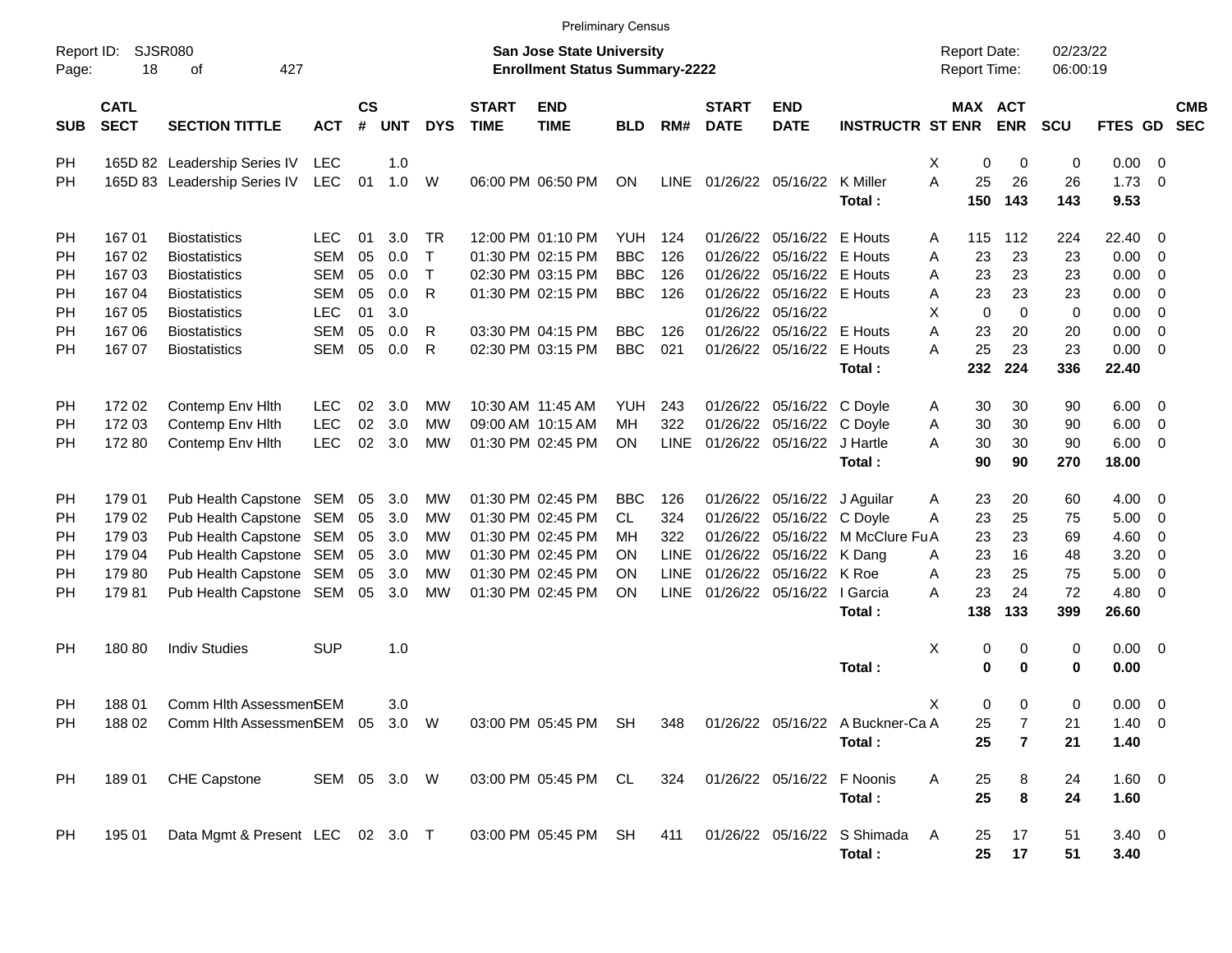| Page:                 | Report ID: SJSR080<br>19   | Preliminary Census<br><b>San Jose State University</b><br>427<br><b>Enrollment Status Summary-2222</b><br>0f |                                        |                    |                   |            |                             |                           |            |             |                             |                            |                         |                                 |                                                                   | 02/23/22<br>06:00:19         |                                 |                                                    |            |
|-----------------------|----------------------------|--------------------------------------------------------------------------------------------------------------|----------------------------------------|--------------------|-------------------|------------|-----------------------------|---------------------------|------------|-------------|-----------------------------|----------------------------|-------------------------|---------------------------------|-------------------------------------------------------------------|------------------------------|---------------------------------|----------------------------------------------------|------------|
| <b>SUB</b>            | <b>CATL</b><br><b>SECT</b> | <b>SECTION TITTLE</b>                                                                                        | <b>ACT</b>                             | $\mathsf{cs}$<br># | <b>UNT</b>        | <b>DYS</b> | <b>START</b><br><b>TIME</b> | <b>END</b><br><b>TIME</b> | <b>BLD</b> | RM#         | <b>START</b><br><b>DATE</b> | <b>END</b><br><b>DATE</b>  | <b>INSTRUCTR ST ENR</b> |                                 | MAX ACT<br><b>ENR</b>                                             | SCU                          | FTES GD SEC                     |                                                    | <b>CMB</b> |
| PH                    | 198 01                     | <b>Qualitative Methods</b>                                                                                   | <b>SEM</b>                             |                    | 05 3.0            | R          |                             | 03:00 PM 05:45 PM         | <b>CL</b>  | 324         | 01/26/22                    | 05/16/22                   | M Worthen<br>Total:     | 25<br>A<br>25                   | 22<br>22                                                          | 66<br>66                     | $4.40 \quad 0$<br>4.40          |                                                    |            |
| PH                    | 199 01                     | Pop Dat Sci Capstone LEC                                                                                     |                                        |                    | 02 3.0            | - W        |                             | 03:00 PM 05:45 PM         | YUH        | 243         |                             | 01/26/22 05/16/22          | J Hartle<br>Total:      | 25<br>A<br>25                   | 11<br>11                                                          | 33<br>33                     | 2.20<br>2.20                    | $\overline{0}$                                     |            |
| PH                    | 205B 01                    | <b>Quant Methods</b>                                                                                         | <b>LEC</b>                             | 02                 | 3.0               | W          |                             | 03:00 PM 05:45 PM         | MH         | 322         |                             | 01/26/22 05/16/22          | M Dougan<br>Total:      | 20<br>A<br>20                   | 12<br>12                                                          | 36<br>36                     | 3.00 12<br>3.00                 |                                                    |            |
| PH<br><b>PH</b>       | 225 01<br>225 02           | Evaluation<br>Evaluation                                                                                     | <b>LEC</b><br><b>LEC</b>               | 02                 | 3.0<br>3.0        | M          |                             | 03:00 PM 05:45 PM         | ON         |             |                             | LINE 01/26/22 05/16/22     | R Berkowitz<br>Total:   | X<br>20<br>$\overline{A}$<br>20 | $\Omega$<br>$\Omega$<br>17<br>17                                  | $\mathbf 0$<br>51<br>51      | $0.00 \t 0$<br>4.25 17<br>4.25  |                                                    |            |
| PH<br>PH              | 262 01<br>262 02           | Health Pol and Org<br>Health Pol and Org                                                                     | <b>LEC</b><br><b>LEC</b>               | 02                 | 3.0<br>3.0        | R.         |                             | 06:00 PM 08:45 PM         | ON         | <b>LINE</b> |                             | 01/26/22 05/16/22 H Agroia | Total:                  | X<br>A<br>30<br>30              | $\mathbf 0$<br>$\mathbf 0$<br>22<br>22                            | 0<br>66<br>66                | 0.00<br>5.50 22<br>5.50         | $\overline{\mathbf{0}}$                            |            |
| PH                    | 272 01                     | Hth Prom Plan Eval                                                                                           | <b>SEM</b>                             | 05                 | 3.0               | W          |                             | 06:00 PM 08:45 PM         | <b>MH</b>  | 322         |                             | 01/26/22 05/16/22          | V Gomez<br>Total:       | A<br>20<br>20                   | 13<br>13                                                          | 39<br>39                     | 3.25 13<br>3.25                 |                                                    |            |
| PH                    | 277 01                     | Multi Com Health Pro SEM                                                                                     |                                        | 05                 | 3.0               | M          |                             | 03:00 PM 05:45 PM         | <b>CL</b>  | 205         |                             | 01/26/22 05/16/22          | M Allen<br>Total:       | A<br>20<br>20                   | 13<br>13                                                          | 39<br>39                     | 3.25 13<br>3.25                 |                                                    |            |
| <b>PH</b><br>PH<br>PH |                            | 291A 01 Fldwrk Seminar<br>291A 02 Fldwrk Seminar<br>291A 03 Fldwrk Seminar                                   | <b>SEM</b><br><b>SEM</b><br><b>SEM</b> | 04                 | 1.0<br>1.0<br>1.0 | $\top$     |                             | 06:00 PM 08:45 PM         | <b>ON</b>  | <b>LINE</b> | 01/26/22 05/16/22           |                            | R Rinck<br>Total:       | X<br>X<br>A<br>20<br>20         | $\mathbf 0$<br>$\mathbf 0$<br>$\Omega$<br>$\mathbf 0$<br>12<br>12 | 0<br>$\mathbf 0$<br>12<br>12 | 0.00<br>0.00<br>1.00 12<br>1.00 | $\overline{\mathbf{0}}$<br>$\overline{\mathbf{0}}$ |            |
| <b>PH</b><br>PH       | 293 01<br>293 02           | <b>Public Health Leader</b><br><b>Public Health Leader</b>                                                   | <b>LEC</b><br><b>LEC</b>               | 02                 | 3.0<br>3.0        | $\top$     |                             | 06:00 PM 08:45 PM         | ON         |             | LINE 01/26/22 05/16/22      |                            | M Allen<br>Total:       | X<br>A<br>20<br>20              | $\mathbf{0}$<br>$\Omega$<br>17<br>17                              | $\mathbf 0$<br>34<br>34      | $0.00 \t 0$<br>4.25 17<br>4.25  |                                                    |            |

| Department Total:         |     | 3520 2882 6697 |          | 452.65 |
|---------------------------|-----|----------------|----------|--------|
| <b>Lower Division:</b>    | 560 |                | 404 1212 | 80.80  |
| <b>Upper Division:</b>    |     | 2810 2372 5208 |          | 347.35 |
| <b>Graduate Division:</b> | 150 | 106            | 277      | 24.50  |

**Department : Public Health**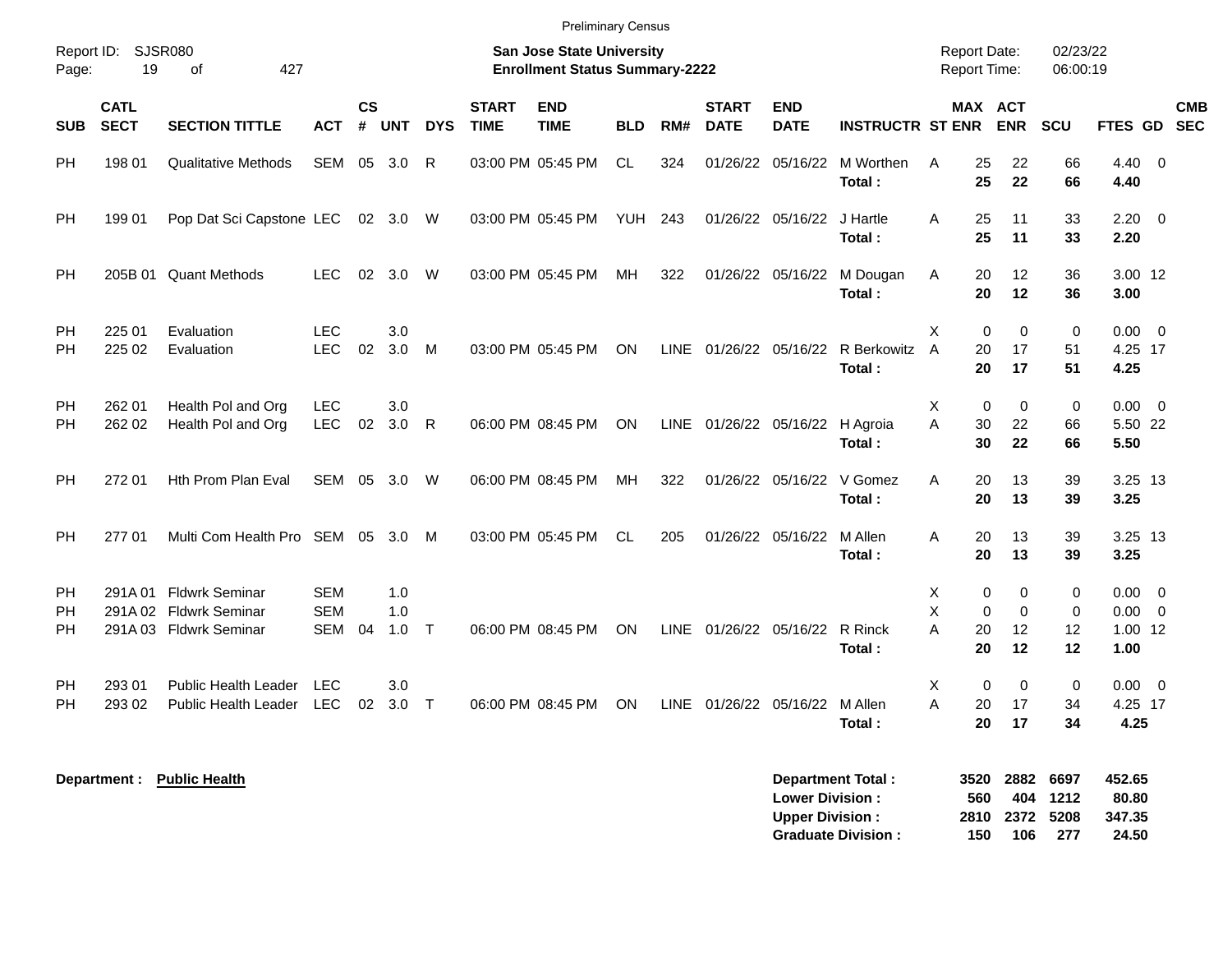|                     |                            |                                                               |            |                    |            |            |                             |                                                                           | Preliminary Census |     |                             |                                |                                  |                                     |                              |                      |                |                          |                          |
|---------------------|----------------------------|---------------------------------------------------------------|------------|--------------------|------------|------------|-----------------------------|---------------------------------------------------------------------------|--------------------|-----|-----------------------------|--------------------------------|----------------------------------|-------------------------------------|------------------------------|----------------------|----------------|--------------------------|--------------------------|
| Report ID:<br>Page: | 20                         | SJSR080<br>427<br>0f                                          |            |                    |            |            |                             | <b>San Jose State University</b><br><b>Enrollment Status Summary-2222</b> |                    |     |                             |                                |                                  | <b>Report Date:</b><br>Report Time: |                              | 02/23/22<br>06:00:19 |                |                          |                          |
| <b>SUB</b>          | <b>CATL</b><br><b>SECT</b> | <b>SECTION TITTLE</b>                                         | <b>ACT</b> | $\mathsf{cs}$<br># | <b>UNT</b> | <b>DYS</b> | <b>START</b><br><b>TIME</b> | <b>END</b><br><b>TIME</b>                                                 | <b>BLD</b>         | RM# | <b>START</b><br><b>DATE</b> | <b>END</b><br><b>DATE</b>      | <b>INSTRUCTR ST ENR</b>          |                                     | <b>MAX ACT</b><br><b>ENR</b> | SCU                  | <b>FTES GD</b> |                          | <b>CMB</b><br><b>SEC</b> |
| College             | Department :               | <b>Health &amp; Human Sciences</b><br><b>Military Science</b> |            |                    |            |            |                             |                                                                           |                    |     |                             |                                |                                  |                                     |                              |                      |                |                          |                          |
| <b>MILS</b>         | 1B 01                      | Intro Tac Leadership                                          | <b>SUP</b> | 77                 | 2.0        | <b>TR</b>  |                             | 08:30 AM 10:10 AM                                                         | <b>OFF</b>         |     |                             |                                | CAMP 01/26/22 05/16/22 C Sanchez | 25<br>A                             |                              | 14                   | 0.93           | $\mathbf{0}$             |                          |
| <b>MILS</b>         | 1B 02                      | Intro Tac Leadership                                          | LAB        | 78                 | 0.0        | S          |                             | 07:00 AM 07:00 PM                                                         | <b>OFF</b>         |     |                             | CAMP 01/26/22 05/16/22         | C Sanchez                        | 25<br>A                             | $\overline{7}$               | $\overline{7}$       | 0.00           | $\mathbf{0}$             |                          |
|                     |                            |                                                               |            |                    |            |            |                             |                                                                           |                    |     |                             |                                | Total:                           | 50                                  | 14                           | 21                   | 0.93           |                          |                          |
| <b>MILS</b>         | 2B 01                      | Fnd Tac Ldrshp                                                | <b>SUP</b> | 77                 | 2.0        | <b>TR</b>  |                             | 08:30 AM 10:10 AM                                                         | <b>OFF</b>         |     |                             | CAMP 01/26/22 05/16/22         | M Morales                        | 25<br>A                             | 3                            | 6                    | 0.40           | $\overline{0}$           |                          |
| <b>MILS</b>         | 2B 02                      | Fnd Tac Ldrshp                                                | LAB        | 78                 | 0.0        | S          |                             | 07:00 AM 07:00 PM                                                         | <b>OFF</b>         |     | CAMP 01/26/22               | 05/16/22                       | C Strain                         | A<br>25                             | 3                            | 3                    | 0.00           | $\overline{0}$           |                          |
|                     |                            |                                                               |            |                    |            |            |                             |                                                                           |                    |     |                             |                                | Total:                           | 50                                  | 6                            | 9                    | 0.40           |                          |                          |
| MILS                | 130B 01                    | Appl Tm Ldrshp                                                | <b>SUP</b> | 77                 | 4.0        | <b>TR</b>  |                             | 08:30 AM 10:10 AM                                                         | <b>OFF</b>         |     |                             | CAMP 01/26/22 05/16/22         | T Newman                         | 25<br>Α                             | 7                            | 28                   | 1.87           | $\overline{0}$           |                          |
| MILS                |                            | 130B 02 Appl Tm Ldrshp                                        | LAB        | 78                 | 0.0        | S          |                             | 07:00 AM 07:00 PM                                                         | <b>OFF</b>         |     |                             | CAMP 01/26/22 05/16/22         | T Newman                         | 25<br>A                             | $\overline{7}$               | $\overline{7}$       | 0.00           | $\overline{0}$           |                          |
|                     |                            |                                                               |            |                    |            |            |                             |                                                                           |                    |     |                             |                                | Total:                           | 50                                  | 14                           | 35                   | 1.87           |                          |                          |
| MILS                | 140B 01                    | Ldrshp Cplx Wld                                               | <b>SUP</b> | 77                 | 4.0        | <b>TR</b>  |                             | 08:30 AM 10:10 AM                                                         | <b>OFF</b>         |     | CAMP 01/26/22               | 05/16/22                       | T Newman                         | A<br>25                             | 10                           | 40                   | 2.73           | $\overline{1}$           |                          |
| MILS                |                            | 140B 02 Ldrshp Cplx Wld                                       | LAB        | 78                 | 0.0        | S          |                             | 07:00 AM 07:00 PM                                                         | <b>OFF</b>         |     |                             | CAMP 01/26/22 05/16/22 S Chang |                                  | 25<br>A                             | 10                           | 10                   | 0.00           | $\overline{\phantom{0}}$ |                          |
|                     |                            |                                                               |            |                    |            |            |                             |                                                                           |                    |     |                             |                                | Total:                           | 50                                  | 20                           | 50                   | 2.73           |                          |                          |
| MILS                | 180 01                     | <b>Individual Studies</b>                                     | <b>SUP</b> | 77                 | 3.0        | <b>TR</b>  |                             | 02:00 PM 03:40 PM                                                         | ON                 |     |                             | LINE 01/26/22 05/16/22         | M Morales                        | A                                   | 5<br>0                       | $\mathbf 0$          | 0.00           | $\overline{0}$           |                          |
|                     |                            |                                                               |            |                    |            |            |                             |                                                                           |                    |     |                             |                                | Total:                           |                                     | 5<br>$\bf{0}$                | $\bf{0}$             | 0.00           |                          |                          |
| MILS                | 199 01                     | American Military Hi                                          | LEC.       |                    | 02 3.0     | <b>TR</b>  |                             | 10:20 AM 12:00 PM                                                         | <b>OFF</b>         |     | CAMP 01/26/22               | 05/16/22                       | C Strain                         | A<br>20                             | 3                            | 9                    | 0.60           | $\overline{\mathbf{0}}$  |                          |
|                     |                            |                                                               |            |                    |            |            |                             |                                                                           |                    |     |                             |                                | Total:                           | 20                                  | 3                            | 9                    | 0.60           |                          |                          |
|                     |                            |                                                               |            |                    |            |            |                             |                                                                           |                    |     |                             |                                |                                  |                                     |                              |                      |                |                          |                          |
|                     | Department :               | <b>Military Science</b>                                       |            |                    |            |            |                             |                                                                           |                    |     |                             |                                | <b>Department Total:</b>         | 225                                 | 57                           | 124                  | 6.53           |                          |                          |
|                     |                            |                                                               |            |                    |            |            |                             |                                                                           |                    |     |                             | <b>Lower Division:</b>         |                                  | 100                                 | 20                           | 30                   | 1.33           |                          |                          |
|                     |                            |                                                               |            |                    |            |            |                             |                                                                           |                    |     |                             | <b>Upper Division:</b>         |                                  | 125                                 | 37                           | 94                   | 5.20           |                          |                          |
|                     |                            |                                                               |            |                    |            |            |                             |                                                                           |                    |     |                             |                                | <b>Graduate Division:</b>        |                                     | 0<br>0                       | $\bf{0}$             | 0.00           |                          |                          |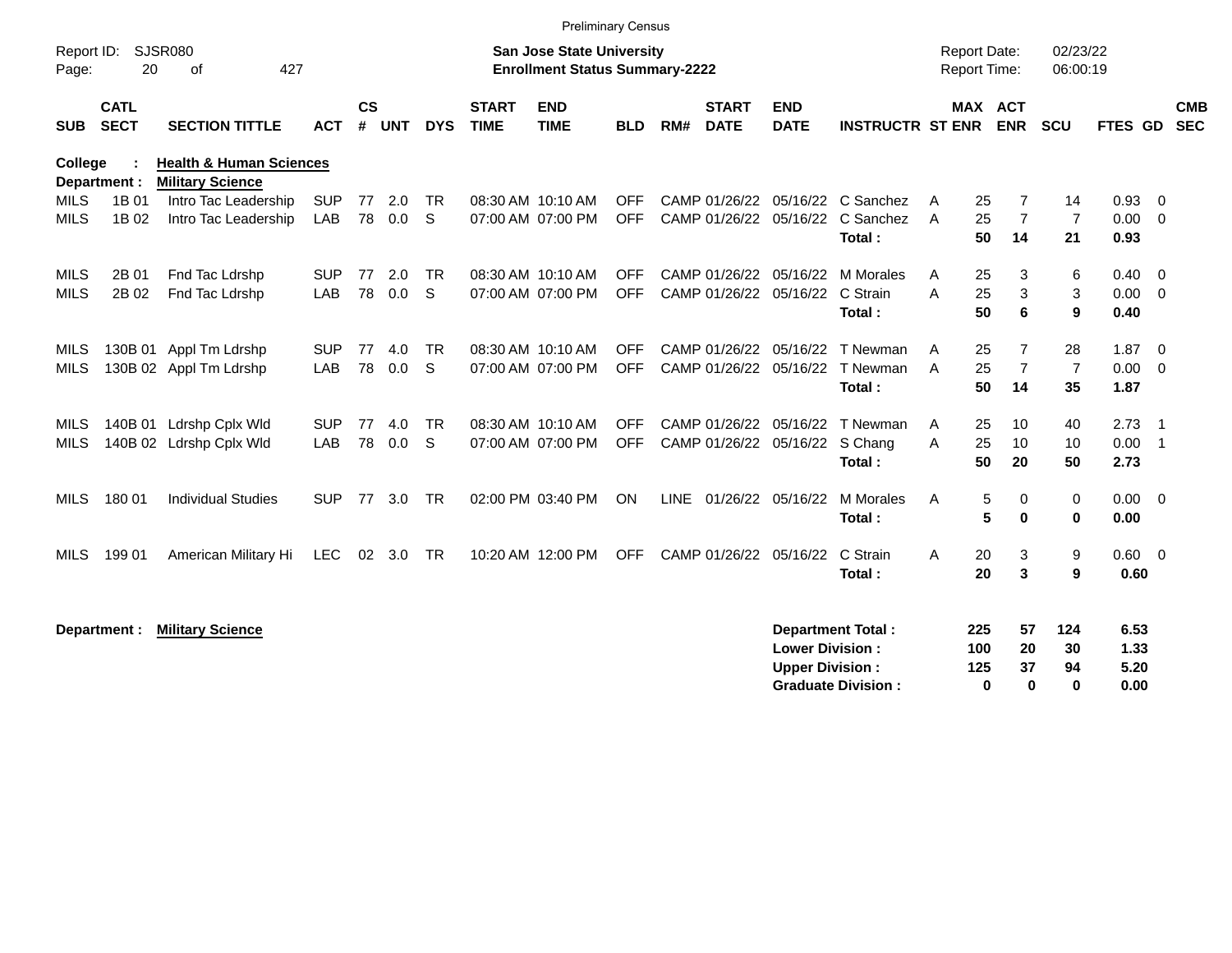|                     |                            |                                    |            |                    |            |            |                             | <b>Preliminary Census</b>                                                 |            |     |                             |                                     |                                       |                                     |           |                       |                      |               |                          |                          |
|---------------------|----------------------------|------------------------------------|------------|--------------------|------------|------------|-----------------------------|---------------------------------------------------------------------------|------------|-----|-----------------------------|-------------------------------------|---------------------------------------|-------------------------------------|-----------|-----------------------|----------------------|---------------|--------------------------|--------------------------|
| Report ID:<br>Page: | 21                         | SJSR080<br>427<br>οf               |            |                    |            |            |                             | <b>San Jose State University</b><br><b>Enrollment Status Summary-2222</b> |            |     |                             |                                     |                                       | <b>Report Date:</b><br>Report Time: |           |                       | 02/23/22<br>06:00:19 |               |                          |                          |
| <b>SUB</b>          | <b>CATL</b><br><b>SECT</b> | <b>SECTION TITTLE</b>              | <b>ACT</b> | $\mathsf{cs}$<br># | <b>UNT</b> | <b>DYS</b> | <b>START</b><br><b>TIME</b> | <b>END</b><br><b>TIME</b>                                                 | BLD        | RM# | <b>START</b><br><b>DATE</b> | <b>END</b><br><b>DATE</b>           | <b>INSTRUCTR ST ENR</b>               |                                     |           | MAX ACT<br><b>ENR</b> | <b>SCU</b>           | FTES GD       |                          | <b>CMB</b><br><b>SEC</b> |
| College             | Department :               | <b>Health &amp; Human Sciences</b> |            |                    |            |            |                             |                                                                           |            |     |                             |                                     |                                       |                                     |           |                       |                      |               |                          |                          |
| NURS 1001           |                            | <b>Nursing</b><br>Leadership I     | <b>LEC</b> | 02                 | 2.0        | W          |                             | 05:00 PM 06:45 PM                                                         | НB         | 408 |                             | 01/26/22 05/16/22 L Senn            |                                       | Α                                   | 30        | 30                    | 60                   | $4.00 \ 0$    |                          |                          |
| NURS 1002           |                            | Leadership I                       | <b>LEC</b> | 02                 | 2.0        | W          |                             | 05:00 PM 06:45 PM                                                         | <b>IS</b>  | 215 |                             | 01/26/22 05/16/22                   | M Haririfar                           | A                                   | 30        | 30                    | 60                   | 4.00          | $\overline{\phantom{0}}$ |                          |
|                     |                            |                                    |            |                    |            |            |                             |                                                                           |            |     |                             |                                     | Total:                                |                                     | 60        | 60                    | 120                  | 8.00          |                          |                          |
| <b>NURS 11 01</b>   |                            | Intro Pharmacology                 | <b>LEC</b> | 01                 | 2.0        | $\top$     |                             | 01:30 PM 03:10 PM                                                         | HB         | 106 |                             | 01/26/22 05/16/22 S Malloy          |                                       | A                                   | 60        | 60                    | 120                  | $8.00 \t 0$   |                          |                          |
|                     |                            |                                    |            |                    |            |            |                             |                                                                           |            |     |                             |                                     | Total:                                |                                     | 60        | 60                    | 120                  | 8.00          |                          |                          |
| <b>NURS 1201</b>    |                            | <b>Hith Assmnt/Skills I</b>        | <b>LEC</b> | 02                 | 3.0        | <b>TBA</b> |                             |                                                                           |            |     | 01/26/22                    | 05/16/22                            | J Noel                                | A                                   | 60        | 60                    | 60                   | $12.00 \t 0$  |                          |                          |
| <b>NURS</b>         | 12 02                      | <b>Hith Assmnt/Skills I</b>        | LAB        | 16                 | 0.0        | <b>WF</b>  |                             | 08:00 AM 10:45 AM                                                         | HB         | 311 | 01/26/22                    | 05/16/22                            | J Noel                                | Α                                   | 20        | 20                    | 40                   | 0.00          | $\overline{\phantom{0}}$ |                          |
| <b>NURS</b>         | 12 03                      | <b>Hith Assmnt/Skills I</b>        | LAB        | 16                 | 0.0        | WF         |                             | 11:00 AM 01:45 PM                                                         | НB         | 311 | 01/26/22                    | 05/16/22                            | J Noel                                | Α                                   | 20        | 20                    | 40                   | 0.00          | $\overline{\phantom{0}}$ |                          |
|                     | <b>NURS 1204</b>           | Hith Assmnt/Skills I               | LAB        | 16                 | 0.0        | W          |                             | 02:00 PM 04:45 PM                                                         | НB         | 311 |                             | 01/26/22 05/16/22                   | P Edwards<br>Total:                   | A                                   | 20<br>120 | 20<br>120             | 40<br>180            | 0.00<br>12.00 | $\overline{\phantom{0}}$ |                          |
|                     |                            |                                    |            |                    |            |            |                             |                                                                           |            |     |                             |                                     |                                       |                                     |           |                       |                      |               |                          |                          |
|                     | NURS 13A 01                | <b>Gero Nursing Theory</b>         | LEC        |                    | 01 2.0 T   |            |                             | 10:00 AM 11:40 AM                                                         | <b>ON</b>  |     |                             | LINE 01/26/22 05/16/22              | A Wood                                | A                                   | 60        | 60                    | 120                  | $8.00 \t 0$   |                          |                          |
|                     |                            |                                    |            |                    |            |            |                             |                                                                           |            |     |                             |                                     | Total:                                |                                     | 60        | 60                    | 120                  | 8.00          |                          |                          |
| <b>NURS</b>         | 13B 01                     | <b>Gero Nurs Practicm</b>          | LAB        | 17                 | 1.0        | M          |                             | 08:00 AM 02:00 PM                                                         | <b>OFF</b> |     | CAMP 01/26/22               | 05/16/22                            | C Williams                            | A                                   | 15        | 12                    | 12                   | 0.80 0        |                          |                          |
| <b>NURS</b>         | 13B 02                     | <b>Gero Nurs Practicm</b>          | LAB        | 17                 | 1.0        | M          |                             | 08:00 AM 02:00 PM                                                         | <b>OFF</b> |     | CAMP 01/26/22               | 05/16/22                            |                                       | Α                                   | 15        | 12                    | 12                   | 0.80          | $\overline{\phantom{0}}$ |                          |
| <b>NURS</b>         | 13B 03                     | <b>Gero Nurs Practicm</b>          | LAB        | 17                 | 1.0        | R          |                             | 08:00 AM 02:00 PM                                                         | <b>OFF</b> |     |                             | CAMP 01/26/22 05/16/22              | C O'Leary-Ke A                        |                                     | 15        | 12                    | 12                   | 0.80          | $\overline{\phantom{0}}$ |                          |
| <b>NURS</b>         | 13B 04                     | <b>Gero Nurs Practicm</b>          | LAB        | 17                 | 1.0        | R          |                             | 08:00 AM 02:00 PM                                                         | <b>OFF</b> |     |                             | CAMP 01/26/22 05/16/22              | N Zhang                               | A                                   | 15        | 12                    | 12                   | 0.80 0        |                          |                          |
| <b>NURS</b>         | 13B 05                     | Gero Nurs Practicm                 | LAB        | 17                 | 1.0        | R          |                             | 08:00 AM 02:00 PM                                                         | <b>OFF</b> |     |                             | CAMP 01/26/22 05/16/22 S Wang       |                                       | A                                   | 15        | 12                    | 12                   | 0.80 0        |                          |                          |
|                     |                            |                                    |            |                    |            |            |                             |                                                                           |            |     |                             |                                     | Total:                                |                                     | 75        | 60                    | 60                   | 4.00          |                          |                          |
| <b>NURS</b>         | 20A 01                     | Adult Care Mgmt I                  | <b>LEC</b> | 01                 | 4.0        | <b>TF</b>  |                             | 10:30 AM 12:10 PM                                                         |            |     | 01/26/22                    | 05/16/22                            | C O'Leary-Ke A                        |                                     | 60        | 59                    | 236                  | 15.73 0       |                          |                          |
|                     |                            |                                    |            |                    |            |            |                             |                                                                           |            |     |                             |                                     | Total:                                |                                     | 60        | 59                    | 236                  | 15.73         |                          |                          |
| <b>NURS</b>         | 20B 01                     | <b>Adult Care Pract 1</b>          | CLN.       | 17                 | 3.0        | м          |                             | 02:00 PM 11:00 PM                                                         | <b>OFF</b> |     | CAMP 01/26/22               | 05/16/22                            | D Law                                 | Α                                   | 10        | 7                     | 21                   | 1.40          | $\overline{\phantom{0}}$ |                          |
| <b>NURS</b>         | 20B 02                     | <b>Adult Care Pract 1</b>          | CLN.       | 17                 | 3.0        | <b>TBA</b> |                             |                                                                           | <b>OFF</b> |     |                             | CAMP 01/26/22 05/16/22 J Paez       |                                       | Α                                   | 10        | 9                     | 27                   | $1.80 \ 0$    |                          |                          |
|                     |                            | NURS 20B 03 Adult Care Pract 1     | <b>CLN</b> |                    | 3.0        |            |                             |                                                                           |            |     |                             |                                     |                                       | Х                                   | 0         | 0                     | 0                    | $0.00 \t 0$   |                          |                          |
|                     | <b>NURS 20B 04</b>         | Adult Care Pract I                 | CLN        |                    | 17 3.0     | TBA        |                             |                                                                           | OFF.       |     |                             | CAMP 01/26/22 05/16/22 D Law        |                                       | Α                                   | 10        | 8                     | 24                   | 1.60 0        |                          |                          |
|                     | <b>NURS 20B 05</b>         | <b>Adult Care Pract 1</b>          | CLN 17 3.0 |                    |            | <b>TBA</b> |                             |                                                                           | OFF        |     |                             |                                     | CAMP 01/26/22 05/16/22 M Reiss-Carr A |                                     | 10        | 9                     | 27                   | 1.80 0        |                          |                          |
|                     |                            | NURS 20B 06 Adult Care Pract I     | CLN 17 3.0 |                    |            | W          |                             | 02:00 PM 11:00 PM                                                         |            |     |                             | OFF CAMP 01/26/22 05/16/22 J Martin |                                       | Α                                   | 10        | 9                     | 27                   | 1.80 0        |                          |                          |
|                     |                            | NURS 20B 07 Adult Care Pract I     | <b>CLN</b> |                    | 3.0        |            |                             |                                                                           |            |     |                             |                                     |                                       | Х                                   | 0         | 0                     | 0                    | $0.00 \t 0$   |                          |                          |
|                     | <b>NURS 20B08</b>          | Adult Care Pract I                 | CLN        |                    | 17 3.0     | S          |                             | 07:00 AM 04:00 PM                                                         |            |     |                             |                                     | OFF CAMP 01/26/22 05/16/22 C Delacruz | A                                   | 8         | 8                     | 24                   | 1.60 0        |                          |                          |
|                     | <b>NURS 20B 09</b>         | Adult Care Pract I                 | CLN        | 17                 | 3.0        | F          |                             | 02:00 PM 11:00 PM                                                         |            |     |                             |                                     | OFF CAMP 01/26/22 05/16/22 Y Gezmu    | Α                                   | 9         | 9                     | 27                   | 1.80 0        |                          |                          |
|                     |                            | NURS 20B 10 Adult Care Pract 1     | <b>CLN</b> |                    | 3.0        |            |                             |                                                                           |            |     |                             |                                     |                                       | X                                   | 0         | 0                     | 0                    | $0.00 \t 0$   |                          |                          |
|                     |                            |                                    |            |                    |            |            |                             |                                                                           |            |     |                             |                                     | Total:                                |                                     | 67        | 59                    | 177                  | 11.80         |                          |                          |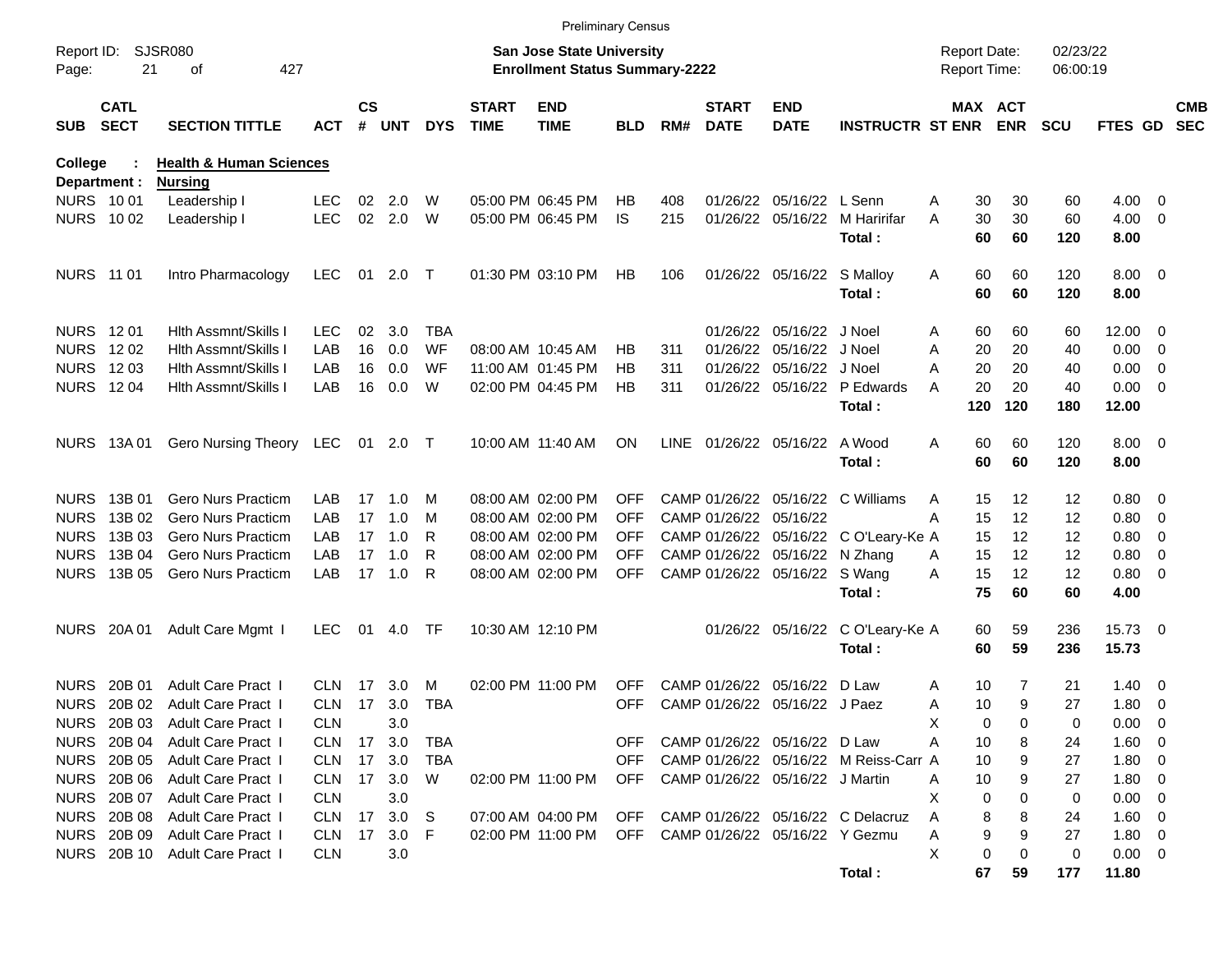|                     |                                       |                                                                    |                          |                |            |            |                             | <b>Preliminary Census</b>                                                 |            |            |                             |                             |                                                            |        |                                     |             |                      |                |                          |                          |
|---------------------|---------------------------------------|--------------------------------------------------------------------|--------------------------|----------------|------------|------------|-----------------------------|---------------------------------------------------------------------------|------------|------------|-----------------------------|-----------------------------|------------------------------------------------------------|--------|-------------------------------------|-------------|----------------------|----------------|--------------------------|--------------------------|
| Report ID:<br>Page: | 22                                    | <b>SJSR080</b><br>427<br>οf                                        |                          |                |            |            |                             | <b>San Jose State University</b><br><b>Enrollment Status Summary-2222</b> |            |            |                             |                             |                                                            |        | <b>Report Date:</b><br>Report Time: |             | 02/23/22<br>06:00:19 |                |                          |                          |
| <b>SUB</b>          | <b>CATL</b><br><b>SECT</b>            | <b>SECTION TITTLE</b>                                              | <b>ACT</b>               | <b>CS</b><br># | <b>UNT</b> | <b>DYS</b> | <b>START</b><br><b>TIME</b> | <b>END</b><br><b>TIME</b>                                                 | <b>BLD</b> | RM#        | <b>START</b><br><b>DATE</b> | <b>END</b><br><b>DATE</b>   | <b>INSTRUCTR ST ENR</b>                                    |        | MAX ACT                             | <b>ENR</b>  | <b>SCU</b>           | <b>FTES GD</b> |                          | <b>CMB</b><br><b>SEC</b> |
|                     | <b>NURS</b> 22 01                     | Hith Assmnt Skill II                                               | <b>LEC</b>               | 02             | 2.0        | <b>TBA</b> |                             |                                                                           |            |            |                             | 01/26/22 05/16/22 L Higgins |                                                            | A      | 60                                  | 59          | 59                   | 7.87           | - 0                      |                          |
|                     | <b>NURS</b> 22 02                     | Hith Assmnt Skill II                                               | LAB                      | 16             | 0.0        | R          |                             | 08:00 AM 11:00 AM                                                         | HB         | 311        |                             | 01/26/22 05/16/22 L Higgins |                                                            | A      | 20                                  | 20          | 20                   | 0.00           | 0                        |                          |
|                     | <b>NURS 2203</b>                      | Hith Assmnt Skill II                                               | LAB                      | 16             | 0.0        | R          |                             | 11:00 AM 02:00 PM                                                         | HB         | 311        |                             | 01/26/22 05/16/22 L Higgins |                                                            | Α      | 20                                  | 19          | 19                   | 0.00           | 0                        |                          |
|                     | <b>NURS 2204</b>                      | Hith Assmnt Skill II                                               | LAB                      |                | 0.0        |            |                             |                                                                           |            |            |                             |                             |                                                            | X      | 0                                   | $\mathbf 0$ | 0                    | 0.00           | 0                        |                          |
|                     | <b>NURS 2205</b>                      | Hith Assmnt Skill II                                               | LAB                      | 16             | 0.0        | R          |                             | 02:00 PM 04:50 PM                                                         | HB         | 311        |                             |                             | 01/26/22 05/16/22 R Billner-Ga                             | A      | 20                                  | 20          | 20                   | 0.00           | $\overline{\mathbf{0}}$  |                          |
|                     |                                       |                                                                    |                          |                |            |            |                             |                                                                           |            |            |                             |                             | Total:                                                     |        | 120                                 | 118         | 118                  | 7.87           |                          |                          |
|                     |                                       |                                                                    |                          |                |            |            |                             |                                                                           |            |            |                             |                             |                                                            |        |                                     |             |                      |                |                          |                          |
|                     | <b>NURS 3201</b>                      | HA & Skills III                                                    | LEC                      |                | 1.0        |            |                             |                                                                           |            |            |                             |                             |                                                            | Χ      | 0                                   | 0           | 0                    | 0.00           | - 0                      |                          |
| <b>NURS</b>         | 32 02                                 | HA & Skills III                                                    | <b>LEC</b>               |                | 1.0        |            |                             |                                                                           |            |            |                             |                             |                                                            | X      | 0                                   | $\mathbf 0$ | 0                    | 0.00           | 0                        |                          |
| <b>NURS</b>         | 32 03                                 | HA & Skills III                                                    | <b>LEC</b>               | 06             | 1.0        | M          |                             | 01:30 PM 03:30 PM                                                         | HB         | 311        |                             |                             | 01/26/22 05/16/22 J Youssef                                | A      | 20                                  | 18          | 18                   | 1.20           | 0                        |                          |
|                     | <b>NURS 3204</b><br><b>NURS 32 05</b> | HA & Skills III<br>HA & Skills III                                 | <b>LEC</b><br><b>LEC</b> | 06<br>06       | 1.0<br>1.0 | M<br>M     |                             | 08:00 AM 10:00 AM                                                         | НB<br>HB   | 311<br>311 |                             |                             | 01/26/22 05/16/22 J Youssef<br>01/26/22 05/16/22 J Youssef | A<br>A | 20<br>20                            | 20<br>20    | 20<br>20             | 1.33<br>1.33   | 0<br>- 0                 |                          |
|                     |                                       |                                                                    |                          |                |            |            |                             | 10:30 AM 12:30 PM                                                         |            |            |                             |                             | Total:                                                     |        | 60                                  | 58          | 58                   | 3.87           |                          |                          |
|                     |                                       |                                                                    |                          |                |            |            |                             |                                                                           |            |            |                             |                             |                                                            |        |                                     |             |                      |                |                          |                          |
|                     |                                       | NURS 100WE 04EBP Writing Wkshp                                     | <b>LEC</b>               | 02             | 3.0        | R          |                             | 04:00 PM 06:45 PM                                                         |            |            |                             |                             | 01/26/22 05/16/22 W Wang Tung A                            |        | 20                                  | 20          | 60                   | 4.00           | $\overline{\mathbf{0}}$  |                          |
|                     |                                       | NURS 100WE 05EBP Writing Wkshp                                     | LEC                      | 02             | 3.0        | R          |                             | 04:00 PM 06:45 PM                                                         |            |            |                             | 01/26/22 05/16/22 C Mao     |                                                            | A      | 20                                  | 20          | 60                   | 4.00           | 0                        |                          |
|                     |                                       | NURS 100WE 06EBP Writing Wkshp                                     | LEC                      | 02             | 3.0        | R          |                             | 04:00 PM 06:45 PM                                                         |            |            |                             |                             | 01/26/22 05/16/22 S Rickman PaA                            |        | 20                                  | 20          | 60                   | 4.00           | 0                        |                          |
|                     |                                       | NURS 100WE 09EBP Writing Wkshp                                     | <b>LEC</b>               | 02             | 3.0        | R          |                             | 03:30 PM 06:15 PM                                                         |            |            |                             | 01/26/22 05/16/22 L Senn    |                                                            | A      | 40                                  | 18          | 54                   | 3.65           | - 1                      |                          |
|                     |                                       |                                                                    |                          |                |            |            |                             |                                                                           |            |            |                             |                             | Total:                                                     |        | 100                                 | 78          | 234                  | 15.65          |                          |                          |
|                     |                                       |                                                                    |                          |                |            |            |                             |                                                                           |            |            |                             |                             |                                                            |        |                                     |             |                      |                |                          |                          |
|                     | NURS 112 01                           | Prof Prac Suc I                                                    | LEC                      |                | 3.0        |            |                             |                                                                           |            |            |                             |                             |                                                            | Χ      | 0                                   | 0           | 0                    | 0.00           | $\overline{\phantom{0}}$ |                          |
|                     | NURS 112 02                           | Prof Prac Suc I                                                    | <b>LEC</b>               | 02             | 3.0        | W          |                             | 09:00 AM 11:45 AM                                                         | ON         | LINE       |                             | 01/26/22 05/16/22           | A Wood                                                     | A      | 30                                  | 17          | 51                   | 3.40           | $\overline{\mathbf{0}}$  |                          |
|                     |                                       |                                                                    |                          |                |            |            |                             |                                                                           |            |            |                             |                             | Total:                                                     |        | 30                                  | 17          | 51                   | 3.40           |                          |                          |
|                     | NURS 113 01                           | Prof Prac Suc II                                                   | LEC                      | 02             | 3.0        | F          |                             | 01:00 PM 03:45 PM                                                         |            |            |                             | 01/26/22 05/16/22           | J Barnby                                                   | Α      | 33                                  | 22          | 66                   | 4.40           | $\overline{\phantom{0}}$ |                          |
|                     |                                       |                                                                    |                          |                |            |            |                             |                                                                           |            |            |                             |                             | Total:                                                     |        | 33                                  | 22          | 66                   | 4.40           |                          |                          |
|                     |                                       |                                                                    |                          |                |            |            |                             |                                                                           |            |            |                             |                             |                                                            |        |                                     |             |                      |                |                          |                          |
|                     |                                       | NURS 123A 02 Mental Health Theory LEC                              |                          |                | 3.0        |            |                             |                                                                           |            |            |                             |                             |                                                            | Χ      | 0                                   | 0           | 0                    | $0.00 \t 0$    |                          |                          |
|                     |                                       |                                                                    |                          |                |            |            |                             |                                                                           |            |            |                             |                             | Total:                                                     |        | 0                                   | $\bf{0}$    | 0                    | 0.00           |                          |                          |
|                     |                                       |                                                                    |                          |                |            |            |                             |                                                                           |            |            |                             |                             |                                                            |        |                                     |             |                      |                |                          |                          |
|                     |                                       | NURS 123B 01 Mental H Practicum                                    | <b>CLN</b>               |                | 2.0        |            |                             |                                                                           |            |            |                             |                             |                                                            | X      | 0                                   | 0           | 0                    | 0.00           | - 0                      |                          |
|                     |                                       | NURS 123B 02 Mental H Practicum                                    | <b>CLN</b>               |                | 2.0        |            |                             |                                                                           |            |            |                             |                             |                                                            | X      | 0                                   | 0           | 0                    | 0.00           | - 0                      |                          |
|                     |                                       | NURS 123B 03 Mental H Practicum                                    | <b>CLN</b>               |                | 2.0        |            |                             |                                                                           |            |            |                             |                             |                                                            | X      | 0                                   | 0           | 0                    | 0.00           | - 0                      |                          |
|                     |                                       | NURS 123B 04 Mental H Practicum<br>NURS 123B 05 Mental H Practicum | <b>CLN</b><br><b>CLN</b> |                | 2.0        |            |                             |                                                                           |            |            |                             |                             |                                                            | X<br>X | 0<br>0                              | 0<br>0      | 0                    | 0.00<br>0.00   | - 0                      |                          |
|                     |                                       | NURS 123B 06 Mental H Practicum                                    | <b>CLN</b>               |                | 2.0<br>2.0 |            |                             |                                                                           |            |            |                             |                             |                                                            | X      | 0                                   | 0           | 0<br>0               | 0.00           | - 0<br>- 0               |                          |
|                     |                                       |                                                                    |                          |                |            |            |                             |                                                                           |            |            |                             |                             | Total:                                                     |        | 0                                   | 0           | 0                    | 0.00           |                          |                          |
|                     |                                       |                                                                    |                          |                |            |            |                             |                                                                           |            |            |                             |                             |                                                            |        |                                     |             |                      |                |                          |                          |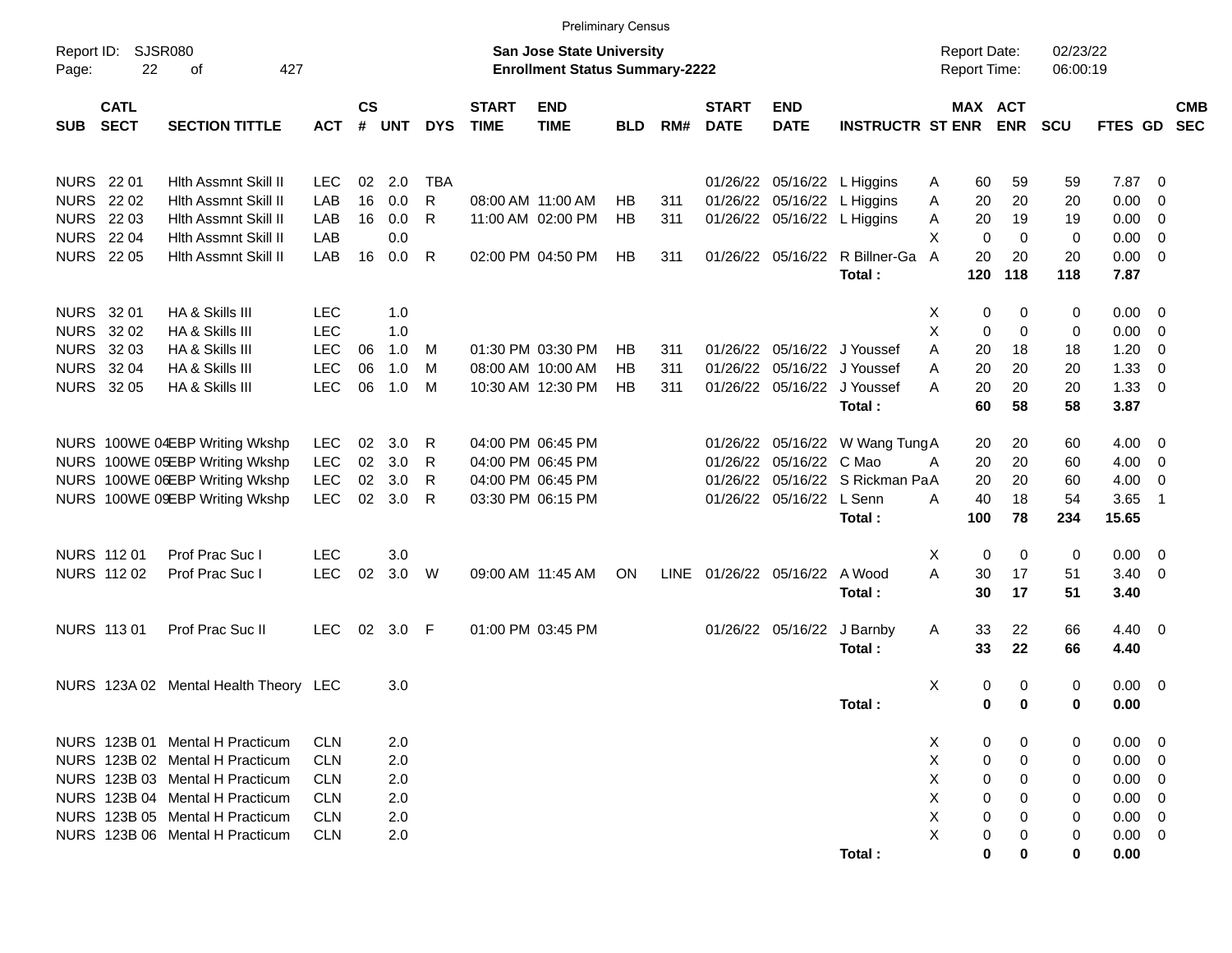|            |                            |                                     |            |                |            |            |                             |                                                                    | <b>Preliminary Census</b> |      |                             |                            |                         |                                            |                            |                      |                |                          |            |
|------------|----------------------------|-------------------------------------|------------|----------------|------------|------------|-----------------------------|--------------------------------------------------------------------|---------------------------|------|-----------------------------|----------------------------|-------------------------|--------------------------------------------|----------------------------|----------------------|----------------|--------------------------|------------|
| Page:      | Report ID: SJSR080<br>23   | 427<br>of                           |            |                |            |            |                             | San Jose State University<br><b>Enrollment Status Summary-2222</b> |                           |      |                             |                            |                         | <b>Report Date:</b><br><b>Report Time:</b> |                            | 02/23/22<br>06:00:19 |                |                          |            |
| <b>SUB</b> | <b>CATL</b><br><b>SECT</b> | <b>SECTION TITTLE</b>               | <b>ACT</b> | <b>CS</b><br># | <b>UNT</b> | <b>DYS</b> | <b>START</b><br><b>TIME</b> | <b>END</b><br><b>TIME</b>                                          | <b>BLD</b>                | RM#  | <b>START</b><br><b>DATE</b> | <b>END</b><br><b>DATE</b>  | <b>INSTRUCTR ST ENR</b> |                                            | MAX ACT<br><b>ENR</b>      | <b>SCU</b>           | FTES GD SEC    |                          | <b>CMB</b> |
|            | <b>NURS 125 01</b>         | Adult Care Mgmt II                  | <b>LEC</b> |                | 4.0        |            |                             |                                                                    |                           |      |                             |                            |                         | X                                          | 0<br>0                     | 0                    | $0.00 \t 0$    |                          |            |
|            |                            |                                     |            |                |            |            |                             |                                                                    |                           |      |                             |                            | Total:                  |                                            | $\mathbf 0$<br>$\mathbf 0$ | $\mathbf 0$          | 0.00           |                          |            |
|            |                            | NURS 126A 01 Pediatric Theory       | <b>LEC</b> |                | 2.0        |            |                             |                                                                    |                           |      |                             |                            |                         | X                                          | 0<br>0                     | 0                    | $0.00 \t 0$    |                          |            |
|            |                            |                                     |            |                |            |            |                             |                                                                    |                           |      |                             |                            | Total:                  |                                            | $\mathbf 0$<br>$\bf{0}$    | $\mathbf 0$          | 0.00           |                          |            |
|            |                            | NURS 126B 01 Mat/Newborn Theory LEC |            |                | 2.0        |            |                             |                                                                    |                           |      |                             |                            |                         | Χ                                          | 0<br>0                     | 0                    | $0.00 \t 0$    |                          |            |
|            |                            |                                     |            |                |            |            |                             |                                                                    |                           |      |                             |                            | Total:                  |                                            | $\mathbf 0$<br>$\mathbf 0$ | $\bf{0}$             | 0.00           |                          |            |
|            |                            | NURS 127A 01 Psych / MH Theory      | <b>LEC</b> | 01             | $2.0$ F    |            |                             | 08:00 AM 09:40 AM                                                  | ON                        | LINE | 01/26/22 05/16/22           |                            | C Mao                   | 80<br>Α                                    | 62                         | 124                  | $8.27$ 0       |                          |            |
|            |                            |                                     |            |                |            |            |                             |                                                                    |                           |      |                             |                            | Total:                  | 80                                         | 62                         | 124                  | 8.27           |                          |            |
|            |                            | NURS 127B 01 Community Theory       | <b>LEC</b> |                | 2.0        |            |                             |                                                                    |                           |      |                             |                            |                         | X                                          | 0<br>0                     | 0                    | $0.00 \t 0$    |                          |            |
|            |                            |                                     |            |                |            |            |                             |                                                                    |                           |      |                             |                            | Total:                  |                                            | $\mathbf 0$<br>$\bf{0}$    | 0                    | 0.00           |                          |            |
|            | NURS 133 01                | Prof Role Dev IV                    | <b>LEC</b> |                | 2.0        |            |                             |                                                                    |                           |      |                             |                            |                         | X                                          | 0<br>0                     | 0                    | $0.00 \quad 0$ |                          |            |
|            | NURS 133 02                | Prof Role Dev IV                    | <b>LEC</b> |                | 2.0        |            |                             |                                                                    |                           |      |                             |                            |                         | X                                          | $\pmb{0}$<br>0             | 0                    | $0.00 \t 0$    |                          |            |
|            |                            |                                     |            |                |            |            |                             |                                                                    |                           |      |                             |                            | Total:                  |                                            | $\mathbf 0$<br>$\bf{0}$    | 0                    | 0.00           |                          |            |
|            | NURS 136 01                | Prof Role Dev III                   | <b>LEC</b> |                | 2.0        |            |                             |                                                                    |                           |      |                             |                            |                         | X                                          | 0<br>0                     | 0                    | $0.00 \t 0$    |                          |            |
|            | NURS 136 02                | Prof Role Dev III                   | <b>LEC</b> |                | 2.0        |            |                             |                                                                    |                           |      |                             |                            |                         | X                                          | $\pmb{0}$<br>$\mathbf 0$   | 0                    | $0.00 \t 0$    |                          |            |
|            |                            |                                     |            |                |            |            |                             |                                                                    |                           |      |                             |                            | Total:                  |                                            | $\mathbf 0$<br>$\bf{0}$    | 0                    | 0.00           |                          |            |
|            | NURS 137 01                | Prof Role Dev V                     | <b>LEC</b> |                | 2.0        |            |                             |                                                                    |                           |      |                             |                            |                         | X                                          | 0<br>0                     | 0                    | $0.00 \quad 0$ |                          |            |
|            | NURS 137 02                | Prof Role Dev V                     | <b>LEC</b> |                | 2.0        |            |                             |                                                                    |                           |      |                             |                            |                         | X                                          | $\mathbf 0$<br>$\mathbf 0$ | 0                    | 0.00           | $\overline{\mathbf{0}}$  |            |
|            | <b>NURS 137 03</b>         | Prof Role Dev V                     | <b>LEC</b> | 02             | 2.0        | -F         |                             | 01:00 PM 02:50 PM                                                  | <b>BBC</b>                | 104  |                             | 01/26/22 05/16/22 N Dudley |                         | Α<br>31                                    | 31                         | 62                   | 4.13           | 0                        |            |
|            | <b>NURS 137 04</b>         | Prof Role Dev V                     | <b>LEC</b> | 02             | 2.0        | F          |                             | 01:00 PM 02:50 PM                                                  | <b>BBC</b>                | 104  |                             | 01/26/22 05/16/22          | D Canham                | 31<br>Α                                    | 31                         | 62                   | 4.13           | 0                        |            |
|            | <b>NURS 137 80</b>         | Prof Role Dev V                     | LEC        |                | 2.0        |            |                             |                                                                    |                           |      |                             |                            | Total:                  | X<br>62                                    | 0<br>0<br>62               | 0<br>124             | 0.00<br>8.27   | $\overline{\phantom{0}}$ |            |
|            |                            |                                     |            |                |            |            |                             |                                                                    |                           |      |                             |                            |                         |                                            |                            |                      |                |                          |            |
|            | NURS 138 01                | Prof Role Dev VI                    | <b>LEC</b> |                | 02 3.0 F   |            |                             | 09:00 AM 11:45 AM HB                                               |                           | 408  |                             | 01/26/22 05/16/22 R Ballin |                         | 30<br>A                                    | 30                         | 90                   | $6.00 \quad 0$ |                          |            |
|            | NURS 138 02                | Prof Role Dev VI                    | <b>LEC</b> |                | 3.0        |            |                             |                                                                    |                           |      |                             |                            |                         | Χ                                          | 0<br>0                     | 0                    | $0.00 \t 0$    |                          |            |
|            | <b>NURS 13803</b>          | Prof Role Dev VI                    | <b>LEC</b> |                | 02 3.0 F   |            |                             | 09:00 AM 11:45 AM BBC 126                                          |                           |      |                             | 01/26/22 05/16/22 R Ballin |                         | 30<br>Α                                    | 30                         | 90                   | $6.00 \t 0$    |                          |            |
|            | <b>NURS 138 04</b>         | Prof Role Dev VI                    | <b>LEC</b> |                | 3.0        |            |                             |                                                                    |                           |      |                             |                            |                         | X                                          | 0<br>0                     | 0                    | $0.00 \t 0$    |                          |            |
|            |                            |                                     |            |                |            |            |                             |                                                                    |                           |      |                             |                            | Total:                  | 60                                         | 60                         | 180                  | 12.00          |                          |            |
|            |                            | NURS 146A 01 Peds Clinical          | LAB        |                | 2.0        |            |                             |                                                                    |                           |      |                             |                            |                         | X                                          | 0<br>0                     | 0                    | $0.00 \t 0$    |                          |            |
|            |                            | NURS 146A 02 Peds Clinical          | LAB        |                | 2.0        |            |                             |                                                                    |                           |      |                             |                            |                         | X                                          | $\pmb{0}$<br>0             | 0                    | $0.00 \t 0$    |                          |            |
|            |                            | NURS 146A 04 Peds Clinical          | LAB        |                | 2.0        |            |                             |                                                                    |                           |      |                             |                            |                         | X                                          | $\mathbf 0$<br>0           | 0                    | $0.00 \t 0$    |                          |            |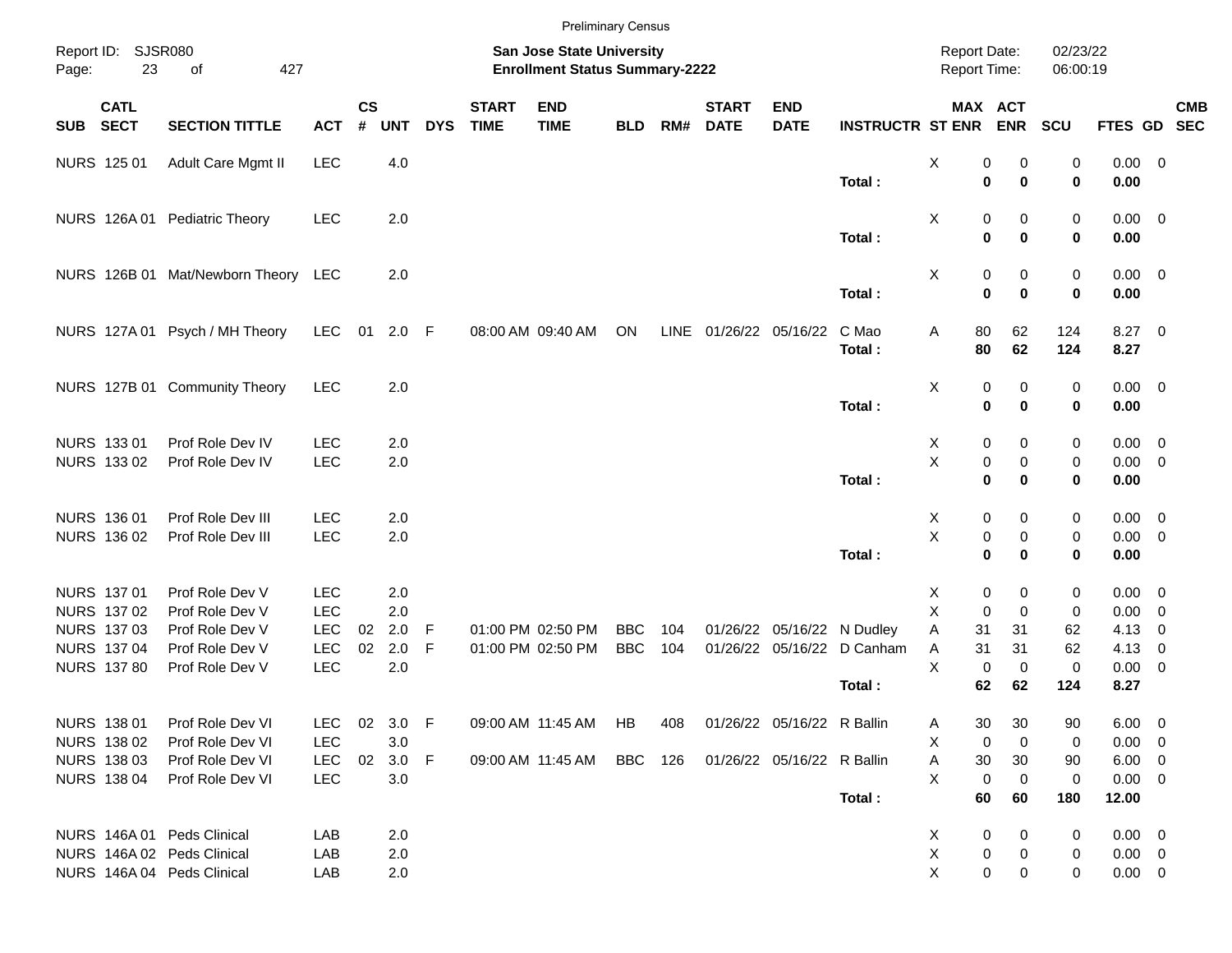|                                          |                                 |                       |               |                    |            |              |                             | <b>Preliminary Census</b>                                                 |            |     |                             |                                 |                                      |                                            |    |                |                      |             |                          |            |
|------------------------------------------|---------------------------------|-----------------------|---------------|--------------------|------------|--------------|-----------------------------|---------------------------------------------------------------------------|------------|-----|-----------------------------|---------------------------------|--------------------------------------|--------------------------------------------|----|----------------|----------------------|-------------|--------------------------|------------|
| Report ID:<br>Page:                      | <b>SJSR080</b><br>24<br>οf      | 427                   |               |                    |            |              |                             | <b>San Jose State University</b><br><b>Enrollment Status Summary-2222</b> |            |     |                             |                                 |                                      | <b>Report Date:</b><br><b>Report Time:</b> |    |                | 02/23/22<br>06:00:19 |             |                          |            |
| <b>CATL</b><br><b>SECT</b><br><b>SUB</b> |                                 | <b>SECTION TITTLE</b> | <b>ACT</b>    | $\mathsf{cs}$<br># | <b>UNT</b> | <b>DYS</b>   | <b>START</b><br><b>TIME</b> | <b>END</b><br><b>TIME</b>                                                 | <b>BLD</b> | RM# | <b>START</b><br><b>DATE</b> | <b>END</b><br><b>DATE</b>       | <b>INSTRUCTR ST ENR</b>              | MAX ACT                                    |    | <b>ENR</b>     | <b>SCU</b>           | FTES GD SEC |                          | <b>CMB</b> |
|                                          | NURS 146A 06 Peds Clinical      |                       | LAB           |                    | 2.0        |              |                             |                                                                           |            |     |                             |                                 |                                      | X                                          | 0  | 0              | 0                    | 0.00        | - 0                      |            |
|                                          | NURS 146A 08 Peds Clinical      |                       | LAB           |                    | 2.0        |              |                             |                                                                           |            |     |                             |                                 |                                      | X                                          | 0  | 0              | 0                    | 0.00        | - 0                      |            |
|                                          |                                 |                       |               |                    |            |              |                             |                                                                           |            |     |                             |                                 | Total:                               |                                            | 0  | $\bf{0}$       | 0                    | 0.00        |                          |            |
|                                          | NURS 146B 01 Mat Hlth Clinical  |                       | LAB           |                    | 2.0        |              |                             |                                                                           |            |     |                             |                                 |                                      | Х                                          | 0  | 0              | 0                    | 0.00        | - 0                      |            |
|                                          | NURS 146B 02 Mat Hlth Clinical  |                       | LAB           |                    | 2.0        |              |                             |                                                                           |            |     |                             |                                 |                                      | X                                          | 0  | 0              | 0                    | 0.00        | - 0                      |            |
|                                          | NURS 146B 06 Mat Hlth Clinical  |                       | LAB           |                    | 2.0        |              |                             |                                                                           |            |     |                             |                                 |                                      | X                                          | 0  | 0              | 0                    | 0.00        | - 0                      |            |
|                                          | NURS 146B 07 Mat Hlth Clinical  |                       | LAB           |                    | 2.0        |              |                             |                                                                           |            |     |                             |                                 |                                      | X                                          | 0  | 0              | 0                    | 0.00        | 0                        |            |
|                                          | NURS 146B 08 Mat Hlth Clinical  |                       | LAB           |                    | 2.0        |              |                             |                                                                           |            |     |                             |                                 |                                      | X                                          | 0  | 0              | 0                    | 0.00        | $\overline{0}$           |            |
|                                          | NURS 146B 09 Mat Hlth Clinical  |                       | LAB           |                    | 2.0        |              |                             |                                                                           |            |     |                             |                                 |                                      | X                                          | 0  | 0              | 0                    | 0.00        | - 0                      |            |
|                                          |                                 |                       |               |                    |            |              |                             |                                                                           |            |     |                             |                                 | Total:                               |                                            | 0  | 0              | 0                    | 0.00        |                          |            |
| <b>NURS 147A01</b>                       |                                 | Mental Health Clin    | LAB           | 17                 | 2.0        | M            |                             | 03:00 PM 09:00 PM                                                         | <b>OFF</b> |     |                             | CAMP 01/26/22 05/16/22          | J Njie                               | A                                          | 15 | 11             | 22                   | 1.47        | - 0                      |            |
|                                          | NURS 147A 02 Mental Health Clin |                       | LAB           | 17                 | 2.0        | <b>TBA</b>   |                             |                                                                           | <b>OFF</b> |     |                             | CAMP 01/26/22 05/16/22 R Khalsa |                                      | A                                          | 11 | 11             | 22                   | 1.47        | - 0                      |            |
|                                          | NURS 147A 03 Mental Health Clin |                       | LAB           |                    | 2.0        |              |                             |                                                                           |            |     |                             |                                 |                                      | Х                                          | 0  | 0              | 0                    | 0.00        | 0                        |            |
|                                          | NURS 147A 04 Mental Health Clin |                       | LAB           |                    | 2.0        |              |                             |                                                                           |            |     |                             |                                 |                                      | Χ                                          | 0  | 0              | 0                    | 0.00        | - 0                      |            |
|                                          | NURS 147A 05 Mental Health Clin |                       | LAB           | 17                 | 2.0        | M            |                             | 08:00 AM 02:00 PM                                                         | <b>OFF</b> |     |                             | CAMP 01/26/22 05/16/22          | J Njie                               | A                                          | 15 | 11             | 22                   | 1.47        | - 0                      |            |
|                                          | NURS 147A 06 Mental Health Clin |                       | LAB           | 17                 | 2.0        | <b>TBA</b>   |                             |                                                                           | OFF        |     | CAMP 01/26/22               | 05/16/22                        | R Khalsa                             | A                                          | 11 | 10             | 20                   | 1.33        | 0                        |            |
|                                          | NURS 147A 07 Mental Health Clin |                       | LAB           | 17                 | 2.0        | R            |                             | 03:00 PM 09:00 PM                                                         | OFF        |     | CAMP 01/26/22               | 05/16/22                        | R Khalsa                             | A                                          | 10 | 8              | 16                   | 1.07        | - 0                      |            |
|                                          | NURS 147A 08 Mental Health Clin |                       | LAB           | 17                 | 2.0        | м            |                             | 08:00 AM 02:00 PM                                                         | <b>OFF</b> |     |                             | CAMP 01/26/22 05/16/22          | P Prasad                             | A                                          | 12 | 11             | 22                   | 1.47        | - 0                      |            |
|                                          |                                 |                       |               |                    |            |              |                             |                                                                           |            |     |                             |                                 | Total:                               |                                            | 74 | 62             | 124                  | 8.27        |                          |            |
|                                          | NURS 147B 01 Com Hith Clin      |                       | LAB           | 17                 | 3.0        | R            |                             | 08:00 AM 05:00 PM                                                         | OFF        |     | CAMP 01/26/22               | 05/16/22                        | D Canham                             | A                                          | 15 | 14             | 42                   | 2.80        | - 0                      |            |
|                                          | NURS 147B 02 Com Hith Clin      |                       | LAB           | 17                 | 3.0        | $\mathsf{T}$ |                             | 08:00 AM 05:00 PM                                                         | <b>OFF</b> |     |                             | CAMP 01/26/22 05/16/22 N Dudley |                                      | A                                          | 13 | 13             | 39                   | 2.60        | $\overline{\mathbf{0}}$  |            |
|                                          | NURS 147B 03 Com Hith Clin      |                       | LAB           |                    | 3.0        |              |                             |                                                                           |            |     |                             |                                 |                                      | X                                          | 0  | 0              | 0                    | 0.00        | 0                        |            |
|                                          | NURS 147B 05 Com Hith Clin      |                       | LAB           |                    | 3.0        |              |                             |                                                                           |            |     |                             |                                 |                                      | X                                          | 0  | 0              | 0                    | 0.00        | 0                        |            |
|                                          | NURS 147B 06 Com Hith Clin      |                       | LAB           | 17                 | 3.0        | W            |                             | 08:00 AM 05:00 PM                                                         | OFF        |     | CAMP 01/26/22               | 05/16/22                        | C Williams                           | A                                          | 15 | 13             | 39                   | 2.60        | - 0                      |            |
|                                          | NURS 147B 07 Com Hith Clin      |                       | LAB           | 17                 | 3.0        | W            |                             | 08:00 AM 05:00 PM                                                         | <b>OFF</b> |     | CAMP 01/26/22               | 05/16/22                        | D Canham                             | A                                          | 15 | 13             | 39                   | 2.60        | 0                        |            |
|                                          | NURS 147B 08 Com Hith Clin      |                       | LAB           | 17                 | 3.0        | W            |                             | 08:00 AM 05:00 PM                                                         | OFF        |     | CAMP 01/26/22               | 05/16/22                        | C Finkbeiner A                       |                                            | 15 | 12             | 36                   | 2.40        | - 0                      |            |
|                                          |                                 |                       |               |                    |            |              |                             |                                                                           |            |     |                             |                                 | Total:                               |                                            | 73 | 65             | 195                  | 13.00       |                          |            |
|                                          | NURS 148A 01 Sen Precept        |                       | PRA 17 4.0    |                    |            | -F           |                             | 01:00 PM 03:20 PM                                                         | <b>OFF</b> |     |                             | CAMP 01/26/22 05/16/22 J Barnby |                                      | A                                          | 90 | 12             | 48                   | 3.20        | - 0                      |            |
|                                          | NURS 148A 02 Sen Precept        |                       | <b>PRA 17</b> |                    | 4.0        | F            |                             | 01:00 PM 03:20 PM                                                         | <b>OFF</b> |     |                             |                                 | CAMP 01/26/22 05/16/22 P Edwards     | A                                          | 16 | $\overline{1}$ | 4                    | 0.27        | $\overline{\phantom{0}}$ |            |
|                                          | NURS 148A 03 Sen Precept        |                       | PRA 17 4.0    |                    |            | F            |                             | 01:00 PM 03:20 PM                                                         | <b>OFF</b> |     |                             |                                 | CAMP 01/26/22 05/16/22 S Rickman PaA |                                            | 16 | 12             | 48                   | 3.20        | $\overline{\phantom{0}}$ |            |
|                                          | NURS 148A 04 Sen Precept        |                       | <b>PRA</b>    |                    | 4.0        |              |                             |                                                                           |            |     |                             |                                 |                                      | Χ                                          | 0  | $\mathbf 0$    | 0                    | 0.00        | $\overline{\mathbf{0}}$  |            |
|                                          | NURS 148A 05 Sen Precept        |                       | <b>PRA</b>    | 17                 | 4.0        | F            |                             | 01:00 PM 03:20 PM                                                         | OFF        |     |                             | CAMP 01/26/22 05/16/22 M Agroia |                                      | A                                          | 16 | 12             | 48                   | 3.20        | $\overline{\phantom{0}}$ |            |
|                                          | NURS 148A 06 Sen Precept        |                       | <b>PRA</b>    | 17                 | 4.0        | F            |                             | 01:00 PM 03:20 PM                                                         | <b>OFF</b> |     |                             |                                 | CAMP 01/26/22 05/16/22 S Lim-Kyo     | Α                                          | 16 | 3              | 12                   | 0.80 0      |                          |            |
|                                          | NURS 148A 07 Sen Precept        |                       | <b>PRA</b>    | 17                 | 4.0        | F            |                             | 01:00 PM 03:20 PM                                                         | <b>OFF</b> |     |                             |                                 | CAMP 01/26/22 05/16/22 S McKenna     | Α                                          | 16 | 15             | 60                   | $4.00 \ 0$  |                          |            |
|                                          | NURS 148A 08 Sen Precept        |                       | PRA           |                    | 4.0        |              |                             |                                                                           |            |     |                             |                                 |                                      | X                                          | 0  | 0              | 0                    | $0.00 \t 0$ |                          |            |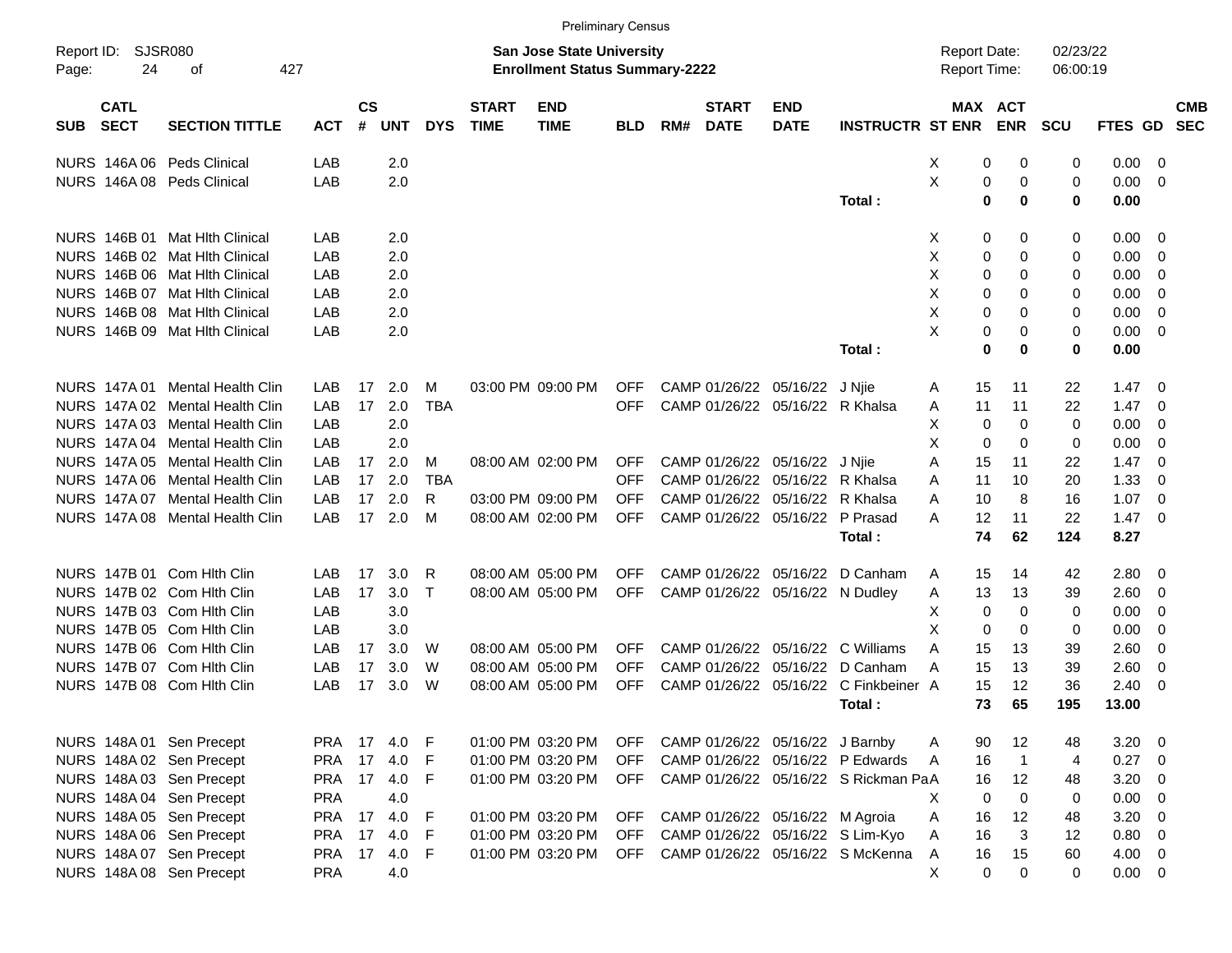|                     |                            |                                      |              |                    |              |              |                             | <b>Preliminary Census</b>                                                 |            |     |                             |                                      |                                                 |                                     |                       |                      |                  |                          |                          |
|---------------------|----------------------------|--------------------------------------|--------------|--------------------|--------------|--------------|-----------------------------|---------------------------------------------------------------------------|------------|-----|-----------------------------|--------------------------------------|-------------------------------------------------|-------------------------------------|-----------------------|----------------------|------------------|--------------------------|--------------------------|
| Report ID:<br>Page: | 25                         | <b>SJSR080</b><br>427<br>οf          |              |                    |              |              |                             | <b>San Jose State University</b><br><b>Enrollment Status Summary-2222</b> |            |     |                             |                                      |                                                 | <b>Report Date:</b><br>Report Time: |                       | 02/23/22<br>06:00:19 |                  |                          |                          |
| <b>SUB</b>          | <b>CATL</b><br><b>SECT</b> | <b>SECTION TITTLE</b>                | <b>ACT</b>   | $\mathsf{cs}$<br># | <b>UNT</b>   | <b>DYS</b>   | <b>START</b><br><b>TIME</b> | <b>END</b><br><b>TIME</b>                                                 | <b>BLD</b> | RM# | <b>START</b><br><b>DATE</b> | <b>END</b><br><b>DATE</b>            | <b>INSTRUCTR ST ENR</b>                         |                                     | MAX ACT<br><b>ENR</b> | <b>SCU</b>           | FTES GD          |                          | <b>CMB</b><br><b>SEC</b> |
|                     |                            | NURS 148A 09 Sen Precept             | <b>PRA</b>   |                    | 4.0          |              |                             |                                                                           |            |     |                             |                                      |                                                 | Х                                   | 0                     | 0<br>0               | 0.00             | - 0                      |                          |
|                     | <b>NURS 148A10</b>         | Sen Precept                          | <b>PRA</b>   | 17                 | 4.0          | F            |                             | 01:00 PM 03:20 PM                                                         | <b>OFF</b> |     | CAMP 01/26/22               | 05/16/22                             | D Law                                           | Α                                   | 20<br>6               | 24                   | 1.60             | 0                        |                          |
|                     | <b>NURS 148A11</b>         | Sen Precept                          | <b>PRA</b>   |                    | 4.0          |              |                             |                                                                           |            |     |                             |                                      |                                                 | X                                   | 0<br>0                | 0                    | 0.00             | 0                        |                          |
|                     |                            |                                      |              |                    |              |              |                             |                                                                           |            |     |                             |                                      | Total:                                          | 190                                 | 61                    | 244                  | 16.27            |                          |                          |
|                     | NURS 161 01                | Leadership II                        | <b>LEC</b>   |                    | 2.0          |              |                             |                                                                           |            |     |                             |                                      |                                                 | Х                                   | 0                     | 0<br>0               | 0.00             | $\overline{\phantom{0}}$ |                          |
|                     | NURS 161 02                | Leadership II                        | <b>LEC</b>   |                    | 2.0          |              |                             |                                                                           |            |     |                             |                                      |                                                 | X                                   | 0<br>0                | 0                    | 0.00             | 0                        |                          |
|                     | NURS 161 03                | Leadership II                        | LEC          | 02                 | 2.0          | R            |                             | 08:00 AM 09:50 AM                                                         | HВ         | 408 |                             | 01/26/22 05/16/22                    | C Mao                                           | A                                   | 30<br>28              | 56                   | 3.73             | 0                        |                          |
|                     | <b>NURS 161 04</b>         | Leadership II                        | <b>LEC</b>   | 02                 | 2.0          | R            |                             | 04:00 PM 05:50 PM                                                         | HB         | 408 | 01/26/22                    | 05/16/22                             | V Wong                                          | Α                                   | 30<br>30              | 60                   | 4.00             | 0                        |                          |
|                     |                            |                                      |              |                    |              |              |                             |                                                                           |            |     |                             |                                      | Total:                                          |                                     | 60<br>58              | 116                  | 7.73             |                          |                          |
|                     | NURS 164A 01               | Community Hlth Theor LEC             |              | 01                 | 3.0          | R            | 01:00 PM 03:30 PM           |                                                                           | HB         | 106 |                             | 01/26/22 05/16/22                    | C Finkbeiner A                                  |                                     | 58<br>60              | 174                  | 11.60 0          |                          |                          |
|                     |                            |                                      |              |                    |              |              |                             |                                                                           |            |     |                             |                                      | Total:                                          |                                     | 60<br>58              | 174                  | 11.60            |                          |                          |
|                     |                            | NURS 164B 01 Comm Hith Practicum CLN |              |                    | 3.0          |              |                             |                                                                           |            |     |                             |                                      |                                                 |                                     |                       |                      | 0.00             | $\overline{\phantom{0}}$ |                          |
|                     |                            | NURS 164B 02 Comm Hith Practicum CLN |              | 17                 | 3.0          | $\mathsf{T}$ |                             | 08:00 AM 05:00 PM                                                         | OFF        |     |                             | CAMP 01/26/22 05/16/22               | P Edwards                                       | Х<br>A                              | 0<br>12<br>12         | 0<br>0<br>36         | 2.40             | 0                        |                          |
|                     |                            | NURS 164B 03 Comm Hlth Practicum CLN |              | 17                 | 3.0          | $\mathsf{T}$ |                             | 08:00 AM 05:00 PM                                                         | OFF        |     | CAMP 01/26/22               | 05/16/22                             | C Finkbeiner A                                  |                                     | 13<br>13              | 39                   | 2.60             | 0                        |                          |
|                     |                            | NURS 164B 04 Comm Hith Practicum CLN |              | 17                 | 3.0          | F            |                             | 08:00 AM 05:00 PM                                                         | OFF        |     | CAMP 01/26/22               | 05/16/22                             | C Williams                                      | A                                   | 12<br>11              | 33                   | 2.20             | 0                        |                          |
|                     |                            | NURS 164B 05 Comm Hith Practicum CLN |              | 17                 | 3.0          | F            |                             | 08:00 AM 05:00 PM                                                         | <b>OFF</b> |     | CAMP 01/26/22               | 05/16/22                             | A Quach                                         | A                                   | 12<br>12              | 36                   | 2.40             | 0                        |                          |
|                     |                            | NURS 164B 06 Comm Hith Practicum CLN |              | 17                 | 3.0          | F            |                             | 08:00 AM 05:00 PM                                                         | <b>OFF</b> |     |                             | CAMP 01/26/22 05/16/22               | L Rauch                                         | Α                                   | 12<br>12              | 36                   | 2.40             | 0                        |                          |
|                     |                            |                                      |              |                    |              |              |                             |                                                                           |            |     |                             |                                      | Total:                                          |                                     | 61<br>60              | 180                  | 12.00            |                          |                          |
|                     | NURS 165A01                | <b>Child Health Theory</b>           | <b>LEC</b>   | 01                 | 3.0          | R            |                             | 10:00 AM 12:30 PM                                                         | HB         | 106 |                             | 01/26/22 05/16/22                    | M Schmidt<br>Total:                             | Α                                   | 58<br>60<br>60<br>58  | 174<br>174           | 11.60 0<br>11.60 |                          |                          |
|                     | NURS 165B 01               | <b>Child Hith Pract</b>              | <b>CLN</b>   | 17                 | 2.0          | M            |                             | 03:00 PM 09:00 PM                                                         | <b>OFF</b> |     | CAMP 01/26/22               | 05/16/22                             | C Weng                                          | A                                   | 12                    | 9<br>18              | 1.20             | $\overline{\mathbf{0}}$  |                          |
| <b>NURS</b>         |                            | 165B 02 Child Hlth Pract             | <b>CLN</b>   |                    | 2.0          |              |                             |                                                                           |            |     |                             |                                      |                                                 | х                                   | 0<br>0                | 0                    | 0.00             | 0                        |                          |
| <b>NURS</b>         |                            | 165B 03 Child Hlth Pract             | <b>CLN</b>   |                    | 2.0          |              |                             |                                                                           |            |     |                             |                                      |                                                 | X                                   | 0<br>0                | 0                    | 0.00             | 0                        |                          |
| <b>NURS</b>         |                            | 165B 04 Child Hlth Pract             | <b>CLN</b>   | 17                 | 2.0          | $\mathsf{T}$ |                             | 03:00 PM 09:00 PM                                                         | OFF        |     | CAMP 01/26/22               | 05/16/22                             | C Weng                                          | Α                                   | 12<br>10              | 20                   | 1.33             | 0                        |                          |
|                     |                            | NURS 165B 05 Child Hlth Pract        | <b>CLN</b>   | 17                 | 2.0          | W            |                             | 07:00 AM 01:00 PM                                                         | <b>OFF</b> |     |                             |                                      | CAMP 01/26/22 05/16/22 J Youssef                | Α                                   | 12<br>10              | 20                   | 1.33             | 0                        |                          |
|                     |                            | NURS 165B 06 Child Hlth Pract        |              |                    | CLN 17 2.0 W |              |                             | 07:00 AM 01:00 PM                                                         |            |     |                             | OFF CAMP 01/26/22 05/16/22 E Carroll |                                                 | Α                                   | 12                    | 9<br>18              | $1.20 \t 0$      |                          |                          |
|                     |                            | NURS 165B 07 Child Hlth Pract        | <b>CLN</b>   |                    | 2.0          |              |                             |                                                                           |            |     |                             |                                      |                                                 | Х                                   | 0<br>0                | 0                    | $0.00 \t 0$      |                          |                          |
|                     |                            | NURS 165B 08 Child Hlth Pract        | CLN          |                    | 17 2.0 F     |              |                             | 03:00 PM 09:00 PM                                                         |            |     |                             |                                      | OFF CAMP 01/26/22 05/16/22 S McKenna            | A                                   | 12<br>10              | 20                   | $1.33 \ 0$       |                          |                          |
|                     |                            | NURS 165B 09 Child Hlth Pract        | CLN 17 2.0 W |                    |              |              |                             | 07:00 AM 01:00 PM                                                         |            |     |                             | OFF CAMP 01/26/22 05/16/22 S Klee    |                                                 | A                                   | 10<br>10              | 20                   | $1.33 \ 0$       |                          |                          |
|                     |                            |                                      |              |                    |              |              |                             |                                                                           |            |     |                             |                                      | Total:                                          |                                     | 70<br>58              | 116                  | 7.73             |                          |                          |
|                     | NURS 166 01                | Simulation I                         | LAB 16 1.0 M |                    |              |              |                             | 04:00 PM 04:50 PM                                                         | ON.        |     |                             |                                      | LINE 01/26/22 05/16/22 K Bawel-Brin A<br>Total: |                                     | 58<br>60<br>60<br>58  | 58<br>58             | $3.87$ 0<br>3.87 |                          |                          |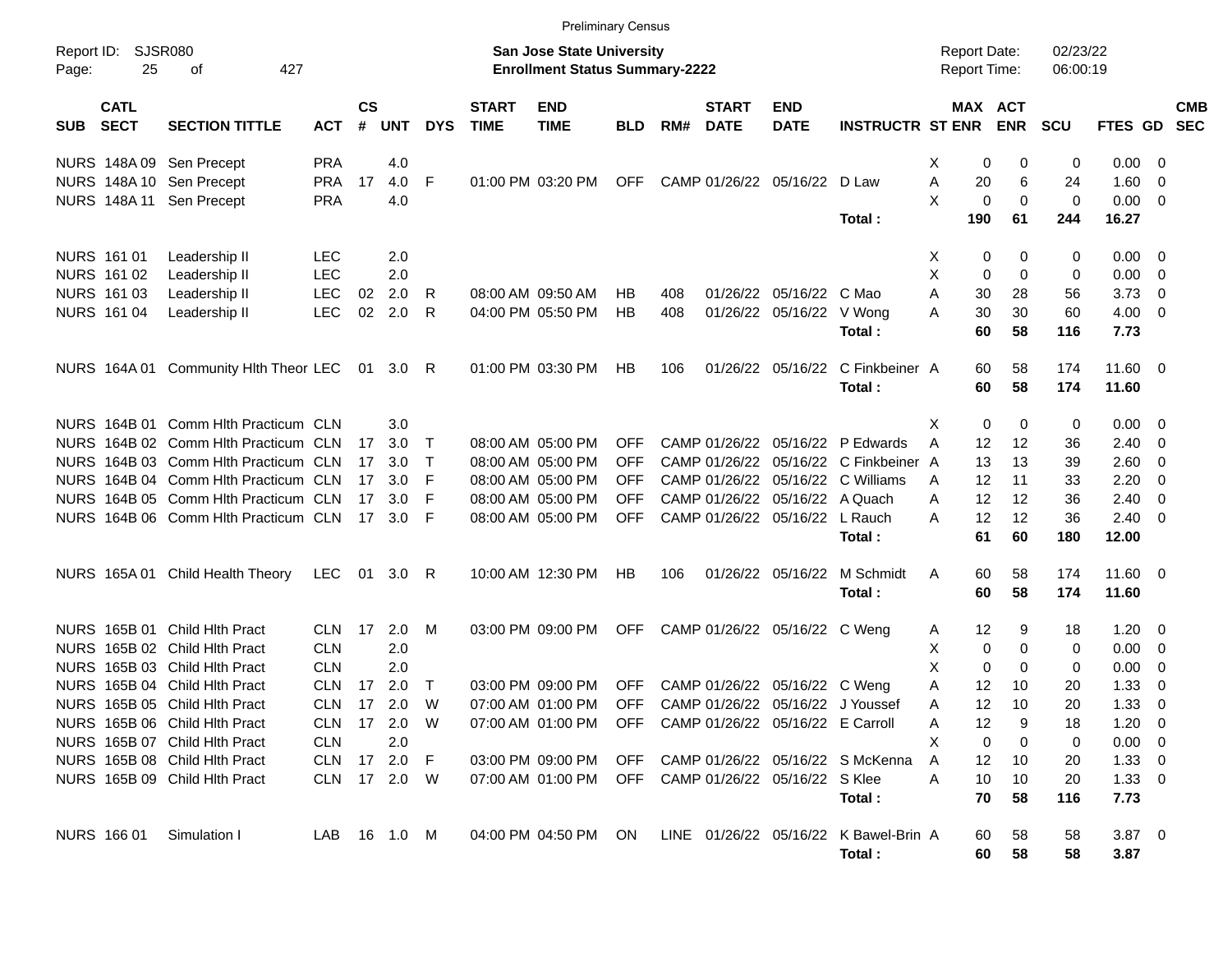|                     |                            |                                     |            |                       |            |              |                             | <b>Preliminary Census</b>                                                 |            |     |                             |                           |                                      |                     |          |                       |                      |                 |                         |                          |
|---------------------|----------------------------|-------------------------------------|------------|-----------------------|------------|--------------|-----------------------------|---------------------------------------------------------------------------|------------|-----|-----------------------------|---------------------------|--------------------------------------|---------------------|----------|-----------------------|----------------------|-----------------|-------------------------|--------------------------|
| Report ID:<br>Page: | 26                         | <b>SJSR080</b><br>427<br>оf         |            |                       |            |              |                             | <b>San Jose State University</b><br><b>Enrollment Status Summary-2222</b> |            |     |                             |                           |                                      | <b>Report Date:</b> |          | Report Time:          | 02/23/22<br>06:00:19 |                 |                         |                          |
| <b>SUB</b>          | <b>CATL</b><br><b>SECT</b> | <b>SECTION TITTLE</b>               | <b>ACT</b> | $\mathsf{cs}$<br>$\#$ | <b>UNT</b> | <b>DYS</b>   | <b>START</b><br><b>TIME</b> | <b>END</b><br><b>TIME</b>                                                 | <b>BLD</b> | RM# | <b>START</b><br><b>DATE</b> | <b>END</b><br><b>DATE</b> | <b>INSTRUCTR ST ENR</b>              |                     |          | MAX ACT<br><b>ENR</b> | <b>SCU</b>           | FTES GD         |                         | <b>CMB</b><br><b>SEC</b> |
|                     |                            | NURS 167A 01 Adult Care Mgmt II     | <b>LEC</b> |                       | 4.0        |              |                             |                                                                           |            |     |                             |                           |                                      | Χ                   | 0        | 0                     | 0                    | 0.00            | - 0                     |                          |
|                     |                            | NURS 167A 02 Adult Care Mgmt II     | <b>LEC</b> | 01                    | 4.0        | м            |                             | 08:30 AM 10:20 AM                                                         | HB         | 106 |                             | 01/26/22 05/16/22         | N Zhang<br>Total:                    | Α                   | 60<br>60 | 58<br>58              | 232<br>232           | 15.47<br>15.47  | - 0                     |                          |
|                     |                            | NURS 167B 01 Adult Care Pract II    | <b>CLN</b> |                       | 3.0        |              |                             |                                                                           |            |     |                             |                           |                                      | Χ                   | 0        | 0                     | 0                    | 0.00            | - 0                     |                          |
|                     |                            | NURS 167B 02 Adult Care Pract II    | <b>CLN</b> |                       | 3.0        |              |                             |                                                                           |            |     |                             |                           |                                      | X                   | 0        | 0                     | 0                    | 0.00            | $\overline{\mathbf{0}}$ |                          |
|                     |                            | NURS 167B 03 Adult Care Pract II    | <b>CLN</b> | 17                    | 3.0        | R            |                             | 07:00 AM 07:00 PM                                                         | <b>OFF</b> |     |                             | CAMP 01/26/22 05/16/22    | T Flores                             | Α                   | 10       | 8                     | 24                   | 1.60            | - 0                     |                          |
|                     |                            | NURS 167B 04 Adult Care Pract II    | <b>CLN</b> | 17                    | 3.0        | F            |                             | 07:00 AM 07:00 PM                                                         | <b>OFF</b> |     | CAMP 01/26/22               | 05/16/22                  | T Goes                               | Α                   | 10       | 8                     | 24                   | 1.60            | - 0                     |                          |
|                     |                            | NURS 167B 05 Adult Care Pract II    | <b>CLN</b> |                       | 3.0        |              |                             |                                                                           |            |     |                             |                           |                                      | X                   | 0        | 0                     | 0                    | 0.00            | 0                       |                          |
|                     |                            | NURS 167B 06 Adult Care Pract II    | <b>CLN</b> |                       | 3.0        |              |                             |                                                                           |            |     |                             |                           |                                      | X                   | 0        | 0                     | 0                    | 0.00            | 0                       |                          |
|                     |                            | NURS 167B 07 Adult Care Pract II    | <b>CLN</b> |                       | 3.0        |              |                             |                                                                           |            |     |                             |                           |                                      | X                   | 0        | 0                     | 0                    | 0.00            | - 0                     |                          |
|                     |                            | NURS 167B 08 Adult Care Pract II    | <b>CLN</b> |                       | 3.0        |              |                             |                                                                           |            |     |                             |                           |                                      | X                   | 0        | $\Omega$              | 0                    | 0.00            | - 0                     |                          |
|                     |                            | NURS 167B 09 Adult Care Pract II    | <b>CLN</b> |                       | 3.0        |              |                             |                                                                           |            |     |                             |                           |                                      | X                   | 0        | 0                     | 0                    | 0.00            | - 0                     |                          |
|                     |                            | NURS 167B 10 Adult Care Pract II    | <b>CLN</b> | 17                    | 3.0        | R            |                             | 07:00 AM 01:00 PM                                                         | <b>OFF</b> |     | CAMP 01/26/22               | 05/16/22                  | J Valadez                            | Α                   | 10       | 8                     | 24                   | 1.60            | - 0                     |                          |
|                     |                            | NURS 167B 11 Adult Care Pract II    | <b>CLN</b> | 17                    | 3.0        | W            |                             | 02:00 PM 08:00 PM                                                         | <b>OFF</b> |     | CAMP 01/26/22               | 05/16/22                  | A Paulson                            | Α                   | 10       | 8                     | 24                   | 1.60            | - 0                     |                          |
|                     |                            | NURS 167B 12 Adult Care Pract II    | <b>CLN</b> | 17                    | 3.0        | R            |                             | 02:00 PM 08:00 PM                                                         | <b>OFF</b> |     | CAMP 01/26/22               | 05/16/22                  | A Paulson                            | Α                   | 10       | 10                    | 30                   | 2.00            | 0                       |                          |
|                     |                            | NURS 167B 13 Adult Care Pract II    | <b>CLN</b> | 17                    | 3.0        | R            |                             | 07:00 AM 07:00 PM                                                         | <b>OFF</b> |     | CAMP 01/26/22               | 05/16/22                  | C Pham                               | Α                   | 8        | 8                     | 24                   | 1.60            | $\overline{0}$          |                          |
|                     |                            | NURS 167B 14 Adult Care Pract II    | <b>CLN</b> | 17                    | 3.0        | F            |                             | 07:00 AM 02:00 PM                                                         | <b>OFF</b> |     |                             | CAMP 01/26/22 05/16/22    | J Valadez                            | Α                   | 8        | 8                     | 24                   | 1.60            | $\overline{\mathbf{0}}$ |                          |
|                     |                            |                                     |            |                       |            |              |                             |                                                                           |            |     |                             |                           | Total:                               |                     | 66       | 58                    | 174                  | 11.60           |                         |                          |
|                     |                            | NURS 168A 01 Mat Newborn Theory LEC |            | 01                    | 3.0        | M            |                             | 12:00 PM 02:50 PM                                                         | HB         | 106 |                             | 01/26/22 05/16/22         | L Senn                               | A                   | 60       | 57                    | 171                  | $11.40 \quad 0$ |                         |                          |
|                     |                            |                                     |            |                       |            |              |                             |                                                                           |            |     |                             |                           | Total:                               |                     | 60       | 57                    | 171                  | 11.40           |                         |                          |
|                     |                            | NURS 168B 01 Mat Newborn Pract      | <b>CLN</b> | 17                    | 2.0        | $\mathsf T$  |                             | 07:00 AM 01:00 PM                                                         | <b>OFF</b> |     | CAMP 01/26/22               | 05/16/22                  | N Stevens                            | Α                   | 10       | 10                    | 20                   | 1.33            | - 0                     |                          |
|                     |                            | NURS 168B 02 Mat Newborn Pract      | <b>CLN</b> | 17                    | 2.0        | $\mathsf{T}$ |                             | 07:00 AM 01:00 PM                                                         | <b>OFF</b> |     | CAMP 01/26/22               | 05/16/22                  | K Maximovich A                       |                     | 10       | 9                     | 18                   | 1.20            | 0                       |                          |
|                     |                            | NURS 168B 03 Mat Newborn Pract      | <b>CLN</b> | 17                    | 2.0        | W            |                             | 07:00 AM 01:00 PM                                                         | <b>OFF</b> |     | CAMP 01/26/22               | 05/16/22                  | S Lim-Kyo                            | A                   | 10       | 10                    | 20                   | 1.33            | 0                       |                          |
|                     |                            | NURS 168B 04 Mat Newborn Pract      | <b>CLN</b> | 17                    | 2.0        | W            |                             | 03:00 PM 09:00 PM                                                         | <b>OFF</b> |     |                             | CAMP 01/26/22 05/16/22    | M Agroia                             | Α                   | 10       | 10                    | 20                   | 1.33            | 0                       |                          |
|                     |                            | NURS 168B 05 Mat Newborn Pract      | <b>CLN</b> | 17                    | 2.0        | F            |                             | 07:00 AM 01:00 PM                                                         | <b>OFF</b> |     | CAMP 01/26/22               | 05/16/22                  | S Lim-Kyo                            | Α                   | 10       | 10                    | 20                   | 1.33            | $\mathbf 0$             |                          |
| <b>NURS</b>         |                            | 168B 06 Mat Newborn Pract           | <b>CLN</b> | 17                    | 2.0        | F            |                             | 07:00 AM 01:00 PM                                                         | <b>OFF</b> |     | CAMP 01/26/22               | 05/16/22                  | J Youssef                            | Α                   | 10       | 9                     | 18                   | 1.20            | - 0                     |                          |
|                     |                            |                                     |            |                       |            |              |                             |                                                                           |            |     |                             |                           | Total:                               |                     | 60       | 58                    | 116                  | 7.73            |                         |                          |
|                     | NURS 170 01                | Evidence-Based Pract LEC            |            |                       | 2.0        |              |                             |                                                                           |            |     |                             |                           |                                      | X                   | 0        | 0                     | 0                    | $0.00 \t 0$     |                         |                          |
|                     |                            |                                     |            |                       |            |              |                             |                                                                           |            |     |                             |                           | Total:                               |                     | 0        | $\bf{0}$              | 0                    | 0.00            |                         |                          |
|                     | NURS 171 01                | <b>Nursing Theory</b>               | <b>LEC</b> | 01                    | 3.0        | R            |                             | 12:30 PM 03:00 PM                                                         |            |     |                             |                           | 01/26/22 05/16/22 N Stevens          | Α                   | 50       | 17                    | 51                   | $3.40 \ 0$      |                         |                          |
|                     | NURS 171 02                | <b>Nursing Theory</b>               | <b>LEC</b> |                       | 01 3.0 T   |              |                             | 04:00 PM 06:45 PM                                                         | <b>ON</b>  |     |                             |                           | LINE 01/26/22 05/16/22 D Johnson DaA |                     | 30       | 26                    | 78                   | $5.20 \ 0$      |                         |                          |
|                     |                            |                                     |            |                       |            |              |                             |                                                                           |            |     |                             |                           | Total:                               |                     | 80       | 43                    | 129                  | 8.60            |                         |                          |
|                     | NURS 172 01                | Community Hlth Theor LEC 01 3.0 F   |            |                       |            |              |                             | 10:00 AM 12:40 PM                                                         |            |     |                             | 01/26/22 05/16/22 N Zhang |                                      | A                   | 90       | 84                    | 252                  | 16.80 0         |                         |                          |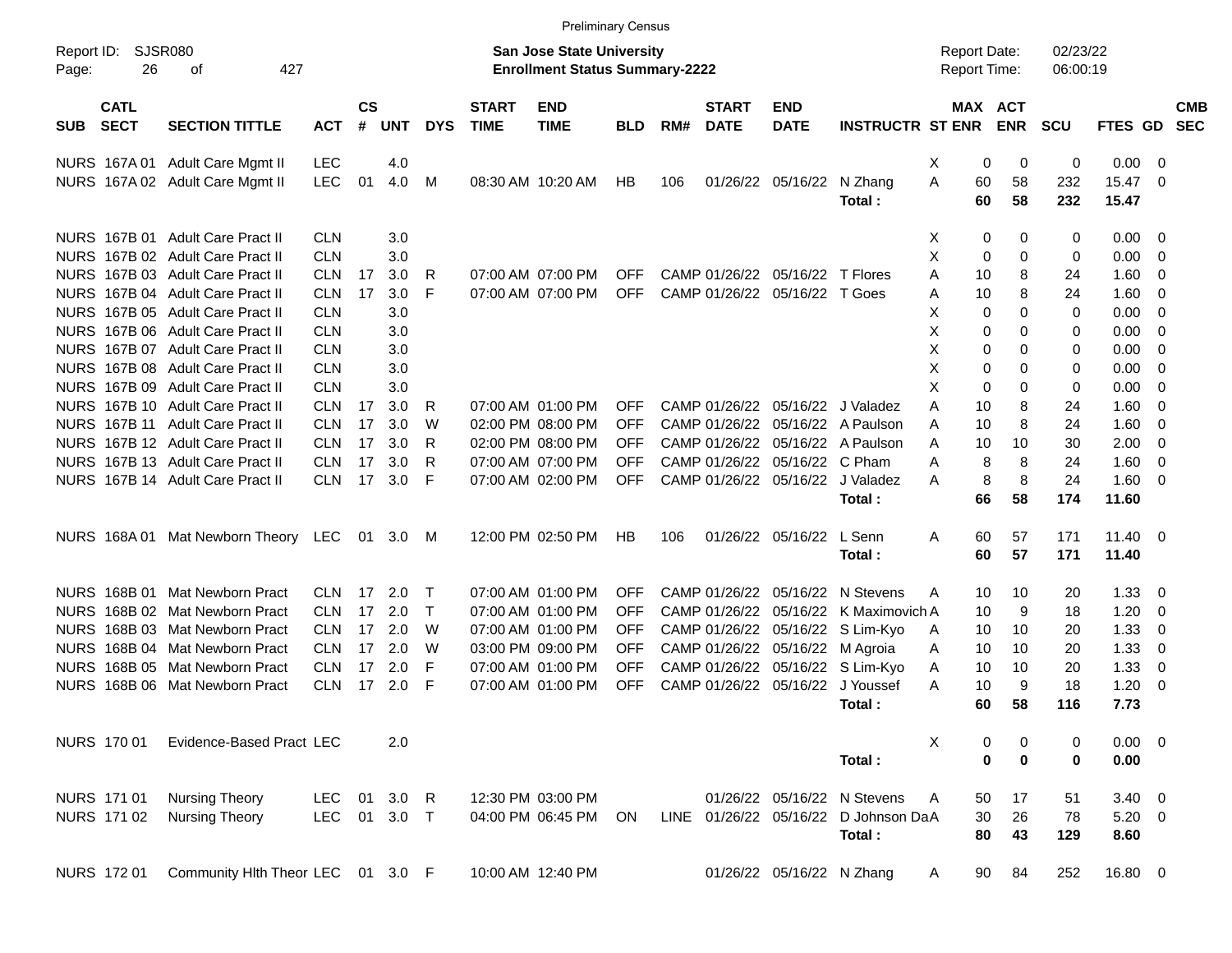|            |                                                 |                                                |            |                    |            |            |                             |                                                                           | <b>Preliminary Census</b> |      |                             |                                 |                                 |                                     |                  |                      |             |                          |                          |
|------------|-------------------------------------------------|------------------------------------------------|------------|--------------------|------------|------------|-----------------------------|---------------------------------------------------------------------------|---------------------------|------|-----------------------------|---------------------------------|---------------------------------|-------------------------------------|------------------|----------------------|-------------|--------------------------|--------------------------|
| Page:      | <b>SJSR080</b><br>Report ID:<br>27<br>427<br>of |                                                |            |                    |            |            |                             | <b>San Jose State University</b><br><b>Enrollment Status Summary-2222</b> |                           |      |                             |                                 |                                 | <b>Report Date:</b><br>Report Time: |                  | 02/23/22<br>06:00:19 |             |                          |                          |
| <b>SUB</b> | <b>CATL</b><br><b>SECT</b>                      | <b>SECTION TITTLE</b>                          | <b>ACT</b> | $\mathsf{cs}$<br># | <b>UNT</b> | <b>DYS</b> | <b>START</b><br><b>TIME</b> | <b>END</b><br><b>TIME</b>                                                 | <b>BLD</b>                | RM#  | <b>START</b><br><b>DATE</b> | <b>END</b><br><b>DATE</b>       | <b>INSTRUCTR ST ENR</b>         | MAX ACT                             | <b>ENR</b>       | <b>SCU</b>           | FTES GD     |                          | <b>CMB</b><br><b>SEC</b> |
|            |                                                 |                                                |            |                    |            |            |                             |                                                                           |                           |      |                             |                                 | Total:                          | 90                                  | 84               | 252                  | 16.80       |                          |                          |
|            | <b>NURS 17301</b>                               | Community Hith Pract CLN 17                    |            |                    | 3.0        | R          |                             | 10:30 AM 06:30 PM                                                         | <b>OFF</b>                |      |                             | CAMP 01/26/22 05/16/22 J Zeller |                                 | 19<br>Α                             | 10               | 30                   | $2.00 \t 0$ |                          |                          |
|            | NURS 173 02                                     | Community Hlth Pract CLN                       |            |                    | 3.0        |            |                             |                                                                           |                           |      |                             |                                 |                                 | х<br>0                              | $\mathbf 0$      | 0                    | $0.00 \t 0$ |                          |                          |
|            | NURS 173 03                                     | Community Hlth Pract CLN                       |            |                    | 3.0        |            |                             |                                                                           |                           |      |                             |                                 |                                 | X<br>0                              | $\mathbf 0$      | 0                    | $0.00 \t 0$ |                          |                          |
|            |                                                 |                                                |            |                    |            |            |                             |                                                                           |                           |      |                             |                                 | Total:                          | 19                                  | 10               | 30                   | 2.00        |                          |                          |
|            |                                                 | NURS 177A 01 Senior Preceptorship CLN 17 3.0 F |            |                    |            |            |                             | 01:00 PM 04:50 PM                                                         | ON                        | LINE |                             | 01/26/22 05/16/22               | D Moore                         | Α<br>28                             | 24               | 72                   | $4.80$ 0    |                          |                          |
|            |                                                 |                                                |            |                    |            |            |                             |                                                                           |                           |      |                             |                                 | Total:                          | 28                                  | 24               | 72                   | 4.80        |                          |                          |
|            | <b>NURS 178A01</b>                              | Leadership                                     | <b>LEC</b> |                    | 02 3.0 F   |            |                             | 09:00 AM 11:45 AM                                                         |                           |      |                             |                                 | 01/26/22 05/16/22 T Boroughf    | 40<br>A                             | 25               | 75                   | $5.00 \t 0$ |                          |                          |
|            |                                                 |                                                |            |                    |            |            |                             |                                                                           |                           |      |                             |                                 | Total:                          | 40                                  | 25               | 75                   | 5.00        |                          |                          |
|            | NURS 180 01                                     | <b>Indivi Stdies</b>                           | <b>SUP</b> | 36                 | 1.0        | <b>TBA</b> |                             |                                                                           |                           |      |                             | 01/26/22 05/16/22 L Rauch       |                                 | 30<br>Α                             | 2                | 2                    | $0.13 \ 0$  |                          |                          |
|            | NURS 180 02                                     | <b>Indivi Stdies</b>                           | <b>SUP</b> | 36                 | 2.0        | <b>TBA</b> |                             |                                                                           |                           |      |                             | 01/26/22 05/16/22 L Rauch       |                                 | 30<br>Α                             | 0                | 0                    | $0.00 \t 0$ |                          |                          |
|            | NURS 180 03                                     | <b>Indivi Stdies</b>                           | <b>SUP</b> | 36                 | 3.0        | <b>TBA</b> |                             |                                                                           |                           |      |                             | 01/26/22 05/16/22 L Rauch       |                                 | 30<br>Α                             | 1                | 3                    | 0.20        | $\overline{\phantom{0}}$ |                          |
|            | <b>NURS 180 04</b>                              | <b>Indivi Stdies</b>                           | <b>SUP</b> | 36                 | 4.0        | <b>TBA</b> |                             |                                                                           |                           |      |                             | 01/26/22 05/16/22 L Rauch       |                                 | 30<br>Α                             | 1                | 4                    | 0.27        | $\overline{\phantom{0}}$ |                          |
|            | <b>NURS 180 05</b>                              | <b>Indivi Stdies</b>                           | <b>SUP</b> |                    | 1.0        |            |                             |                                                                           |                           |      |                             |                                 |                                 | Χ<br>0                              | 0                | 0                    | $0.00 \t 0$ |                          |                          |
|            | <b>NURS 180 06</b>                              | <b>Indivi Stdies</b>                           | <b>SUP</b> |                    | 2.0        |            |                             |                                                                           |                           |      |                             |                                 |                                 | X<br>0                              | 0                | 0                    | $0.00 \t 0$ |                          |                          |
|            | NURS 180 07                                     | <b>Indivi Stdies</b>                           | <b>SUP</b> |                    | 3.0        |            |                             |                                                                           |                           |      |                             |                                 |                                 | X<br>$\mathbf 0$                    | 0                | 0                    | $0.00 \t 0$ |                          |                          |
|            | <b>NURS 180 08</b>                              | <b>Indivi Stdies</b>                           | <b>SUP</b> |                    | 4.0        |            |                             |                                                                           |                           |      |                             |                                 |                                 | X<br>0                              | 0                | 0                    | $0.00 \t 0$ |                          |                          |
|            | NURS 180 09                                     | <b>Indivi Stdies</b>                           | <b>SUP</b> |                    | 1.0        |            |                             |                                                                           |                           |      |                             |                                 |                                 | X<br>$\mathbf 0$                    | 0                | 0                    | $0.00 \t 0$ |                          |                          |
|            |                                                 |                                                |            |                    |            |            |                             |                                                                           |                           |      |                             |                                 | Total:                          | 120                                 | 4                | 9                    | 0.60        |                          |                          |
|            | <b>NURS 20150</b>                               | Leadership                                     | SEM        | 05                 | 2.0        | W          |                             | 06:30 PM 08:10 PM                                                         |                           |      |                             | 01/26/22 05/16/22 A Spilker     |                                 | 20<br>Α                             | 12               | 24                   | 2.00 12     |                          |                          |
|            | <b>NURS 201 51</b>                              | Leadership                                     | <b>SEM</b> |                    | 2.0        |            |                             |                                                                           |                           |      |                             |                                 |                                 | X<br>0                              | 0                | 0                    | $0.00 \t 0$ |                          |                          |
|            |                                                 |                                                |            |                    |            |            |                             |                                                                           |                           |      |                             |                                 | Total:                          | 20                                  | 12               | 24                   | 2.00        |                          |                          |
|            | <b>NURS 21650</b>                               | Theory and Pract II                            | <b>CLN</b> | 17                 | 4.0        | W          |                             | 04:00 PM 08:00 PM                                                         |                           |      |                             |                                 | 01/26/22 05/16/22 S Rickman PaA | 30                                  | 13               | 26                   | 4.33 13     |                          |                          |
|            | <b>NURS 21651</b>                               | Theory and Pract II                            | SEM        | 05                 | 0.0        | TBA        |                             |                                                                           |                           |      |                             | 01/26/22 05/16/22 D Moore       |                                 | 15<br>Α                             | 13               | 26                   | $0.00$ 13   |                          |                          |
|            |                                                 |                                                |            |                    |            |            |                             |                                                                           |                           |      |                             |                                 | Total:                          | 45                                  | 26               | 52                   | 4.33        |                          |                          |
|            | <b>NURS 259 51</b>                              | Adv Clin Pharm                                 | <b>SEM</b> |                    | 3.0        |            |                             |                                                                           |                           |      |                             |                                 |                                 | X<br>0                              | 0                | 0                    | $0.00 \t 0$ |                          |                          |
|            |                                                 |                                                |            |                    |            |            |                             |                                                                           |                           |      |                             |                                 | Total:                          | $\pmb{0}$                           | $\mathbf 0$      | $\pmb{0}$            | $0.00\,$    |                          |                          |
|            | <b>NURS 260 50</b>                              | Adv Phys/Patho for A LEC                       |            |                    | 3.0        |            |                             |                                                                           |                           |      |                             |                                 |                                 | X<br>0                              | $\boldsymbol{0}$ | 0                    | $0.00 \t 0$ |                          |                          |
|            |                                                 |                                                |            |                    |            |            |                             |                                                                           |                           |      |                             |                                 | Total:                          | $\pmb{0}$                           | $\pmb{0}$        | $\pmb{0}$            | 0.00        |                          |                          |
|            |                                                 | NURS 295A 52 Research Methods                  | <b>LEC</b> |                    | 3.0        |            |                             |                                                                           |                           |      |                             |                                 |                                 | $\mathbf 0$<br>X                    | $\mathbf 0$      | $\mathbf 0$          | $0.00 \t 0$ |                          |                          |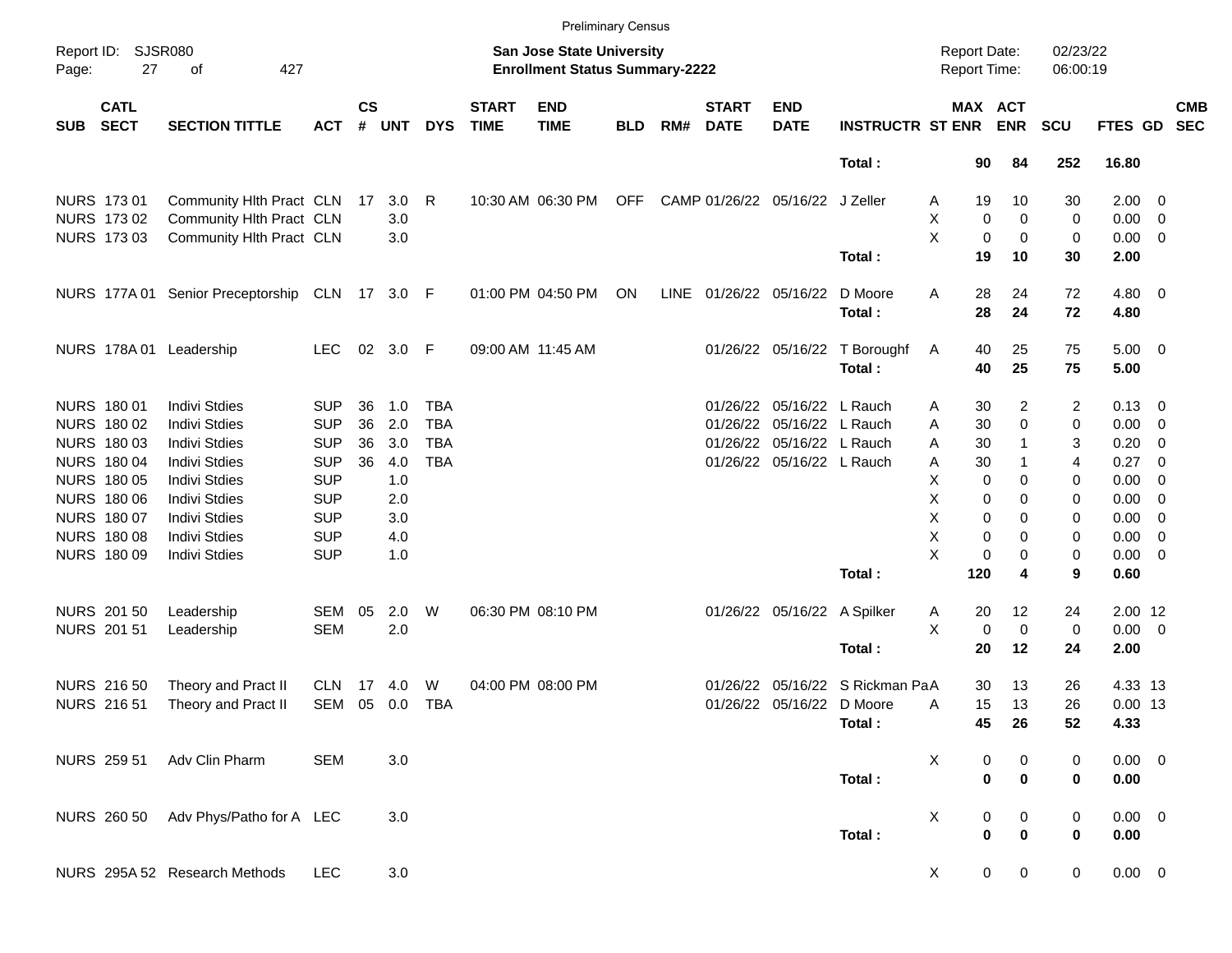|                                          |                      |                       |            |                |            |            |                             | <b>Preliminary Census</b>                                                 |            |      |                             |                                                  |                                                       |                                     |                              |                             |                                   |                          |
|------------------------------------------|----------------------|-----------------------|------------|----------------|------------|------------|-----------------------------|---------------------------------------------------------------------------|------------|------|-----------------------------|--------------------------------------------------|-------------------------------------------------------|-------------------------------------|------------------------------|-----------------------------|-----------------------------------|--------------------------|
| Report ID:<br>Page:                      | <b>SJSR080</b><br>28 | 427<br>οf             |            |                |            |            |                             | <b>San Jose State University</b><br><b>Enrollment Status Summary-2222</b> |            |      |                             |                                                  |                                                       | <b>Report Date:</b><br>Report Time: |                              | 02/23/22<br>06:00:19        |                                   |                          |
| <b>CATL</b><br><b>SECT</b><br><b>SUB</b> |                      | <b>SECTION TITTLE</b> | <b>ACT</b> | <b>CS</b><br># | <b>UNT</b> | <b>DYS</b> | <b>START</b><br><b>TIME</b> | <b>END</b><br><b>TIME</b>                                                 | <b>BLD</b> | RM#  | <b>START</b><br><b>DATE</b> | <b>END</b><br><b>DATE</b>                        | <b>INSTRUCTR ST ENR</b>                               | MAX                                 | <b>ACT</b><br><b>ENR</b>     | <b>SCU</b>                  | FTES GD                           | <b>CMB</b><br><b>SEC</b> |
|                                          |                      |                       |            |                |            |            |                             |                                                                           |            |      |                             |                                                  | Total:                                                | 0                                   | $\mathbf 0$                  | $\mathbf 0$                 | 0.00                              |                          |
| NURS 297 51                              |                      | Master's Project      | <b>SUP</b> | 25             | 2.0        | <b>TBA</b> |                             |                                                                           | <b>ON</b>  | LINE | 01/26/22 05/16/22           |                                                  | D Moore<br>Total:                                     | 20<br>A<br>20                       | $12 \overline{ }$<br>$12 \,$ | 24<br>24                    | $2.00$ 12<br>2.00                 |                          |
| Department: Nursing                      |                      |                       |            |                |            |            |                             |                                                                           |            |      |                             | <b>Lower Division:</b><br><b>Upper Division:</b> | <b>Department Total:</b><br><b>Graduate Division:</b> | 2463<br>682<br>1696<br>85           | 1964<br>654<br>1260<br>50    | 4709<br>1189<br>3420<br>100 | 315.65<br>79.27<br>228.05<br>8.33 |                          |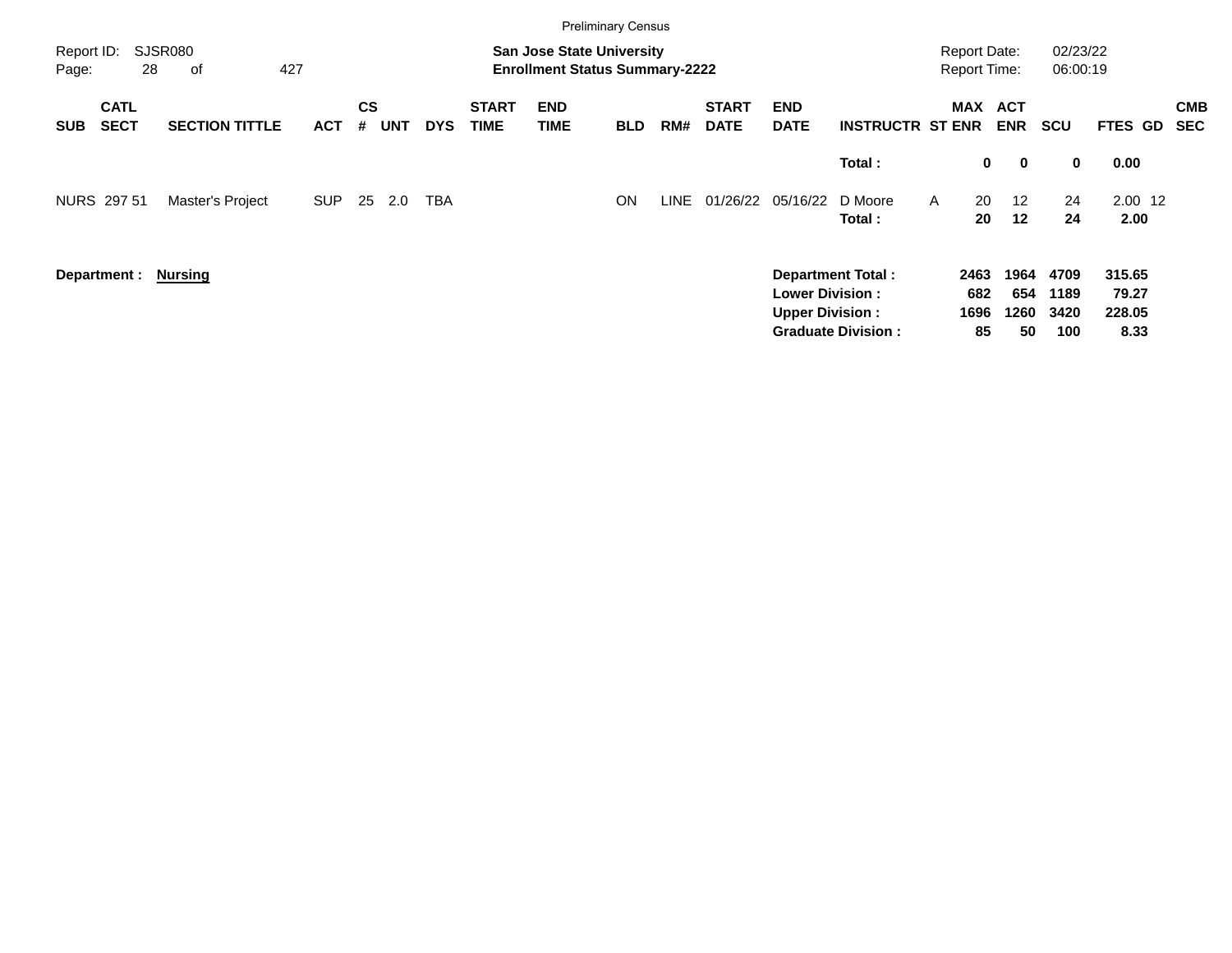|         |                                    |                                                             |                |               |            |            |                             |                                                                    | <b>Preliminary Census</b> |     |                             |                                |                             |                                            |             |             |                      |                            |            |
|---------|------------------------------------|-------------------------------------------------------------|----------------|---------------|------------|------------|-----------------------------|--------------------------------------------------------------------|---------------------------|-----|-----------------------------|--------------------------------|-----------------------------|--------------------------------------------|-------------|-------------|----------------------|----------------------------|------------|
| Page:   | Report ID: SJSR080<br>29           | 427<br>of                                                   |                |               |            |            |                             | San Jose State University<br><b>Enrollment Status Summary-2222</b> |                           |     |                             |                                |                             | <b>Report Date:</b><br><b>Report Time:</b> |             |             | 02/23/22<br>06:00:19 |                            |            |
|         | <b>CATL</b><br>SUB SECT            | <b>SECTION TITTLE</b>                                       | <b>ACT</b>     | $\mathsf{cs}$ | # UNT      | <b>DYS</b> | <b>START</b><br><b>TIME</b> | <b>END</b><br><b>TIME</b>                                          | <b>BLD</b>                | RM# | <b>START</b><br><b>DATE</b> | <b>END</b><br><b>DATE</b>      | <b>INSTRUCTR ST ENR ENR</b> |                                            |             | MAX ACT     | <b>SCU</b>           | FTES GD SEC                | <b>CMB</b> |
| College |                                    | <b>Health &amp; Human Sciences</b>                          |                |               |            |            |                             |                                                                    |                           |     |                             |                                |                             |                                            |             |             |                      |                            |            |
|         | Department :<br><b>NURS 574 80</b> | <b>Doctor of Nursing Practice</b><br>Div & Social Issues    | SEM 05 2.0 TBA |               |            |            |                             |                                                                    | <b>ON</b>                 |     | LINE 01/26/22 05/16/22      |                                |                             | Α                                          | 15          | 0           | 0                    | $0.00 \t 0$                |            |
|         |                                    |                                                             |                |               |            |            |                             |                                                                    |                           |     |                             |                                | Total:                      |                                            | 15          | 0           | 0                    | 0.00                       |            |
|         | NURS 575 80                        | Theories-Adv Nursing SEM 05 2.0 TBA                         |                |               |            |            |                             |                                                                    | <b>ON</b>                 |     | LINE 01/26/22 05/16/22      |                                |                             | Α                                          | 15          | 0           | 0                    | $0.00 \t 0$                |            |
|         |                                    |                                                             |                |               |            |            |                             |                                                                    |                           |     |                             |                                | Total:                      |                                            | 15          | $\bf{0}$    | 0                    | 0.00                       |            |
|         | <b>NURS 576 80</b>                 | <b>Biostatistics</b>                                        | SEM 05 3.0 TBA |               |            |            |                             |                                                                    | <b>ON</b>                 |     |                             | LINE 01/26/22 05/16/22 S Anand | Total:                      | A                                          | 35<br>35    | 16<br>16    | 48<br>48             | $3.20 \ 0$<br>3.20         |            |
|         |                                    |                                                             |                |               |            |            |                             |                                                                    |                           |     |                             |                                |                             |                                            | 35          |             |                      | $9.60 \quad 0$             |            |
|         | <b>NURS 580 80</b>                 | <b>DNP Practicum</b>                                        | PRA 48 6.0     |               |            | TBA        |                             |                                                                    | <b>ON</b>                 |     | LINE 01/26/22 05/16/22      |                                | D Johnson DaA<br>Total:     |                                            | 35          | 24<br>24    | 144<br>144           | 9.60                       |            |
|         | <b>NURS 583 80</b>                 | Prof Resp HC Systems SEM 05 2.0 TBA                         |                |               |            |            |                             |                                                                    | <b>ON</b>                 |     | LINE 01/26/22 05/16/22      |                                |                             | Α                                          | 15          | 0           | 0                    | $0.00 \t 0$                |            |
|         |                                    |                                                             |                |               |            |            |                             |                                                                    |                           |     |                             |                                | Total:                      |                                            | 15          | $\bf{0}$    | 0                    | 0.00                       |            |
|         | <b>NURS 585 80</b>                 | Evidence-Based Prac SEM 05 3.0 TBA                          |                |               |            |            |                             |                                                                    | <b>ON</b>                 |     |                             | LINE 01/26/22 05/16/22         | R Whitney                   | Α                                          | 35          | 16          | 48                   | $3.20 \ 0$                 |            |
|         |                                    |                                                             |                |               |            |            |                             |                                                                    |                           |     |                             |                                | Total:                      |                                            | 35          | 16          | 48                   | 3.20                       |            |
|         | <b>NURS 586 80</b>                 | Health Policy & Econ SEM 05 2.0 TBA                         |                |               |            |            |                             |                                                                    | <b>ON</b>                 |     | LINE 01/26/22 05/16/22      |                                | R Rosenblum A<br>Total:     |                                            | 35<br>35    | 19<br>19    | 38<br>38             | 2.5300<br>2.53             |            |
|         |                                    |                                                             |                |               |            |            |                             |                                                                    |                           |     |                             |                                |                             |                                            |             |             |                      |                            |            |
|         | <b>NURS 587 80</b>                 | Prin of Epidemiology SEM 05 3.0 TBA                         |                |               |            |            |                             |                                                                    | <b>ON</b>                 |     | LINE 01/26/22 05/16/22      |                                | P Mills<br>Total:           | Α                                          | 35<br>35    | 16<br>16    | 48<br>48             | $3.20 \ 0$<br>3.20         |            |
|         | <b>NURS 591 80</b>                 | Instr Dsgn & Curr De SEM 05 3.0 TBA                         |                |               |            |            |                             |                                                                    | <b>ON</b>                 |     | LINE 01/26/22 05/16/22      |                                |                             | Α                                          | 15          | 0           | 0                    | $0.00 \t 0$                |            |
|         |                                    |                                                             |                |               |            |            |                             |                                                                    |                           |     |                             |                                | Total:                      |                                            | 15          | $\mathbf 0$ | 0                    | 0.00                       |            |
|         | <b>NURS 592 80</b>                 | Outcomes Ed/Pr                                              | SEM 05 3.0     |               |            | TBA        |                             |                                                                    | <b>ON</b>                 |     | LINE 01/26/22 05/16/22      |                                |                             | A                                          | 30          | 0           | 0                    | $0.00 \t 0$                |            |
|         |                                    |                                                             |                |               |            |            |                             |                                                                    |                           |     |                             |                                | Total :                     |                                            | 30          | 0           | 0                    | 0.00                       |            |
|         | NURS 594 80<br>NURS 594 81         | Evidence-Based Teach SEM<br>Evidence-Based Teach ACT 17 0.0 |                |               | 2.0        | TBA        |                             |                                                                    | <b>ON</b>                 |     | LINE 01/26/22 05/16/22      |                                |                             | X.<br>A                                    | 0<br>35     | 0<br>0      | 0<br>0               | $0.00 \t 0$<br>$0.00 \t 0$ |            |
|         |                                    |                                                             |                |               |            |            |                             |                                                                    |                           |     |                             |                                | Total:                      |                                            | 35          | $\mathbf 0$ | 0                    | 0.00                       |            |
|         |                                    | NURS 595B 01 Reflective Practice                            | <b>SUP</b>     |               | 48 2.0     | TBA        |                             |                                                                    |                           |     |                             | 01/26/22 05/16/22              |                             | A                                          | 5           | 0           | 0                    | $0.00 \t 0$                |            |
|         |                                    | NURS 595B 02 Reflective Practice                            | <b>SUP</b>     |               | 48 2.0     | TBA        |                             |                                                                    |                           |     |                             | 01/26/22 05/16/22              |                             | Α                                          | $\,$ 5 $\,$ | 0           | 0                    | $0.00 \t 0$                |            |
|         |                                    | NURS 595B 03 Reflective Practice                            | <b>SUP</b>     |               | 48 2.0 TBA |            |                             |                                                                    |                           |     |                             | 01/26/22 05/16/22              |                             | A                                          | 5           | 0           | 0                    | $0.00 \t 0$                |            |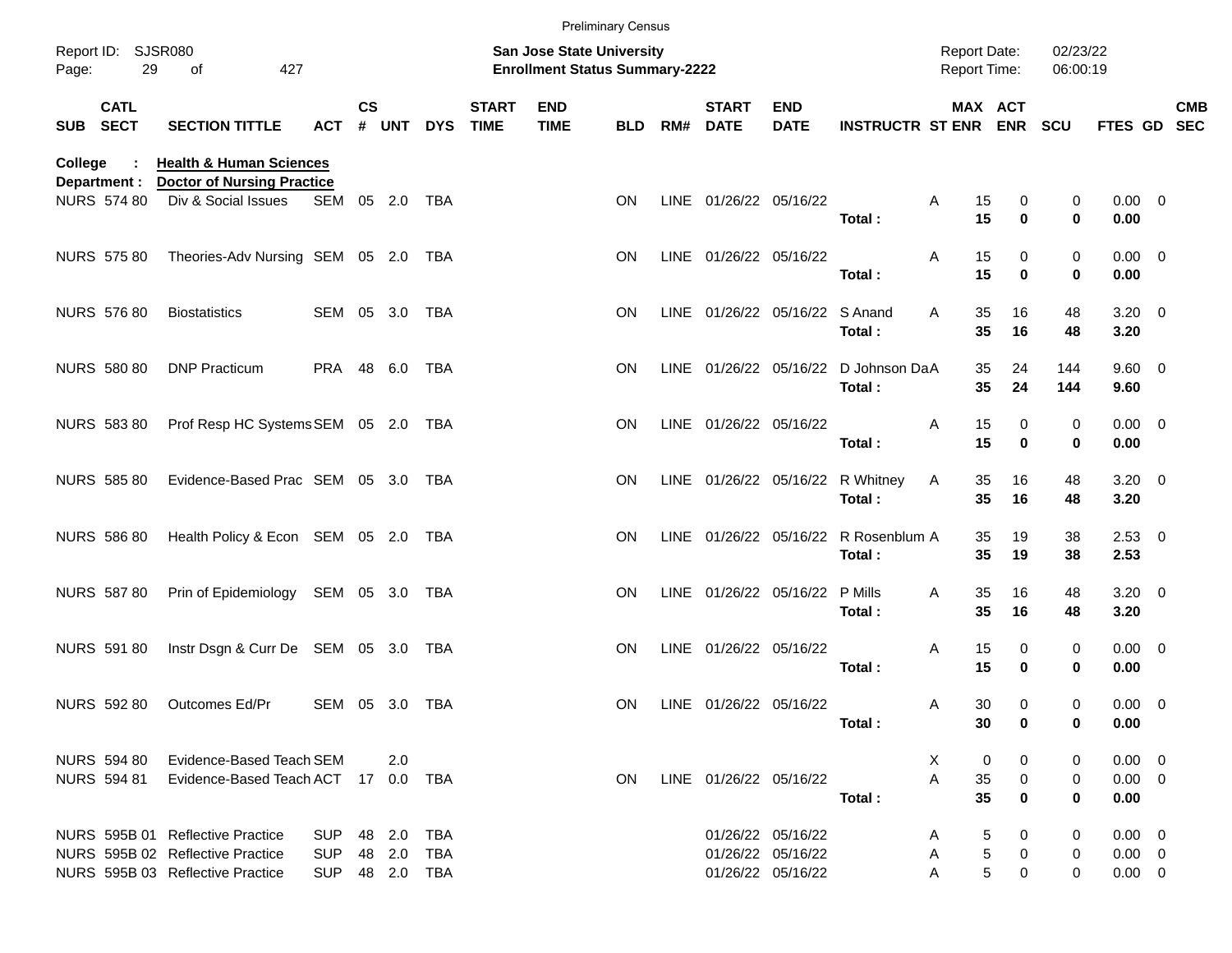|             | <b>Preliminary Census</b> |                                  |            |           |            |            |              |                                       |            |             |                   |                   |                         |                     |                |            |         |            |
|-------------|---------------------------|----------------------------------|------------|-----------|------------|------------|--------------|---------------------------------------|------------|-------------|-------------------|-------------------|-------------------------|---------------------|----------------|------------|---------|------------|
| Report ID:  |                           | SJSR080                          |            |           |            |            |              | <b>San Jose State University</b>      |            |             |                   |                   |                         | <b>Report Date:</b> |                | 02/23/22   |         |            |
| Page:       | 30                        | οf                               | 427        |           |            |            |              | <b>Enrollment Status Summary-2222</b> |            |             |                   |                   |                         | <b>Report Time:</b> |                | 06:00:19   |         |            |
|             |                           |                                  |            |           |            |            |              |                                       |            |             |                   |                   |                         |                     |                |            |         |            |
|             | <b>CATL</b>               |                                  |            | <b>CS</b> |            |            | <b>START</b> | <b>END</b>                            |            |             | <b>START</b>      | <b>END</b>        |                         |                     | <b>MAX ACT</b> |            |         | <b>CMB</b> |
| <b>SUB</b>  | <b>SECT</b>               | <b>SECTION TITTLE</b>            | <b>ACT</b> | #         | <b>UNT</b> | <b>DYS</b> | <b>TIME</b>  | <b>TIME</b>                           | <b>BLD</b> | RM#         | <b>DATE</b>       | <b>DATE</b>       | <b>INSTRUCTR ST ENR</b> |                     | <b>ENR</b>     | <b>SCU</b> | FTES GD | <b>SEC</b> |
| NURS.       |                           | 595B 04 Reflective Practice      | <b>SUP</b> | 48        | 2.0        | TBA        |              |                                       |            |             | 01/26/22          | 05/16/22          |                         | 5<br>A              | 0              | 0          | 0.00    | 0          |
| <b>NURS</b> | 595B 05                   | <b>Reflective Practice</b>       | <b>SUP</b> | 48        | 2.0        | <b>TBA</b> |              |                                       |            |             | 01/26/22          | 05/16/22          |                         | 5<br>A              | 0              | 0          | 0.00    | 0          |
| <b>NURS</b> | 595B 06                   | <b>Reflective Practice</b>       | <b>SUP</b> | 48        | 2.0        | <b>TBA</b> |              |                                       |            |             | 01/26/22          | 05/16/22          |                         | 5<br>Α              | 0              | 0          | 0.00    | 0          |
| <b>NURS</b> | 595B 07                   | <b>Reflective Practice</b>       | <b>SUP</b> | 48        | 2.0        | <b>TBA</b> |              |                                       |            |             | 01/26/22          | 05/16/22          |                         | 5<br>Α              | 0              | 0          | 0.00    | 0          |
| <b>NURS</b> | 595B 08                   | <b>Reflective Practice</b>       | <b>SUP</b> | 48        | 2.0        | <b>TBA</b> |              |                                       |            |             | 01/26/22          | 05/16/22          |                         | 5<br>Α              | 0              | 0          | 0.00    | 0          |
| <b>NURS</b> | 595B 09                   | <b>Reflective Practice</b>       | <b>SUP</b> | 48        | 2.0        | <b>TBA</b> |              |                                       |            |             | 01/26/22          | 05/16/22          |                         | 5<br>A              | 0              | 0          | 0.00    | 0          |
| <b>NURS</b> | 595B 10                   | <b>Reflective Practice</b>       | <b>SUP</b> | 48        | 2.0        | <b>TBA</b> |              |                                       |            |             | 01/26/22          | 05/16/22          |                         | 5<br>A              | 0              | 0          | 0.00    | 0          |
|             | <b>NURS 595B 11</b>       | <b>Reflective Practice</b>       | <b>SUP</b> | 48        | 2.0        | <b>TBA</b> |              |                                       |            |             | 01/26/22          | 05/16/22          |                         | 5<br>A              | 0              | 0          | 0.00    | 0          |
| <b>NURS</b> | 595B 12                   | <b>Reflective Practice</b>       | <b>SUP</b> | 48        | 2.0        | <b>TBA</b> |              |                                       |            |             | 01/26/22 05/16/22 |                   |                         | 5<br>А              | 0              | 0          | 0.00    | $\Omega$   |
|             |                           |                                  |            |           |            |            |              |                                       |            |             |                   |                   | Total:                  | 60                  | 0              | 0          | 0.00    |            |
|             | NURS 595C 01              | <b>Reflective Practice</b>       | <b>SUP</b> | 48        | 2.0        | <b>TBA</b> |              |                                       | <b>ON</b>  | <b>LINE</b> |                   | 01/26/22 05/16/22 | R Whitney               | 5<br>A              | 2              | 4          | 0.27    | 0          |
| <b>NURS</b> | 595C 02                   | <b>Reflective Practice</b>       | <b>SUP</b> | 48        | 2.0        | <b>TBA</b> |              |                                       | ON         | <b>LINE</b> | 01/26/22          | 05/16/22          | D Johnson DaA           | 5                   | 2              | 4          | 0.27    | 0          |
|             |                           | NURS 595C 03 Reflective Practice | <b>SUP</b> | 48        | 2.0        | <b>TBA</b> |              |                                       | <b>ON</b>  | <b>LINE</b> | 01/26/22          | 05/16/22          | A Spilker               | 5<br>Α              | 2              | 4          | 0.27    | 0          |
| <b>NURS</b> |                           | 595C 04 Reflective Practice      | <b>SUP</b> | 48        | 2.0        | TBA        |              |                                       | <b>ON</b>  | <b>LINE</b> | 01/26/22          | 05/16/22          | M Hampton               | 5<br>$\overline{A}$ |                | 2          | 0.13    | 0          |
| <b>NURS</b> |                           | 595C 05 Reflective Practice      | <b>SUP</b> | 48        | 2.0        | <b>TBA</b> |              |                                       | ON         | LINE        | 01/26/22          | 05/16/22          | S Rickman PaA           | 5                   |                | 2          | 0.13    | 0          |
| <b>NURS</b> |                           | 595C 06 Reflective Practice      | <b>SUP</b> | 48        | 2.0        | <b>TBA</b> |              |                                       | <b>ON</b>  | <b>LINE</b> | 01/26/22          | 05/16/22          | W Wang Tung A           | 5                   | 2              | 4          | 0.27    | $\Omega$   |
| <b>NURS</b> |                           | 595C 07 Reflective Practice      | <b>SUP</b> | 48        | 2.0        | <b>TBA</b> |              |                                       | <b>ON</b>  | <b>LINE</b> | 01/26/22          | 05/16/22          | L Walker-Vis A          | 5                   |                | 2          | 0.13    | 0          |
| <b>NURS</b> |                           | 595C 08 Reflective Practice      | <b>SUP</b> | 48        | 2.0        | <b>TBA</b> |              |                                       | ON         | <b>LINE</b> | 01/26/22          | 05/16/22          | R Rosenblum A           | 5                   | 2              | 4          | 0.27    | 0          |
| <b>NURS</b> | 595C 09                   | <b>Reflective Practice</b>       | <b>SUP</b> | 48        | 2.0        | <b>TBA</b> |              |                                       | <b>ON</b>  | <b>LINE</b> | 01/26/22          | 05/16/22          | V Wona                  | 5<br>A              |                | 2          | 0.13    | $\Omega$   |
| <b>NURS</b> |                           | 595C 10 Reflective Practice      | <b>SUP</b> | 48        | 2.0        | <b>TBA</b> |              |                                       | <b>ON</b>  | <b>LINE</b> | 01/26/22          | 05/16/22          | T Mckinnon              | 5<br>A              |                | 2          | 0.13    | 0          |
| <b>NURS</b> | 595C 11                   | <b>Reflective Practice</b>       | <b>SUP</b> | 48        | 2.0        | <b>TBA</b> |              |                                       | <b>ON</b>  | <b>LINE</b> | 01/26/22          | 05/16/22          | S McNiesh               | 5<br>A              |                | 2          | 0.13    | 0          |
| <b>NURS</b> |                           | 595C 12 Reflective Practice      | <b>SUP</b> | 48        | 2.0        | <b>TBA</b> |              |                                       | <b>ON</b>  | <b>LINE</b> | 01/26/22          | 05/16/22          | R Ballin                | 5<br>Α              | 2              | 4          | 0.27    | 0          |
| <b>NURS</b> |                           | 595C 80 Reflective Practice      | <b>SUP</b> | 48        | 2.0        | <b>TBA</b> |              |                                       | <b>ON</b>  | <b>LINE</b> | 01/26/22 05/16/22 |                   |                         | 35<br>A             | -1             | 2          | 0.13    | $\Omega$   |
|             |                           |                                  |            |           |            |            |              |                                       |            |             |                   |                   | Total:                  | 95                  | 19             | 38         | 2.53    |            |

**Department :** Doctor of Nursing Practice **Department Total :** 455 110 364 24.27 **Lower Division :**  $\begin{array}{cccc} 0 & 0 & 0 & 0.00 \\ \text{Upper Division:} & 0 & 0 & 0 & 0.00 \end{array}$ **Upper Division :**  $\hspace{1.6cm} 0 \hspace{1.2cm} 0 \hspace{1.2cm} 0 \hspace{1.2cm} 0 \hspace{1.2cm} 0.00$ **Graduate Division : 455 110 364 24.27**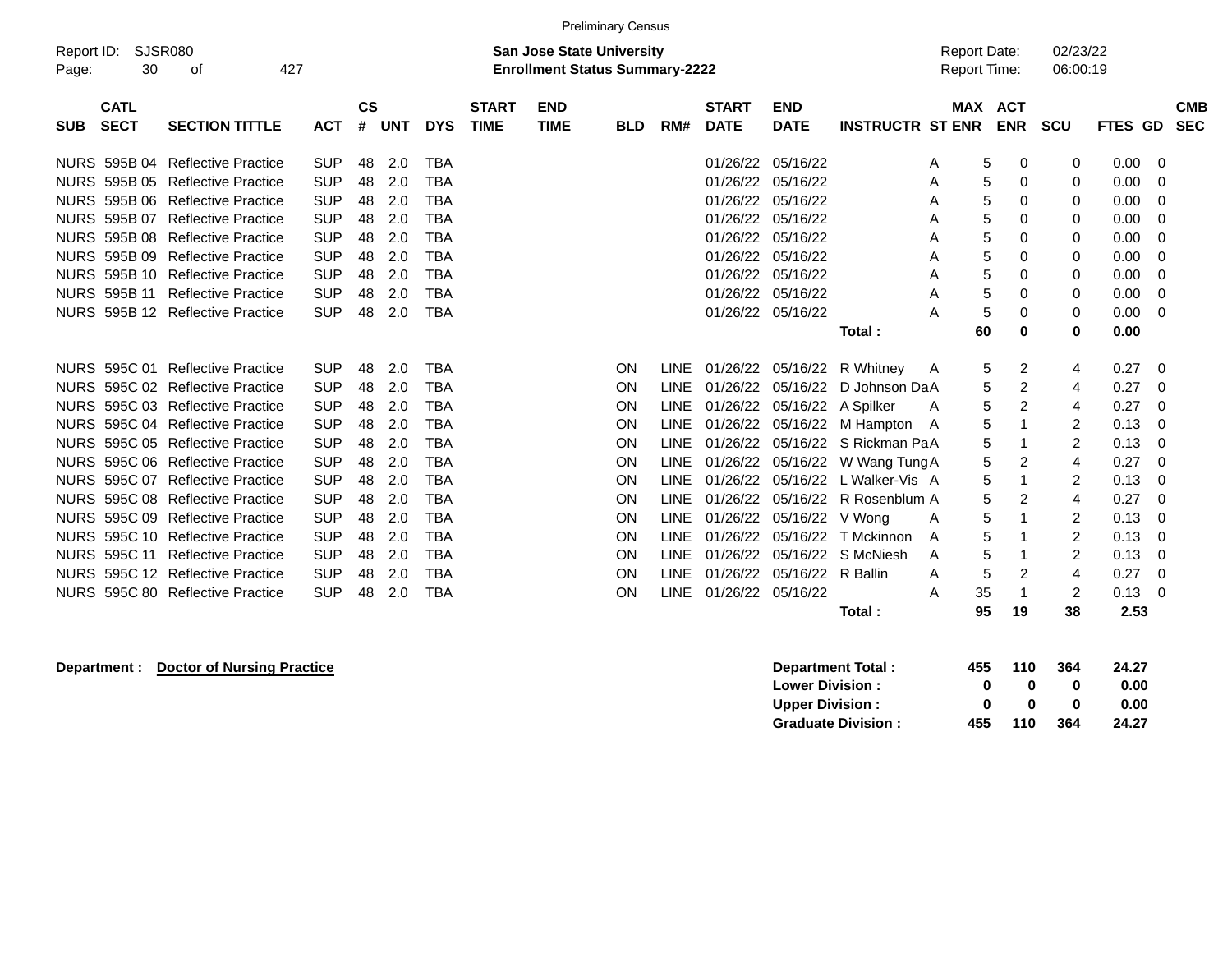|                     |                            |                                                              |                          |                    |            |                        |                             |                                                                           | <b>Preliminary Census</b> |            |                             |                                                       |                                                          |                                     |                                  |                      |                       |                          |
|---------------------|----------------------------|--------------------------------------------------------------|--------------------------|--------------------|------------|------------------------|-----------------------------|---------------------------------------------------------------------------|---------------------------|------------|-----------------------------|-------------------------------------------------------|----------------------------------------------------------|-------------------------------------|----------------------------------|----------------------|-----------------------|--------------------------|
| Report ID:<br>Page: | 31                         | <b>SJSR080</b><br>427<br>οf                                  |                          |                    |            |                        |                             | <b>San Jose State University</b><br><b>Enrollment Status Summary-2222</b> |                           |            |                             |                                                       |                                                          | <b>Report Date:</b><br>Report Time: |                                  | 02/23/22<br>06:00:19 |                       |                          |
| <b>SUB</b>          | <b>CATL</b><br><b>SECT</b> | <b>SECTION TITTLE</b>                                        | ACT                      | $\mathsf{cs}$<br># | <b>UNT</b> | <b>DYS</b>             | <b>START</b><br><b>TIME</b> | <b>END</b><br><b>TIME</b>                                                 | <b>BLD</b>                | RM#        | <b>START</b><br><b>DATE</b> | <b>END</b><br><b>DATE</b>                             | INSTRUCTR ST ENR ENR                                     |                                     | MAX ACT                          | <b>SCU</b>           | <b>FTES GD</b>        | <b>CMB</b><br><b>SEC</b> |
| College             |                            | <b>Health &amp; Human Sciences</b>                           |                          |                    |            |                        |                             |                                                                           |                           |            |                             |                                                       |                                                          |                                     |                                  |                      |                       |                          |
|                     | Department :               | <b>Occupational Therapy</b><br>OCTH 201A 01 Field Work Exper | <b>SUP</b>               | 25                 | 6.0        | TBA                    |                             |                                                                           | <b>ON</b>                 | LINE       |                             | 01/26/22 05/16/22 C Arada                             | Total:                                                   | Α<br>20<br>20                       | 0<br>$\bf{0}$                    | 0<br>0               | $0.00 \t 0$<br>0.00   |                          |
|                     |                            | OCTH 201B 01 Adv Field Wrk Exp                               | <b>SUP</b>               | 25                 | 6.0        | TBA                    |                             |                                                                           | <b>ON</b>                 |            |                             | LINE 01/26/22 05/16/22 C Arada                        | Total:                                                   | 30<br>A<br>30                       | 6<br>6                           | 36<br>36             | $3.00\quad 6$<br>3.00 |                          |
|                     | OCTH 210 80                | Sem in Occup Therapy LEC                                     |                          |                    | 02 2.0 M   |                        |                             | 05:00 PM 06:45 PM                                                         | ON                        |            |                             |                                                       | LINE 01/26/22 05/16/22 R McLaughlin A<br>Total:          | 28<br>28                            | $\overline{7}$<br>$\overline{7}$ | 14<br>14             | $1.17 \t 7$<br>1.17   |                          |
|                     | OCTH 216 01<br>OCTH 216 02 | Evaluation in OT<br>Evaluation in OT                         | SEM<br>SEM               | 05<br>05           | 3.0<br>3.0 | м<br>м                 |                             | 09:00 AM 11:45 AM<br>01:30 PM 04:15 PM                                    | <b>CCB</b><br><b>CCB</b>  | 209<br>209 |                             | 01/26/22 05/16/22 M Chang                             | 01/26/22 05/16/22 A Brownstone A                         | 21<br>21<br>A                       | 21<br>21                         | 63<br>63             | 5.25 21<br>5.25 21    |                          |
|                     | OCTH 216 03<br>OCTH 216 04 | Evaluation in OT<br>Evaluation in OT                         | SEM<br><b>SEM</b>        | 05<br>05           | 3.0<br>3.0 | Τ<br>R                 |                             | 01:30 PM 04:15 PM<br>03:30 PM 06:15 PM                                    | <b>CCB</b><br><b>CCB</b>  | 209<br>209 |                             | 01/26/22 05/16/22 K Long<br>01/26/22 05/16/22 M Chang |                                                          | 21<br>A<br>21<br>A                  | 19<br>19                         | 57<br>57             | 4.75 19<br>4.75 19    |                          |
|                     |                            |                                                              |                          |                    |            |                        |                             |                                                                           |                           |            |                             |                                                       | Total:                                                   | 84                                  | 80                               | 240                  | 20.00                 |                          |
|                     | OCTH 222 01<br>OCTH 222 02 | <b>Funct Kinesiology</b><br><b>Funct Kinesiology</b>         | SEM<br><b>SEM</b>        | 06<br>06           | 3.0<br>3.0 | <b>TR</b><br><b>TR</b> |                             | 09:00 AM 10:15 AM<br>10:30 AM 11:45 AM                                    | <b>CCB</b><br><b>CCB</b>  | 209<br>209 |                             |                                                       | 01/26/22 05/16/22 A George<br>01/26/22 05/16/22 A George | 21<br>A<br>21<br>A                  | 21<br>19                         | 63<br>57             | 5.25 21<br>4.75 19    |                          |
|                     |                            |                                                              |                          |                    |            |                        |                             |                                                                           |                           |            |                             |                                                       | Total:                                                   | 42                                  | 40                               | 120                  | 10.00                 |                          |
|                     | OCTH 224 01<br>OCTH 224 02 | OT in Community I<br>OT in Community I                       | <b>LEC</b><br><b>LEC</b> | 02<br>02           | 3.0<br>3.0 | R<br>R                 |                             | 09:00 AM 11:45 AM<br>01:30 PM 04:15 PM                                    | <b>CCB</b><br><b>CCB</b>  | 101<br>101 |                             | 01/26/22 05/16/22 L Arabit                            | 01/26/22 05/16/22 C Boitano                              | 28<br>A<br>A<br>28                  | 27<br>27                         | 81<br>81             | 6.75 27<br>6.75 27    |                          |
|                     | OCTH 224 03                | OT in Community I                                            | <b>LEC</b>               | 02                 | 3.0        | F                      |                             | 09:00 AM 11:45 AM                                                         | <b>CCB</b>                | 115        |                             | 01/26/22 05/16/22 H Khatri                            | Total:                                                   | 26<br>A<br>82                       | 26<br>80                         | 78<br>240            | 6.50 26<br>20.00      |                          |
|                     | OCTH 226 01                | OT with Children                                             | SEM                      | 05                 | 3.0        | M                      |                             | 01:30 PM 04:15 PM                                                         | <b>CCB</b>                | 210        |                             | 01/26/22 05/16/22 M Kaye                              |                                                          | 21<br>A                             | 19                               | 57                   | 4.75 19               |                          |
|                     | OCTH 226 02                | OT with Children                                             | <b>SEM</b>               | 05                 | 3.0        | $\mathsf{T}$           |                             | 09:00 AM 11:45 AM                                                         | <b>CCB</b>                | 210        |                             |                                                       | 01/26/22 05/16/22 C Boitano<br>Total:                    | 21<br>A<br>42                       | 21<br>40                         | 63<br>120            | 5.25 21<br>10.00      |                          |
|                     | OCTH 234 01                | OT in Community II                                           | SEM 05 3.0 T             |                    |            |                        |                             | 09:00 AM 11:45 AM                                                         | CCB 101                   |            |                             |                                                       | 01/26/22 05/16/22 L Andonian                             | 20<br>A                             | 17                               | 51                   | 4.25 17               |                          |
|                     | OCTH 234 02                | OT in Community II                                           | SEM 05 3.0 T             |                    |            |                        |                             | 01:30 PM 04:15 PM                                                         | CCB 101                   |            |                             |                                                       | 01/26/22 05/16/22 A George<br>Total:                     | Α<br>20<br>40                       | 15<br>32                         | 45<br>96             | 3.75 15<br>8.00       |                          |
|                     | OCTH 236 01                | OT with Youth                                                | SEM 05 3.0 W             |                    |            |                        |                             | 09:00 AM 11:45 AM                                                         | CCB 209                   |            |                             |                                                       | 01/26/22 05/16/22 C Haworth                              | 20<br>A                             | 19                               | 57                   | 4.75 19               |                          |
|                     | OCTH 236 02                | OT with Youth                                                | SEM 05 3.0 W             |                    |            |                        |                             | 01:30 PM 04:15 PM                                                         | CCB 209                   |            |                             | 01/26/22 05/16/22 M Kaye                              | Total:                                                   | Α<br>21<br>41                       | 21<br>40                         | 63<br>120            | 5.25 21<br>10.00      |                          |
|                     | OCTH 245 01                | Intro to Research                                            | LEC 02 3.0 M             |                    |            |                        |                             | 09:00 AM 11:45 AM                                                         |                           | CCB 210    |                             | 01/26/22 05/16/22 M Kaye                              |                                                          | 21<br>A                             | 19                               | 57                   | 4.75 19               |                          |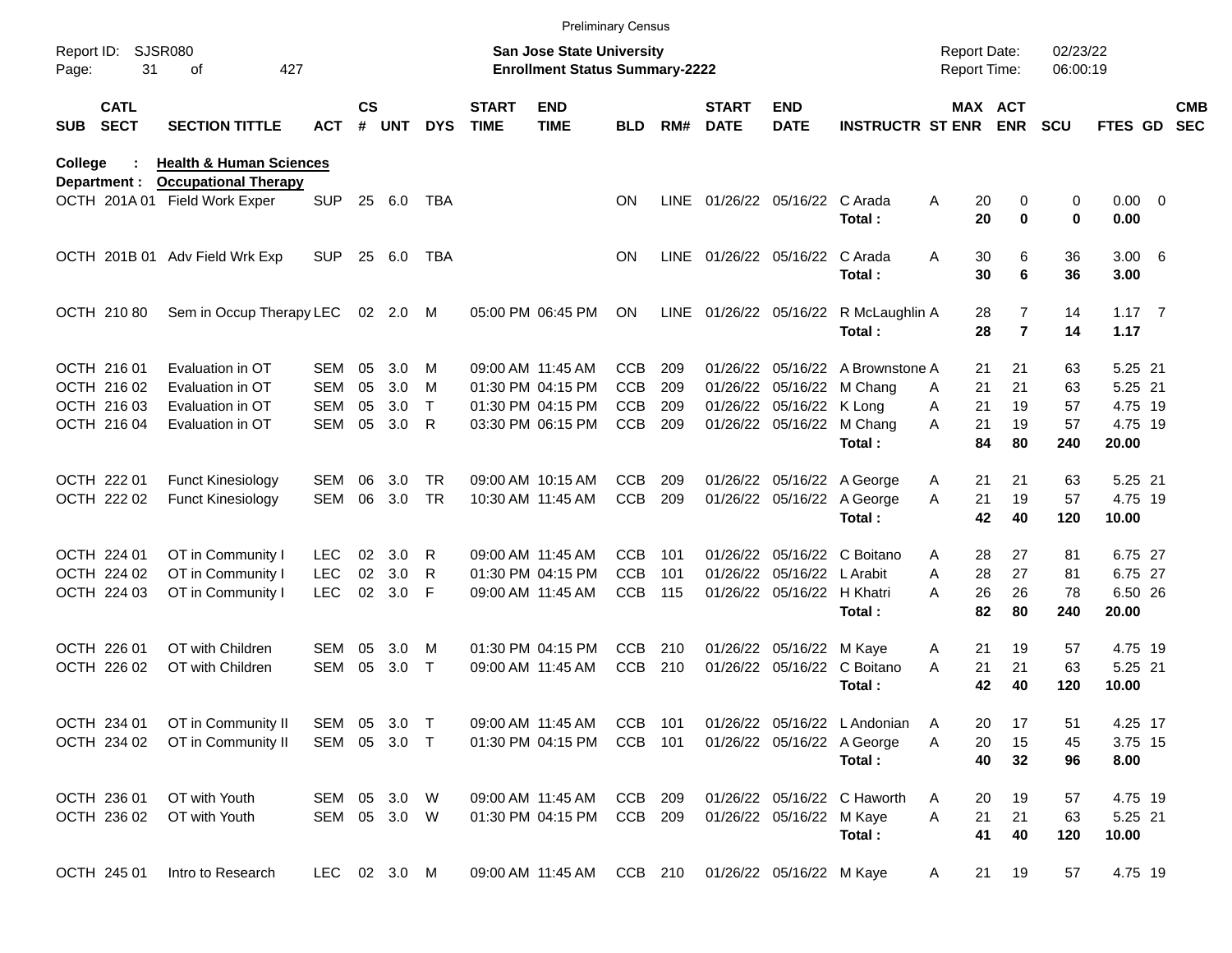|                                          |                             |              |                |              |            |                             | <b>Preliminary Census</b>                                          |            |             |                             |                            |                                       |                                            |                       |                      |                |                          |
|------------------------------------------|-----------------------------|--------------|----------------|--------------|------------|-----------------------------|--------------------------------------------------------------------|------------|-------------|-----------------------------|----------------------------|---------------------------------------|--------------------------------------------|-----------------------|----------------------|----------------|--------------------------|
| Report ID:<br>32<br>Page:                | <b>SJSR080</b><br>427<br>οf |              |                |              |            |                             | San Jose State University<br><b>Enrollment Status Summary-2222</b> |            |             |                             |                            |                                       | <b>Report Date:</b><br><b>Report Time:</b> |                       | 02/23/22<br>06:00:19 |                |                          |
| <b>CATL</b><br><b>SECT</b><br><b>SUB</b> | <b>SECTION TITTLE</b>       | <b>ACT</b>   | <b>CS</b><br># | <b>UNT</b>   | <b>DYS</b> | <b>START</b><br><b>TIME</b> | <b>END</b><br><b>TIME</b>                                          | <b>BLD</b> | RM#         | <b>START</b><br><b>DATE</b> | <b>END</b><br><b>DATE</b>  | <b>INSTRUCTR ST ENR</b>               |                                            | MAX ACT<br><b>ENR</b> | <b>SCU</b>           | <b>FTES GD</b> | <b>CMB</b><br><b>SEC</b> |
| OCTH 245 02                              | Intro to Research           | <b>LEC</b>   |                | 02 3.0       | м          |                             | 01:30 PM 04:15 PM                                                  | HB         | 204         | 01/26/22                    | 05/16/22 C Fang            |                                       | 21<br>A                                    | 21                    | 63                   | 5.25 21        |                          |
| OCTH 245 03                              | Intro to Research           | <b>LEC</b>   | 02             | 3.0          | W          |                             | 09:00 AM 11:45 AM                                                  | <b>HB</b>  | 204         | 01/26/22                    |                            | 05/16/22 L Andonian                   | 21<br>A                                    | 21                    | 63                   | 5.25 21        |                          |
| OCTH 245 04                              | Intro to Research           | <b>LEC</b>   |                | 02 3.0       | W          |                             | 01:30 PM 04:15 PM                                                  | HB.        | 204         |                             | 01/26/22 05/16/22 K Long   |                                       | 21<br>A                                    | 19                    | 57                   | 4.75 19        |                          |
|                                          |                             |              |                |              |            |                             |                                                                    |            |             |                             |                            | Total:                                | 84                                         | 80                    | 240                  | 20.00          |                          |
| OCTH 246 01                              | OT w Young Adults           | SEM          | 05             | 3.0          | W          |                             | 09:00 AM 11:45 AM                                                  | <b>CCB</b> | 210         |                             |                            | 01/26/22 05/16/22 D Bolding           | 20<br>A                                    | 20                    | 60                   | 5.00 20        |                          |
| OCTH 246 02                              | OT w Young Adults           | SEM          | 05             | 3.0          | W          |                             | 01:30 PM 04:15 PM                                                  | <b>CCB</b> | 210         |                             |                            | 01/26/22 05/16/22 Y Golembeski A      | 20                                         | 18                    | 54                   | 4.50 18        |                          |
|                                          |                             |              |                |              |            |                             |                                                                    |            |             |                             |                            | Total:                                | 40                                         | 38                    | 114                  | 9.50           |                          |
| OCTH 256 01                              | OT Mid Age Adults           | SEM          | 05             | 3.0          | R          |                             | 09:00 AM 11:45 AM                                                  | <b>CCB</b> | 210         |                             | 01/26/22 05/16/22 L Arabit |                                       | 20<br>A                                    | 17                    | 51                   | 4.25 17        |                          |
| OCTH 256 02                              | OT Mid Age Adults           | SEM          | 05             | 3.0          | R          |                             | 01:30 PM 04:15 PM                                                  | <b>CCB</b> | 210         |                             | 01/26/22 05/16/22 K Long   |                                       | A<br>20                                    | 15                    | 45                   | 3.75 15        |                          |
|                                          |                             |              |                |              |            |                             |                                                                    |            |             |                             |                            | Total:                                | 40                                         | 32                    | 96                   | 8.00           |                          |
| OCTH 266 01                              | OT & Older Adults           | SEM          | 05             | 3.0          | м          |                             | 09:00 AM 11:45 AM                                                  | <b>CCB</b> | 115         |                             |                            | 01/26/22 05/16/22 D Bolding           | 20<br>A                                    | 18                    | 54                   | 4.50 18        |                          |
| OCTH 266 02                              | OT & Older Adults           | SEM          | 05             | 3.0          | м          |                             | 01:30 PM 04:15 PM                                                  | <b>CCB</b> | 115         | 01/26/22                    | 05/16/22 C Chio            |                                       | A<br>21                                    | 17                    | 51                   | 4.25 17        |                          |
| OCTH 266 03                              | OT & Older Adults           | SEM          | 05             | 3.0          | W          |                             | 09:00 AM 11:45 AM                                                  | <b>CCB</b> | 115         |                             | 01/26/22 05/16/22 L Arabit |                                       | 20<br>A                                    | 17                    | 51                   | 4.25 17        |                          |
| OCTH 266 04                              | OT & Older Adults           | SEM          | 05             | 3.0          | W          |                             | 01:30 PM 04:15 PM                                                  | <b>CCB</b> | 115         |                             | 01/26/22 05/16/22 C Chio   |                                       | 20<br>A                                    | 18                    | 54                   | 4.50 18        |                          |
|                                          |                             |              |                |              |            |                             |                                                                    |            |             |                             |                            | Total:                                | 81                                         | 70                    | 210                  | 17.50          |                          |
| OCTH 276 01                              | Pract & Seminar 1A          | SEM          | 05             | 0.0          | T          |                             | 05:00 PM 07:05 PM                                                  | <b>CCB</b> | 210         | 01/26/22                    |                            | 05/16/22 G Teaford                    | 21<br>A                                    | 19                    | 48                   | $0.00$ 19      |                          |
| OCTH 276 02                              | Pract & Seminar 1A          | LAB          | 17             | 3.0          | TBA        |                             |                                                                    | OΝ         | <b>LINE</b> | 01/26/22                    |                            | 05/16/22 G Teaford                    | 21<br>A                                    | 19                    | 10                   | 4.75 19        |                          |
| OCTH 276 03                              | Pract & Seminar 1A          | <b>SEM</b>   | 05             | 0.0          | м          |                             | 09:00 AM 11:05 AM                                                  | HB.        | 204         |                             | 01/26/22 05/16/22 L Paige  |                                       | 21<br>Α                                    | 21                    | 53                   | 0.0021         |                          |
| OCTH 276 04                              | Pract & Seminar 1A          | LAB          | 17             | 3.0          | <b>TBA</b> |                             |                                                                    | ΟN         | <b>LINE</b> |                             | 01/26/22 05/16/22 L Paige  |                                       | 21<br>A                                    | 21                    | 11                   | 5.25 21        |                          |
|                                          |                             |              |                |              |            |                             |                                                                    |            |             |                             |                            | Total:                                | 84                                         | 80                    | 120                  | 10.00          |                          |
| OCTH 286 01                              | Seminar & Pract IB          | SEM          | 05             | 4.0          | TR         |                             | 09:00 AM 10:15 AM                                                  | CCB        | 115         | 01/26/22                    |                            | 05/16/22 K Pickett                    | 10<br>A                                    | 9                     | 27                   | $3.00$ 9       |                          |
| OCTH 286 02                              | Seminar & Pract IB          | <b>SUP</b>   | 23             | 0.0          | TR         |                             | 10:30 AM 11:45 AM                                                  | <b>CCB</b> | 115         | 01/26/22                    |                            | 05/16/22 K Pickett                    | A<br>10                                    | 9                     | 36                   | 0.009          |                          |
| OCTH 286 03                              | Seminar & Pract IB          | SEM          | 05             | 4.0          | <b>TR</b>  |                             | 01:30 PM 02:45 PM                                                  | <b>CCB</b> | 115         | 01/26/22                    |                            | 05/16/22 M Tipton-Bur A               | 10                                         | 11                    | 33                   | 3.67 11        |                          |
| OCTH 286 04                              | Seminar & Pract IB          | <b>SUP</b>   | 23             | 0.0          | <b>TR</b>  |                             | 03:00 PM 04:15 PM                                                  | <b>CCB</b> | 222         |                             |                            | 01/26/22 05/16/22 M Tipton-Bur A      | 10                                         | 11                    | 44                   | $0.00$ 11      |                          |
| OCTH 286 05                              | Seminar & Pract IB          | <b>SEM</b>   |                | 4.0          |            |                             |                                                                    |            |             |                             |                            |                                       | Χ                                          | 0<br>$\Omega$         | 0                    | $0.00 \t 0$    |                          |
| OCTH 286 06                              | Seminar & Pract IB          | <b>SUP</b>   |                | 0.0          |            |                             |                                                                    |            |             |                             |                            |                                       | X                                          | 0<br>0                | 0                    | $0.00 \t 0$    |                          |
| OCTH 286 07                              | Seminar & Pract IB          |              |                | SEM 05 4.0 R |            |                             | 12:30 PM 03:15 PM                                                  | HB         | 204         |                             |                            | 01/26/22 05/16/22 A George            | A<br>10                                    | 9                     | 27                   | $3.00$ 9       |                          |
| OCTH 286 08                              | Seminar & Pract IB          | <b>SUP</b>   |                | 23 0.0 F     |            |                             | 09:00 AM 11:45 AM                                                  | <b>HB</b>  | 204         |                             |                            | 01/26/22 05/16/22 A George            | 10<br>A                                    | 9                     | 36                   | 0.009          |                          |
| OCTH 286 09                              | Seminar & Pract IB          | SEM          |                | 05 4.0 T     |            |                             | 03:00 PM 05:45 PM                                                  | <b>CCB</b> | 115         |                             |                            | 01/26/22 05/16/22 C Boitano           | 10<br>A                                    | 9                     | 27                   | $3.00$ 9       |                          |
| OCTH 286 10                              | Seminar & Pract IB          | <b>SUP</b>   |                | 23 0.0 R     |            |                             | 01:00 PM 03:45 PM                                                  | CCB        | 222         |                             |                            | 01/26/22 05/16/22 C Boitano<br>Total: | A<br>10<br>80                              | 9<br>76               | 36<br>266            | 0.009<br>12.67 |                          |
|                                          |                             |              |                |              |            |                             |                                                                    |            |             |                             |                            |                                       |                                            |                       |                      |                |                          |
| OCTH 295 01                              | Adv Research Meth           | LEC          |                | 02 3.0 M     |            |                             | 09:00 AM 11:45 AM                                                  | CCB 101    |             |                             |                            | 01/26/22 05/16/22 M Chang             | 28<br>A                                    | 22                    | 66                   | 5.50 22        |                          |
| OCTH 295 02                              | Adv Research Meth           | LEC 02 3.0 M |                |              |            |                             | 01:30 PM 04:15 PM                                                  | CCB 101    |             |                             |                            | 01/26/22 05/16/22 D Bolding           | 28<br>A                                    | 23                    | 69                   | 5.75 23        |                          |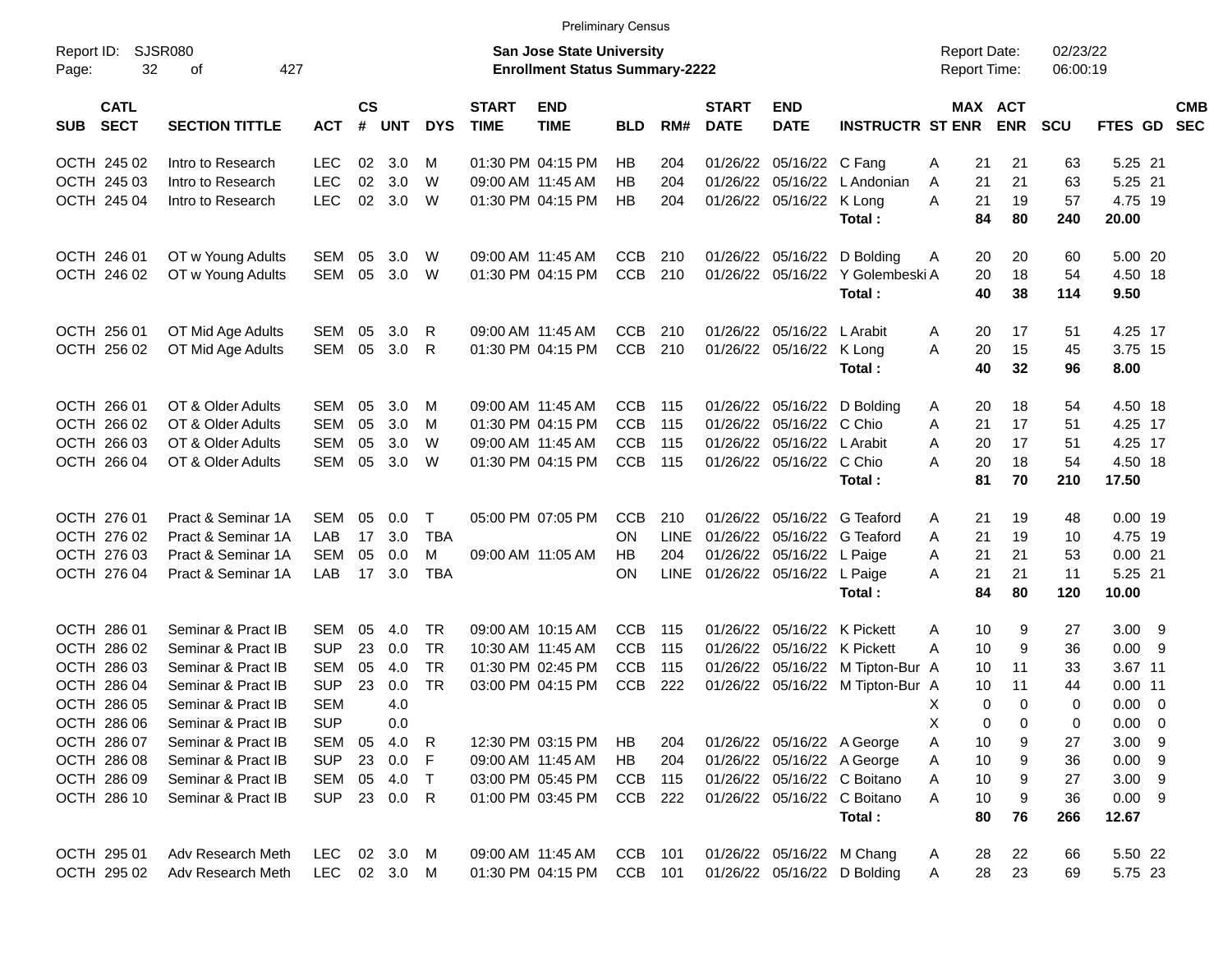| Report ID:<br>Page:                                           | SJSR080<br>427<br>33<br>οf                   |                                        |                |                   | <b>Report Date:</b><br><b>Report Time:</b> |                             | 02/23/22<br>06:00:19                                               |            |     |                                  |                                                  |                                                |              |                        |                                                          |                               |                                  |                                        |                          |
|---------------------------------------------------------------|----------------------------------------------|----------------------------------------|----------------|-------------------|--------------------------------------------|-----------------------------|--------------------------------------------------------------------|------------|-----|----------------------------------|--------------------------------------------------|------------------------------------------------|--------------|------------------------|----------------------------------------------------------|-------------------------------|----------------------------------|----------------------------------------|--------------------------|
| <b>CATL</b><br><b>SECT</b><br><b>SUB</b>                      | <b>SECTION TITTLE</b>                        | <b>ACT</b>                             | <b>CS</b><br># | <b>UNT</b>        | <b>DYS</b>                                 | <b>START</b><br><b>TIME</b> | <b>Enrollment Status Summary-2222</b><br><b>END</b><br><b>TIME</b> | <b>BLD</b> | RM# | <b>START</b><br><b>DATE</b>      | <b>END</b><br><b>DATE</b>                        | <b>INSTRUCTR ST ENR</b>                        |              | MAX                    | <b>ACT</b><br><b>ENR</b>                                 | <b>SCU</b>                    | <b>FTES GD</b>                   |                                        | <b>CMB</b><br><b>SEC</b> |
| OCTH 295 03                                                   | Adv Research Meth                            | LEC                                    | 02             | 3.0               | W                                          |                             | 01:30 PM 04:15 PM                                                  | <b>CCB</b> | 101 | 01/26/22                         | 05/16/22                                         | C Fang<br>Total:                               | $\mathsf{A}$ | 28<br>84               | 25<br>70                                                 | 75<br>210                     | 6.25 25<br>17.50                 |                                        |                          |
| OCTH 298 01<br>298 02<br><b>OCTH</b><br><b>OCTH</b><br>298 03 | Sup Study OT<br>Sup Study OT<br>Sup Study OT | <b>SUP</b><br><b>SUP</b><br><b>SUP</b> | 25<br>25<br>25 | 1.0<br>2.0<br>3.0 | <b>TBA</b><br>TBA<br>TBA                   |                             |                                                                    |            |     | 01/26/22<br>01/26/22<br>01/26/22 | 05/16/22<br>05/16/22<br>05/16/22                 | Total:                                         | A<br>A<br>A  | 60<br>60<br>60<br>180  | $\mathbf{0}$<br>$\mathbf{0}$<br>$\mathbf{0}$<br>$\bf{0}$ | 0<br>$\mathbf 0$<br>0<br>0    | 0.00<br>0.00<br>0.00<br>0.00     | $\overline{\phantom{0}}$<br>- 0<br>- 0 |                          |
| Department :                                                  | <b>Occupational Therapy</b>                  |                                        |                |                   |                                            |                             |                                                                    |            |     |                                  | <b>Lower Division:</b><br><b>Upper Division:</b> | Department Total:<br><b>Graduate Division:</b> |              | 1082<br>0<br>0<br>1082 | 771<br>$\bf{0}$<br>$\bf{0}$<br>771                       | 2242<br>$\bf{0}$<br>0<br>2242 | 177.33<br>0.00<br>0.00<br>177.33 |                                        |                          |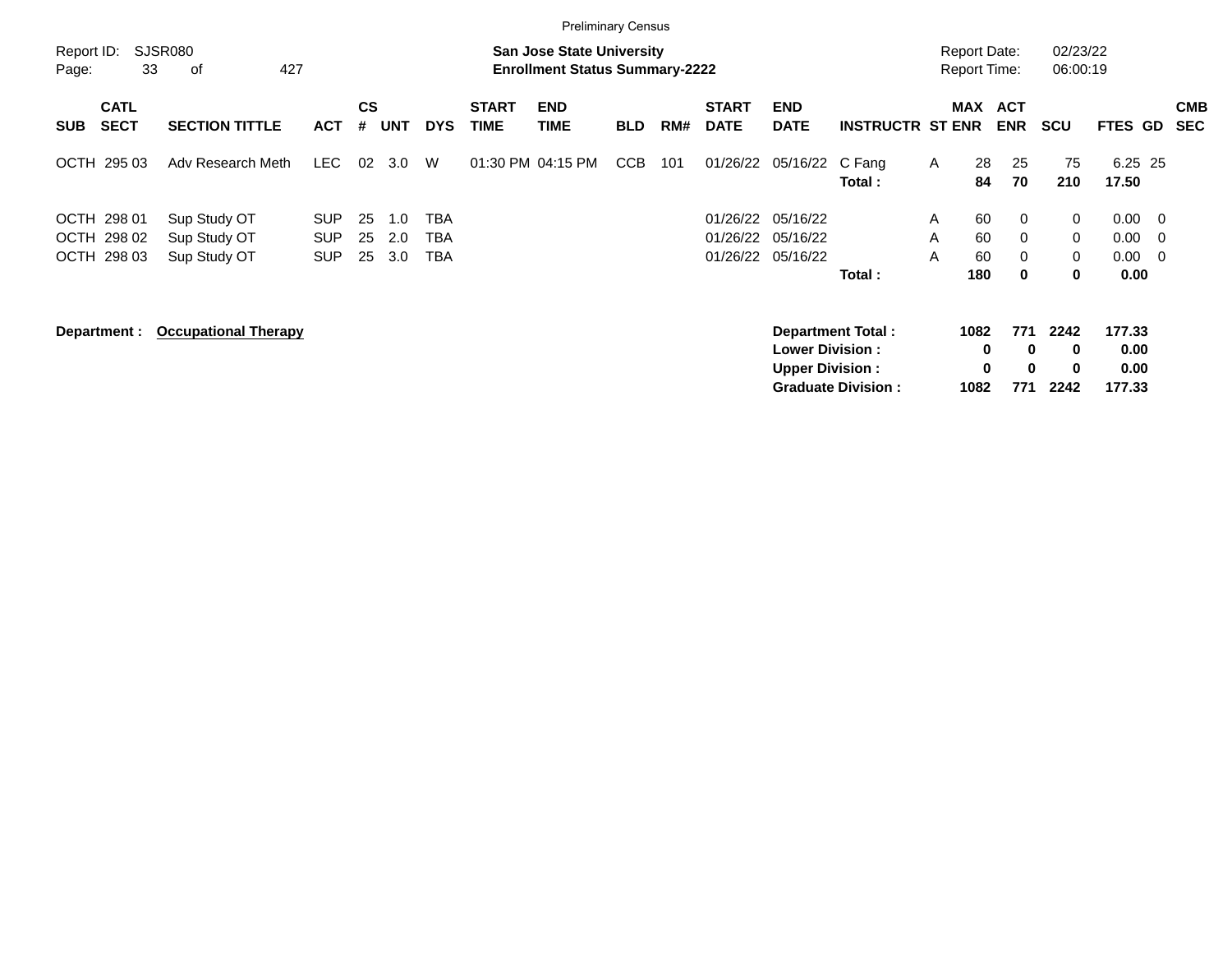|                     |                            |                                    |               |               |        |            |                             |                                                                           | <b>Preliminary Census</b> |     |                             |                             |                                      |                                     |                            |                           |                  |                          |                          |
|---------------------|----------------------------|------------------------------------|---------------|---------------|--------|------------|-----------------------------|---------------------------------------------------------------------------|---------------------------|-----|-----------------------------|-----------------------------|--------------------------------------|-------------------------------------|----------------------------|---------------------------|------------------|--------------------------|--------------------------|
| Report ID:<br>Page: | 34                         | <b>SJSR080</b><br>427<br>оf        |               |               |        |            |                             | <b>San Jose State University</b><br><b>Enrollment Status Summary-2222</b> |                           |     |                             |                             |                                      | <b>Report Date:</b><br>Report Time: |                            | 02/23/22<br>06:00:19      |                  |                          |                          |
| SUB                 | <b>CATL</b><br><b>SECT</b> | <b>SECTION TITTLE</b>              | <b>ACT</b>    | $\mathsf{cs}$ | # UNT  | <b>DYS</b> | <b>START</b><br><b>TIME</b> | <b>END</b><br><b>TIME</b>                                                 | <b>BLD</b>                | RM# | <b>START</b><br><b>DATE</b> | <b>END</b><br><b>DATE</b>   | <b>INSTRUCTR ST ENR</b>              |                                     | MAX ACT<br><b>ENR</b>      | <b>SCU</b>                | FTES GD          |                          | <b>CMB</b><br><b>SEC</b> |
| <b>College</b>      |                            | <b>Health &amp; Human Sciences</b> |               |               |        |            |                             |                                                                           |                           |     |                             |                             |                                      |                                     |                            |                           |                  |                          |                          |
|                     | Department :               | Kinesiology                        |               |               |        |            |                             |                                                                           |                           |     |                             |                             |                                      |                                     |                            |                           |                  |                          |                          |
| KIN.                | 1 0 1                      | Adapted Phys Activit ACT 11 1.0 TR |               |               |        |            |                             | 10:30 AM 11:20 AM                                                         | <b>YUH 126</b>            |     |                             | 01/26/22 05/16/22 E Siebert | Total:                               | Α<br>10<br>10                       | 1                          | 1<br>$\blacktriangleleft$ | $0.07$ 0<br>0.07 |                          |                          |
| KIN                 | 2A 01                      | Begin Swimming                     | ACT           | -11           | 1.0    | МW         |                             | 08:30 AM 09:20 AM                                                         | <b>SPXE 180</b>           |     |                             | 01/26/22 05/16/22 C May     |                                      | 30<br>Α                             | 25                         | 25                        | $1.67 \t 0$      |                          |                          |
| KIN                 | 2A 02                      | Begin Swimming                     | ACT           | 11            | 1.0    | МW         |                             | 09:30 AM 10:20 AM                                                         | <b>SPXE 180</b>           |     |                             | 01/26/22 05/16/22 C May     |                                      | 30<br>Α                             | 28                         | 28                        | 1.87             | $\overline{\phantom{0}}$ |                          |
| KIN                 | 2A 03                      | Begin Swimming                     | <b>ACT</b>    | 11            | 1.0    | MW         |                             | 11:30 AM 12:20 PM                                                         | <b>SPXE 180</b>           |     |                             | 01/26/22 05/16/22 C May     |                                      | 30<br>A                             | 29                         | 29                        | 1.93             | - 0                      |                          |
| KIN                 | 2A 04                      | Begin Swimming                     | <b>ACT</b>    | 11            | 1.0    | <b>TR</b>  |                             | 08:30 AM 09:20 AM                                                         | <b>SPXE 180</b>           |     |                             | 01/26/22 05/16/22 C May     |                                      | 30<br>А                             | 29                         | 29                        | $1.93 \ 0$       |                          |                          |
|                     |                            |                                    |               |               |        |            |                             |                                                                           |                           |     |                             |                             | Total:                               | 120                                 | 111                        | 111                       | 7.40             |                          |                          |
| KIN                 | 2B 01                      | Inter Swimming                     | ACT           | -11           | 1.0    | МW         |                             | 10:30 AM 11:20 AM                                                         | <b>SPXE 180</b>           |     |                             | 01/26/22 05/16/22 C May     |                                      | 20<br>Α                             | 19                         | 19                        | 1.27             | $\overline{\phantom{0}}$ |                          |
| KIN                 | 2B 02                      | Inter Swimming                     | ACT           | 11            | 1.0    | <b>TR</b>  |                             | 07:30 AM 08:20 AM                                                         | <b>SPXE 180</b>           |     |                             | 01/26/22 05/16/22 C May     |                                      | 30<br>A                             | 24                         | 24                        | $1.60 \t 0$      |                          |                          |
|                     |                            |                                    |               |               |        |            |                             |                                                                           |                           |     |                             |                             | Total:                               | 50                                  | 43                         | 43                        | 2.87             |                          |                          |
| <b>KIN</b>          | 2C 01                      | Adv Swim                           | ACT           | -11           | 1.0    | МW         |                             | 10:30 AM 11:20 AM                                                         | SPXE 180                  |     |                             | 01/26/22 05/16/22           | C May                                | 10<br>Α                             | 9                          | 9                         | $0.60 \quad 0$   |                          |                          |
|                     |                            |                                    |               |               |        |            |                             |                                                                           |                           |     |                             |                             | Total:                               | 10                                  | 9                          | 9                         | 0.60             |                          |                          |
| KIN                 | 301                        | <b>Water Polo</b>                  | <b>ACT</b>    |               | 1.0    |            |                             |                                                                           |                           |     |                             |                             |                                      | X                                   | $\mathbf 0$<br>$\mathbf 0$ | 0                         | $0.00 \t 0$      |                          |                          |
| KIN                 | 302                        | <b>Water Polo</b>                  | <b>ACT</b>    | 11            | 1.0    | F          |                             | 09:00 AM 10:50 AM                                                         | <b>SPXE 180</b>           |     |                             |                             | 01/26/22 05/16/22 C Tanase           | A<br>25                             | 26                         | 26                        | $1.73 \t 0$      |                          |                          |
|                     |                            |                                    |               |               |        |            |                             |                                                                           |                           |     |                             |                             | Total:                               | 25                                  | 26                         | 26                        | 1.73             |                          |                          |
| KIN                 | 801                        | Scuba Diving                       | LEC.          | 02            | 2.0    | W          |                             | 06:00 PM 08:30 PM                                                         | <b>SPXE 160</b>           |     |                             | 01/26/22 05/16/22 F Barry   |                                      | 25<br>Α                             | 17                         | 17                        | $2.30$ 1         |                          |                          |
| KIN                 | 802                        | Scuba Diving                       | LAB           | 16            | 0.0    | <b>TBA</b> |                             |                                                                           | SPXE 180                  |     |                             | 01/26/22 05/16/22 F Barry   |                                      | 25<br>Α                             | 17                         | 17                        | 0.00             | $\overline{\phantom{1}}$ |                          |
| KIN                 | 803                        | Scuba Diving                       | <b>LEC</b>    | 02            | 2.0    | R          |                             | 06:00 PM 08:30 PM                                                         | <b>SPXE 160</b>           |     |                             | 01/26/22 05/16/22 F Barry   |                                      | 25<br>Α                             | 14                         | 14                        | $1.87 \ 0$       |                          |                          |
| KIN                 | 804                        | Scuba Diving                       | LAB           | 16            | 0.0    | <b>TBA</b> |                             |                                                                           | SPXE 180                  |     |                             | 01/26/22 05/16/22 F Barry   |                                      | A<br>25                             | 14                         | 14                        | $0.00 \t 0$      |                          |                          |
|                     |                            |                                    |               |               |        |            |                             |                                                                           |                           |     |                             |                             | Total:                               | 100                                 | 62                         | 62                        | 4.17             |                          |                          |
| KIN                 | 9A 01                      | <b>Begin Sailing</b>               | ACT           | -11           | 1.0    | W          |                             | 12:30 PM 03:20 PM                                                         | <b>SPXE 180</b>           |     |                             | 01/26/22 05/16/22 S Reekie  |                                      | Α<br>15                             | 11                         | 11                        | $0.73 \quad 0$   |                          |                          |
|                     |                            |                                    |               |               |        |            |                             |                                                                           |                           |     |                             |                             | Total:                               | 15                                  | 11                         | 11                        | 0.73             |                          |                          |
| KIN.                | 11A 01                     | <b>Begin Rowing</b>                | ACT 11 1.0 TR |               |        |            |                             | 12:00 PM 01:30 PM OFF CAMP 01/26/22 05/16/22 S Reekie                     |                           |     |                             |                             |                                      | 15<br>Α                             | 8                          | 8                         | 0.53 0           |                          |                          |
|                     |                            |                                    |               |               |        |            |                             |                                                                           |                           |     |                             |                             | Total:                               | 15                                  | 8                          | 8                         | 0.53             |                          |                          |
| <b>KIN</b>          | 13A 01                     | Begin Rugby                        | ACT 11 1.0 M  |               |        |            |                             | 09:30 AM 11:20 AM YUH 106                                                 |                           |     |                             | 01/26/22 05/16/22 J Fonda   |                                      | 35<br>Α                             | 31                         | 31                        | $2.07$ 0         |                          |                          |
|                     |                            |                                    |               |               |        |            |                             |                                                                           |                           |     |                             |                             | Total:                               | 35                                  | 31                         | 31                        | 2.07             |                          |                          |
| <b>KIN</b>          | 14A 01                     | <b>Begin Volleyball</b>            | ACT           |               | 11 1.0 | MW         |                             | 11:30 AM 12:20 PM                                                         |                           |     |                             |                             | SPXC 107B 01/26/22 05/16/22 O Crespo | 40<br>Α                             | 41                         | 41                        | $2.73$ 0         |                          |                          |
| KIN                 | 14A 02                     | <b>Begin Volleyball</b>            | ACT 11 1.0 MW |               |        |            |                             | 01:30 PM 02:20 PM                                                         |                           |     |                             |                             | SPXC 107B 01/26/22 05/16/22 O Crespo | Α                                   | 40<br>41                   | 41                        | $2.73 \t 0$      |                          |                          |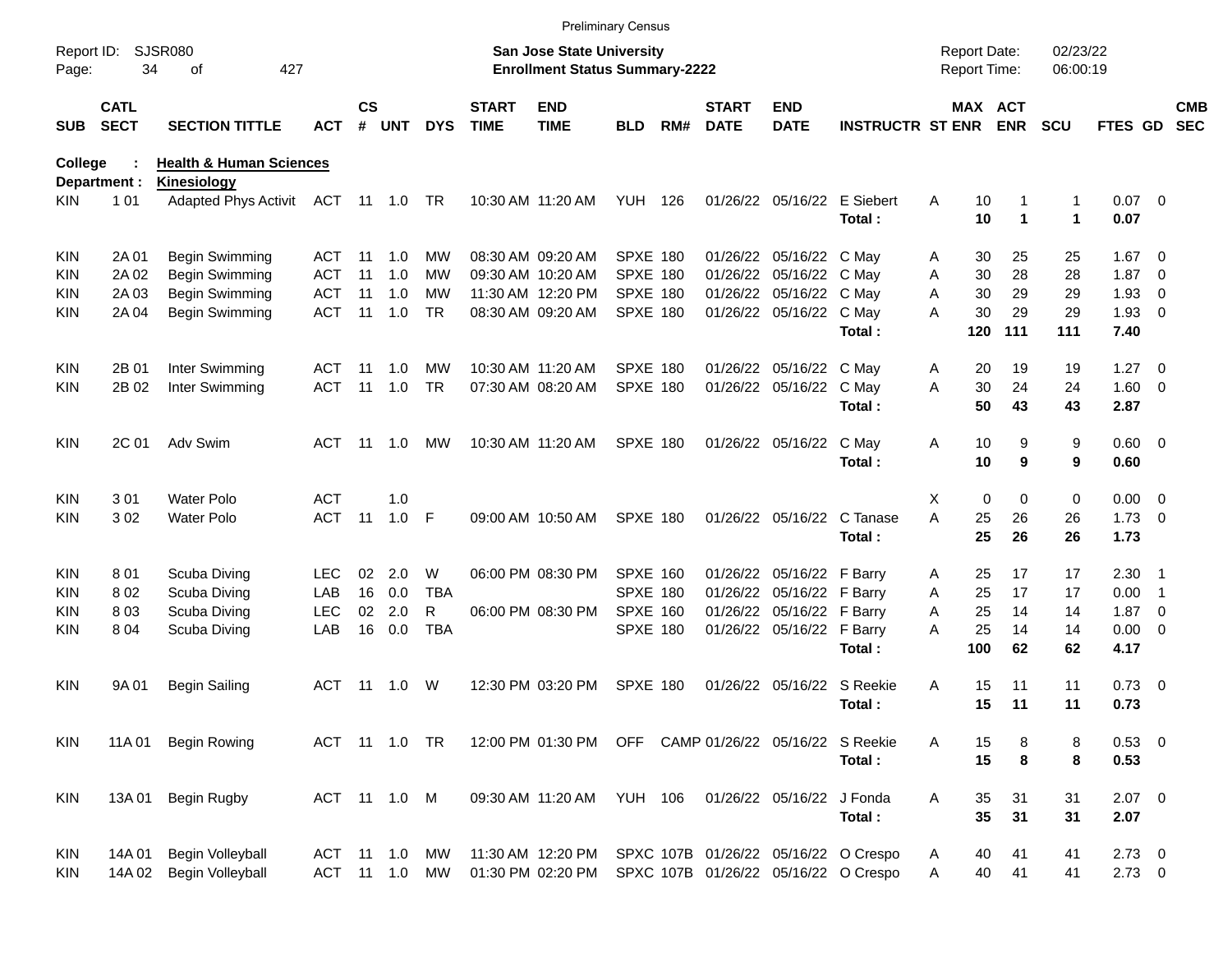|                     |                            |                                    |               |                    |                |            |                             |                                                                    | <b>Preliminary Census</b> |     |                             |                                                                        |                                      |                                            |                       |                      |                           |                          |            |
|---------------------|----------------------------|------------------------------------|---------------|--------------------|----------------|------------|-----------------------------|--------------------------------------------------------------------|---------------------------|-----|-----------------------------|------------------------------------------------------------------------|--------------------------------------|--------------------------------------------|-----------------------|----------------------|---------------------------|--------------------------|------------|
| Report ID:<br>Page: | 35                         | <b>SJSR080</b><br>of               | 427           |                    |                |            |                             | San Jose State University<br><b>Enrollment Status Summary-2222</b> |                           |     |                             |                                                                        |                                      | <b>Report Date:</b><br><b>Report Time:</b> |                       | 02/23/22<br>06:00:19 |                           |                          |            |
| <b>SUB</b>          | <b>CATL</b><br><b>SECT</b> | <b>SECTION TITTLE</b>              | <b>ACT</b>    | $\mathsf{cs}$<br># | <b>UNT</b>     | <b>DYS</b> | <b>START</b><br><b>TIME</b> | <b>END</b><br><b>TIME</b>                                          | <b>BLD</b>                | RM# | <b>START</b><br><b>DATE</b> | <b>END</b><br><b>DATE</b>                                              | <b>INSTRUCTR ST ENR</b>              |                                            | MAX ACT<br><b>ENR</b> | <b>SCU</b>           | FTES GD SEC               |                          | <b>CMB</b> |
| <b>KIN</b>          | 14A 03                     | Begin Volleyball                   | ACT           | 11                 | 1.0            | TR.        |                             | 10:30 AM 11:20 AM                                                  |                           |     |                             |                                                                        | SPXC 107B 01/26/22 05/16/22 O Crespo | 40<br>Α                                    | 41                    | 41                   | 2.73                      | - 0                      |            |
| <b>KIN</b>          | 14A 04                     | Begin Volleyball                   | <b>ACT</b>    | 11                 | 1.0            | <b>TR</b>  |                             | 11:30 AM 12:20 PM                                                  |                           |     |                             | SPXC 107B 01/26/22 05/16/22                                            | O Crespo<br>Total:                   | A<br>40<br>160                             | 40<br>163             | 40<br>163            | $2.67$ 0<br>10.87         |                          |            |
| <b>KIN</b>          | 14B 01                     | Inter Volleyball                   | <b>ACT</b>    |                    | 1.0            |            |                             |                                                                    |                           |     |                             |                                                                        |                                      | X                                          | 0<br>$\Omega$         | 0                    | $0.00 \t 0$               |                          |            |
| <b>KIN</b>          | 14B 02                     | Inter Volleyball                   | ACT           | 11                 | 1.0            | MW         |                             | 10:30 AM 11:20 AM                                                  |                           |     |                             | SPXC 107B 01/26/22 05/16/22                                            | O Crespo<br>Total:                   | A<br>40<br>40                              | 41<br>41              | 41<br>41             | $2.73 \t 0$<br>2.73       |                          |            |
| <b>KIN</b>          | 14C 01                     | Adv Volleyball                     | ACT           | - 11               | 1.0            | MW         |                             | 12:30 PM 01:20 PM                                                  |                           |     |                             | SPXC 107B 01/26/22 05/16/22                                            | O Crespo<br>Total:                   | Α<br>40<br>40                              | 40<br>40              | 40<br>40             | $2.67$ 0<br>2.67          |                          |            |
| <b>KIN</b>          | 15A 01                     | <b>Beg Basketball</b>              | ACT           | -11                | 1.0            | МW         |                             | 08:30 AM 09:20 AM                                                  | YUH                       | 106 |                             | 01/26/22 05/16/22 S Butler                                             |                                      | 24<br>Α                                    | 23                    | 23                   | $1.53 \t 0$               |                          |            |
| KIN                 | 15A 02                     | <b>Beg Basketball</b>              | ACT           | 11                 | 1.0            | <b>MW</b>  |                             | 10:30 AM 11:20 AM                                                  | <b>YUH</b>                | 106 | 01/26/22                    | 05/16/22 S Butler                                                      |                                      | 24<br>A                                    | 23                    | 23                   | 1.53                      | $\overline{\phantom{0}}$ |            |
| <b>KIN</b>          | 15A 03                     | <b>Beg Basketball</b>              | <b>ACT</b>    | 11                 | 1.0            | <b>TR</b>  |                             | 10:30 AM 11:20 AM                                                  | YUH                       | 106 |                             | 01/26/22 05/16/22 S Butler                                             | Total:                               | 24<br>A<br>72                              | 24<br>70              | 24<br>70             | $1.60 \t 0$<br>4.67       |                          |            |
| <b>KIN</b>          | 15B 01                     | Int Basketball                     | ACT           |                    | 11 1.0         | МW         |                             | 09:30 AM 10:20 AM                                                  | <b>YUH 106</b>            |     |                             | 01/26/22 05/16/22 S Butler                                             | Total:                               | A<br>24<br>24                              | 23<br>23              | 23<br>23             | $1.53 \t 0$<br>1.53       |                          |            |
| <b>KIN</b>          | 18A 01                     | <b>Beg Handball</b>                | ACT           |                    |                |            |                             | 06:00 PM 07:50 PM                                                  | <b>SPXE 163</b>           |     |                             | 01/26/22 05/16/22                                                      | T Urquhart<br>Total:                 | Α<br>17<br>17                              | 17<br>17              | 17<br>17             | $1.13 \ 0$<br>1.13        |                          |            |
| <b>KIN</b>          | 18B 01                     | Inter Handball                     | <b>ACT</b>    |                    | 11  1.0  W     |            |                             | 06:00 PM 07:50 PM                                                  | <b>SPXE 163</b>           |     |                             | 01/26/22 05/16/22                                                      | T Urquhart<br>Total:                 | A                                          | 5<br>5<br>5<br>5      | 5<br>5               | 0.33 0<br>0.33            |                          |            |
| <b>KIN</b>          | 19A 01                     | <b>Begin Soccer</b>                | ACT           | -11                | 1.0            | $\top$     |                             | 08:30 AM 10:20 AM                                                  | <b>YUH</b>                | 106 |                             | 01/26/22 05/16/22 M Behler                                             |                                      | 30<br>A                                    | 31                    | 31                   | $2.07$ 0                  |                          |            |
| <b>KIN</b>          | 19A 02                     | <b>Begin Soccer</b>                | ACT           | 11                 | 1.0            | W          |                             | 09:30 AM 11:20 AM                                                  | YUH                       | 106 |                             | 01/26/22 05/16/22                                                      | M Behler<br>Total:                   | 30<br>А<br>60                              | 30<br>61              | 30<br>61             | $2.00 \t 0$<br>4.07       |                          |            |
| <b>KIN</b>          | 19B 01                     | Int Soccer                         | ACT           |                    | 11  1.0  T     |            |                             | 10:30 AM 12:20 PM                                                  | YUH 106                   |     |                             | 01/26/22 05/16/22 M Behler                                             | Total:                               | 30<br>Α<br>30                              | 32<br>32              | 32<br>32             | $2.13 \quad 0$<br>2.13    |                          |            |
| KIN                 | 20A 01                     | Begin Badminton                    | ACT           |                    |                |            |                             | 08:30 AM 09:20 AM                                                  |                           |     |                             | SPXC 107B 01/26/22 05/16/22 L Cai                                      |                                      | 24<br>Α                                    | 24                    | 24                   | $1.60 \t 0$               |                          |            |
| <b>KIN</b>          | 20A 02                     | Begin Badminton                    | ACT           |                    | $11 \quad 1.0$ | TR         |                             | 08:30 AM 09:20 AM                                                  |                           |     |                             | SPXC 107B 01/26/22 05/16/22 L Cai                                      |                                      | 24<br>Α                                    | 26                    | 26                   | $1.73 \t 0$               |                          |            |
| KIN                 | 20A 03                     | Begin Badminton                    | ACT 11 1.0 F  |                    |                |            |                             | 08:30 AM 10:20 AM                                                  |                           |     |                             | SPXC 107B 01/26/22 05/16/22 L Cai                                      | Total:                               | 24<br>A<br>72                              | 24<br>74              | 24<br>74             | $1.60 \t 0$<br>4.93       |                          |            |
| KIN<br>KIN          | 20B 01<br>20B 02           | Inter Badminton<br>Inter Badminton | ACT 11 1.0 TR |                    | ACT 11 1.0 F   |            |                             | 09:30 AM 10:20 AM<br>10:30 AM 12:20 PM                             |                           |     |                             | SPXC 107B 01/26/22 05/16/22 L Cai<br>SPXC 107B 01/26/22 05/16/22 L Cai |                                      | 24<br>A<br>12<br>Α                         | 25<br>12              | 25<br>12             | $1.67 \t 0$<br>$0.80 \ 0$ |                          |            |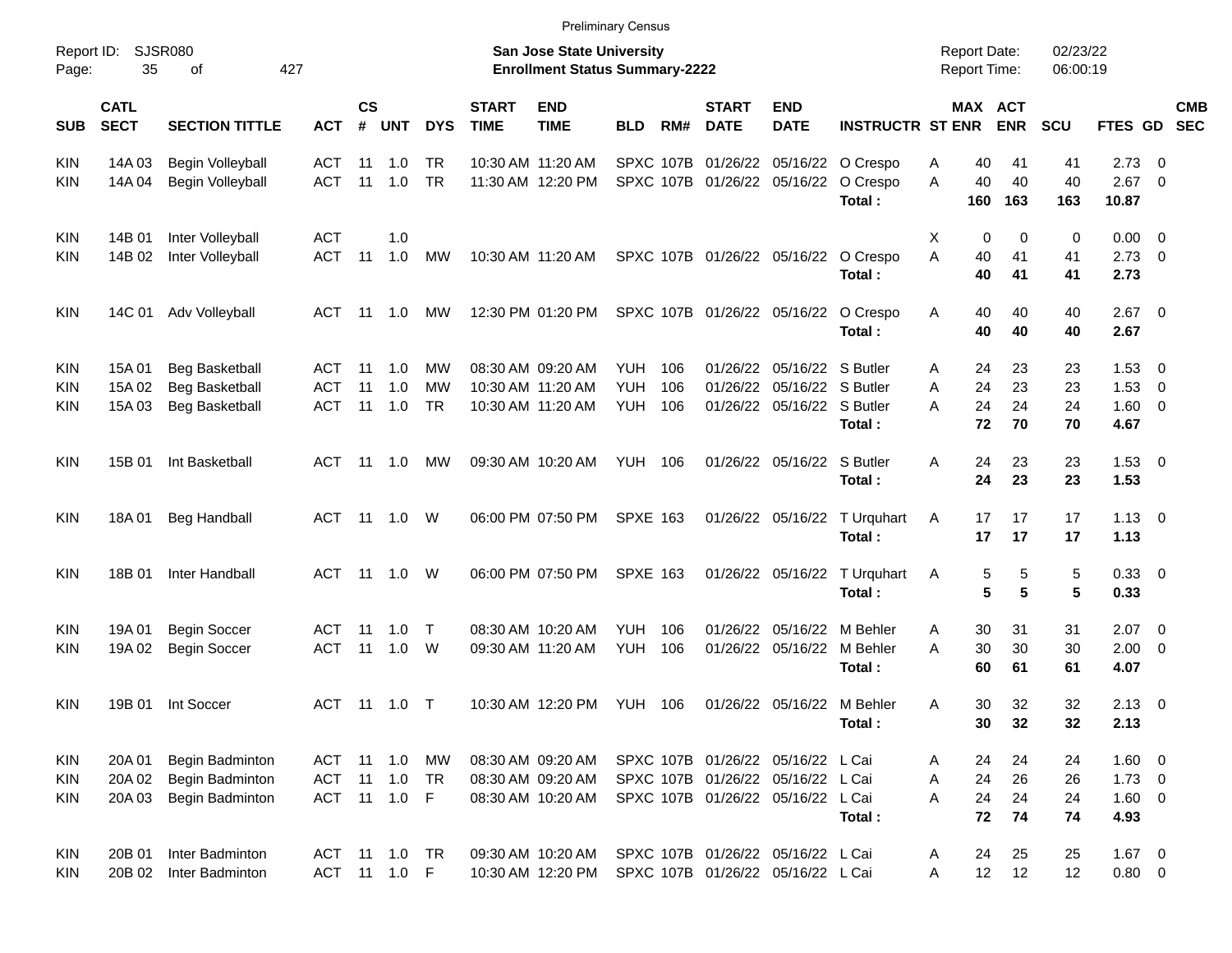|                     |                            |                             |            |               |               |            |                             |                                                                           | <b>Preliminary Census</b> |      |                             |                                    |                                      |                                     |             |                      |                |                          |                          |
|---------------------|----------------------------|-----------------------------|------------|---------------|---------------|------------|-----------------------------|---------------------------------------------------------------------------|---------------------------|------|-----------------------------|------------------------------------|--------------------------------------|-------------------------------------|-------------|----------------------|----------------|--------------------------|--------------------------|
| Report ID:<br>Page: | 36                         | <b>SJSR080</b><br>of<br>427 |            |               |               |            |                             | <b>San Jose State University</b><br><b>Enrollment Status Summary-2222</b> |                           |      |                             |                                    |                                      | <b>Report Date:</b><br>Report Time: |             | 02/23/22<br>06:00:19 |                |                          |                          |
| <b>SUB</b>          | <b>CATL</b><br><b>SECT</b> | <b>SECTION TITTLE</b>       | <b>ACT</b> | $\mathsf{cs}$ | # UNT         | <b>DYS</b> | <b>START</b><br><b>TIME</b> | <b>END</b><br><b>TIME</b>                                                 | <b>BLD</b>                | RM#  | <b>START</b><br><b>DATE</b> | <b>END</b><br><b>DATE</b>          | <b>INSTRUCTR ST ENR</b>              | MAX ACT                             | <b>ENR</b>  | <b>SCU</b>           | FTES GD        |                          | <b>CMB</b><br><b>SEC</b> |
|                     |                            |                             |            |               |               |            |                             |                                                                           |                           |      |                             |                                    | Total:                               | 36                                  | 37          | 37                   | 2.47           |                          |                          |
| KIN                 | 20C 01                     | Adv Badminton               | <b>ACT</b> | - 11          | 1.0           | F          |                             | 10:30 AM 12:20 PM                                                         |                           |      | SPXC 107B 01/26/22 05/16/22 |                                    | L Cai                                | Α<br>12                             | 14          | 14                   | 0.93 0         |                          |                          |
|                     |                            |                             |            |               |               |            |                             |                                                                           |                           |      |                             |                                    | Total:                               | 12                                  | 14          | 14                   | 0.93           |                          |                          |
| KIN                 | 21A01                      | <b>Begin Tennis</b>         | ACT        |               | 1.0           |            |                             |                                                                           |                           |      |                             |                                    |                                      | 0<br>X                              | 0           | 0                    | $0.00 \t 0$    |                          |                          |
| KIN                 | 21A 02                     | <b>Begin Tennis</b>         | <b>ACT</b> |               | 1.0           |            |                             |                                                                           |                           |      |                             |                                    |                                      | X<br>0                              | 0           | 0                    | $0.00 \t 0$    |                          |                          |
|                     |                            |                             |            |               |               |            |                             |                                                                           |                           |      |                             |                                    | Total:                               | $\bf{0}$                            | 0           | 0                    | 0.00           |                          |                          |
| KIN                 | 21B 01                     | <b>Inter Tennis</b>         | <b>ACT</b> |               | 1.0           |            |                             |                                                                           |                           |      |                             |                                    |                                      | Χ<br>0                              | 0           | 0                    | $0.00 \t 0$    |                          |                          |
|                     |                            |                             |            |               |               |            |                             |                                                                           |                           |      |                             |                                    | Total:                               | $\bf{0}$                            | $\mathbf 0$ | 0                    | 0.00           |                          |                          |
| KIN                 | 23A 01                     | <b>Begin Archery</b>        | <b>ACT</b> | -11           | 1.0           | $\top$     |                             | 12:30 PM 02:20 PM                                                         | <b>YUH</b>                | 106  |                             | 01/26/22 05/16/22 N Fraire         |                                      | 25<br>Α                             | 28          | 28                   | $1.87 \t 0$    |                          |                          |
| KIN                 | 23A 02                     | <b>Begin Archery</b>        | <b>ACT</b> | 11            | 1.0           | R          |                             | 12:30 PM 02:20 PM                                                         | YUH                       | 106  |                             | 01/26/22 05/16/22 N Fraire         |                                      | 20<br>A                             | 20          | 20                   | $1.33 \ 0$     |                          |                          |
|                     |                            |                             |            |               |               |            |                             |                                                                           |                           |      |                             |                                    | Total:                               | 45                                  | 48          | 48                   | 3.20           |                          |                          |
| KIN                 | 23B 01                     | Inter Archery               | ACT        |               |               |            |                             | 12:30 PM 02:20 PM                                                         | <b>YUH 106</b>            |      |                             | 01/26/22 05/16/22 N Fraire         |                                      | Α<br>5                              | 6           | 6                    | $0.40 \quad 0$ |                          |                          |
|                     |                            |                             |            |               |               |            |                             |                                                                           |                           |      |                             |                                    | Total:                               | 5                                   | 6           | 6                    | 0.40           |                          |                          |
| KIN                 | 24A 01                     | <b>Begin Bowling</b>        | ACT        | 11            | 1.0           | МW         |                             | 08:30 AM 09:20 AM                                                         | SU                        | ALLE |                             |                                    | 01/26/22 05/16/22 M Pascal-GonA      | 30                                  | 29          | 29                   | $1.93 \ 0$     |                          |                          |
| KIN                 | 24A 02                     | Begin Bowling               | ACT        | 11            | 1.0           | MW         |                             | 09:30 AM 10:20 AM                                                         | SU                        | ALLE |                             |                                    | 01/26/22 05/16/22 M Pascal-GonA      | 30                                  | 33          | 33                   | 2.20           | $\overline{\phantom{0}}$ |                          |
| KIN                 | 24A 03                     | <b>Begin Bowling</b>        | ACT        | 11            | 1.0           | MW         |                             | 10:30 AM 11:20 AM                                                         | SU                        | ALLE |                             |                                    | 01/26/22 05/16/22 M Pascal-GonA      | 30                                  | 33          | 33                   | 2.20           | $\overline{\phantom{0}}$ |                          |
| KIN                 | 24A 04                     | <b>Begin Bowling</b>        | ACT        | 11            | 1.0           | <b>TR</b>  |                             | 08:30 AM 09:20 AM                                                         | SU                        |      |                             |                                    | ALLE 01/26/22 05/16/22 M Pascal-GonA | 30                                  | 30          | 30                   | 2.02           | $\overline{\phantom{1}}$ |                          |
| KIN                 | 24A 05                     | <b>Begin Bowling</b>        | <b>ACT</b> | 11            | 1.0           | <b>TR</b>  |                             | 09:30 AM 10:20 AM                                                         | <b>SU</b>                 |      |                             |                                    | ALLE 01/26/22 05/16/22 M Pascal-GonA | 30                                  | 29          | 29                   | $1.93$ 0       |                          |                          |
|                     |                            |                             |            |               |               |            |                             |                                                                           |                           |      |                             |                                    | Total:                               | 150                                 | 154         | 154                  | 10.28          |                          |                          |
| KIN                 | 24B 01                     | Inter Bowling               | <b>ACT</b> | - 11          | 1.0           | TR.        |                             | 10:30 AM 11:20 AM                                                         | <b>SU</b>                 |      |                             | ALLE 01/26/22 05/16/22             | M Pascal-GonA                        | 30                                  | 31          | 31                   | $2.07$ 0       |                          |                          |
|                     |                            |                             |            |               |               |            |                             |                                                                           |                           |      |                             |                                    | Total:                               | 30                                  | 31          | 31                   | 2.07           |                          |                          |
| KIN                 | 25A 01                     | Begin Golf                  | <b>ACT</b> |               |               | TR         |                             | 09:30 AM 10:20 AM                                                         | YUH 106                   |      |                             | 01/26/22 05/16/22 D Allio          |                                      | 25<br>Α                             | 26          | 26                   | $1.75$ 1       |                          |                          |
| <b>KIN</b>          | 25A 02                     | <b>Begin Golf</b>           | <b>ACT</b> |               |               |            |                             | 11:30 AM 12:20 PM YUH 106                                                 |                           |      |                             | 01/26/22 05/16/22 D Allio          |                                      | 25<br>A                             | 25          | 25                   | $1.67$ 0       |                          |                          |
| KIN.                | 25A 03                     | Begin Golf                  |            |               | ACT 11 1.0 M  |            |                             | 09:30 AM 11:20 AM YUH 106                                                 |                           |      |                             | 01/26/22 05/16/22 M Behler         |                                      | 25<br>Α                             | 25          | 25                   | $1.68$ 1       |                          |                          |
|                     |                            |                             |            |               |               |            |                             |                                                                           |                           |      |                             |                                    | Total:                               | 75                                  | 76          | 76                   | 5.10           |                          |                          |
| KIN                 | 25B 01                     | Intermediate Golf           |            |               | ACT 11 1.0 TR |            |                             | 10:30 AM 11:20 AM YUH 106                                                 |                           |      |                             | 01/26/22 05/16/22 D Allio          |                                      | Α<br>25                             | 25          | 25                   | $1.67$ 0       |                          |                          |
|                     |                            |                             |            |               |               |            |                             |                                                                           |                           |      |                             |                                    | Total:                               | 25                                  | 25          | 25                   | 1.67           |                          |                          |
| <b>KIN</b>          | 27A 01                     | Begin Table Tennis          |            |               | ACT 11 1.0 MW |            |                             | 08:30 AM 09:20 AM                                                         |                           |      |                             | SPXC 107A 01/26/22 05/16/22 G Chen |                                      | 40<br>Α                             | 40          | 40                   | $2.67$ 0       |                          |                          |
| <b>KIN</b>          | 27A 02                     | Begin Table Tennis          |            |               | ACT 11 1.0 MW |            |                             | 09:30 AM 10:20 AM                                                         |                           |      |                             | SPXC 107A 01/26/22 05/16/22 L Cai  |                                      | 40<br>Α                             | 39          | 39                   | $2.60 \t 0$    |                          |                          |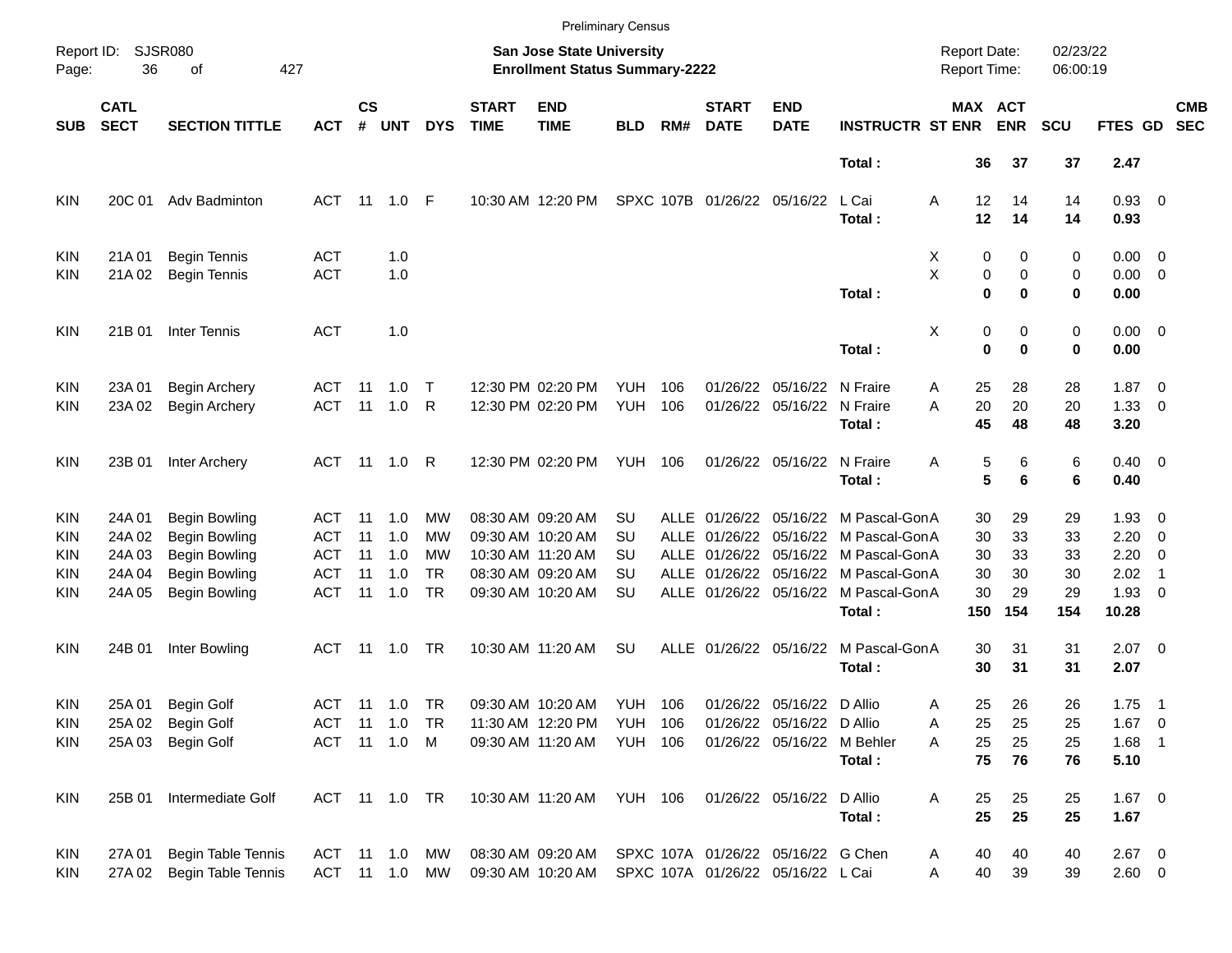|                                                             |                                                    |                                                                                                  |                                                             |                                  |                                                            |                                             |                             |                                                                                                                            | <b>Preliminary Census</b>                                                                                      |                            |                                                          |                                                                                                    |                                                                                                                                                                       |                                                                       |                                                         |                                         |                                                                     |                                                                                            |                          |
|-------------------------------------------------------------|----------------------------------------------------|--------------------------------------------------------------------------------------------------|-------------------------------------------------------------|----------------------------------|------------------------------------------------------------|---------------------------------------------|-----------------------------|----------------------------------------------------------------------------------------------------------------------------|----------------------------------------------------------------------------------------------------------------|----------------------------|----------------------------------------------------------|----------------------------------------------------------------------------------------------------|-----------------------------------------------------------------------------------------------------------------------------------------------------------------------|-----------------------------------------------------------------------|---------------------------------------------------------|-----------------------------------------|---------------------------------------------------------------------|--------------------------------------------------------------------------------------------|--------------------------|
| Report ID:<br>Page:                                         | 37                                                 | <b>SJSR080</b><br>427<br>οf                                                                      |                                                             |                                  |                                                            |                                             |                             | <b>San Jose State University</b><br><b>Enrollment Status Summary-2222</b>                                                  |                                                                                                                |                            |                                                          |                                                                                                    |                                                                                                                                                                       | <b>Report Date:</b><br><b>Report Time:</b>                            |                                                         | 02/23/22<br>06:00:19                    |                                                                     |                                                                                            |                          |
| <b>SUB</b>                                                  | <b>CATL</b><br><b>SECT</b>                         | <b>SECTION TITTLE</b>                                                                            | <b>ACT</b>                                                  | <b>CS</b><br>#                   | <b>UNT</b>                                                 | <b>DYS</b>                                  | <b>START</b><br><b>TIME</b> | <b>END</b><br><b>TIME</b>                                                                                                  | <b>BLD</b>                                                                                                     | RM#                        | <b>START</b><br><b>DATE</b>                              | <b>END</b><br><b>DATE</b>                                                                          | <b>INSTRUCTR ST ENR</b>                                                                                                                                               |                                                                       | MAX ACT<br><b>ENR</b>                                   | <b>SCU</b>                              | FTES GD                                                             |                                                                                            | <b>CMB</b><br><b>SEC</b> |
| <b>KIN</b>                                                  | 27A 03                                             | Begin Table Tennis                                                                               | ACT                                                         |                                  | 11 1.0                                                     | <b>MW</b>                                   |                             | 07:30 AM 08:20 AM                                                                                                          |                                                                                                                |                            | SPXC 107A 01/26/22 05/16/22                              |                                                                                                    | G Chen<br>Total:                                                                                                                                                      | 40<br>Α<br>120                                                        | 41<br>120                                               | 41<br>120                               | $2.73 \t 0$<br>8.00                                                 |                                                                                            |                          |
| <b>KIN</b><br><b>KIN</b>                                    | 28A01<br>28A02                                     | <b>Beg Gymnastics</b><br><b>Beg Gymnastics</b>                                                   | ACT<br><b>ACT</b>                                           | 11<br>11                         | 1.0<br>1.0                                                 | MW<br>MW                                    |                             | 08:30 AM 09:20 AM<br>09:30 AM 10:20 AM                                                                                     | <b>SPXC 231</b><br><b>SPXC 231</b>                                                                             |                            | 01/26/22                                                 | 01/26/22 05/16/22                                                                                  | 05/16/22 J Williams<br>J Williams<br>Total:                                                                                                                           | 30<br>Α<br>A<br>30<br>60                                              | 29<br>28<br>57                                          | 29<br>28<br>57                          | 1.93<br>$1.87 \t 0$<br>3.80                                         | $\overline{\phantom{0}}$                                                                   |                          |
| <b>KIN</b><br><b>KIN</b><br><b>KIN</b>                      | 29 01<br>29 02<br>29 03                            | Cardio Kickboxing<br>Cardio Kickboxing<br>Cardio Kickboxing                                      | <b>ACT</b><br><b>ACT</b><br><b>ACT</b>                      | 11<br>11                         | 1.0<br>1.0<br>1.0                                          | МW<br><b>TR</b>                             |                             | 03:30 PM 04:20 PM<br>12:30 PM 01:20 PM                                                                                     |                                                                                                                |                            |                                                          |                                                                                                    | SPXC 107A 01/26/22 05/16/22 F Ghiasvand<br>SPXC 107A 01/26/22 05/16/22 F Ghiasvand A<br>Total:                                                                        | х<br>30<br>A<br>30<br>60                                              | 0<br>0<br>27<br>31<br>58                                | 0<br>27<br>31<br>58                     | $0.00 \t 0$<br>1.80<br>2.07<br>3.87                                 | $\overline{\mathbf{0}}$<br>$\overline{\phantom{0}}$                                        |                          |
| <b>KIN</b><br>KIN<br>KIN<br>KIN<br>KIN<br><b>KIN</b>        | 30 01<br>30 02<br>30 03<br>30 04<br>30 05<br>30 06 | Pilates<br>Pilates<br>Pilates<br>Pilates<br>Pilates<br>Pilates                                   | ACT<br><b>ACT</b><br><b>ACT</b><br>ACT<br><b>ACT</b><br>ACT | 11<br>11<br>11<br>11<br>11<br>11 | 1.0<br>1.0<br>1.0<br>1.0<br>1.0<br>1.0                     | TR<br><b>TR</b><br>W<br>F<br>F<br><b>TR</b> |                             | 01:30 PM 02:20 PM<br>12:30 PM 01:20 PM<br>07:30 AM 09:20 AM<br>10:30 AM 12:20 PM<br>08:30 AM 10:20 AM<br>11:30 AM 12:20 PM | <b>SPXE 178</b><br><b>SPXE 178</b><br><b>SPXE 178</b><br><b>SPXE 178</b><br><b>SPXE 178</b><br><b>SPXE 178</b> |                            | 01/26/22<br>01/26/22<br>01/26/22<br>01/26/22<br>01/26/22 |                                                                                                    | 05/16/22 J Linafelter<br>05/16/22 J Linafelter<br>05/16/22 J Linafelter<br>05/16/22 J Linafelter<br>05/16/22 J Linafelter<br>01/26/22 05/16/22 J Linafelter<br>Total: | 30<br>Α<br>30<br>A<br>30<br>A<br>30<br>A<br>30<br>Α<br>30<br>A<br>180 | 30<br>29<br>30<br>28<br>28<br>29<br>174                 | 30<br>29<br>30<br>28<br>28<br>29<br>174 | $2.00 \t 0$<br>1.93<br>2.00<br>1.87<br>1.88<br>1.93<br>11.62        | $\overline{\mathbf{0}}$<br>$\overline{\mathbf{0}}$<br>$\overline{\mathbf{0}}$<br>-1<br>- 0 |                          |
| <b>KIN</b><br><b>KIN</b><br><b>KIN</b><br><b>KIN</b>        | 31 01<br>31 02<br>3180<br>3181                     | <b>Body Sculpting</b><br><b>Body Sculpting</b><br><b>Body Sculpting</b><br><b>Body Sculpting</b> | ACT<br><b>ACT</b><br><b>ACT</b><br><b>ACT</b>               | 11<br>11<br>11                   | 1.0<br>1.0<br>1.0<br>1.0                                   | <b>TR</b><br><b>TBA</b><br><b>TBA</b>       |                             | 01:30 PM 02:20 PM                                                                                                          | ON<br>ΟN                                                                                                       | <b>LINE</b><br><b>LINE</b> |                                                          | SPXC 107A 01/26/22 05/16/22 A Dietrich<br>01/26/22 05/16/22 A Dietrich<br>01/26/22 05/16/22 A Batt | Total:                                                                                                                                                                | х<br>A<br>50<br>50<br>A<br>50<br>Α<br>150                             | 0<br>0<br>50<br>49<br>58<br>157                         | 0<br>50<br>49<br>58<br>157              | $0.00 \t 0$<br>3.33<br>3.27<br>3.87<br>10.47                        | $\overline{\mathbf{0}}$<br>$\overline{\mathbf{0}}$<br>$\overline{\mathbf{0}}$              |                          |
| <b>KIN</b><br>KIN<br>KIN<br><b>KIN</b><br><b>KIN</b><br>KIN | 32 01<br>32 02<br>32 03<br>32 80<br>32 81<br>32 82 | Aerobics<br>Aerobics<br>Aerobics<br>Aerobics<br>Aerobics<br>Aerobics                             | <b>ACT</b><br><b>ACT</b><br><b>ACT</b><br>ACT               | 11                               | 1.0<br>1.0<br>1.0<br>1.0<br>ACT 11 1.0 TR<br>ACT 11 1.0 TR | TBA                                         |                             | 10:30 AM 11:20 AM<br>01:30 PM 02:20 PM                                                                                     | ΟN<br>ON<br>ON                                                                                                 | <b>LINE</b>                |                                                          | 01/26/22 05/16/22 A Batt<br>LINE 01/26/22 05/16/22 A Batt<br>LINE 01/26/22 05/16/22 A Batt         | Total:                                                                                                                                                                | х<br>Χ<br>X<br>50<br>Α<br>50<br>Α<br>50<br>Α                          | 0<br>0<br>0<br>0<br>0<br>0<br>54<br>49<br>44<br>150 147 | 0<br>0<br>0<br>54<br>49<br>44<br>147    | $0.00 \t 0$<br>0.00<br>0.00<br>3.62<br>$3.27$ 0<br>$2.93$ 0<br>9.82 | $\overline{\mathbf{0}}$<br>$\overline{\phantom{0}}$<br>- 1                                 |                          |
| KIN<br><b>KIN</b><br>KIN                                    | 34 01<br>34 80<br>34 81                            | <b>Step Training</b><br><b>Step Training</b><br><b>Step Training</b>                             | ACT<br>ACT 11 1.0                                           |                                  | 1.0<br>ACT 11 1.0 TBA                                      | <b>TBA</b>                                  |                             |                                                                                                                            | ON<br>ON                                                                                                       |                            |                                                          | LINE 01/26/22 05/16/22 A Batt<br>LINE 01/26/22 05/16/22 A Batt                                     | Total:                                                                                                                                                                | X<br>50<br>Α<br>50<br>A                                               | 0<br>0<br>54<br>50<br>100 104                           | 0<br>54<br>50<br>104                    | $0.00 \t 0$<br>3.60 0<br>3.3300<br>6.93                             |                                                                                            |                          |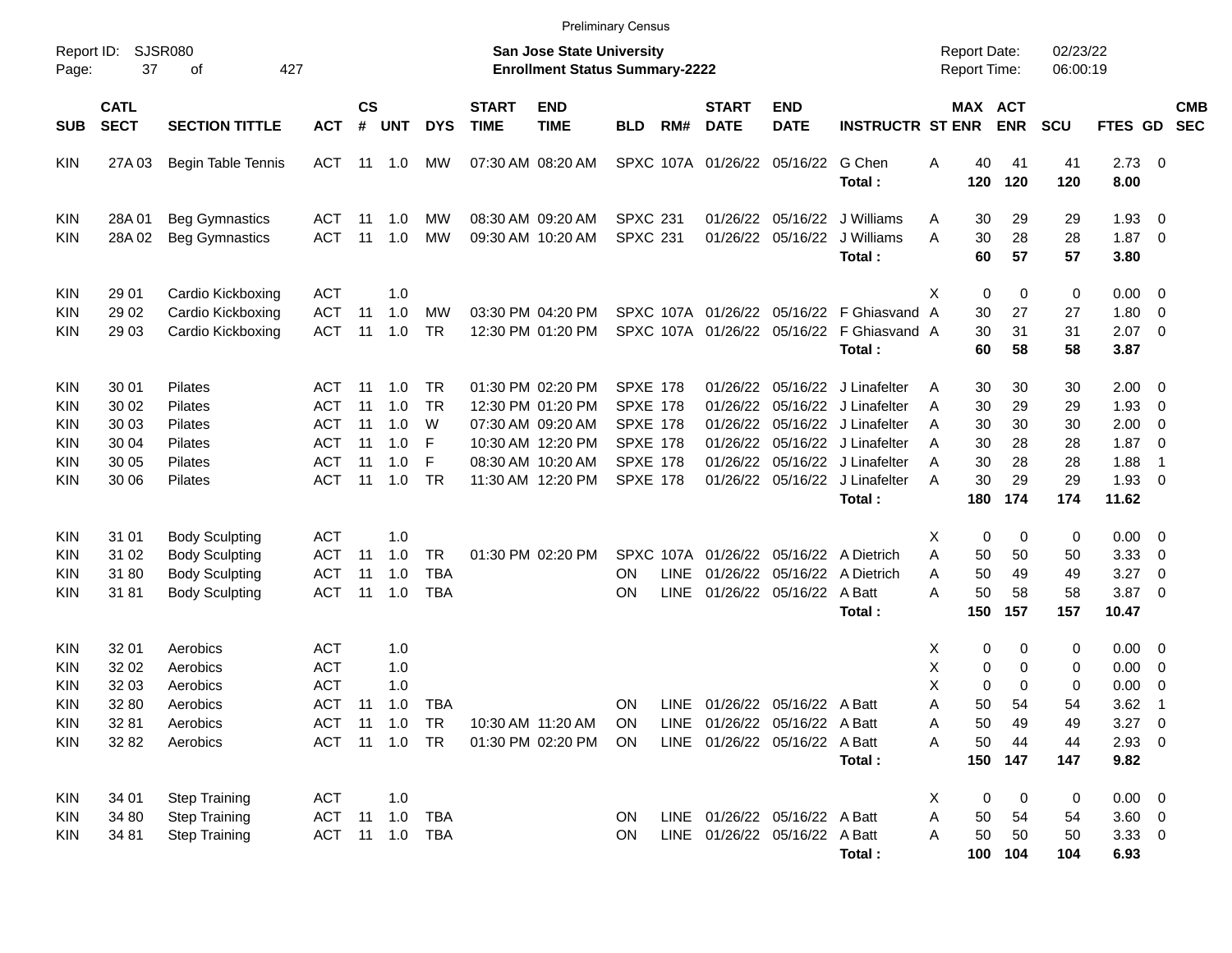|                     |                            |                             |            |                    |            |            |                             |                                                                           | <b>Preliminary Census</b> |             |                             |                           |                         |   |                     |                       |                      |          |                         |                          |
|---------------------|----------------------------|-----------------------------|------------|--------------------|------------|------------|-----------------------------|---------------------------------------------------------------------------|---------------------------|-------------|-----------------------------|---------------------------|-------------------------|---|---------------------|-----------------------|----------------------|----------|-------------------------|--------------------------|
| Report ID:<br>Page: | 38                         | <b>SJSR080</b><br>427<br>οf |            |                    |            |            |                             | <b>San Jose State University</b><br><b>Enrollment Status Summary-2222</b> |                           |             |                             |                           |                         |   | <b>Report Date:</b> | <b>Report Time:</b>   | 02/23/22<br>06:00:19 |          |                         |                          |
| <b>SUB</b>          | <b>CATL</b><br><b>SECT</b> | <b>SECTION TITTLE</b>       | <b>ACT</b> | $\mathsf{cs}$<br># | <b>UNT</b> | <b>DYS</b> | <b>START</b><br><b>TIME</b> | <b>END</b><br><b>TIME</b>                                                 | <b>BLD</b>                | RM#         | <b>START</b><br><b>DATE</b> | <b>END</b><br><b>DATE</b> | <b>INSTRUCTR ST ENR</b> |   |                     | MAX ACT<br><b>ENR</b> | <b>SCU</b>           | FTES GD  |                         | <b>CMB</b><br><b>SEC</b> |
| <b>KIN</b>          | 35A01                      | Begin Wt Training           | <b>ACT</b> | 11                 | 1.0        | МW         |                             | 07:30 AM 08:20 AM                                                         | <b>YUH</b>                | 126         | 01/26/22                    |                           | 05/16/22 R MontgomeryA  |   | 32                  | 29                    | 29                   | 1.93     | 0                       |                          |
| KIN                 | 35A 02                     | Begin Wt Training           | <b>ACT</b> | 11                 | 1.0        | МW         |                             | 09:30 AM 10:20 AM                                                         | <b>YUH</b>                | 126         | 01/26/22                    | 05/16/22                  | R MontgomeryA           |   | 32                  | 30                    | 30                   | 2.00     | 0                       |                          |
| KIN                 | 35A03                      | Begin Wt Training           | <b>ACT</b> | 11                 | 1.0        | МW         |                             | 12:30 PM 01:20 PM                                                         | <b>YUH</b>                | 126         | 01/26/22                    |                           | 05/16/22 K Campbell A   |   | 32                  | 31                    | 31                   | 2.07     | 0                       |                          |
| KIN                 | 35A 04                     | Begin Wt Training           | <b>ACT</b> | 11                 | 1.0        | МW         |                             | 01:30 PM 02:20 PM                                                         | <b>YUH</b>                | 126         | 01/26/22                    |                           | 05/16/22 K Campbell     | A | 32                  | 32                    | 32                   | 2.13     | 0                       |                          |
| KIN                 | 35A 05                     | Begin Wt Training           | <b>ACT</b> | 11                 | 1.0        | МW         |                             | 02:30 PM 03:20 PM                                                         | <b>YUH</b>                | 126         | 01/26/22                    |                           | 05/16/22 N Levine       | A | 32                  | 32                    | 32                   | 2.13     | 0                       |                          |
| KIN                 | 35A 06                     | Begin Wt Training           | <b>ACT</b> | 11                 | 1.0        | МW         |                             | 04:30 PM 05:20 PM                                                         | <b>YUH</b>                | 126         | 01/26/22                    | 05/16/22 J Fonda          |                         | A | 32                  | 31                    | 31                   | 2.07     | 0                       |                          |
| KIN                 | 35A 07                     | Begin Wt Training           | <b>ACT</b> | 11                 | 1.0        | TR         |                             | 07:30 AM 08:20 AM                                                         | <b>YUH</b>                | 126         | 01/26/22                    | 05/16/22 S Butler         |                         | A | 32                  | 26                    | 26                   | 1.73     | 0                       |                          |
| KIN                 | 35A 08                     | Begin Wt Training           | <b>ACT</b> | 11                 | 1.0        | <b>TR</b>  |                             | 09:30 AM 10:20 AM                                                         | <b>YUH</b>                | 126         | 01/26/22                    | 05/16/22 S Butler         |                         | A | 32                  | 32                    | 32                   | 2.13     | 0                       |                          |
| KIN                 | 35A09                      | Begin Wt Training           | <b>ACT</b> | 11                 | 1.0        | <b>MW</b>  |                             | 03:30 PM 04:20 PM                                                         | <b>YUH</b>                | 126         | 01/26/22                    |                           | 05/16/22 N Levine       | A | 32                  | 31                    | 31                   | 2.07     | 0                       |                          |
| KIN                 | 35A 10                     | Begin Wt Training           | <b>ACT</b> | 11                 | 1.0        | <b>TR</b>  |                             | 03:30 PM 04:20 PM                                                         | <b>YUH</b>                | 126         | 01/26/22                    | 05/16/22 L Wilkin         |                         | A | 32                  | 33                    | 33                   | 2.20     | 0                       |                          |
|                     |                            |                             |            |                    |            |            |                             |                                                                           |                           |             |                             |                           | Total:                  |   | 320                 | 307                   | 307                  | 20.47    |                         |                          |
|                     |                            |                             |            |                    |            |            |                             |                                                                           |                           |             |                             |                           |                         |   |                     |                       |                      |          |                         |                          |
| <b>KIN</b>          | 35B 01                     | Inter Wt Training           | <b>ACT</b> | -11                | 1.0        | МW         |                             | 08:30 AM 09:20 AM                                                         | YUH                       | 126         | 01/26/22                    | 05/16/22                  | R MontgomeryA           |   | 32                  | 30                    | 30                   | 2.00     | $\overline{0}$          |                          |
| KIN                 | 35B 02                     | Inter Wt Training           | <b>ACT</b> | -11                | 1.0        | МW         |                             | 10:30 AM 11:20 AM                                                         | <b>YUH</b>                | 126         | 01/26/22                    | 05/16/22                  | R MontgomeryA           |   | 32                  | 32                    | 32                   | 2.13     | 0                       |                          |
| KIN                 | 35B 03                     | Inter Wt Training           | <b>ACT</b> | 11                 | 1.0        | TR         |                             | 08:30 AM 09:20 AM                                                         | <b>YUH</b>                | 126         | 01/26/22                    | 05/16/22                  | S Butler                | A | 32                  | 23                    | 23                   | 1.53     | 0                       |                          |
|                     |                            |                             |            |                    |            |            |                             |                                                                           |                           |             |                             |                           | Total:                  |   | 96                  | 85                    | 85                   | 5.67     |                         |                          |
| <b>KIN</b>          | 36 01                      | Cross Train/Cond            | <b>ACT</b> | -11                | 1.0        | TR         |                             | 12:30 PM 01:20 PM                                                         | <b>YUH</b>                | 126         | 01/26/22                    | 05/16/22                  | L Pate                  | A | 30                  | 29                    | 29                   | 1.93     | $\mathbf 0$             |                          |
| KIN                 | 36 02                      | Cross Train/Cond            | <b>ACT</b> | 11                 | 1.0        | <b>TR</b>  |                             | 01:30 PM 02:20 PM                                                         | <b>YUH</b>                | 126         | 01/26/22                    | 05/16/22                  | L Pate                  | A | 30                  | 30                    | 30                   | 2.00     | 0                       |                          |
| KIN                 | 36 03                      | Cross Train/Cond            | <b>ACT</b> | 11                 | 1.0        | <b>TR</b>  |                             | 02:30 PM 03:20 PM                                                         | <b>YUH</b>                | 126         | 01/26/22                    | 05/16/22                  | L Pate                  | A | 30                  | 32                    | 32                   | 2.13     | 0                       |                          |
| KIN                 | 36 80                      | Cross Train/Cond            | <b>ACT</b> | -11                | 1.0        | <b>TBA</b> |                             |                                                                           | <b>ON</b>                 | <b>LINE</b> | 01/26/22                    | 05/16/22                  | L Pate                  | A | 30                  | 34                    | 34                   | 2.27     | 0                       |                          |
| KIN                 | 3681                       | Cross Train/Cond            | <b>ACT</b> | 11                 | 1.0        | <b>TBA</b> |                             |                                                                           | <b>ON</b>                 | <b>LINE</b> |                             | 01/26/22 05/16/22 L Pate  |                         | A | 30                  | 32                    | 32                   | 2.13     | 0                       |                          |
|                     |                            |                             |            |                    |            |            |                             |                                                                           |                           |             |                             |                           | Total:                  |   | 150                 | 157                   | 157                  | 10.47    |                         |                          |
| <b>KIN</b>          | 37 01                      | <b>Fitness Walking</b>      | <b>ACT</b> | -11                | 1.0        | TR         |                             | 11:30 AM 12:20 PM                                                         | YUH                       | 106         | 01/26/22                    | 05/16/22                  | J Fonda                 | Α | 30                  | 30                    | 30                   | 2.00     | $\overline{\mathbf{0}}$ |                          |
|                     |                            |                             |            |                    |            |            |                             |                                                                           |                           |             |                             |                           | Total:                  |   | 30                  | 30                    | 30                   | 2.00     |                         |                          |
| <b>KIN</b>          | 38 01                      | Begin Jogging               | <b>ACT</b> | -11                | 1.0        | МW         |                             | 12:30 PM 01:20 PM                                                         |                           |             | SPXC 107A 01/26/22          | 05/16/22                  | N Levine                | A | 30                  | 29                    | 29                   | 1.93     | 0                       |                          |
| KIN                 | 38 02                      | Begin Jogging               | <b>ACT</b> | 11                 | 1.0        | МW         |                             | 01:30 PM 02:20 PM                                                         |                           |             | SPXC 107A 01/26/22          | 05/16/22                  | N Levine                | A | 30                  | 30                    | 30                   | 2.00     | 0                       |                          |
| KIN                 | 38 03                      | Begin Jogging               | <b>ACT</b> | -11                | 1.0        | TR         |                             | 10:30 AM 11:20 AM                                                         | <b>YUH 106</b>            |             |                             | 01/26/22 05/16/22 J Fonda |                         | A | 30                  | 30                    | 30                   | 2.00     | 0                       |                          |
| KIN                 | 38 04                      | Begin Jogging               | ACT        |                    |            |            |                             | 01:30 PM 02:20 PM YUH 106                                                 |                           |             |                             | 01/26/22 05/16/22 J Fonda |                         | Α | 30                  | 30                    | 30                   | 2.00     | $\overline{0}$          |                          |
|                     |                            |                             |            |                    |            |            |                             |                                                                           |                           |             |                             |                           | Total:                  |   | 120                 | 119                   | 119                  | 7.93     |                         |                          |
| <b>KIN</b>          | 45A 01                     | Beg Lindy & Swing           | ACT        |                    | 11 1.0     | MW         |                             | 01:30 PM 02:20 PM                                                         | SPXE 178                  |             |                             | 01/26/22 05/16/22 A Ayers |                         | A | 40                  | 21                    | 21                   | 1.40     | $0\,$ C                 |                          |
| DANC                | 45A 01                     | Beg Lindy & Swing           | ACT 11 1.0 |                    |            | MW         |                             | 01:30 PM 02:20 PM                                                         | <b>SPXE 178</b>           |             |                             | 01/26/22 05/16/22 A Ayers |                         | Α | 0                   | 10                    | 10                   | 0.67     | $0\,$ C                 |                          |
|                     |                            |                             |            |                    |            |            |                             |                                                                           |                           |             |                             |                           | Total:                  |   | 40                  | 31                    | 31                   | 2.07     |                         |                          |
| KIN                 | 46A 01                     | <b>Beg Social Dance</b>     | ACT        |                    | 11 1.0     | MW         |                             | 09:30 AM 10:20 AM                                                         | <b>SPXE 178</b>           |             |                             | 01/26/22 05/16/22 A Ayers |                         | A | 40                  | 15                    | 15                   | 1.00     | $0\,$ C                 |                          |
| DANC                | 46A 01                     | <b>Beg Social Dance</b>     |            |                    | ACT 11 1.0 | MW         |                             | 09:30 AM 10:20 AM                                                         | <b>SPXE 178</b>           |             |                             | 01/26/22 05/16/22 A Ayers |                         | A | 0                   | 8                     | 8                    | 0.55 1 C |                         |                          |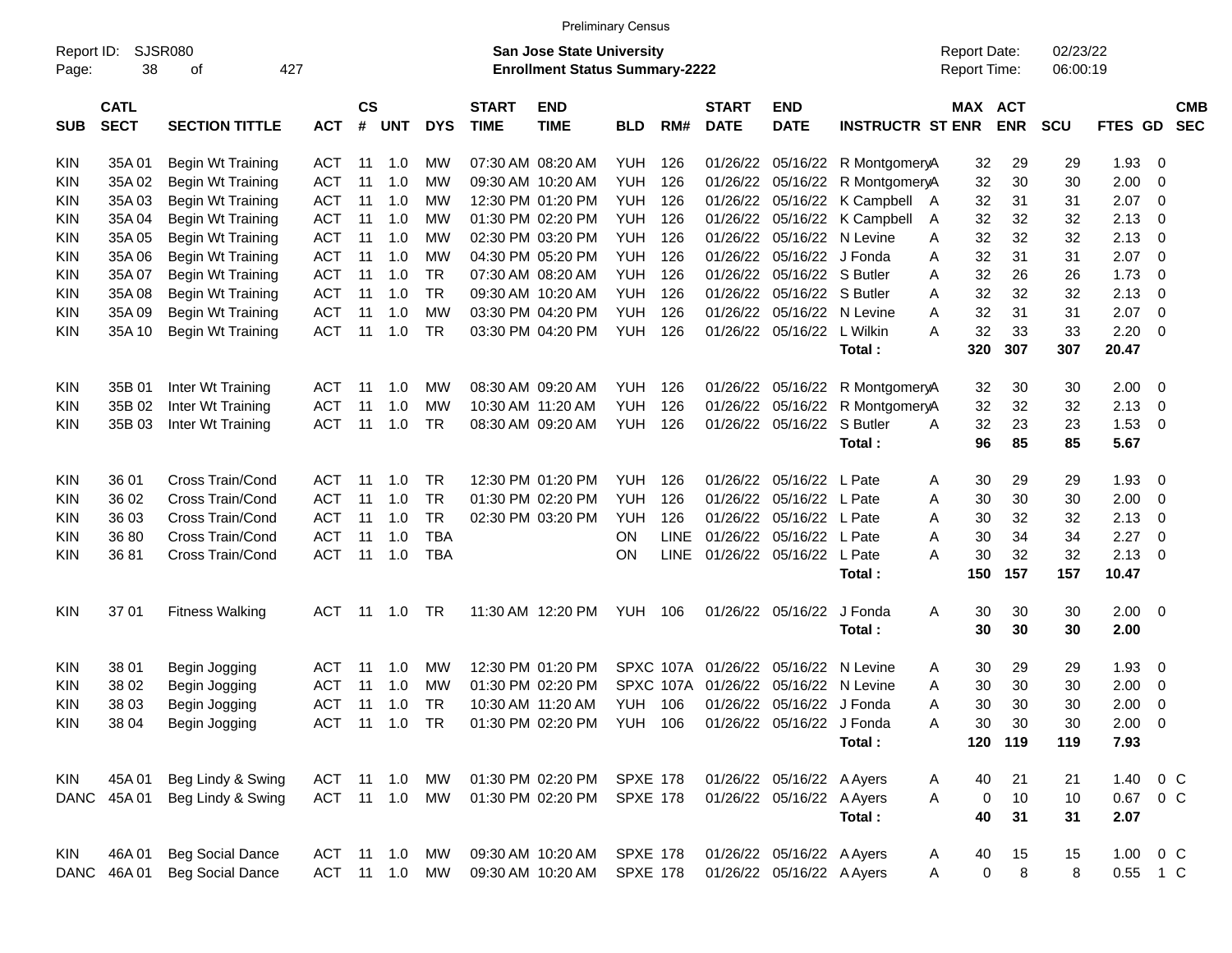|                     |                            |                             |                |                    |             |            |                             |                                                                           | <b>Preliminary Census</b> |     |                             |                             |                                                        |   |                                            |            |                      |             |                         |  |
|---------------------|----------------------------|-----------------------------|----------------|--------------------|-------------|------------|-----------------------------|---------------------------------------------------------------------------|---------------------------|-----|-----------------------------|-----------------------------|--------------------------------------------------------|---|--------------------------------------------|------------|----------------------|-------------|-------------------------|--|
| Report ID:<br>Page: | 39                         | <b>SJSR080</b><br>427<br>οf |                |                    |             |            |                             | <b>San Jose State University</b><br><b>Enrollment Status Summary-2222</b> |                           |     |                             |                             |                                                        |   | <b>Report Date:</b><br><b>Report Time:</b> |            | 02/23/22<br>06:00:19 |             |                         |  |
| <b>SUB</b>          | <b>CATL</b><br><b>SECT</b> | <b>SECTION TITTLE</b>       | <b>ACT</b>     | $\mathsf{cs}$<br># | <b>UNT</b>  | <b>DYS</b> | <b>START</b><br><b>TIME</b> | <b>END</b><br><b>TIME</b>                                                 | <b>BLD</b>                | RM# | <b>START</b><br><b>DATE</b> | <b>END</b><br><b>DATE</b>   | <b>INSTRUCTR ST ENR</b>                                |   | MAX ACT                                    | <b>ENR</b> | SCU                  | FTES GD SEC | <b>CMB</b>              |  |
| <b>KIN</b>          | 46A 02                     | <b>Beg Social Dance</b>     | <b>ACT</b>     | 11                 | 1.0         | МW         |                             | 10:30 AM 11:20 AM                                                         | <b>SPXE 178</b>           |     |                             | 01/26/22 05/16/22           | A Ayers                                                | A | 40                                         | 32         | 32                   | 2.13        | $0\,$ C                 |  |
| <b>DANC</b>         | 46A 02                     | <b>Beg Social Dance</b>     | <b>ACT</b>     | 11                 | 1.0         | МW         |                             | 10:30 AM 11:20 AM                                                         | <b>SPXE 178</b>           |     |                             | 01/26/22 05/16/22           | A Ayers                                                | A | 0                                          | 8          | 8                    | 0.53        | $0\,C$                  |  |
| KIN.                | 46A03                      | <b>Beg Social Dance</b>     | <b>ACT</b>     | 11                 | 1.0         | МW         |                             | 11:30 AM 12:20 PM                                                         | <b>SPXE 178</b>           |     |                             | 01/26/22 05/16/22           | A Ayers                                                | A | 40                                         | 13         | 13                   | 0.87        | 0 <sup>C</sup>          |  |
| <b>DANC</b>         | 46A03                      | <b>Beg Social Dance</b>     | <b>ACT</b>     | 11                 | 1.0         | <b>MW</b>  |                             | 11:30 AM 12:20 PM                                                         | <b>SPXE 178</b>           |     |                             | 01/26/22 05/16/22 A Ayers   |                                                        | A | 0                                          | 4          | $\overline{4}$       | 0.27        | $0\,C$                  |  |
| <b>KIN</b>          | 46A 04                     | <b>Beg Social Dance</b>     | <b>ACT</b>     |                    | 1.0         |            |                             |                                                                           |                           |     |                             |                             |                                                        | X | 0                                          | 0          | 0                    | 0.00        | 0                       |  |
| <b>DANC</b>         | 46A 04                     | <b>Beg Social Dance</b>     | <b>ACT</b>     |                    | 1.0         |            |                             |                                                                           |                           |     |                             |                             |                                                        | X | 0                                          | 0          | 0                    | 0.00        | $\mathbf{0}$            |  |
|                     |                            |                             |                |                    |             |            |                             |                                                                           |                           |     |                             |                             | Total:                                                 |   | 120                                        | 80         | 80                   | 5.35        |                         |  |
| <b>KIN</b>          | 48A01                      | Beg Latin Dance             | ACT            | -11                | 1.0         | <b>TR</b>  |                             | 08:30 AM 09:20 AM                                                         | <b>SPXE 178</b>           |     |                             | 01/26/22 05/16/22 A Ayers   |                                                        | A | 40                                         | 19         | 19                   | 1.27        | $0\,$ C                 |  |
| <b>DANC</b>         | 48A01                      | Beg Latin Dance             | <b>ACT</b>     | -11                | 1.0         | <b>TR</b>  |                             | 08:30 AM 09:20 AM                                                         | <b>SPXE 178</b>           |     |                             | 01/26/22 05/16/22 A Ayers   |                                                        | A | 0                                          | 13         | 13                   | 0.87        | 0 <sup>C</sup>          |  |
| <b>KIN</b>          | 48A 02                     | <b>Beg Latin Dance</b>      | <b>ACT</b>     | 11                 | 1.0         | <b>TR</b>  |                             | 09:30 AM 10:20 AM                                                         | <b>SPXE 178</b>           |     |                             | 01/26/22 05/16/22           | A Ayers                                                | Α | 40                                         | 29         | 29                   | 1.93        | 0 <sup>C</sup>          |  |
| <b>DANC</b>         | 48A 02                     | <b>Beg Latin Dance</b>      | <b>ACT</b>     | 11                 | 1.0         | <b>TR</b>  |                             | 09:30 AM 10:20 AM                                                         | <b>SPXE 178</b>           |     |                             | 01/26/22 05/16/22 A Ayers   |                                                        | A | 0                                          | 12         | 12                   | 0.80        | 0 <sup>C</sup>          |  |
| KIN.                | 48A03                      | Beg Latin Dance             | <b>ACT</b>     |                    | 1.0         |            |                             |                                                                           |                           |     |                             |                             |                                                        | X | 0                                          | 0          | 0                    | 0.00        | 0                       |  |
| <b>DANC</b>         | 48A03                      | Beg Latin Dance             | <b>ACT</b>     |                    | 1.0         |            |                             |                                                                           |                           |     |                             |                             |                                                        | X | 0                                          | 0          | 0                    | 0.00        | $\mathbf 0$             |  |
| KIN.                | 48A 04                     | <b>Beg Latin Dance</b>      | <b>ACT</b>     | 11                 | 1.0         | MW         |                             | 02:30 PM 03:20 PM                                                         | <b>SPXE 178</b>           |     |                             | 01/26/22 05/16/22           | A Ayers                                                | Α | 40                                         | 26         | 26                   | 1.73        | 0 <sup>C</sup>          |  |
| <b>DANC</b>         | 48A04                      | Beg Latin Dance             | <b>ACT</b>     | 11                 | 1.0         | <b>MW</b>  |                             | 02:30 PM 03:20 PM                                                         | <b>SPXE 178</b>           |     |                             | 01/26/22 05/16/22           | A Ayers                                                | A | 0                                          | 10         | 10                   | 0.67        | 0 <sup>C</sup>          |  |
|                     |                            |                             |                |                    |             |            |                             |                                                                           |                           |     |                             |                             | Total:                                                 |   | 120                                        | 109        | 109                  | 7.27        |                         |  |
| <b>KIN</b>          | 50 01                      | Tai Chi                     | ACT            | -11                | 1.0         | MW         |                             | 09:30 AM 10:20 AM                                                         |                           |     |                             | SPXC 107B 01/26/22 05/16/22 | G Chen                                                 | A | 40                                         | 40         | 40                   | 2.67        | 0                       |  |
| KIN                 | 50 02                      | Tai Chi                     | <b>ACT</b>     | 11                 | 1.0         | <b>MW</b>  |                             | 03:30 PM 04:20 PM                                                         |                           |     | SPXC 107B 01/26/22 05/16/22 |                             | C Weng                                                 | Α | 40                                         | 35         | 35                   | 2.33        | 0                       |  |
| KIN                 | 50 03                      | Tai Chi                     | <b>ACT</b>     | -11                | 1.0         | <b>MW</b>  |                             | 04:30 PM 05:20 PM                                                         |                           |     |                             | SPXC 107B 01/26/22 05/16/22 | C Weng                                                 | A | 40                                         | 35         | 35                   | 2.33        | 0                       |  |
|                     |                            |                             |                |                    |             |            |                             |                                                                           |                           |     |                             |                             | Total:                                                 |   | 120                                        | 110        | 110                  | 7.33        |                         |  |
| <b>KIN</b>          | 51A01                      | Begin Aikido                | <b>ACT</b>     | -11                | 1.0         | МW         |                             | 08:30 AM 09:20 AM                                                         | <b>YUH</b>                | 208 | 01/26/22                    | 05/16/22                    | J Wada                                                 | A | 30                                         | 29         | 29                   | 1.93        | $\overline{0}$          |  |
| <b>KIN</b>          | 51A02                      | Begin Aikido                | <b>ACT</b>     | 11                 | 1.0         | <b>MW</b>  |                             | 09:30 AM 10:20 AM                                                         | YUH                       | 208 |                             | 01/26/22 05/16/22           | J Wada                                                 | A | 20                                         | 20         | 20                   | 1.33        | $\overline{0}$          |  |
|                     |                            |                             |                |                    |             |            |                             |                                                                           |                           |     |                             |                             | Total:                                                 |   | 50                                         | 49         | 49                   | 3.27        |                         |  |
| <b>KIN</b>          | 51B 01                     | Int Aikido                  | ACT            | -11                | 1.0         | MW         |                             | 09:30 AM 10:20 AM                                                         | YUH                       | 208 |                             | 01/26/22 05/16/22           | J Wada                                                 | Α | 10                                         | 4          | 4                    | 0.27        | $\overline{\mathbf{0}}$ |  |
|                     |                            |                             |                |                    |             |            |                             |                                                                           |                           |     |                             |                             | Total:                                                 |   | 10                                         | 4          | 4                    | 0.27        |                         |  |
| <b>KIN</b>          |                            | 52A 01 Begin Judo           | <b>ACT</b>     |                    | 11  1.0  TR |            |                             |                                                                           |                           |     |                             |                             | 09:30 AM 10:20 AM YUH 208 01/26/22 05/16/22 D Williams |   | 30 <sub>o</sub>                            | 30         | $30\,$               | $2.00 \t 0$ |                         |  |
| <b>KIN</b>          |                            | 52A 02 Begin Judo           | ACT 11 1.0 TR  |                    |             |            |                             | 10:30 AM 11:20 AM YUH 208                                                 |                           |     |                             |                             | 01/26/22 05/16/22 D Williams                           | A | 30                                         | 30         | 30                   | $2.00 \t 0$ |                         |  |
|                     |                            |                             |                |                    |             |            |                             |                                                                           |                           |     |                             |                             | Total:                                                 |   | 60                                         | 60         | 60                   | 4.00        |                         |  |
| <b>KIN</b>          |                            | 52B 01 Inter Judo           |                |                    |             |            |                             | ACT 11 1.0 TR 11:30 AM 12:20 PM YUH 208                                   |                           |     |                             | 01/26/22 05/16/22           | D Williams                                             | A | 20                                         | 11         | 11                   | $0.73 \ 0$  |                         |  |
|                     |                            |                             |                |                    |             |            |                             |                                                                           |                           |     |                             |                             | Total:                                                 |   | 20                                         | 11         | 11                   | 0.73        |                         |  |
| <b>KIN</b>          |                            | 52C 01 Competitive Judo     | ACT 11 1.0 TBA |                    |             |            |                             |                                                                           | <b>YUH 208</b>            |     |                             | 01/26/22 05/16/22 Y Uchida  |                                                        | A | 30                                         | 13         | 13                   | $0.88$ 1    |                         |  |
|                     |                            |                             |                |                    |             |            |                             |                                                                           |                           |     |                             |                             | Total:                                                 |   | 30                                         | 13         | 13                   | 0.88        |                         |  |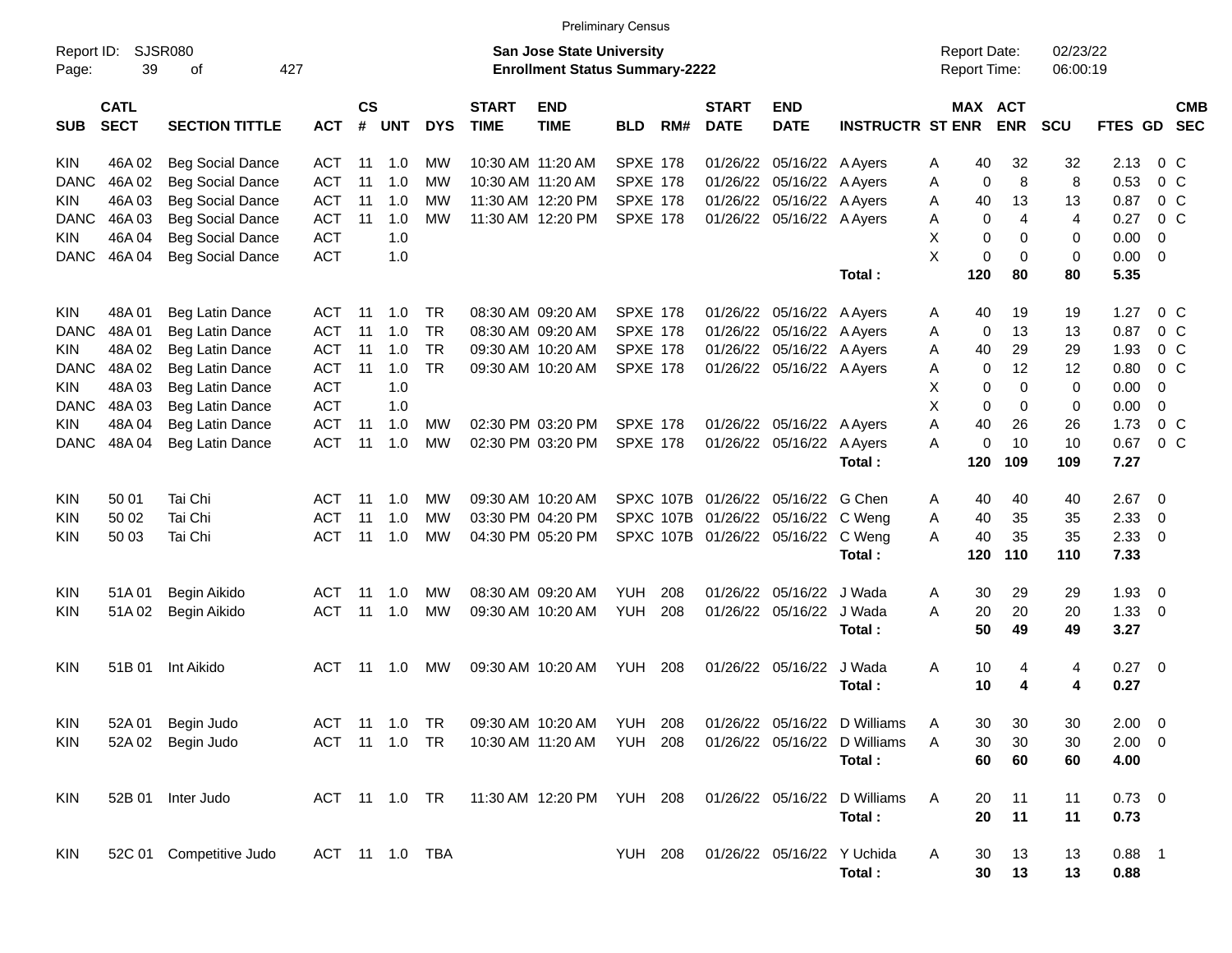|                                        |                                  |                                                                              |                          |                             |                              |                  |                             | <b>Preliminary Census</b>                                                 |                                             |             |                               |                                                          |                                                                                       |                                            |                       |                      |                                          |                                                           |                          |
|----------------------------------------|----------------------------------|------------------------------------------------------------------------------|--------------------------|-----------------------------|------------------------------|------------------|-----------------------------|---------------------------------------------------------------------------|---------------------------------------------|-------------|-------------------------------|----------------------------------------------------------|---------------------------------------------------------------------------------------|--------------------------------------------|-----------------------|----------------------|------------------------------------------|-----------------------------------------------------------|--------------------------|
| Report ID:<br>Page:                    | 40                               | <b>SJSR080</b><br>427<br>οf                                                  |                          |                             |                              |                  |                             | <b>San Jose State University</b><br><b>Enrollment Status Summary-2222</b> |                                             |             |                               |                                                          |                                                                                       | <b>Report Date:</b><br><b>Report Time:</b> |                       | 02/23/22<br>06:00:19 |                                          |                                                           |                          |
| <b>SUB</b>                             | <b>CATL</b><br><b>SECT</b>       | <b>SECTION TITTLE</b>                                                        | <b>ACT</b>               | $\mathbf{c}\mathbf{s}$<br># | <b>UNT</b>                   | <b>DYS</b>       | <b>START</b><br><b>TIME</b> | <b>END</b><br><b>TIME</b>                                                 | <b>BLD</b>                                  | RM#         | <b>START</b><br><b>DATE</b>   | <b>END</b><br><b>DATE</b>                                | <b>INSTRUCTR ST ENR</b>                                                               |                                            | MAX ACT<br><b>ENR</b> | <b>SCU</b>           | <b>FTES GD</b>                           |                                                           | <b>CMB</b><br><b>SEC</b> |
| <b>KIN</b><br><b>KIN</b>               | 53A01<br>53A02                   | <b>Begin Karate</b><br><b>Begin Karate</b>                                   | ACT<br>ACT               | 11<br>11                    | 1.0<br>1.0                   | -F<br>-F         |                             | 08:30 AM 10:20 AM<br>10:30 AM 12:20 PM                                    | <b>YUH</b><br><b>YUH</b>                    | 106<br>106  |                               |                                                          | 01/26/22 05/16/22 P Rodriquez A<br>01/26/22 05/16/22 P Rodriquez A<br>Total:          | 20<br>20<br>40                             | 18<br>17<br>35        | 18<br>17<br>35       | $1.20 \t 0$<br>$1.13 \ 0$<br>2.33        |                                                           |                          |
| <b>KIN</b><br><b>KIN</b>               | 53B 01<br>53B 02                 | <b>Inter Karate</b><br><b>Inter Karate</b>                                   | ACT<br>ACT               | 11<br>11                    | 1.0<br>1.0                   | - F<br>-F        |                             | 08:30 AM 10:20 AM<br>10:30 AM 12:20 PM                                    | YUH<br><b>YUH</b>                           | 106<br>106  |                               |                                                          | 01/26/22 05/16/22 P Rodriquez A<br>01/26/22 05/16/22 P Rodriquez A<br>Total:          | 10<br>10<br>20                             | 1<br>2<br>3           | 1<br>2<br>3          | $0.07 \quad 0$<br>$0.13 \quad 0$<br>0.20 |                                                           |                          |
| <b>KIN</b><br><b>KIN</b>               | 54A 01<br>54A 02                 | Begin Tae Kwon Do<br>Begin Tae Kwon Do                                       | ACT<br>ACT               | 11<br>11                    | 1.0<br>1.0                   | TR<br>TR         |                             | 07:30 AM 08:20 AM<br>08:30 AM 09:20 AM                                    | YUH<br><b>YUH</b>                           | 208<br>208  |                               |                                                          | 01/26/22 05/16/22 J Schachner A<br>01/26/22 05/16/22 J Schachner A<br>Total:          | 30<br>20<br>50                             | 31<br>20<br>51        | 31<br>20<br>51       | $2.07 \quad 0$<br>1.33<br>3.40           | $\overline{\phantom{0}}$                                  |                          |
| <b>KIN</b>                             | 54B 01                           | Int Tae Kwon Do                                                              | ACT                      | 11                          | 1.0                          | TR               |                             | 08:30 AM 09:20 AM                                                         | YUH                                         | 208         |                               | 01/26/22 05/16/22                                        | J Schachner A<br>Total:                                                               | 10<br>10                                   | 10<br>10              | 10<br>10             | $0.68$ 1<br>0.68                         |                                                           |                          |
| <b>KIN</b><br><b>KIN</b>               | 55A 01<br>55A02                  | Begin Self-Defense<br>Begin Self-Defense                                     | ACT<br>ACT               | 11<br>11                    | 1.0<br>1.0                   | <b>MW</b><br>MW  |                             | 11:30 AM 12:20 PM<br>12:30 PM 01:20 PM                                    | YUH.<br><b>YUH</b>                          | 208<br>208  |                               | 01/26/22 05/16/22 G Chen<br>01/26/22 05/16/22 G Chen     | Total:                                                                                | 30<br>A<br>30<br>Α<br>60                   | 36<br>34<br>70        | 36<br>34<br>70       | $2.40 \quad 0$<br>2.27<br>4.67           | $\overline{\phantom{0}}$                                  |                          |
| <b>KIN</b><br><b>KIN</b>               | 58A01<br>58A02                   | Brazil Jiu-Jitsu<br>Brazil Jiu-Jitsu                                         | ACT<br>ACT               | 11<br>11                    | 1.0<br>1.0                   | <b>MW</b><br>MW  |                             | 02:30 PM 03:20 PM<br>01:30 PM 02:20 PM                                    | <b>YUH</b><br><b>YUH</b>                    | 208<br>208  |                               | 01/26/22 05/16/22 A Juarez<br>01/26/22 05/16/22 A Juarez | Total:                                                                                | 30<br>Α<br>30<br>Α<br>60                   | 21<br>29<br>50        | 21<br>29<br>50       | $1.40 \ 0$<br>1.95<br>3.35               | $\overline{\phantom{1}}$                                  |                          |
| <b>KIN</b><br><b>KIN</b><br>KIN<br>KIN | 61A01<br>61A02<br>61A03<br>61A04 | Begin Hatha Yoga<br>Begin Hatha Yoga<br>Begin Hatha Yoga<br>Begin Hatha Yoga | ACT<br>ACT<br>ACT<br>ACT | 11<br>11<br>11              | 1.0<br>1.0<br>1.0<br>1.0     | F<br>F<br>F      |                             | 01:00 PM 02:50 PM<br>07:30 AM 09:20 AM<br>11:30 AM 01:20 PM               | <b>SPXE 178</b><br><b>YUH</b><br><b>YUH</b> | 208<br>208  | 01/26/22                      |                                                          | 01/26/22 05/16/22 J Linafelter<br>05/16/22 S Caughlan<br>01/26/22 05/16/22 S Caughlan | 50<br>A<br>50<br>A<br>50<br>A<br>X<br>0    | 47<br>50<br>50<br>0   | 47<br>50<br>50<br>0  | $3.13 \quad 0$<br>3.35<br>3.33<br>0.00   | - 1<br>$\overline{\mathbf{0}}$<br>$\overline{\mathbf{0}}$ |                          |
| KIN<br><b>KIN</b>                      | 61A80<br>61A81                   | Begin Hatha Yoga<br>Begin Hatha Yoga                                         | ACT<br>ACT               | 11<br>11                    | 1.0<br>1.0                   | <b>TBA</b><br>TR |                             | 02:30 PM 03:20 PM                                                         | ΟN<br>ON                                    | <b>LINE</b> | LINE 01/26/22 05/16/22 A Batt |                                                          | 01/26/22 05/16/22 S Caughlan<br>Total:                                                | 50<br>A<br>50<br>Α                         | 51<br>56<br>250 254   | 51<br>56<br>254      | 3.40<br>3.73<br>16.95                    | $\overline{\phantom{0}}$<br>$\overline{\phantom{0}}$      |                          |
| KIN                                    |                                  | 61B 01 Int Hatha Yoga                                                        |                          |                             | ACT 11 1.0 F                 |                  |                             | 09:30 AM 11:20 AM YUH 208                                                 |                                             |             |                               |                                                          | 01/26/22 05/16/22 S Caughlan A<br>Total:                                              | 50<br>50                                   | 33<br>33              | 33<br>33             | $2.20 \t 0$<br>2.20                      |                                                           |                          |
| KIN<br>KIN                             | 62A 01<br>62A 02                 | Begin Ice Skating<br>Begin Ice Skating                                       |                          |                             | ACT 11 1.0 T<br>ACT 11 1.0 F |                  |                             | 09:30 AM 11:10 AM<br>08:20 AM 10:00 AM                                    | <b>YUH 106</b><br><b>YUH 106</b>            |             |                               |                                                          | 01/26/22 05/16/22 M Gentry-Sel A<br>01/26/22 05/16/22 M Gentry-Sel A<br>Total:        | 40<br>40<br>80                             | 40<br>39<br>79        | 40<br>39<br>79       | $2.67$ 0<br>2.60 0<br>5.27               |                                                           |                          |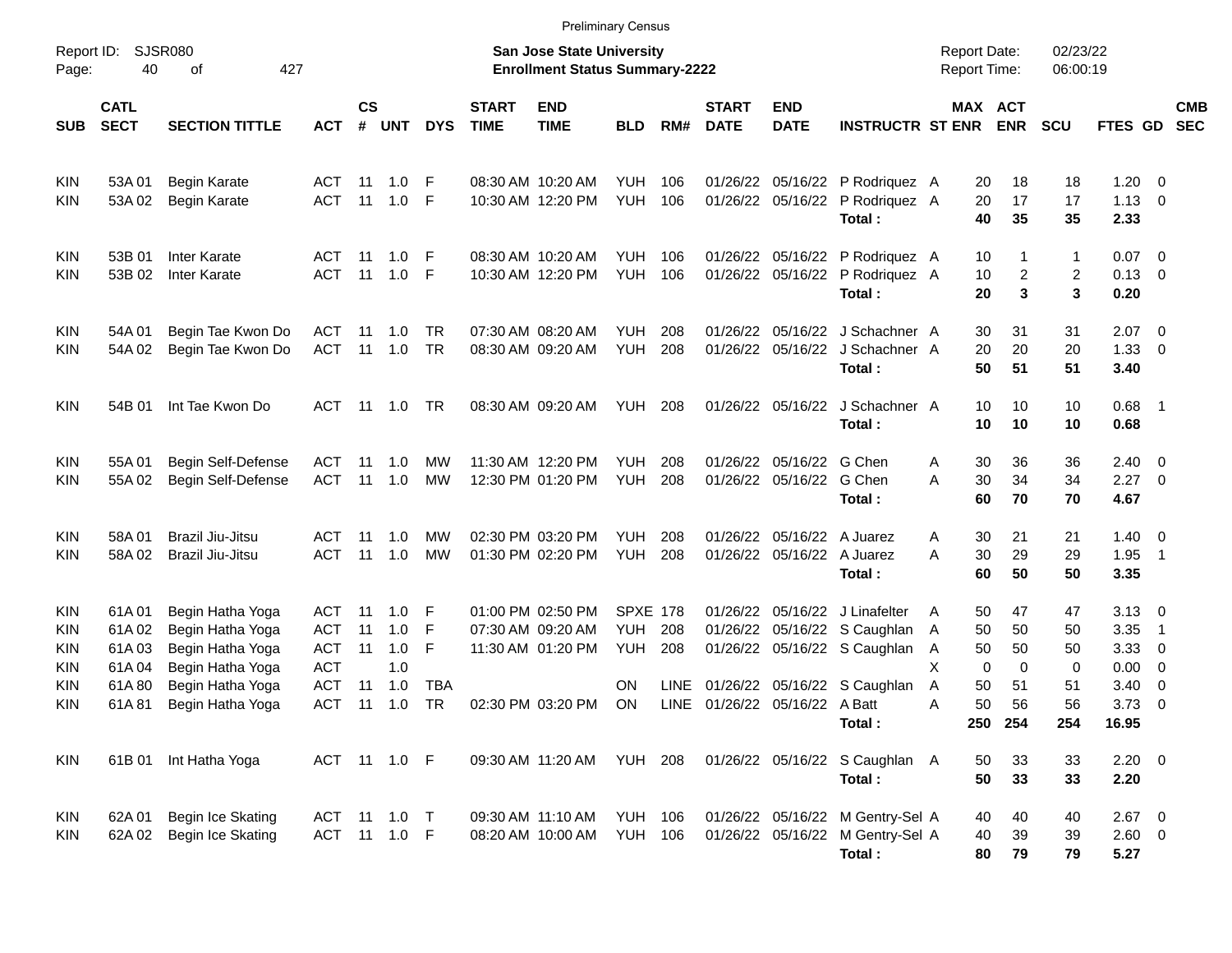| <b>Preliminary Census</b> |  |
|---------------------------|--|
|---------------------------|--|

| Report ID:<br>Page: | SJSR080<br>41              | 427<br>οf                |            |                    |                |              |                             | <b>San Jose State University</b><br><b>Enrollment Status Summary-2222</b> |                 |             |                             |                           |                                  | <b>Report Date:</b><br>Report Time: |             | 02/23/22<br>06:00:19 |                     |                          |                          |
|---------------------|----------------------------|--------------------------|------------|--------------------|----------------|--------------|-----------------------------|---------------------------------------------------------------------------|-----------------|-------------|-----------------------------|---------------------------|----------------------------------|-------------------------------------|-------------|----------------------|---------------------|--------------------------|--------------------------|
| <b>SUB</b>          | <b>CATL</b><br><b>SECT</b> | <b>SECTION TITTLE</b>    | <b>ACT</b> | $\mathsf{cs}$<br># | <b>UNT</b>     | <b>DYS</b>   | <b>START</b><br><b>TIME</b> | <b>END</b><br><b>TIME</b>                                                 | <b>BLD</b>      | RM#         | <b>START</b><br><b>DATE</b> | <b>END</b><br><b>DATE</b> | <b>INSTRUCTR ST ENR</b>          | MAX ACT                             | <b>ENR</b>  | SCU                  | FTES GD             |                          | <b>CMB</b><br><b>SEC</b> |
| <b>KIN</b>          | 63A 01                     | Beg Hiking               | <b>ACT</b> |                    | 11 1.0 F       |              |                             | 01:00 PM 03:50 PM                                                         | <b>SPXE 163</b> |             |                             | 01/26/22 05/16/22         | K Kirkendall A<br>Total:         | 20<br>20                            | 24<br>24    | 24<br>24             | 1.60 0<br>1.60      |                          |                          |
| <b>KIN</b>          | 65A 01                     | Begin Ice Hockey         | <b>ACT</b> | 11                 | 1.0 F          |              |                             | 09:50 AM 11:30 AM                                                         | YUH 106         |             |                             | 01/26/22 05/16/22         | M Gentry-Sel A<br>Total:         | 40<br>40                            | 30<br>30    | 30<br>30             | $2.00 \t 0$<br>2.00 |                          |                          |
| <b>KIN</b>          | 68 80                      | Visl Rep Sprt Cult       | <b>LEC</b> |                    | 02 3.0         | $\top$       |                             | 12:00 PM 01:15 PM                                                         | ON              |             |                             | LINE 01/26/22 05/16/22    | D Murphy<br>Total:               | 40<br>A<br>40                       | 40<br>40    | 120<br>120           | $8.00 \t 0$<br>8.00 |                          |                          |
| <b>KIN</b>          | 69 01                      | <b>Stress Management</b> | LEC        | 02                 | 3.0            | MW           |                             | 12:00 PM 01:15 PM                                                         | YUH             | 236         |                             |                           | 01/26/22 05/16/22 K Moreno       | 30<br>A                             | 28          | 84                   | $5.60 \t 0$         |                          |                          |
| KIN                 | 69 02                      | <b>Stress Management</b> | <b>LEC</b> | 02                 | 3.0            | <b>MW</b>    |                             | 01:30 PM 02:45 PM                                                         | YUH             | 236         |                             |                           | 01/26/22 05/16/22 K Moreno       | 30<br>Α                             | 30          | 90                   | 6.00                | $\overline{\phantom{0}}$ |                          |
| <b>KIN</b>          | 6903                       | <b>Stress Management</b> | <b>LEC</b> |                    | 3.0            |              |                             |                                                                           |                 |             |                             |                           |                                  | X<br>0                              | 0           | 0                    | 0.00                | 0                        |                          |
| KIN                 | 69 04                      | <b>Stress Management</b> | <b>LEC</b> | 02                 | 3.0            | <b>TR</b>    |                             | 05:30 PM 06:45 PM                                                         | YUH             | 236         |                             | 01/26/22 05/16/22 T Beggs |                                  | 30<br>Α                             | 30          | 90                   | 6.00                | 0                        |                          |
| <b>KIN</b>          | 69 05                      | <b>Stress Management</b> | <b>LEC</b> | 02                 | 3.0            | <b>TR</b>    |                             | 07:00 PM 08:15 PM                                                         | <b>YUH</b>      | 236         |                             | 01/26/22 05/16/22 T Beggs |                                  | 30<br>Α                             | 29          | 87                   | 5.80                | $\overline{\mathbf{0}}$  |                          |
| <b>KIN</b>          | 6980                       | <b>Stress Management</b> | <b>LEC</b> | 02                 | 3.0            | T            |                             | 10:30 AM 11:45 AM                                                         | <b>ON</b>       | <b>LINE</b> |                             |                           | 01/26/22 05/16/22 K Russell      | Α<br>30                             | 31          | 93                   | 6.20                | 0                        |                          |
| <b>KIN</b>          | 6981                       | <b>Stress Management</b> | <b>LEC</b> | 02 <sub>2</sub>    | 3.0            | $\mathsf{T}$ |                             | 12:00 PM 01:15 PM                                                         | <b>ON</b>       | LINE        |                             |                           | 01/26/22 05/16/22 LAtkinson      | A<br>30                             | 31          | 93                   | 6.20                | 0                        |                          |
| <b>KIN</b>          | 6982                       | <b>Stress Management</b> | <b>LEC</b> | 02                 | 3.0            | $\mathsf{T}$ |                             | 03:00 PM 04:15 PM                                                         | ΟN              | LINE        |                             |                           | 01/26/22 05/16/22 LAtkinson      | 30<br>A                             | 30          | 90                   | 6.00                | $\overline{\mathbf{0}}$  |                          |
| <b>KIN</b>          | 6983                       | <b>Stress Management</b> | <b>LEC</b> |                    | 02 3.0         | $\mathsf{T}$ |                             | 09:00 AM 10:15 AM                                                         | ON              |             |                             |                           | LINE 01/26/22 05/16/22 K Russell | 30<br>A                             | 31          | 93                   | 6.20                | $\overline{\phantom{0}}$ |                          |
|                     |                            |                          |            |                    |                |              |                             |                                                                           |                 |             |                             |                           | Total:                           | 240                                 | 240         | 720                  | 48.00               |                          |                          |
| <b>KIN</b>          | 70 01                      | Intro to Kinesiology     | <b>LEC</b> | 02                 | 3.0            | МW           |                             | 08:30 AM 09:20 AM                                                         | YUH             | 124         |                             | 01/26/22 05/16/22 J Chin  |                                  | 100<br>A                            | 102         | 204                  | 20.40               | $\overline{\phantom{0}}$ |                          |
| <b>KIN</b>          | 70 02                      | Intro to Kinesiology     | <b>ACT</b> | 11                 | 0.0            | м            | 09:30 AM 11:20 AM           |                                                                           | <b>DBH</b>      | 202         | 01/26/22                    |                           | 05/16/22 A Dietrich              | A<br>20                             | 20          | 20                   | 0.00                | $\overline{\phantom{0}}$ |                          |
| <b>KIN</b>          | 70 03                      | Intro to Kinesiology     | <b>ACT</b> | 11                 | 0.0            | W            | 09:30 AM 11:20 AM           |                                                                           | <b>DBH</b>      | 202         |                             |                           | 01/26/22 05/16/22 A Dietrich     | А<br>20                             | 20          | 20                   | 0.00                | 0                        |                          |
| KIN                 | 70 04                      | Intro to Kinesiology     | <b>ACT</b> | 11                 | 0.0            | M            |                             | 09:30 AM 11:20 AM                                                         | <b>SPXC 153</b> |             |                             |                           | 01/26/22 05/16/22 A Tomimbang A  | 20                                  | 20          | 20                   | 0.00                | 0                        |                          |
| <b>KIN</b>          | 70 05                      | Intro to Kinesiology     | <b>ACT</b> |                    | 0.0            |              |                             |                                                                           |                 |             |                             |                           |                                  | $\mathbf 0$<br>X                    | $\mathbf 0$ | 0                    | 0.00                | 0                        |                          |
| <b>KIN</b>          | 70 06                      | Intro to Kinesiology     | <b>ACT</b> | 11                 | 0.0            | W            |                             | 12:00 PM 01:50 PM                                                         | YUH             | 128         |                             |                           | 01/26/22 05/16/22 M Pascal-GonA  | 20                                  | 22          | 22                   | 0.00                | $\overline{0}$           |                          |
| <b>KIN</b>          | 70 07                      | Intro to Kinesiology     | <b>ACT</b> | 11                 | 0.0            | M            |                             | 12:00 PM 01:50 PM                                                         | YUH             | 128         |                             | 01/26/22 05/16/22         | A Tomimbang A                    | 20                                  | 20          | 20                   | 0.00                | $\overline{\phantom{0}}$ |                          |
|                     |                            |                          |            |                    |                |              |                             |                                                                           |                 |             |                             |                           | Total:                           | 200                                 | 204         | 306                  | 20.40               |                          |                          |
| KIN                 | 80 01                      | <b>Indivdl Movement</b>  | ACT        | -11                | 1.0            | TBA          |                             |                                                                           |                 |             | 01/26/22                    | 05/16/22                  |                                  | 2<br>Α                              | 0           | 0                    | $0.00 \quad 0$      |                          |                          |
| <b>KIN</b>          | 80 02                      | <b>Indivdl Movement</b>  | <b>ACT</b> | 11                 | 1.0            | <b>TBA</b>   |                             |                                                                           |                 |             |                             |                           | 01/26/22 05/16/22 D Williams     | $\overline{2}$<br>A                 | 1           | 1                    | 0.07                | - 0                      |                          |
| KIN                 | 80 03                      | <b>Indivdl Movement</b>  | ACT        | 11                 | 1.0            | TBA          |                             |                                                                           |                 |             |                             | 01/26/22 05/16/22         |                                  | Α<br>2                              | 0           | 0                    | $0.00 \quad 0$      |                          |                          |
| KIN                 | 80 04                      | <b>Indivdl Movement</b>  | <b>ACT</b> |                    | $11 \quad 1.0$ | TBA          |                             |                                                                           |                 |             |                             | 01/26/22 05/16/22         |                                  | $\overline{\mathbf{c}}$<br>Α        | 0           | 0                    | $0.00 \t 0$         |                          |                          |
|                     |                            |                          |            |                    |                |              |                             |                                                                           |                 |             |                             |                           | Total:                           | 8                                   | 1           | 1                    | 0.07                |                          |                          |
| <b>KIN</b>          |                            | 100W 01 Writing Workshop | SEM        | 04                 | 3.0            | МW           |                             | 10:30 AM 11:45 AM                                                         | SH              | 242         |                             |                           | 01/26/22 05/16/22 D Bohigian     | 25<br>A                             | 24          | 72                   | 4.80 0              |                          |                          |
| KIN                 |                            | 100W 02 Writing Workshop | SEM        | 04                 | 3.0            | МW           |                             | 09:00 AM 10:15 AM                                                         | <b>SH</b>       | 242         |                             |                           | 01/26/22 05/16/22 D Bohigian     | 25<br>Α                             | 26          | 78                   | $5.20 \ 0$          |                          |                          |
| KIN                 |                            | 100W 03 Writing Workshop | <b>SEM</b> |                    | 3.0            |              |                             |                                                                           |                 |             |                             |                           |                                  | х<br>0                              | 0           | 0                    | $0.00 \t 0$         |                          |                          |
| <b>KIN</b>          |                            | 100W 04 Writing Workshop | SEM        | 04                 | 3.0            | TR           |                             | 09:00 AM 10:15 AM                                                         | SH              | 242         |                             |                           | 01/26/22 05/16/22 A Medina       | 25<br>Α                             | 16          | 48                   | $3.20 \ 0$          |                          |                          |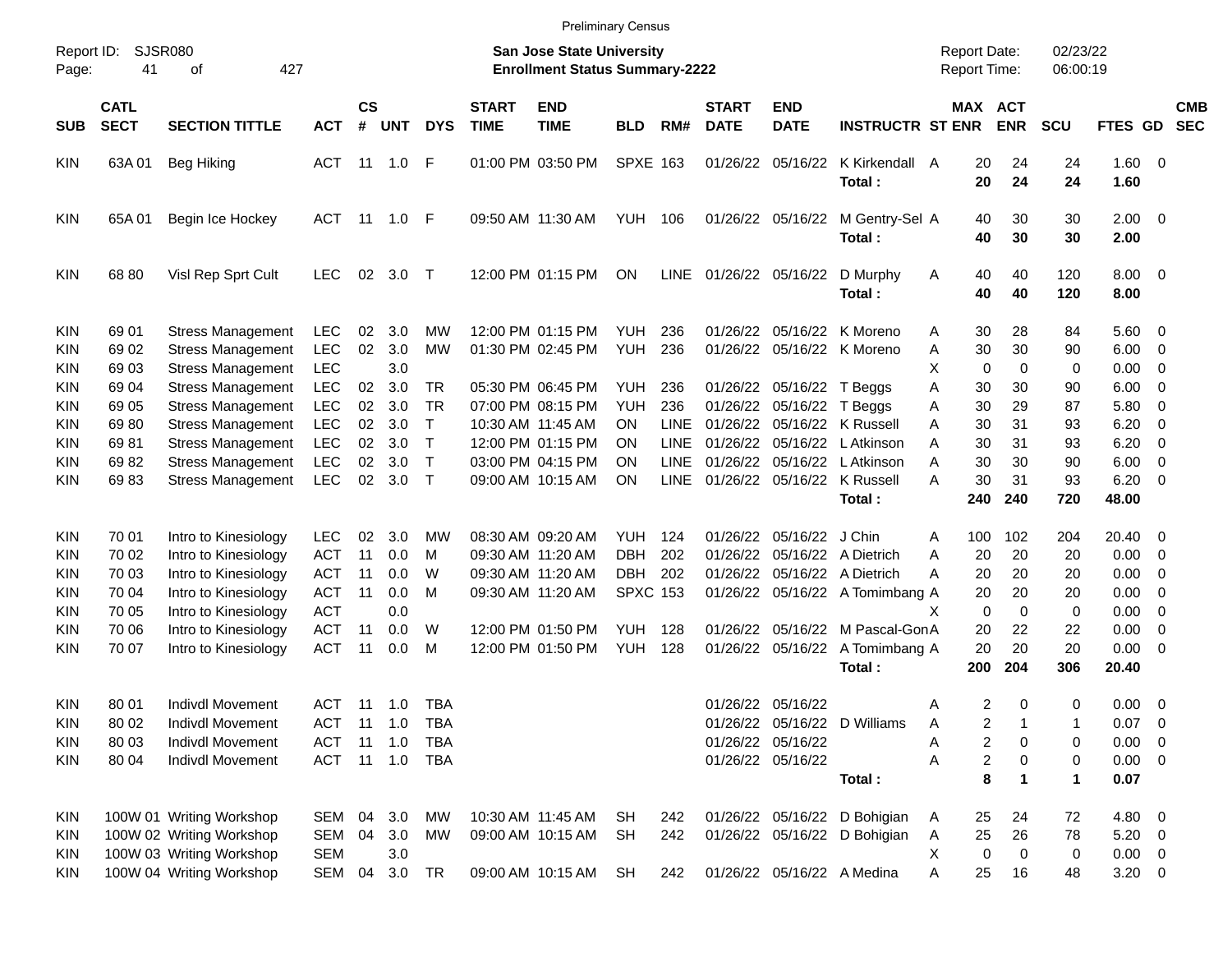| Report ID:<br>Page: | <b>SJSR080</b><br>42       | 427<br>οf                  |                |                    |            |            |                             | <b>Preliminary Census</b><br><b>San Jose State University</b><br><b>Enrollment Status Summary-2222</b> |                 |             |                             |                                |                                 |   | <b>Report Date:</b><br><b>Report Time:</b> |             | 02/23/22<br>06:00:19 |             |                          |                          |
|---------------------|----------------------------|----------------------------|----------------|--------------------|------------|------------|-----------------------------|--------------------------------------------------------------------------------------------------------|-----------------|-------------|-----------------------------|--------------------------------|---------------------------------|---|--------------------------------------------|-------------|----------------------|-------------|--------------------------|--------------------------|
| <b>SUB</b>          | <b>CATL</b><br><b>SECT</b> | <b>SECTION TITTLE</b>      | <b>ACT</b>     | $\mathsf{cs}$<br># | <b>UNT</b> | <b>DYS</b> | <b>START</b><br><b>TIME</b> | <b>END</b><br><b>TIME</b>                                                                              | <b>BLD</b>      | RM#         | <b>START</b><br><b>DATE</b> | <b>END</b><br><b>DATE</b>      | <b>INSTRUCTR ST ENR</b>         |   | <b>MAX ACT</b>                             | <b>ENR</b>  | <b>SCU</b>           | FTES GD     |                          | <b>CMB</b><br><b>SEC</b> |
| KIN                 |                            | 100W 05 Writing Workshop   | SEM            | 04                 | 3.0        | TR         | 10:30 AM 11:45 AM           |                                                                                                        | SН              | 242         | 01/26/22                    | 05/16/22                       | M Crockett                      | A | 25                                         | 24          | 72                   | 4.80        | - 0                      |                          |
| KIN                 |                            | 100W 06 Writing Workshop   | SEM            | 04                 | 3.0        | <b>TR</b>  |                             | 01:30 PM 02:45 PM                                                                                      | SН              | 242         | 01/26/22                    |                                | 05/16/22 A Medina               | A | 25                                         | 14          | 42                   | 2.80        | $\mathbf 0$              |                          |
| KIN                 |                            | 100W 07 Writing Workshop   | <b>SEM</b>     |                    | 3.0        |            |                             |                                                                                                        |                 |             |                             |                                |                                 | Х | 0                                          | $\mathbf 0$ | $\mathbf 0$          | 0.00        | $\overline{0}$           |                          |
| KIN                 |                            | 100W 80 Writing Workshop   | SEM            | 04                 | 3.0        | TR         | 10:30 AM 11:45 AM           |                                                                                                        | <b>ON</b>       |             | LINE 01/26/22               | 05/16/22                       | A Medina                        | A | 25                                         | 25          | 75                   | 5.00        | 0                        |                          |
| KIN                 |                            | 100W 81 Writing Workshop   | SEM            | 04                 | 3.0        | <b>TR</b>  |                             | 12:00 PM 01:15 PM                                                                                      | <b>ON</b>       |             |                             | LINE 01/26/22 05/16/22 C Jones |                                 | A | 25                                         | 23          | 69                   | 4.60        | - 0                      |                          |
|                     |                            |                            |                |                    |            |            |                             |                                                                                                        |                 |             |                             |                                | Total:                          |   | 175                                        | 152         | 456                  | 30.40       |                          |                          |
| KIN                 | 101 01                     | Sport in America           | <b>LEC</b>     | 02                 | 3.0        | МW         |                             | 12:00 PM 01:15 PM                                                                                      | SН              | 242         | 01/26/22                    | 05/16/22                       | S Butler                        | A | 40                                         | 14          | 42                   | 2.80        | - 0                      |                          |
| <b>KIN</b>          | 101 02                     | Sport in America           | <b>LEC</b>     | 02                 | 3.0        | <b>TR</b>  | 09:00 AM 10:15 AM           |                                                                                                        | SН              | 312         | 01/26/22                    | 05/16/22                       | M Crockett                      | A | 40                                         | 34          | 102                  | 6.80        | $\overline{0}$           |                          |
| KIN                 | 101 03                     | Sport in America           | <b>LEC</b>     | 02                 | 3.0        | <b>TR</b>  |                             | 01:30 PM 02:45 PM                                                                                      | SН              | 346         | 01/26/22                    |                                | 05/16/22 M Crockett             | Α | 40                                         | 41          | 123                  | 8.20        | $\overline{0}$           |                          |
| KIN                 | 101 04                     | Sport in America           | LEC            |                    | 3.0        |            |                             |                                                                                                        |                 |             |                             |                                |                                 | X | 0                                          | 0           | $\mathbf 0$          | 0.00        | $\overline{0}$           |                          |
|                     |                            |                            |                |                    |            |            |                             |                                                                                                        |                 |             |                             |                                | Total:                          |   | 120                                        | 89          | 267                  | 17.80       |                          |                          |
| KIN                 | 105 01                     | Water Saf Inst             | <b>LEC</b>     | 02                 | 2.0        | F          | 09:00 AM 11:50 AM           |                                                                                                        | <b>SPXE 163</b> |             | 01/26/22                    | 05/16/22                       | R Coldiron                      | A | 20                                         | 20          | 20                   | 2.67        | 0                        |                          |
| KIN                 | 105 02                     | Water Saf Inst             | <b>ACT</b>     | 11                 | 0.0        | <b>TBA</b> |                             |                                                                                                        | <b>SPXE 180</b> |             | 01/26/22                    | 05/16/22                       | R Coldiron                      | A | 20                                         | 20          | 20                   | 0.00        | $\overline{0}$           |                          |
|                     |                            |                            |                |                    |            |            |                             |                                                                                                        |                 |             |                             |                                | Total:                          |   | 40                                         | 40          | 40                   | 2.67        |                          |                          |
| KIN                 | 106 01                     | Adv Scuba & Aquc Tec LEC   |                | 02                 | 3.0        | Т          |                             | 06:00 PM 08:30 PM                                                                                      | <b>SPXE 160</b> |             | 01/26/22                    | 05/16/22 F Barry               |                                 | A | 25                                         | 9           | 9                    | 1.80        | 0                        |                          |
| KIN                 | 106 02                     | Adv Scuba & Aquc Tec ACT   |                |                    | 11 0.0     | TBA        |                             |                                                                                                        | <b>SPXE 180</b> |             |                             | 01/26/22 05/16/22 F Barry      |                                 | A | 25                                         | 9           | 18                   | 0.00        | $\overline{0}$           |                          |
|                     |                            |                            |                |                    |            |            |                             |                                                                                                        |                 |             |                             |                                | Total:                          |   | 50                                         | 18          | 27                   | 1.80        |                          |                          |
| KIN                 | 107 01                     | <b>Adapted Aquatics</b>    | <b>LEC</b>     | 02                 | 2.0        | <b>TBA</b> |                             |                                                                                                        | <b>ON</b>       | <b>LINE</b> | 01/26/22                    | 05/16/22                       | J Lee                           | A | 25                                         | 18          | 18                   | 2.40        | 0                        |                          |
| KIN                 | 107 02                     | <b>Adapted Aquatics</b>    | LAB            | 08                 | 0.0        | S          | 09:00 AM 10:50 AM           |                                                                                                        | ON              |             |                             | LINE 01/26/22 05/16/22         | J Lee                           | A | 25                                         | 18          | 18                   | 0.00        | $\overline{0}$           |                          |
|                     |                            |                            |                |                    |            |            |                             |                                                                                                        |                 |             |                             |                                | Total:                          |   | 50                                         | 36          | 36                   | 2.40        |                          |                          |
| KIN                 | 108 01                     | APA for YA with Dis        | <b>LEC</b>     |                    | 2.0        |            |                             |                                                                                                        |                 |             |                             |                                |                                 | X | 0                                          | 0           | 0                    | 0.00        | - 0                      |                          |
| KIN                 | 108 02                     | APA for YA with Dis        | LAB            |                    | 0.0        |            |                             |                                                                                                        |                 |             |                             |                                |                                 | X | 0                                          | 0           | 0                    | 0.00        | $\overline{0}$           |                          |
|                     |                            |                            |                |                    |            |            |                             |                                                                                                        |                 |             |                             |                                | Total:                          |   | 0                                          | $\bf{0}$    | $\mathbf 0$          | 0.00        |                          |                          |
| <b>KIN</b>          | 111 01                     | <b>Global Sport</b>        | LEC.           | 02                 | 3.0        | $\top$     |                             | 09:00 AM 10:15 AM                                                                                      | <b>SPXC 151</b> |             |                             | 01/26/22 05/16/22 M Dao        |                                 | A | 40                                         | 40          | 120                  | 8.00        | $\overline{0}$           |                          |
| <b>KIN</b>          | 111 02                     | <b>Global Sport</b>        | LEC            |                    | 02 3.0 T   |            |                             | 12:00 PM 01:15 PM SPXC 151 01/26/22 05/16/22 M Dao                                                     |                 |             |                             |                                |                                 | Α | 40                                         | 40          | 120                  | 8.00        | $\overline{\mathbf{0}}$  |                          |
| <b>KIN</b>          | 111 80                     | <b>Global Sport</b>        | <b>LEC</b>     | 02                 | 3.0        | M          |                             | 10:30 AM 11:45 AM                                                                                      | ON              |             |                             |                                | LINE 01/26/22 05/16/22 D Murphy | A | 40                                         | 38          | 114                  | 7.65        | $\overline{\phantom{1}}$ |                          |
| <b>KIN</b>          | 111 81                     | <b>Global Sport</b>        | <b>LEC</b>     |                    | 3.0        |            |                             |                                                                                                        |                 |             |                             |                                |                                 | X | 0                                          | 0           | $\mathbf 0$          | $0.00 \t 0$ |                          |                          |
|                     |                            |                            |                |                    |            |            |                             |                                                                                                        |                 |             |                             |                                | Total:                          |   | 120                                        | 118         | 354                  | 23.65       |                          |                          |
| <b>KIN</b>          |                            | 145A 01 Phys Act Old Adult | SEM 05 3.0     |                    |            | TR         |                             | 08:00 AM 08:50 AM SPXC 151                                                                             |                 |             |                             | 01/26/22 05/16/22 L Wilkin     |                                 | A | 20                                         | 8           | 16                   | $1.60 \t 0$ |                          |                          |
| KIN.                |                            | 145A 02 Phys Act Old Adult | LAB 17 0.0 TBA |                    |            |            |                             |                                                                                                        |                 |             |                             | 01/26/22 05/16/22 L Wilkin     |                                 | Α | 20                                         | 8           | 8                    | $0.00 \t 0$ |                          |                          |
|                     |                            |                            |                |                    |            |            |                             |                                                                                                        |                 |             |                             |                                | Total:                          |   | 40                                         | 16          | 24                   | 1.60        |                          |                          |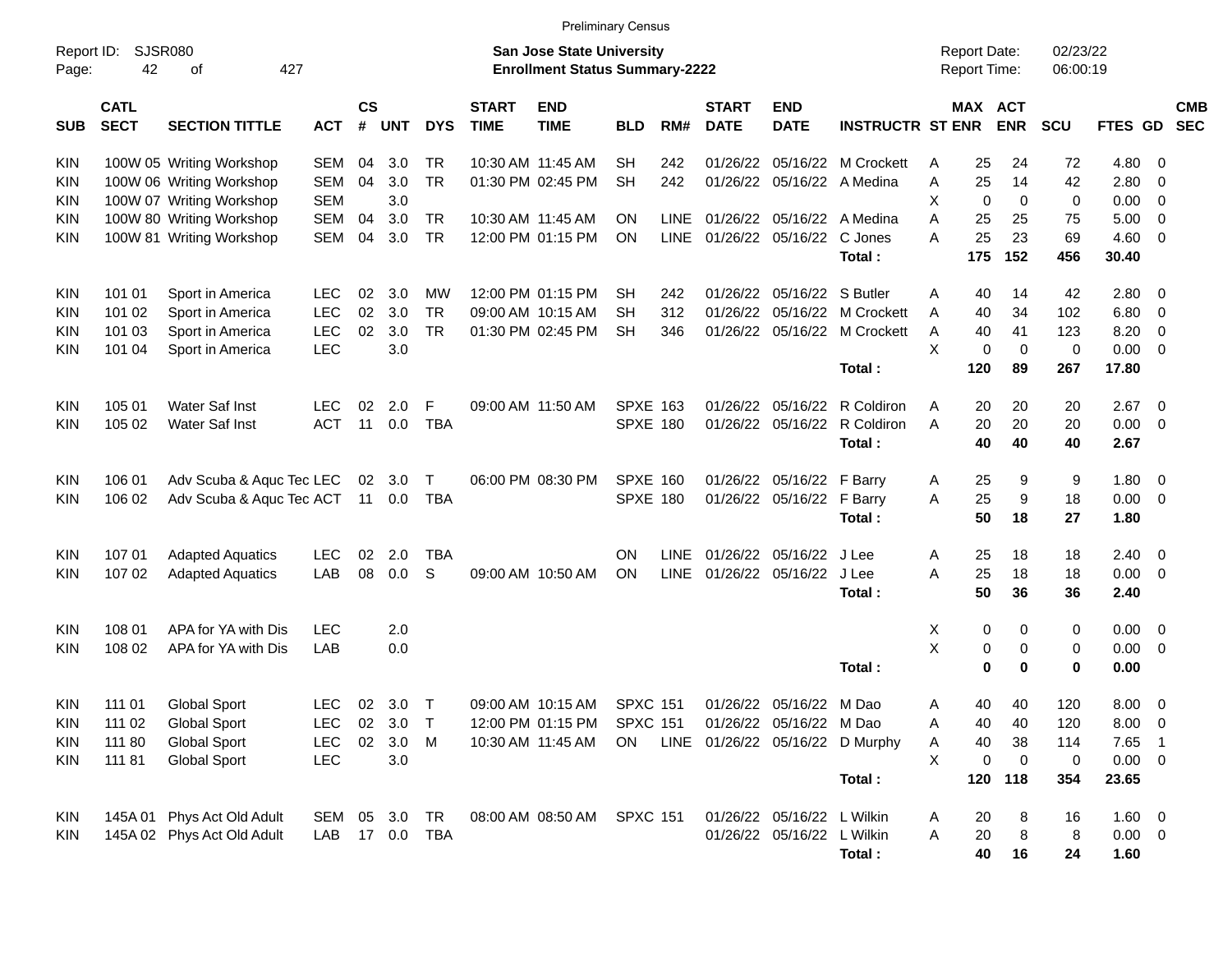|                     |                                           |                                                                                              |               |                    |            |              |                             | <b>Preliminary Census</b>                                                 |                 |     |                             |                           |                              |                                     |                       |                  |                      |                         |                          |
|---------------------|-------------------------------------------|----------------------------------------------------------------------------------------------|---------------|--------------------|------------|--------------|-----------------------------|---------------------------------------------------------------------------|-----------------|-----|-----------------------------|---------------------------|------------------------------|-------------------------------------|-----------------------|------------------|----------------------|-------------------------|--------------------------|
| Report ID:<br>Page: | SJSR080<br>43<br>427<br>of<br><b>CATL</b> |                                                                                              |               |                    |            |              |                             | <b>San Jose State University</b><br><b>Enrollment Status Summary-2222</b> |                 |     |                             |                           |                              | <b>Report Date:</b><br>Report Time: |                       |                  | 02/23/22<br>06:00:19 |                         |                          |
| <b>SUB</b>          | <b>SECT</b>                               | <b>SECTION TITTLE</b>                                                                        | <b>ACT</b>    | $\mathsf{cs}$<br># | <b>UNT</b> | <b>DYS</b>   | <b>START</b><br><b>TIME</b> | <b>END</b><br><b>TIME</b>                                                 | <b>BLD</b>      | RM# | <b>START</b><br><b>DATE</b> | <b>END</b><br><b>DATE</b> | <b>INSTRUCTR ST ENR</b>      |                                     | MAX ACT<br><b>ENR</b> | SCU              | FTES GD              |                         | <b>CMB</b><br><b>SEC</b> |
| KIN                 | 14701                                     | Biomechanical Asmt o LEC                                                                     |               | 02                 | 3.0        | м            | 08:00 AM 08:50 AM           |                                                                           | <b>SPXE 160</b> |     | 01/26/22                    | 05/16/22                  | S Riazati                    | A                                   | 60<br>92              | 92               | 18.40                | - 0                     |                          |
| KIN                 | 147 02                                    | Biomechanical Asmt o LAB                                                                     |               | 15                 | 0.0        | <b>MW</b>    | 09:30 AM 11:20 AM           |                                                                           | <b>SPXC 234</b> |     | 01/26/22                    | 05/16/22                  | S Riazati                    | A                                   | 23<br>20              | 46               | 0.00                 | - 0                     |                          |
| KIN                 | 147 03                                    | Biomechanical Asmt o LAB                                                                     |               | 15                 | 0.0        | <b>MW</b>    | 12:00 PM 01:50 PM           |                                                                           | <b>SPXC 234</b> |     | 01/26/22                    | 05/16/22                  | S Riazati                    | A                                   | 25<br>20              | 50               | 0.00                 | $\overline{0}$          |                          |
| KIN                 | 147 04                                    | Biomechanical Asmt o LAB                                                                     |               | 15                 | 0.0        | <b>MW</b>    | 02:00 PM 03:50 PM           |                                                                           | <b>SPXC 234</b> |     | 01/26/22                    | 05/16/22                  | A Tomimbang A                |                                     | 25<br>20              | 50               | 0.00                 | $\overline{0}$          |                          |
| <b>KIN</b>          | 147 05                                    | Biomechanical Asmt o LAB                                                                     |               | 15                 | 0.0        | <b>MW</b>    |                             | 04:00 PM 05:50 PM                                                         | <b>SPXC 234</b> |     | 01/26/22                    | 05/16/22                  | S Riazati                    | A                                   | 19<br>20              | 38               | 0.00                 | - 0                     |                          |
|                     |                                           |                                                                                              |               |                    |            |              |                             |                                                                           |                 |     |                             |                           | Total:                       | 140                                 | 184                   | 276              | 18.40                |                         |                          |
| <b>KIN</b>          | 152 01                                    | Theory Spt/Fit Mgt                                                                           | <b>LEC</b>    | 02                 | 3.0        | TR           | 10:30 AM 11:45 AM           |                                                                           | <b>SH</b>       | 346 | 01/26/22                    | 05/16/22                  | A Williams                   | A                                   | 40<br>37              | 111              | 7.50                 | $\overline{2}$          |                          |
|                     |                                           |                                                                                              |               |                    |            |              |                             |                                                                           |                 |     |                             |                           | Total:                       |                                     | 40<br>37              | 111              | 7.50                 |                         |                          |
| KIN                 | 153 01                                    | Spt Fac Evnt Mgt                                                                             | <b>LEC</b>    | 02                 | 3.0        | TR.          | 12:00 PM 01:15 PM           |                                                                           | <b>SPXE 163</b> |     | 01/26/22                    | 05/16/22                  | A Medina                     | Α                                   | 32<br>40              | 96               | 6.50                 | $\overline{2}$          |                          |
| <b>KIN</b>          | 153 02                                    | Spt Fac Evnt Mgt                                                                             | <b>LEC</b>    | 02                 | 3.0        | <b>MW</b>    |                             | 01:30 PM 02:45 PM                                                         | <b>SPXE 163</b> |     | 01/26/22                    | 05/16/22                  | A Medina                     | A                                   | 40<br>38              | 114              | 7.60                 | - 0                     |                          |
|                     |                                           |                                                                                              |               |                    |            |              |                             |                                                                           |                 |     |                             |                           | Total:                       |                                     | 80<br>70              | 210              | 14.10                |                         |                          |
| KIN                 | 154B 01                                   | ECG Interp & Test                                                                            | <b>LEC</b>    | 02                 | 3.0        | MW           | 09:30 AM 10:20 AM           |                                                                           | <b>YUH</b>      | 233 | 01/26/22                    | 05/16/22                  | P Plato                      | Α                                   | 20<br>29              | 58               | 5.80                 | - 0                     |                          |
| <b>KIN</b>          |                                           | 154B 02 ECG Interp & Test                                                                    | <b>ACT</b>    | 13                 | 0.0        | <b>MW</b>    | 10:30 AM 11:20 AM           |                                                                           | YUH             | 233 | 01/26/22                    | 05/16/22                  | P Plato                      | A                                   | 29<br>20              | 29               | 0.00                 | $\overline{0}$          |                          |
|                     |                                           |                                                                                              |               |                    |            |              |                             |                                                                           |                 |     |                             |                           | Total:                       |                                     | 58<br>40              | 87               | 5.80                 |                         |                          |
| KIN                 | 155 01                                    | <b>Exercise Physiology</b>                                                                   | <b>LEC</b>    | 02                 | 3.0        | МW           |                             | 09:30 AM 10:20 AM                                                         | <b>YUH</b>      | 124 | 01/26/22                    | 05/16/22                  | C Cisar                      | A                                   | 90<br>99              | 198              | 19.80                | - 0                     |                          |
| KIN                 | 155 02                                    | <b>Exercise Physiology</b>                                                                   | <b>ACT</b>    | 07                 | 0.0        | м            | 07:30 AM 09:20 AM           |                                                                           | YUH             | 233 | 01/26/22                    | 05/16/22                  | C Cisar                      | Α                                   | 24<br>20              | 24               | 0.00                 | $\overline{0}$          |                          |
| KIN                 | 155 03                                    | <b>Exercise Physiology</b>                                                                   | <b>ACT</b>    | 07                 | 0.0        | W            | 07:30 AM 09:20 AM           |                                                                           | <b>YUH</b>      | 233 | 01/26/22                    | 05/16/22                  | C Cisar                      | A                                   | 25<br>20              | 25               | 0.00                 | 0                       |                          |
| KIN                 | 155 04                                    | <b>Exercise Physiology</b>                                                                   | <b>ACT</b>    | 07                 | 0.0        | $\mathsf{T}$ | 07:30 AM 09:20 AM           |                                                                           | <b>YUH</b>      | 233 | 01/26/22                    | 05/16/22                  | C Cisar                      | A                                   | 25<br>20              | 25               | 0.00                 | 0                       |                          |
| <b>KIN</b>          | 155 05                                    | <b>Exercise Physiology</b>                                                                   | <b>ACT</b>    | 07                 | 0.0        | R            | 07:30 AM 09:20 AM           |                                                                           | YUH             | 233 |                             | 01/26/22 05/16/22         | C Cisar                      | A                                   | 25<br>20              | 25               | 0.00                 | - 0                     |                          |
|                     |                                           |                                                                                              |               |                    |            |              |                             |                                                                           |                 |     |                             |                           | Total:                       | 170                                 | 198                   | 297              | 19.80                |                         |                          |
| KIN                 | 156 01                                    | Intro Adapted Act                                                                            | <b>LEC</b>    | 02                 | 3.0        | R            |                             | 04:00 PM 05:50 PM                                                         | <b>SPXC 151</b> |     |                             | 01/26/22 05/16/22 J Lee   |                              | A                                   | 30<br>29              | 58               | 5.80                 | 0                       |                          |
| KIN                 | 156 02                                    | Intro Adapted Act                                                                            | LAB           |                    | 0.0        |              |                             |                                                                           |                 |     |                             |                           |                              | Χ                                   | 0                     | $\mathbf 0$<br>0 | 0.00                 | 0                       |                          |
| <b>KIN</b>          | 156 03                                    | Intro Adapted Act                                                                            | LAB           | 08                 | 0.0        | R            |                             | 06:00 PM 07:50 PM                                                         |                 |     | SPXC 107B 01/26/22 05/16/22 |                           | J Lee                        | A                                   | 30<br>29              | 29               | 0.00                 | 0                       |                          |
|                     |                                           |                                                                                              |               |                    |            |              |                             |                                                                           |                 |     |                             |                           | Total:                       |                                     | 58<br>60              | 87               | 5.80                 |                         |                          |
| <b>KIN</b>          |                                           | 157 01 Physiological Assess LEC 02 3.0 T 12:30 PM 01:20 PM ON LINE 01/26/22 05/16/22 P Plato |               |                    |            |              |                             |                                                                           |                 |     |                             |                           |                              | A                                   | 80 100                | 100              | 20.00 0              |                         |                          |
| KIN                 | 157 02                                    | <b>Physiological Assess</b>                                                                  | LAB           | 15                 | 0.0        | TR           |                             | 10:30 AM 12:20 PM                                                         | YUH             | 233 |                             |                           | 01/26/22 05/16/22 A Dietrich | Α                                   | 20<br>22              | 44               | 0.00                 | - 0                     |                          |
| KIN                 | 157 03                                    | <b>Physiological Assess</b>                                                                  | LAB           |                    | 15 0.0     | TR           |                             | 01:30 PM 03:20 PM                                                         | YUH 233         |     |                             | 01/26/22 05/16/22 M Cepin |                              | A                                   | 20<br>23              | 46               | 0.00                 | $\overline{0}$          |                          |
| KIN                 | 157 04                                    | <b>Physiological Assess</b>                                                                  | LAB           |                    | 15 0.0     | TR           |                             | 03:30 PM 05:20 PM YUH 233                                                 |                 |     |                             | 01/26/22 05/16/22 M Cepin |                              | Α                                   | 19<br>20              | 38               | 0.00                 | $\overline{\mathbf{0}}$ |                          |
| KIN                 | 157 05                                    | <b>Physiological Assess</b>                                                                  | LAB           |                    | 15 0.0     | MW           |                             | 12:30 PM 02:20 PM                                                         | YUH             | 233 |                             | 01/26/22 05/16/22 P Plato |                              | Α                                   | 20<br>21              | 42               | 0.00                 | $\overline{\mathbf{0}}$ |                          |
| KIN                 | 157 06                                    | <b>Physiological Assess</b>                                                                  | LAB 15 0.0    |                    |            | MW           |                             | 02:30 PM 04:20 PM YUH 233                                                 |                 |     |                             | 01/26/22 05/16/22 M Cepin |                              | Α                                   | 20<br>15              | 30               | 0.00                 | $\overline{\mathbf{0}}$ |                          |
|                     |                                           |                                                                                              |               |                    |            |              |                             |                                                                           |                 |     |                             |                           | Total:                       |                                     | 180<br>200            | 300              | 20.00                |                         |                          |
| KIN.                | 158 01                                    | Biomechanics                                                                                 | LEC 02 3.0 TR |                    |            |              |                             | 08:00 AM 08:50 AM YUH 124                                                 |                 |     |                             | 01/26/22 05/16/22 L Jin   |                              | A                                   | 100 105               | 210              | $21.00 \t 0$         |                         |                          |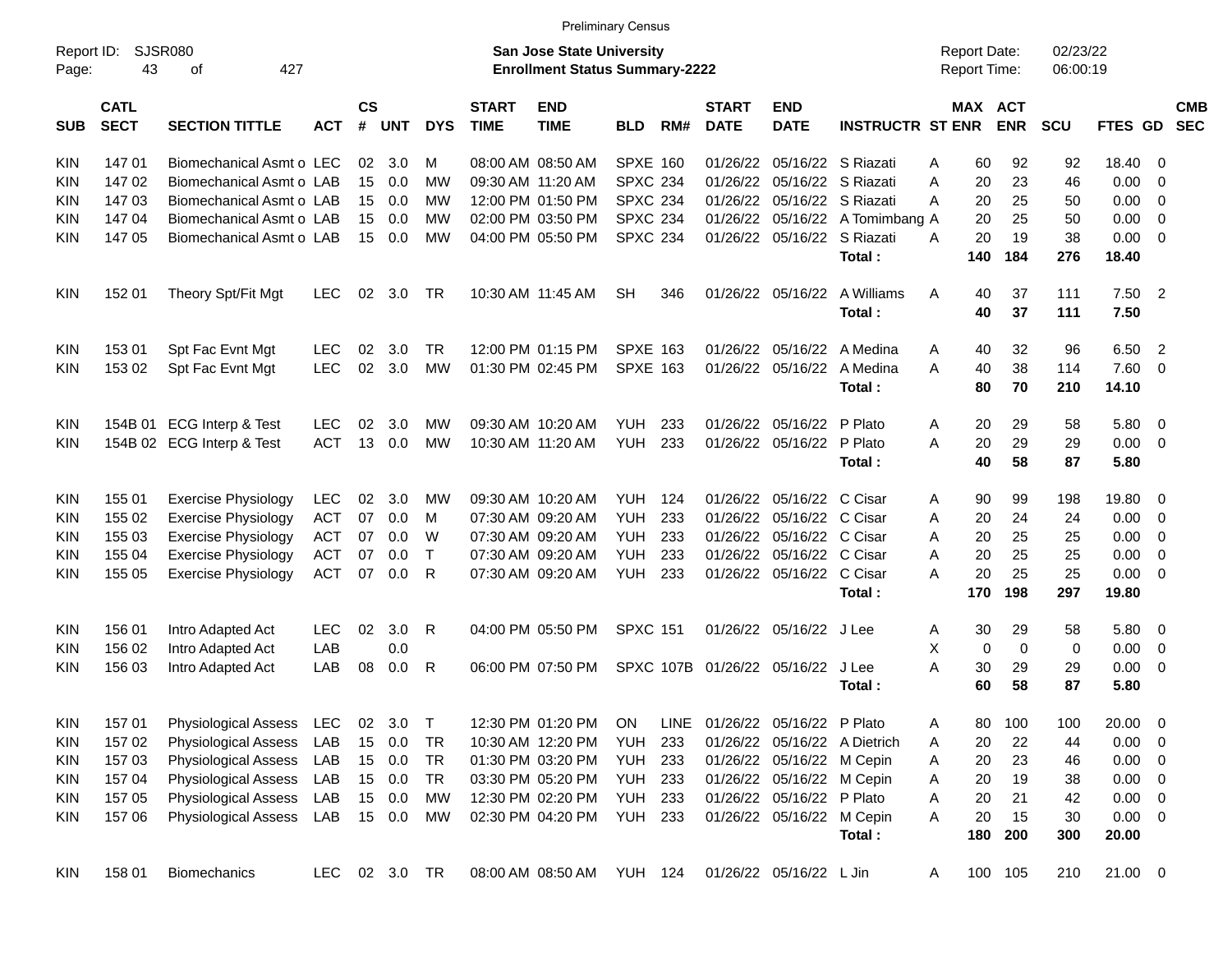|                     |                            |                             |            |                    |            |              |                             | <b>Preliminary Census</b>                                                 |                 |      |                             |                           |                                 |                                            |                       |                      |             |                         |                          |
|---------------------|----------------------------|-----------------------------|------------|--------------------|------------|--------------|-----------------------------|---------------------------------------------------------------------------|-----------------|------|-----------------------------|---------------------------|---------------------------------|--------------------------------------------|-----------------------|----------------------|-------------|-------------------------|--------------------------|
| Report ID:<br>Page: | 44                         | <b>SJSR080</b><br>427<br>οf |            |                    |            |              |                             | <b>San Jose State University</b><br><b>Enrollment Status Summary-2222</b> |                 |      |                             |                           |                                 | <b>Report Date:</b><br><b>Report Time:</b> |                       | 02/23/22<br>06:00:19 |             |                         |                          |
| <b>SUB</b>          | <b>CATL</b><br><b>SECT</b> | <b>SECTION TITTLE</b>       | <b>ACT</b> | $\mathsf{cs}$<br># | <b>UNT</b> | <b>DYS</b>   | <b>START</b><br><b>TIME</b> | <b>END</b><br><b>TIME</b>                                                 | <b>BLD</b>      | RM#  | <b>START</b><br><b>DATE</b> | <b>END</b><br><b>DATE</b> | <b>INSTRUCTR ST ENR</b>         |                                            | MAX ACT<br><b>ENR</b> | <b>SCU</b>           | FTES GD     |                         | <b>CMB</b><br><b>SEC</b> |
| KIN                 | 158 02                     | <b>Biomechanics</b>         | <b>ACT</b> | 07                 | 0.0        | Т            | 10:00 AM 11:50 AM           |                                                                           | <b>SPXC 234</b> |      | 01/26/22                    | 05/16/22                  | L Jin                           | Α<br>20                                    | 20                    | 20                   | 0.00        | - 0                     |                          |
| KIN                 | 158 03                     | <b>Biomechanics</b>         | <b>ACT</b> | 07                 | 0.0        | R            | 10:00 AM 11:50 AM           |                                                                           | <b>SPXC 234</b> |      | 01/26/22                    | 05/16/22                  | L Jin                           | 20<br>A                                    | 20                    | 20                   | 0.00        | $\mathbf 0$             |                          |
| KIN                 | 158 04                     | <b>Biomechanics</b>         | <b>ACT</b> | 07                 | 0.0        | Т            |                             | 12:00 PM 01:50 PM                                                         | <b>SPXC 234</b> |      | 01/26/22                    | 05/16/22                  | A Tomimbang A                   | 20                                         | 17                    | 17                   | 0.00        | 0                       |                          |
| KIN                 | 158 05                     | <b>Biomechanics</b>         | <b>ACT</b> | 07                 | 0.0        | R            |                             | 12:00 PM 01:50 PM                                                         | <b>SPXC 234</b> |      | 01/26/22                    | 05/16/22                  | L Jin                           | 20<br>A                                    | 20                    | 20                   | 0.00        | 0                       |                          |
| KIN                 | 158 06                     | <b>Biomechanics</b>         | <b>ACT</b> | 07                 | 0.0        | $\mathsf{T}$ |                             | 02:00 PM 03:50 PM                                                         | <b>SPXC 234</b> |      | 01/26/22                    | 05/16/22                  | L Jin                           | 20<br>Α                                    | 20                    | 20                   | 0.00        | $\mathbf 0$             |                          |
| KIN                 | 158 07                     | <b>Biomechanics</b>         | <b>ACT</b> | 07                 | 0.0        | R            |                             | 02:00 PM 03:50 PM                                                         | <b>SPXC 234</b> |      | 01/26/22                    | 05/16/22                  | L Jin                           | 20<br>A                                    | 8                     | 8                    | 0.00        | $\mathbf 0$             |                          |
| KIN                 | 158 08                     | <b>Biomechanics</b>         | <b>LEC</b> | 02                 | 3.0        | <b>TR</b>    | 11:00 AM 11:50 AM           |                                                                           | ON              | LINE | 01/26/22                    | 05/16/22                  | K Han                           | A<br>80                                    | 79                    | 158                  | 15.85       | $\overline{1}$          |                          |
| KIN                 | 158 09                     | <b>Biomechanics</b>         | <b>ACT</b> | 07                 | 0.0        | $\mathsf{T}$ | 09:00 AM 10:50 AM           |                                                                           | <b>YUH</b>      | 128  | 01/26/22                    | 05/16/22                  | K Han                           | 20<br>A                                    | 20                    | 20                   | 0.00        | $\mathbf 0$             |                          |
| ΚIΝ                 | 158 10                     | <b>Biomechanics</b>         | <b>ACT</b> | 07                 | 0.0        | R            |                             | 09:00 AM 10:50 AM                                                         | <b>YUH</b>      | 128  | 01/26/22                    | 05/16/22                  | K Han                           | 20<br>A                                    | 19                    | 19                   | 0.00        | $\overline{0}$          |                          |
| KIN                 | 158 11                     | <b>Biomechanics</b>         | <b>ACT</b> | 07                 | 0.0        | R            |                             | 01:30 PM 03:20 PM                                                         | <b>YUH</b>      | 128  | 01/26/22                    | 05/16/22                  | K Han                           | 20<br>A                                    | 20                    | 20                   | 0.00        | $\overline{1}$          |                          |
| KIN                 | 158 12                     | <b>Biomechanics</b>         | <b>ACT</b> | 07                 | 0.0        | $\top$       |                             | 01:30 PM 03:20 PM                                                         | <b>YUH</b>      | 128  | 01/26/22                    | 05/16/22                  | K Han                           | 20<br>A                                    | 20                    | 20                   | 0.00        | $\overline{0}$          |                          |
|                     |                            |                             |            |                    |            |              |                             |                                                                           |                 |      |                             |                           | Total:                          | 380                                        | 368                   | 552                  | 36.85       |                         |                          |
| <b>KIN</b>          | 159 01                     | Sport Adapt Activ           | <b>LEC</b> | 02                 | 3.0        | $\top$       |                             | 04:00 PM 05:50 PM                                                         | <b>SPXE 163</b> |      | 01/26/22                    | 05/16/22                  | E Siebert                       | 30<br>A                                    | 28                    | 56                   | 5.60        | 0                       |                          |
| KIN                 | 159 02                     | Sport Adapt Activ           | LAB        |                    | 0.0        |              |                             |                                                                           |                 |      |                             |                           |                                 | X                                          | 0<br>0                | $\mathbf 0$          | 0.00        | 0                       |                          |
| KIN                 | 159 03                     | Sport Adapt Activ           | LAB        | 08                 | 0.0        | $\top$       |                             | 06:00 PM 07:50 PM                                                         | <b>SPXE 163</b> |      | 01/26/22                    | 05/16/22                  | E Siebert                       | 30<br>A                                    | 28                    | 28                   | 0.00        | 0                       |                          |
|                     |                            |                             |            |                    |            |              |                             |                                                                           |                 |      |                             |                           | Total:                          | 60                                         | 56                    | 84                   | 5.60        |                         |                          |
| KIN                 | 160 01                     | Hist of Sport & PE          | <b>LEC</b> | 02                 | 3.0        | <b>TR</b>    |                             | 09:00 AM 10:15 AM                                                         | <b>SPXE 163</b> |      | 01/26/22                    | 05/16/22                  | S Reekie                        | 40<br>A                                    | 38                    | 114                  | 7.65        | $\overline{1}$          |                          |
| KIN                 | 160 02                     | Hist of Sport & PE          | <b>LEC</b> | 02                 | 3.0        | <b>TR</b>    |                             | 01:30 PM 02:45 PM                                                         | YUH             | 243  | 01/26/22                    | 05/16/22                  | M Dao                           | A<br>40                                    | 40                    | 120                  | 8.00        | $\overline{\mathbf{0}}$ |                          |
|                     |                            |                             |            |                    |            |              |                             |                                                                           |                 |      |                             |                           | Total:                          | 80                                         | 78                    | 234                  | 15.65       |                         |                          |
| <b>KIN</b>          | 161 01                     | Philos of Sport             | <b>LEC</b> | 02                 | 3.0        | <b>TR</b>    |                             | 10:30 AM 11:45 AM                                                         | CL              | 324  | 01/26/22                    | 05/16/22                  | D Bohigian                      | 40<br>A                                    | 40                    | 120                  | 8.05        | $\overline{1}$          |                          |
| KIN.                | 161 02                     | Philos of Sport             | <b>LEC</b> | 02                 | 3.0        | <b>TR</b>    |                             | 12:00 PM 01:15 PM                                                         | <b>CL</b>       | 324  | 01/26/22                    | 05/16/22                  | D Bohigian                      | 40<br>A                                    | 40                    | 120                  | 8.00        | 0                       |                          |
|                     |                            |                             |            |                    |            |              |                             |                                                                           |                 |      |                             |                           | Total:                          | 80                                         | 80                    | 240                  | 16.05       |                         |                          |
| KIN.                | 164 01                     | Soc-cult Perspectv          | <b>LEC</b> | 02                 | 3.0        | MW           |                             | 10:30 AM 11:45 AM                                                         | <b>SPXC 151</b> |      |                             | 01/26/22 05/16/22         | A Williams                      | 40<br>A                                    | 41                    | 123                  | 8.20        | $\overline{\mathbf{0}}$ |                          |
|                     |                            |                             |            |                    |            |              |                             |                                                                           |                 |      |                             |                           | Total:                          | 40                                         | 41                    | 123                  | 8.20        |                         |                          |
| KIN                 | 165 01                     | <b>Motor Development</b>    | <b>LEC</b> |                    | 02 3.0     | MW           |                             | 01:30 PM 02:45 PM                                                         | <b>SPXC 151</b> |      |                             | 01/26/22 05/16/22 S Chang |                                 | 40<br>A                                    | 41                    | 123                  | 8.25        | $\overline{1}$          |                          |
| KIN                 | 165 02                     | Motor Development           | <b>LEC</b> | 02                 | 3.0        | МW           |                             | 12:00 PM 01:15 PM                                                         | <b>SPXC 151</b> |      |                             | 01/26/22 05/16/22 S Chang |                                 | 40<br>Α                                    | 41                    | 123                  | 8.20        | $\overline{\mathbf{0}}$ |                          |
| <b>KIN</b>          | 165 03                     | Motor Development           | <b>LEC</b> |                    | 02 3.0     | <b>TR</b>    |                             | 10:30 AM 11:45 AM                                                         | <b>SPXC 151</b> |      |                             |                           | 01/26/22 05/16/22 F Ghiasvand A | 40                                         | 41                    | 123                  | 8.20 0      |                         |                          |
|                     |                            |                             |            |                    |            |              |                             |                                                                           |                 |      |                             |                           | Total:                          | 120                                        | 123                   | 369                  | 24.65       |                         |                          |
| <b>KIN</b>          | 166 01                     | Motor Learning              | LEC.       | 02                 | 3.0        | TR           |                             | 09:00 AM 09:50 AM                                                         | <b>YUH 124</b>  |      |                             |                           | 01/26/22 05/16/22 E Wughalter A | 80                                         | 85                    | 170                  | 17.00 0     |                         |                          |
| <b>KIN</b>          | 166 02                     | Motor Learning              | <b>ACT</b> |                    | 07 0.0     | $\top$       |                             | 10:00 AM 11:50 AM                                                         | <b>SPXE 172</b> |      |                             |                           | 01/26/22 05/16/22 E Wughalter A | 20                                         | 21                    | 21                   | $0.00 \t 0$ |                         |                          |
| <b>KIN</b>          | 166 03                     | Motor Learning              | <b>ACT</b> |                    | 07 0.0     | R            |                             | 10:00 AM 11:50 AM                                                         | <b>SPXE 172</b> |      |                             |                           | 01/26/22 05/16/22 E Wughalter A | 20                                         | 21                    | 21                   | $0.00 \t 0$ |                         |                          |
| <b>KIN</b>          | 166 04                     | Motor Learning              | <b>ACT</b> |                    | 07 0.0     | $\mathsf{T}$ |                             | 02:00 PM 03:50 PM                                                         | <b>SPXE 172</b> |      |                             |                           | 01/26/22 05/16/22 A Tomimbang A | 20                                         | 21                    | 21                   | $0.00 \t 0$ |                         |                          |
| KIN.                | 166 05                     | Motor Learning              | ACT        |                    | 07  0.0  T |              |                             | 04:00 PM 05:50 PM                                                         | <b>SPXE 172</b> |      |                             |                           | 01/26/22 05/16/22 A Tomimbang A | 20                                         | 22                    | 22                   | $0.00 \t 0$ |                         |                          |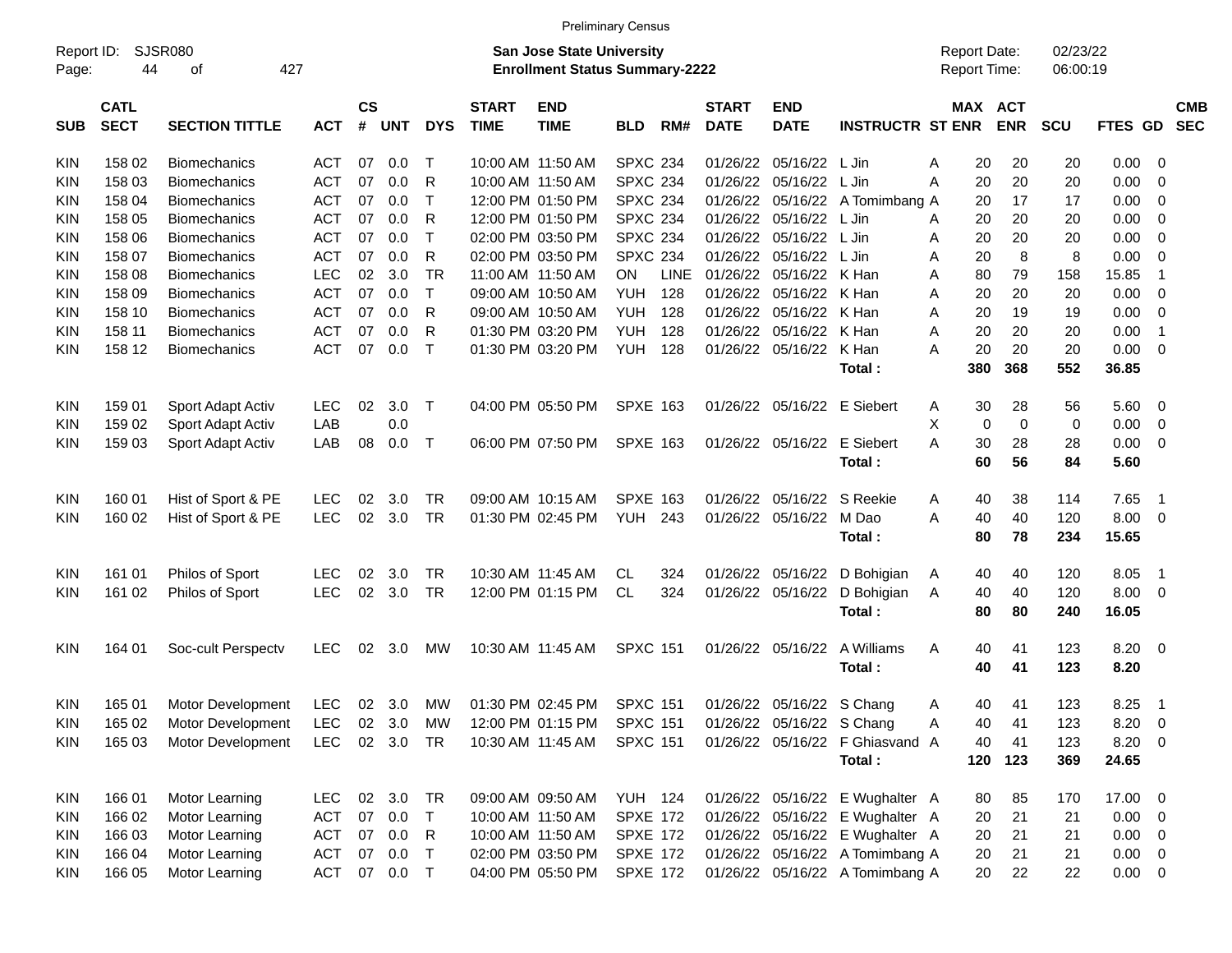|                     |                            |                       |            |                    |            |            |                             | <b>Preliminary Census</b>                                                 |                 |             |                             |                           |                                  |   |                                     |                 |                      |             |                          |                          |
|---------------------|----------------------------|-----------------------|------------|--------------------|------------|------------|-----------------------------|---------------------------------------------------------------------------|-----------------|-------------|-----------------------------|---------------------------|----------------------------------|---|-------------------------------------|-----------------|----------------------|-------------|--------------------------|--------------------------|
| Report ID:<br>Page: | 45                         | SJSR080<br>427<br>οf  |            |                    |            |            |                             | <b>San Jose State University</b><br><b>Enrollment Status Summary-2222</b> |                 |             |                             |                           |                                  |   | <b>Report Date:</b><br>Report Time: |                 | 02/23/22<br>06:00:19 |             |                          |                          |
| <b>SUB</b>          | <b>CATL</b><br><b>SECT</b> | <b>SECTION TITTLE</b> | <b>ACT</b> | $\mathsf{cs}$<br># | <b>UNT</b> | <b>DYS</b> | <b>START</b><br><b>TIME</b> | <b>END</b><br><b>TIME</b>                                                 | <b>BLD</b>      | RM#         | <b>START</b><br><b>DATE</b> | <b>END</b><br><b>DATE</b> | <b>INSTRUCTR ST ENR</b>          |   | MAX ACT                             | <b>ENR</b>      | <b>SCU</b>           | <b>FTES</b> | <b>GD</b>                | <b>CMB</b><br><b>SEC</b> |
| <b>KIN</b>          | 166 06                     | Motor Learning        | LEC        | 02                 | 3.0        | <b>MW</b>  |                             | 09:00 AM 09:50 AM                                                         | <b>SPXE 160</b> |             | 01/26/22                    | 05/16/22                  | M Tsuruike                       | A | 60                                  | 63              | 126                  | 12.60       | 0                        |                          |
| KIN.                | 166 07                     | Motor Learning        | <b>ACT</b> | 07                 | 0.0        | M          |                             | 10:00 AM 11:50 AM                                                         | <b>SPXE 172</b> |             | 01/26/22                    | 05/16/22                  | M Tsuruike                       | A | 20                                  | 20              | 20                   | 0.00        | $\mathbf 0$              |                          |
| <b>KIN</b>          | 166 08                     | Motor Learning        | <b>ACT</b> | 07                 | 0.0        | W          |                             | 10:00 AM 11:50 AM                                                         | <b>SPXE 172</b> |             | 01/26/22                    | 05/16/22                  | M Tsuruike                       | A | 20                                  | 20              | 20                   | 0.00        | 0                        |                          |
| <b>KIN</b>          | 166 09                     | Motor Learning        | <b>ACT</b> | 07                 | 0.0        | W          |                             | 12:00 PM 01:50 PM                                                         | <b>SPXE 172</b> |             | 01/26/22                    | 05/16/22                  | M Tsuruike                       | A | 20                                  | 23              | 23                   | 0.00        | $\mathbf 0$              |                          |
|                     |                            |                       |            |                    |            |            |                             |                                                                           |                 |             |                             |                           | Total:                           |   | 280                                 | 296             | 444                  | 29.60       |                          |                          |
| <b>KIN</b>          | 16701                      | Sports Psychology     | <b>LEC</b> | 02                 | 3.0        | МW         |                             | 09:00 AM 10:15 AM                                                         | <b>SPXE 163</b> |             | 01/26/22                    | 05/16/22                  | J Steidinger A                   |   | 40                                  | 40              | 120                  | 8.00        | $0\,C$                   |                          |
| <b>PSYC</b>         | 16701                      | Sports Psychology     | <b>LEC</b> | 02                 | 3.0        | <b>MW</b>  |                             | 09:00 AM 10:15 AM                                                         | <b>SPXE 163</b> |             | 01/26/22                    | 05/16/22                  | J Steidinger A                   |   | 0                                   | 3               | 9                    | 0.60        | $0\quad C$               |                          |
| KIN.                | 167 02                     | Sports Psychology     | <b>LEC</b> | 02                 | 3.0        | МW         |                             | 10:30 AM 11:45 AM                                                         | <b>SPXE 163</b> |             | 01/26/22                    | 05/16/22                  | J Steidinger A                   |   | 40                                  | 42              | 126                  | 8.50        | $2\degree$ C             |                          |
| <b>PSYC</b>         | 16702                      | Sports Psychology     | <b>LEC</b> | 02                 | 3.0        | МW         |                             | 10:30 AM 11:45 AM                                                         | <b>SPXE 163</b> |             | 01/26/22                    | 05/16/22                  | J Steidinger A                   |   | 0                                   | $\sqrt{3}$      | 9                    | 0.60        | $0\quad C$               |                          |
|                     |                            |                       |            |                    |            |            |                             |                                                                           |                 |             |                             |                           | Total:                           |   | 80                                  | 88              | 264                  | 17.70       |                          |                          |
| <b>KIN</b>          | 168 01                     | Psych of Coaching     | <b>LEC</b> |                    | 3.0        |            |                             |                                                                           |                 |             |                             |                           |                                  | X | 0                                   | 0               | 0                    | 0.00        | 0                        |                          |
| <b>KIN</b>          | 16880                      | Psych of Coaching     | <b>LEC</b> |                    | 3.0        |            |                             |                                                                           |                 |             |                             |                           |                                  | X | 0                                   | $\mathbf 0$     | $\mathbf 0$          | 0.00        | 0                        |                          |
| <b>KIN</b>          | 16881                      | Psych of Coaching     | <b>LEC</b> | 02                 | 3.0        | M          |                             | 01:30 PM 02:45 PM                                                         | <b>ON</b>       | <b>LINE</b> |                             | 01/26/22 05/16/22         | D Murphy                         | A | 40                                  | 40              | 120                  | 8.15        | -3                       |                          |
|                     |                            |                       |            |                    |            |            |                             |                                                                           |                 |             |                             |                           | Total:                           |   | 40                                  | 40              | 120                  | 8.15        |                          |                          |
| <b>KIN</b>          | 169 01                     | Divrsty/Stress/Hlth   | <b>SEM</b> | 05                 | 3.0        | <b>MW</b>  |                             | 09:00 AM 10:15 AM                                                         | <b>YUH</b>      | 236         | 01/26/22                    | 05/16/22                  | M Crockett                       | A | 30                                  | 23              | 69                   | 4.60        | 0 <sup>C</sup>           |                          |
| PH                  | 169 01                     | Divrsty/Stress/Hlth   | <b>SEM</b> | 05                 | 3.0        | <b>MW</b>  |                             | 09:00 AM 10:15 AM                                                         | <b>YUH</b>      | 236         | 01/26/22                    | 05/16/22                  | M Crockett                       | A | 0                                   | $6\phantom{1}6$ | 18                   | 1.20        | 0 <sup>C</sup>           |                          |
| KIN                 | 169 02                     | Divrsty/Stress/Hlth   | <b>SEM</b> | 05                 | 3.0        | МW         |                             | 10:30 AM 11:45 AM                                                         | <b>YUH</b>      | 236         | 01/26/22                    | 05/16/22                  | M Crockett                       | A | 30                                  | 27              | 81                   | 5.40        | 0 <sup>C</sup>           |                          |
| PH                  | 169 02                     | Divrsty/Stress/Hlth   | <b>SEM</b> | 05                 | 3.0        | <b>MW</b>  |                             | 10:30 AM 11:45 AM                                                         | <b>YUH</b>      | 236         | 01/26/22                    | 05/16/22                  | M Crockett                       | Α | 0                                   | $\overline{4}$  | 12                   | 0.80        | $0\quad C$               |                          |
| KIN                 | 169 03                     | Divrsty/Stress/Hlth   | <b>SEM</b> |                    | 3.0        |            |                             |                                                                           |                 |             |                             |                           |                                  | X | 0                                   | 0               | 0                    | 0.00        | 0                        |                          |
| PH                  | 169 03                     | Divrsty/Stress/Hlth   | <b>SEM</b> |                    | 3.0        |            |                             |                                                                           |                 |             |                             |                           |                                  | X | 0                                   | 0               | 0                    | 0.00        | 0                        |                          |
| KIN                 | 169 04                     | Divrsty/Stress/Hlth   | <b>SEM</b> | 05                 | 3.0        | TR         |                             | 01:30 PM 02:45 PM                                                         | <b>YUH</b>      | 236         | 01/26/22                    | 05/16/22                  | K Moreno                         | A | 30                                  | 19              | 57                   | 3.80        | 0 <sup>C</sup>           |                          |
| PH                  | 169 04                     | Divrsty/Stress/Hlth   | <b>SEM</b> | 05                 | 3.0        | <b>TR</b>  |                             | 01:30 PM 02:45 PM                                                         | <b>YUH</b>      | 236         | 01/26/22                    | 05/16/22                  | K Moreno                         | A | 0                                   | $\mathbf 0$     | 0                    | 0.00        | 0 <sup>C</sup>           |                          |
| KIN                 | 169 05                     | Divrsty/Stress/Hlth   | <b>SEM</b> | 05                 | 3.0        | <b>TR</b>  |                             | 10:30 AM 11:45 AM                                                         | <b>YUH</b>      | 236         | 01/26/22                    | 05/16/22                  | K Moreno                         | A | 30                                  | 15              | 45                   | 3.00        | 0 <sup>C</sup>           |                          |
| PH                  | 169 05                     | Divrsty/Stress/Hlth   | <b>SEM</b> | 05                 | 3.0        | <b>TR</b>  |                             | 10:30 AM 11:45 AM                                                         | <b>YUH</b>      | 236         | 01/26/22                    | 05/16/22                  | K Moreno                         | A | 0                                   | 3               | 9                    | 0.60        | 0 <sup>C</sup>           |                          |
| KIN                 | 16980                      | Divrsty/Stress/Hlth   | <b>SEM</b> | 05                 | 3.0        | M          |                             | 10:30 AM 11:45 AM                                                         | <b>ON</b>       | LINE        | 01/26/22                    | 05/16/22                  | L Atkinson                       | A | 30                                  | 23              | 69                   | 4.60        | 0 <sup>C</sup>           |                          |
| PH                  | 16980                      | Divrsty/Stress/Hlth   | <b>SEM</b> | 05                 | 3.0        | M          |                             | 10:30 AM 11:45 AM                                                         | <b>ON</b>       | LINE        | 01/26/22                    | 05/16/22                  | L Atkinson                       | A | $\mathbf 0$                         | $\overline{7}$  | 21                   | 1.40        | 0 <sup>C</sup>           |                          |
| <b>KIN</b>          | 16981                      | Divrsty/Stress/Hlth   | <b>SEM</b> | 05                 | 3.0        | т          |                             | 09:00 AM 10:15 AM                                                         | <b>ON</b>       | <b>LINE</b> | 01/26/22                    | 05/16/22                  | L Atkinson                       | A | 30                                  | 24              | 72                   | 4.80        | 0 <sup>o</sup>           |                          |
| PH                  | 16981                      | Divrsty/Stress/Hlth   | SEM        | 05                 | 3.0        | $\top$     |                             | 09:00 AM 10:15 AM                                                         | <b>ON</b>       |             |                             |                           | LINE 01/26/22 05/16/22 LAtkinson | A | 0                                   | 6               | 18                   | 1.20        | $0\,C$                   |                          |
| KIN                 | 16982                      | Divrsty/Stress/Hlth   | SEM        | 05                 | 3.0        | $\top$     |                             | 10:30 AM 11:45 AM                                                         | <b>ON</b>       |             |                             |                           | LINE 01/26/22 05/16/22 D Murphy  | A | 30                                  | 27              | 81                   | 5.40        | 0 <sup>C</sup>           |                          |
| PH                  | 16982                      | Divrsty/Stress/Hlth   | SEM        | 05                 | 3.0        | $\top$     |                             | 10:30 AM 11:45 AM                                                         | <b>ON</b>       |             |                             |                           | LINE 01/26/22 05/16/22 D Murphy  | A | 0                                   | 3               | 9                    | 0.60        | 0 <sup>C</sup>           |                          |
| <b>KIN</b>          | 16983                      | Divrsty/Stress/Hlth   | SEM        | 05                 | 3.0        | $\top$     |                             | 01:30 PM 02:45 PM                                                         | <b>ON</b>       |             |                             |                           | LINE 01/26/22 05/16/22 D Murphy  | A | 30                                  | 26              | 78                   | 5.25        | 1 C                      |                          |
| PH                  | 16983                      | Divrsty/Stress/Hlth   | SEM        | 05                 | 3.0        | $\top$     |                             | 01:30 PM 02:45 PM                                                         | <b>ON</b>       |             |                             |                           | LINE 01/26/22 05/16/22 D Murphy  | A | 0                                   | 4               | 12                   | 0.80        | $0\,C$                   |                          |
|                     |                            |                       |            |                    |            |            |                             |                                                                           |                 |             |                             |                           | Total:                           |   | 240                                 | 217             | 651                  | 43.45       |                          |                          |
| KIN                 | 17201                      | Elem Sch Programs     | <b>LEC</b> |                    | 02 3.0     | TR         |                             | 02:00 PM 02:50 PM                                                         | <b>SPXC 151</b> |             |                             | 01/26/22 05/16/22 D Daum  |                                  | A | 22                                  | 18              | 36                   | 3.60        | $\overline{\phantom{0}}$ |                          |
| KIN                 | 172 02                     | Elem Sch Programs     | ACT 11 0.0 |                    |            | TR         |                             | 03:00 PM 03:50 PM                                                         | <b>SPXC 151</b> |             |                             | 01/26/22 05/16/22 D Daum  |                                  | Α | 22                                  | 18              | 18                   | $0.00 \t 0$ |                          |                          |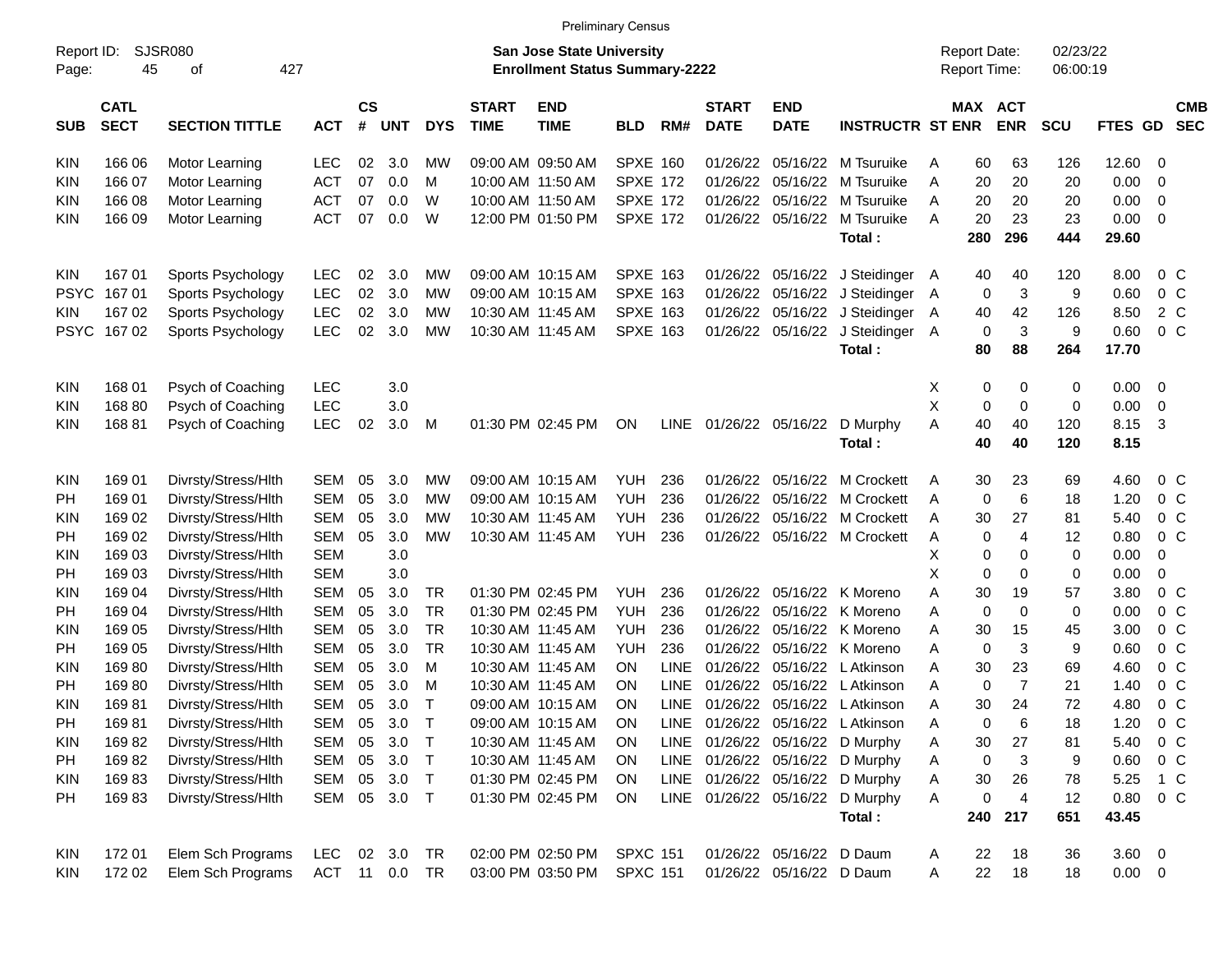|                     |                            |                             |            |                |            |            |                             |                                                                    | <b>Preliminary Census</b> |             |                             |                             |                                 |   |                         |                       |                      |                |                          |                          |
|---------------------|----------------------------|-----------------------------|------------|----------------|------------|------------|-----------------------------|--------------------------------------------------------------------|---------------------------|-------------|-----------------------------|-----------------------------|---------------------------------|---|-------------------------|-----------------------|----------------------|----------------|--------------------------|--------------------------|
| Report ID:<br>Page: | 46                         | <b>SJSR080</b><br>427<br>of |            |                |            |            |                             | San Jose State University<br><b>Enrollment Status Summary-2222</b> |                           |             |                             |                             |                                 |   | <b>Report Date:</b>     | Report Time:          | 02/23/22<br>06:00:19 |                |                          |                          |
| <b>SUB</b>          | <b>CATL</b><br><b>SECT</b> | <b>SECTION TITTLE</b>       | <b>ACT</b> | <b>CS</b><br># | <b>UNT</b> | <b>DYS</b> | <b>START</b><br><b>TIME</b> | <b>END</b><br><b>TIME</b>                                          | <b>BLD</b>                | RM#         | <b>START</b><br><b>DATE</b> | <b>END</b><br><b>DATE</b>   | <b>INSTRUCTR ST ENR</b>         |   |                         | MAX ACT<br><b>ENR</b> | <b>SCU</b>           | FTES GD        |                          | <b>CMB</b><br><b>SEC</b> |
|                     |                            |                             |            |                |            |            |                             |                                                                    |                           |             |                             |                             | Total:                          |   | 44                      | 36                    | 54                   | 3.60           |                          |                          |
| <b>KIN</b>          | 174 01                     | Assess Psychomotor          | LEC        | 02             | 3.0        | W          |                             | 06:00 PM 07:50 PM                                                  | <b>SPXE 163</b>           |             |                             | 01/26/22 05/16/22 J Lee     |                                 | Α | 30                      | 30                    | 60                   | $6.00 \quad 0$ |                          |                          |
| KIN                 | 174 02                     | Assess Psychomotor          | LAB        |                | 0.0        |            |                             |                                                                    |                           |             |                             |                             |                                 | х | $\mathbf 0$             | $\mathbf 0$           | 0                    | 0.00           | $\overline{\phantom{0}}$ |                          |
| <b>KIN</b>          | 174 03                     | Assess Psychomotor          | LAB        | 08             | 0.0        | W          |                             | 04:00 PM 05:50 PM                                                  |                           |             |                             | SPXC 107A 01/26/22 05/16/22 | J Lee                           | A | 30                      | 30                    | 30                   | $0.00 \t 0$    |                          |                          |
|                     |                            |                             |            |                |            |            |                             |                                                                    |                           |             |                             |                             | Total:                          |   | 60                      | 60                    | 90                   | 6.00           |                          |                          |
| <b>KIN</b>          | 175 01                     | Meas & Eval in Kines        | <b>LEC</b> |                | 3.0        |            |                             |                                                                    |                           |             |                             |                             |                                 | X | 0                       | 0                     | 0                    | $0.00 \t 0$    |                          |                          |
| <b>KIN</b>          | 175 02                     | Meas & Eval in Kines        | ACT        | 13             | 0.0        | F          |                             | 10:00 AM 11:50 AM                                                  | <b>SPXE 172</b>           |             | 01/26/22                    |                             | 05/16/22 F Ghiasvand A          |   | 20                      | 28                    | 28                   | 0.00           | $\overline{\phantom{0}}$ |                          |
| <b>KIN</b>          | 175 03                     | Meas & Eval in Kines        | ACT        | 13             | 0.0        | F          |                             | 12:00 PM 01:50 PM                                                  | <b>SPXE 172</b>           |             | 01/26/22                    |                             | 05/16/22 F Ghiasvand A          |   | 20                      | 25                    | 25                   | 0.00           | $\overline{\phantom{0}}$ |                          |
| KIN                 | 175 04                     | Meas & Eval in Kines        | ACT        | 13             | 0.0        | F          |                             | 02:00 PM 03:50 PM                                                  | <b>SPXE 172</b>           |             | 01/26/22                    |                             | 05/16/22 F Ghiasvand A          |   | 20                      | 26                    | 26                   | 0.00           | $\overline{\phantom{0}}$ |                          |
| <b>KIN</b>          | 175 05                     | Meas & Eval in Kines        | ACT        | 13             | 0.0        | F          |                             | 04:00 PM 05:50 PM                                                  | <b>SPXE 172</b>           |             | 01/26/22                    |                             | 05/16/22 F Ghiasvand A          |   | 20                      | 18                    | 18                   | 0.00           | 0                        |                          |
| <b>KIN</b>          | 17580                      | Meas & Eval in Kines LEC    |            | 02             | 3.0        | <b>TR</b>  |                             | 08:30 AM 09:20 AM                                                  | <b>ON</b>                 | <b>LINE</b> |                             |                             | 01/26/22 05/16/22 F Ghiasvand A |   | 80                      | 97                    | 194                  | 19.40          | $\overline{0}$           |                          |
|                     |                            |                             |            |                |            |            |                             |                                                                    |                           |             |                             |                             | Total:                          |   | 160                     | 194                   | 291                  | 19.40          |                          |                          |
| <b>KIN</b>          | 176 01                     | <b>Exercise Psych</b>       | <b>LEC</b> |                | 3.0        |            |                             |                                                                    |                           |             |                             |                             |                                 | х | 0                       | 0                     | 0                    | $0.00 \t 0$    |                          |                          |
|                     |                            |                             |            |                |            |            |                             |                                                                    |                           |             |                             |                             | Total:                          |   | 0                       | 0                     | 0                    | 0.00           |                          |                          |
| <b>KIN</b>          | 179 01                     | Dsgn/Asmt Movement LEC      |            |                | 02 3.0 TR  |            |                             | 03:00 PM 03:50 PM                                                  | <b>SPXC 153</b>           |             |                             | 01/26/22 05/16/22           | E Siebert                       | Α | 22                      | 9                     | 27                   | $1.80 \ 0$     |                          |                          |
|                     |                            |                             |            |                |            |            |                             |                                                                    |                           |             |                             |                             | Total:                          |   | 22                      | 9                     | 27                   | 1.80           |                          |                          |
| <b>KIN</b>          | 180 01                     | Independent Study           | <b>SUP</b> | 36             | 1.0        | TBA        |                             |                                                                    |                           |             |                             | 01/26/22 05/16/22           |                                 | Α | 2                       | 0                     | 0                    | $0.00 \t 0$    |                          |                          |
| <b>KIN</b>          | 180 02                     | Independent Study           | <b>SUP</b> | 36             | 2.0        | <b>TBA</b> |                             |                                                                    |                           |             |                             | 01/26/22 05/16/22           |                                 | Α | 2                       | 0                     | 0                    | 0.00           | $\overline{\phantom{0}}$ |                          |
| <b>KIN</b>          | 180 03                     | Independent Study           | <b>SUP</b> | 36             | 3.0        | <b>TBA</b> |                             |                                                                    |                           |             | 01/26/22                    | 05/16/22                    |                                 | Α | 2                       | 0                     | 0                    | 0.00           | $\overline{\mathbf{0}}$  |                          |
| <b>KIN</b>          | 180 04                     | Independent Study           | <b>SUP</b> | 36             | 4.0        | <b>TBA</b> |                             |                                                                    |                           |             | 01/26/22                    | 05/16/22                    |                                 | Α | 2                       | 0                     | 0                    | 0.00           | $\overline{\mathbf{0}}$  |                          |
| KIN                 | 180 05                     | Independent Study           | <b>SUP</b> | 36             | 1.0        | <b>TBA</b> |                             |                                                                    |                           |             | 01/26/22                    | 05/16/22                    |                                 | Α | 2                       | $\Omega$              | 0                    | 0.00           | $\overline{\mathbf{0}}$  |                          |
| <b>KIN</b>          | 180 06                     | Independent Study           | <b>SUP</b> | 36             | 1.0        | <b>TBA</b> |                             |                                                                    |                           |             | 01/26/22                    | 05/16/22                    |                                 | Α | 2                       | 0                     | 0                    | 0.00           | 0                        |                          |
| <b>KIN</b>          | 180 07                     | Independent Study           | <b>SUP</b> | 36             | 1.0        | <b>TBA</b> |                             |                                                                    |                           |             |                             | 01/26/22 05/16/22           |                                 | Α | 2                       | 0                     | 0                    | 0.00           | $\overline{\mathbf{0}}$  |                          |
| KIN                 | 180 08                     | Independent Study           | <b>SUP</b> | 36             | 1.0        | <b>TBA</b> |                             |                                                                    |                           |             |                             | 01/26/22 05/16/22           |                                 | Α | 2                       | 0                     | 0                    | 0.00           | 0                        |                          |
| <b>KIN</b>          | 180 09                     | Independent Study           | <b>SUP</b> | 36             | 1.0        | <b>TBA</b> |                             |                                                                    |                           |             |                             | 01/26/22 05/16/22           |                                 | Α | $\overline{c}$          | $\Omega$              | 0                    | 0.00           | - 0                      |                          |
| KIN                 | 180 10                     | Independent Study           | <b>SUP</b> | 36             | 2.0        | <b>TBA</b> |                             |                                                                    |                           |             |                             | 01/26/22 05/16/22           |                                 | Α | 2                       | 0                     | 0                    | 0.00           | $\overline{\mathbf{0}}$  |                          |
| <b>KIN</b>          | 180 11                     | Independent Study           | <b>SUP</b> | 36             | 2.0        | <b>TBA</b> |                             |                                                                    |                           |             |                             | 01/26/22 05/16/22           |                                 | Α | 2                       | $\Omega$              | 0                    | 0.00           | $\overline{\phantom{0}}$ |                          |
| KIN                 | 180 12                     | Independent Study           | <b>SUP</b> | 36             | 2.0        | <b>TBA</b> |                             |                                                                    |                           |             |                             | 01/26/22 05/16/22           |                                 | А | $\overline{\mathbf{c}}$ | 0                     | 0                    | 0.00           | $\overline{\phantom{0}}$ |                          |
| KIN                 | 180 13                     | Independent Study           | <b>SUP</b> | 36             | 2.0        | <b>TBA</b> |                             |                                                                    |                           |             |                             | 01/26/22 05/16/22           |                                 | А | $\overline{\mathbf{c}}$ | 0                     | 0                    | 0.00           | $\overline{\phantom{0}}$ |                          |
| <b>KIN</b>          | 180 14                     | Independent Study           | <b>SUP</b> | 36             | 3.0        | <b>TBA</b> |                             |                                                                    |                           |             |                             | 01/26/22 05/16/22 K Han     |                                 | Α | $\overline{c}$          |                       | 3                    | 0.20           | $\overline{0}$           |                          |
| KIN                 | 180 15                     | Independent Study           | <b>SUP</b> | 36             | 3.0        | <b>TBA</b> |                             |                                                                    |                           |             |                             | 01/26/22 05/16/22 A Jensen  |                                 | A | $\overline{\mathbf{c}}$ | 2                     | 6                    | 0.40           | $\overline{\phantom{0}}$ |                          |
| KIN                 | 180 16                     | Independent Study           | <b>SUP</b> | 36             | 3.0        | <b>TBA</b> |                             |                                                                    |                           |             |                             |                             | 01/26/22 05/16/22 E Wughalter   | A | $\overline{c}$          | $\overline{1}$        | 3                    | 0.20           | $\overline{\phantom{0}}$ |                          |
| <b>KIN</b>          | 180 17                     | Independent Study           | <b>SUP</b> | 36             | 3.0        | <b>TBA</b> |                             |                                                                    |                           |             |                             | 01/26/22 05/16/22           |                                 | Α | 2                       | 0                     | 0                    | $0.00 \t 0$    |                          |                          |
| KIN                 | 180 18                     | Independent Study           | <b>SUP</b> |                |            | 36 3.0 TBA |                             |                                                                    |                           |             |                             | 01/26/22 05/16/22           |                                 | Α | $\overline{c}$          | 0                     | 0                    | $0.00 \t 0$    |                          |                          |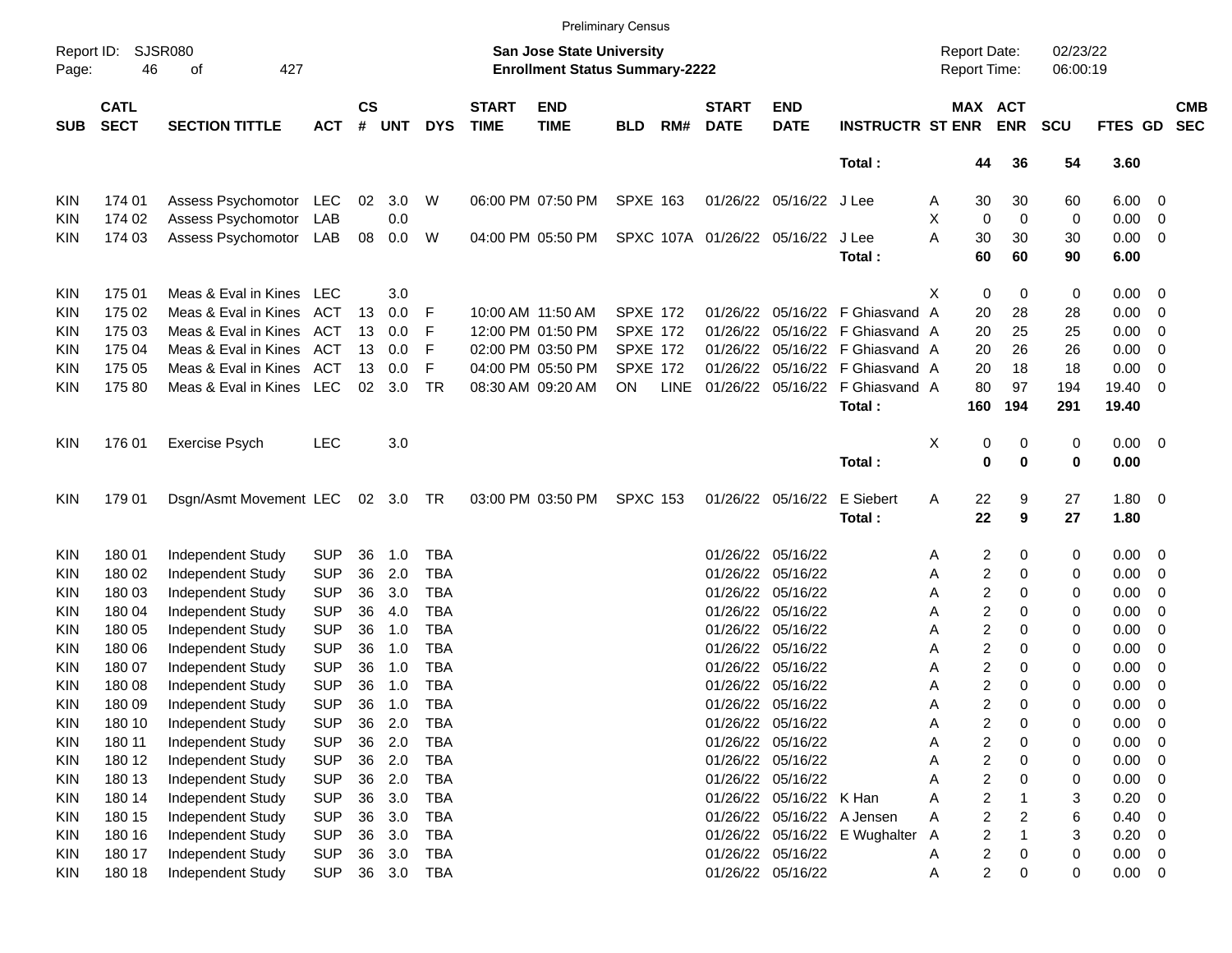|                     |                            |                             |              |                    |            |            |                             |                                                                           | <b>Preliminary Census</b> |     |                             |                            |                                  |                                     |                       |                      |             |                            |                          |
|---------------------|----------------------------|-----------------------------|--------------|--------------------|------------|------------|-----------------------------|---------------------------------------------------------------------------|---------------------------|-----|-----------------------------|----------------------------|----------------------------------|-------------------------------------|-----------------------|----------------------|-------------|----------------------------|--------------------------|
| Report ID:<br>Page: | 47                         | <b>SJSR080</b><br>427<br>οf |              |                    |            |            |                             | <b>San Jose State University</b><br><b>Enrollment Status Summary-2222</b> |                           |     |                             |                            |                                  | <b>Report Date:</b><br>Report Time: |                       | 02/23/22<br>06:00:19 |             |                            |                          |
| <b>SUB</b>          | <b>CATL</b><br><b>SECT</b> | <b>SECTION TITTLE</b>       | <b>ACT</b>   | $\mathsf{cs}$<br># | <b>UNT</b> | <b>DYS</b> | <b>START</b><br><b>TIME</b> | <b>END</b><br><b>TIME</b>                                                 | <b>BLD</b>                | RM# | <b>START</b><br><b>DATE</b> | <b>END</b><br><b>DATE</b>  | <b>INSTRUCTR ST ENR</b>          |                                     | MAX ACT<br><b>ENR</b> | <b>SCU</b>           | FTES GD     |                            | <b>CMB</b><br><b>SEC</b> |
|                     |                            |                             |              |                    |            |            |                             |                                                                           |                           |     |                             |                            | Total:                           | 36                                  | 4                     | 12                   | 0.80        |                            |                          |
| KIN                 | 185 01                     | Senior Seminar              | SEM          | 05                 | 1.0        | М          |                             | 12:30 PM 01:20 PM                                                         | <b>SPXC 153</b>           |     |                             | 01/26/22 05/16/22          | M Tsuruike                       | A<br>20                             | 18                    | 18                   | 1.20        | $\overline{0}$             |                          |
| KIN                 | 185 02                     | Senior Seminar              | <b>SEM</b>   | 05                 | 1.0        | W          |                             | 12:30 PM 01:20 PM                                                         | <b>SPXC 153</b>           |     | 01/26/22                    | 05/16/22                   | A Jensen                         | 20<br>Α                             | 22                    | 22                   | 1.47        | 0                          |                          |
| KIN                 | 185 03                     | Senior Seminar              | <b>SEM</b>   | 05                 | 1.0        | $\top$     |                             | 12:30 PM 01:20 PM                                                         | <b>SPXC 153</b>           |     | 01/26/22                    | 05/16/22                   | L Wilkin                         | Α<br>20                             | 25                    | 25                   | 1.67        | 0                          |                          |
| KIN                 | 185 04                     | Senior Seminar              | <b>SEM</b>   | 05                 | 1.0        | R          |                             | 12:30 PM 01:20 PM                                                         | <b>SPXC 153</b>           |     | 01/26/22                    | 05/16/22                   | L Wilkin                         | 20<br>Α                             | 24                    | 24                   | 1.60        | 0                          |                          |
| KIN                 | 185 05                     | Senior Seminar              | <b>SEM</b>   | 05                 | 1.0        | М          |                             | 08:30 AM 09:20 AM                                                         | <b>SPXC 153</b>           |     | 01/26/22                    |                            | 05/16/22 A Jensen                | 20<br>Α                             | 20                    | 20                   | 1.33        | 0                          |                          |
| KIN                 | 185 06                     | Senior Seminar              | SEM          | 05                 | 1.0        | W          |                             | 09:00 AM 09:50 AM                                                         | <b>SPXC 151</b>           |     |                             | 01/26/22 05/16/22 S Reekie |                                  | 20<br>А                             | 19                    | 19                   | 1.27        | $\overline{\mathbf{0}}$    |                          |
|                     |                            |                             |              |                    |            |            |                             |                                                                           |                           |     |                             |                            | Total:                           | 120                                 | 128                   | 128                  | 8.53        |                            |                          |
| KIN                 | 18701                      | Clin Ex Physiol             | <b>LEC</b>   | 02                 | 3.0        | <b>TR</b>  |                             | 10:30 AM 11:45 AM                                                         | <b>SPXE 163</b>           |     |                             | 01/26/22 05/16/22          | A Jensen                         | 40<br>A                             | 40                    | 120                  | 8.00        | 0                          |                          |
| KIN                 | 18702                      | Clin Ex Physiol             | <b>LEC</b>   | 02                 | 3.0        | <b>TR</b>  |                             | 01:30 PM 02:45 PM                                                         | <b>SPXE 163</b>           |     |                             | 01/26/22 05/16/22          | A Jensen                         | 40<br>A                             | 38                    | 114                  | 7.60        | 0                          |                          |
|                     |                            |                             |              |                    |            |            |                             |                                                                           |                           |     |                             |                            | Total:                           | 80                                  | 78                    | 234                  | 15.60       |                            |                          |
|                     |                            |                             |              |                    |            |            |                             |                                                                           |                           |     |                             |                            |                                  |                                     |                       |                      |             |                            |                          |
| KIN                 | 18801                      | Prev Care Ath Inj           | <b>LEC</b>   | 02                 | 2.0        | TR         |                             | 12:30 PM 01:20 PM                                                         | <b>YUH 128</b>            |     |                             | 01/26/22 05/16/22          | K Han                            | Α<br>30                             | 22                    | 44                   | 2.97        | $\overline{\phantom{0}}$ 1 |                          |
|                     |                            |                             |              |                    |            |            |                             |                                                                           |                           |     |                             |                            | Total:                           | 30                                  | 22                    | 44                   | 2.97        |                            |                          |
|                     |                            |                             |              |                    |            |            |                             |                                                                           |                           |     |                             |                            |                                  |                                     |                       |                      |             |                            |                          |
| KIN                 | 18901                      | Care & Prev Lab             | LAB          | 15                 | 1.0        | $\top$     |                             | 03:30 PM 05:20 PM                                                         | YUH                       | 128 |                             | 01/26/22 05/16/22          | K Han                            | Α<br>20                             | 20                    | 20                   | 1.35        | $\overline{\phantom{0}}$ 1 |                          |
|                     |                            |                             |              |                    |            |            |                             |                                                                           |                           |     |                             |                            | Total:                           | 20                                  | 20                    | 20                   | 1.35        |                            |                          |
|                     |                            |                             |              |                    |            |            |                             |                                                                           |                           |     |                             |                            |                                  |                                     |                       |                      |             |                            |                          |
| KIN                 | 195 01                     | <b>Therapeutic Modaliti</b> | <b>LEC</b>   |                    | 3.0        |            |                             |                                                                           |                           |     |                             |                            |                                  | Х                                   | 0<br>0                | 0                    | 0.00        | $\overline{\mathbf{0}}$    |                          |
| KIN                 | 195 02                     | <b>Therapeutic Modaliti</b> | <b>ACT</b>   |                    | 0.0        |            |                             |                                                                           |                           |     |                             |                            |                                  | X                                   | 0<br>0                | 0                    | 0.00        | 0                          |                          |
|                     |                            |                             |              |                    |            |            |                             |                                                                           |                           |     |                             |                            | Total:                           |                                     | 0<br>0                | 0                    | 0.00        |                            |                          |
| KIN                 | 198 01                     | Internship                  | <b>SUP</b>   | 36                 | 1.0        | TBA        |                             |                                                                           |                           |     |                             | 01/26/22 05/16/22          | C Armstrong A                    | 10                                  | 38                    | 38                   | 2.53        | 0                          |                          |
| KIN                 | 198 02                     | Internship                  | <b>SUP</b>   | 36                 | 2.0        | <b>TBA</b> |                             |                                                                           |                           |     | 01/26/22                    | 05/16/22                   | C Armstrong A                    | 10                                  | 68                    | 136                  | 9.07        | 0                          |                          |
| KIN                 | 198 03                     | Internship                  | <b>SUP</b>   | 36                 | 3.0        | <b>TBA</b> |                             |                                                                           |                           |     |                             | 01/26/22 05/16/22          | C Armstrong A                    | 10                                  | 22                    | 66                   | 4.40        | 0                          |                          |
| KIN                 | 198 04                     | Internship                  | <b>SUP</b>   | 36                 | 4.0        | <b>TBA</b> |                             |                                                                           |                           |     |                             | 01/26/22 05/16/22          | C Armstrong A                    | 10                                  | 4                     | 16                   | 1.07        | 0                          |                          |
| KIN                 | 198 05                     | Internship                  | <b>SUP</b>   | 36                 | 5.0        | <b>TBA</b> |                             |                                                                           |                           |     | 01/26/22                    | 05/16/22                   | C Armstrong A                    |                                     | 5<br>4                | 20                   | 1.33        | 0                          |                          |
| KIN                 | 198 06                     | Internship                  | <b>SUP</b>   | 36                 | 1.0        | <b>TBA</b> |                             |                                                                           |                           |     |                             |                            | 01/26/22 05/16/22 C Rodriguez- A |                                     | 5<br>0                | 0                    | 0.00        | 0                          |                          |
| KIN                 | 198 07                     | Internship                  | <b>SUP</b>   | 36                 | 2.0        | TBA        |                             |                                                                           |                           |     |                             |                            | 01/26/22 05/16/22 C Rodriguez- A |                                     | 5<br>2                | 4                    | $0.27$ 0    |                            |                          |
| KIN                 | 198 08                     | Internship                  | <b>SUP</b>   | 36                 | 3.0        | <b>TBA</b> |                             |                                                                           |                           |     |                             |                            | 01/26/22 05/16/22 C Rodriguez- A |                                     | 5<br>5                | 15                   | 1.00        | $\overline{\mathbf{0}}$    |                          |
| KIN                 | 198 09                     | Internship                  | <b>SUP</b>   |                    | 36 4.0     | TBA        |                             |                                                                           |                           |     |                             |                            | 01/26/22 05/16/22 C Rodriguez- A |                                     | 5<br>0                | 0                    | $0.00 \t 0$ |                            |                          |
|                     |                            |                             |              |                    |            |            |                             |                                                                           |                           |     |                             |                            | Total:                           | 65                                  | 143                   | 295                  | 19.67       |                            |                          |
| KIN                 | 250 01                     | <b>Fund Quant Resrch</b>    | <b>SEM</b>   |                    | 3.0        |            |                             |                                                                           |                           |     |                             |                            |                                  | Χ                                   | 0<br>0                | 0                    | $0.00 \t 0$ |                            |                          |
| <b>KIN</b>          | 250 02                     | <b>Fund Quant Resrch</b>    | SEM 05 3.0 R |                    |            |            |                             | 04:00 PM 06:45 PM SPXE 163                                                |                           |     |                             |                            | 01/26/22 05/16/22 E Wughalter A  | 15                                  | 5                     | 15                   | $1.25$ 5    |                            |                          |
|                     |                            |                             |              |                    |            |            |                             |                                                                           |                           |     |                             |                            | Total:                           | 15                                  | 5                     | 15                   | 1.25        |                            |                          |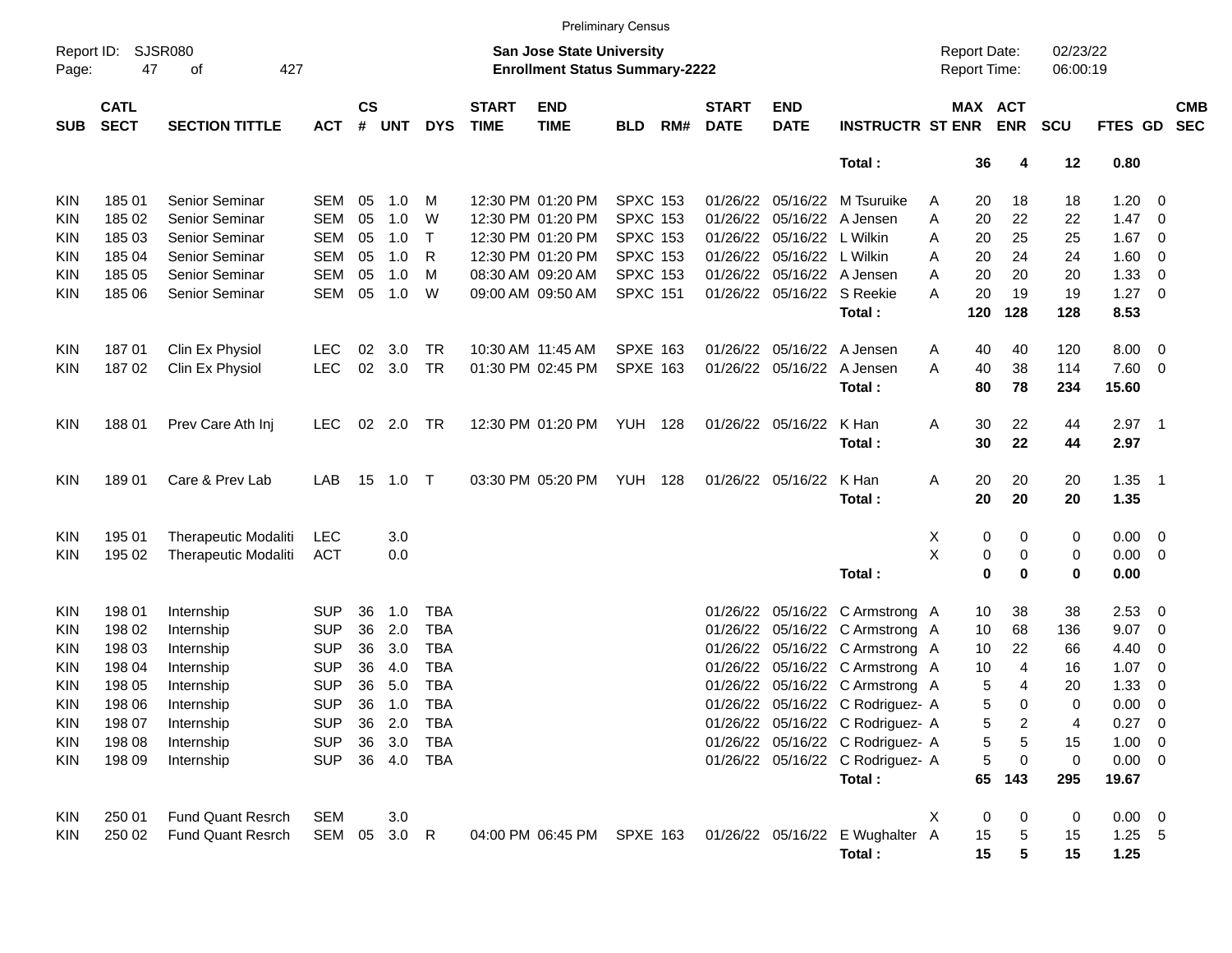|                                        |                                      |                                                                                  |                                                      |                      |                          |                                                      |                             |                                                                    | <b>Preliminary Census</b> |     |                             |                                                                                  |                                                                                                                 |                     |                                                                                                                                   |                      |                                                          |                            |            |
|----------------------------------------|--------------------------------------|----------------------------------------------------------------------------------|------------------------------------------------------|----------------------|--------------------------|------------------------------------------------------|-----------------------------|--------------------------------------------------------------------|---------------------------|-----|-----------------------------|----------------------------------------------------------------------------------|-----------------------------------------------------------------------------------------------------------------|---------------------|-----------------------------------------------------------------------------------------------------------------------------------|----------------------|----------------------------------------------------------|----------------------------|------------|
| Page:                                  | Report ID: SJSR080<br>48             | 427<br>of                                                                        |                                                      |                      |                          |                                                      |                             | San Jose State University<br><b>Enrollment Status Summary-2222</b> |                           |     |                             |                                                                                  |                                                                                                                 | <b>Report Date:</b> | <b>Report Time:</b>                                                                                                               | 02/23/22<br>06:00:19 |                                                          |                            |            |
| <b>SUB</b>                             | <b>CATL</b><br><b>SECT</b>           | <b>SECTION TITTLE</b>                                                            | <b>ACT</b>                                           | $\mathsf{cs}$<br>#   | <b>UNT</b>               | <b>DYS</b>                                           | <b>START</b><br><b>TIME</b> | <b>END</b><br><b>TIME</b>                                          | <b>BLD</b>                | RM# | <b>START</b><br><b>DATE</b> | <b>END</b><br><b>DATE</b>                                                        | <b>INSTRUCTR ST ENR</b>                                                                                         |                     | MAX ACT<br><b>ENR</b>                                                                                                             | <b>SCU</b>           | FTES GD SEC                                              |                            | <b>CMB</b> |
| <b>KIN</b>                             | 251 01                               | <b>Fund Qual Resrch</b>                                                          | SEM                                                  |                      | 05 3.0                   | W                                                    |                             | 04:00 PM 06:45 PM                                                  | <b>SPXC 151</b>           |     |                             | 01/26/22 05/16/22 J Chin                                                         | Total:                                                                                                          | Α                   | 22<br>17<br>22<br>17                                                                                                              | 51<br>51             | 4.25 17<br>4.25                                          |                            |            |
| <b>KIN</b>                             | 256 01                               | Environmental Ex Phy SEM 05 3.0 T                                                |                                                      |                      |                          |                                                      |                             | 04:00 PM 06:45 PM                                                  | <b>SPXC 151</b>           |     |                             | 01/26/22 05/16/22 C Cisar                                                        | Total:                                                                                                          | Α                   | 15<br>10<br>15<br>10                                                                                                              | 30<br>30             | 2.50 10<br>2.50                                          |                            |            |
| <b>KIN</b>                             | 259 01                               | Adv APA Internship                                                               | <b>SUP</b>                                           |                      | 25 3.0                   | TBA                                                  |                             |                                                                    |                           |     |                             | 01/26/22 05/16/22 J Lee                                                          | Total:                                                                                                          | Α                   | 2<br>0<br>$\mathbf 2$<br>$\bf{0}$                                                                                                 | 0<br>0               | $0.00 \t 0$<br>0.00                                      |                            |            |
| <b>KIN</b>                             | 264 01                               | Sport Sociology                                                                  | SEM 05 3.0 T                                         |                      |                          |                                                      |                             | 04:00 PM 06:45 PM                                                  | <b>SPXC 153</b>           |     |                             | 01/26/22 05/16/22                                                                | T Butryn<br>Total:                                                                                              | Α                   | 15<br>12<br>15<br>12                                                                                                              | 36<br>36             | 3.00 12<br>3.00                                          |                            |            |
| <b>KIN</b>                             | 266 01                               | Prin & Conc Mot Lrng SEM 05 3.0 M                                                |                                                      |                      |                          |                                                      |                             | 04:00 PM 06:45 PM                                                  | <b>SPXE 163</b>           |     |                             |                                                                                  | 01/26/22 05/16/22 E Wughalter A<br>Total:                                                                       |                     | 30<br>39<br>30<br>39                                                                                                              | 117<br>117           | 9.75 39<br>9.75                                          |                            |            |
| <b>KIN</b><br><b>KIN</b><br><b>KIN</b> | 280 01<br>280 02<br>280 03           | Adv Fldwk Sprt Mgt<br>Adv Fldwk Sprt Mgt<br>Adv Fldwk Sprt Mgt                   | <b>SUP</b><br><b>SUP</b><br><b>SUP</b>               | 25<br>25<br>25       | 1.0<br>2.0<br>3.0        | TBA<br><b>TBA</b><br><b>TBA</b>                      |                             |                                                                    |                           |     |                             |                                                                                  | 01/26/22 05/16/22 C Armstrong A<br>01/26/22 05/16/22 C Armstrong A<br>01/26/22 05/16/22 C Armstrong A<br>Total: |                     | 2<br>0<br>2<br>0<br>2<br>1<br>6                                                                                                   | 0<br>0<br>3<br>3     | $0.00 \t 0$<br>$0.00 \ 0$<br>0.25<br>0.25                | $\overline{\phantom{0}}$ 1 |            |
| <b>KIN</b><br><b>KIN</b>               | 281 01<br>281 02                     | Legal Aspects Sprt<br>Legal Aspects Sprt                                         | <b>SEM</b><br>SEM                                    | 05                   | 3.0<br>3.0               | M                                                    |                             | 04:00 PM 06:45 PM                                                  |                           |     |                             |                                                                                  | 01/26/22 05/16/22 C Armstrong A<br>Total:                                                                       | X                   | $\mathbf 0$<br>0<br>15<br>13<br>15<br>13                                                                                          | 0<br>39<br>39        | $0.00 \t 0$<br>3.15 11<br>3.15                           |                            |            |
| <b>KIN</b>                             | 284 01                               | Finance Aspt Sport                                                               | SEM 05 3.0 T                                         |                      |                          |                                                      |                             | 07:00 PM 09:45 PM                                                  | <b>SPXC 153</b>           |     |                             |                                                                                  | 01/26/22 05/16/22 A Williams<br>Total:                                                                          | Α                   | 15<br>10<br>15<br>10                                                                                                              | 30<br>30             | $2.45$ 9<br>2.45                                         |                            |            |
| <b>KIN</b><br><b>KIN</b><br><b>KIN</b> | 285 01<br>285 02<br>285 03           | Internship Kinesiolo<br>Internship Kinesiolo<br>Internship Kinesiolo             | <b>SUP</b><br><b>SUP</b><br><b>SUP</b>               | 25<br>25             | 1.0<br>2.0<br>25 3.0     | TBA<br><b>TBA</b><br>TBA                             |                             |                                                                    |                           |     | 01/26/22<br>01/26/22        |                                                                                  | 05/16/22 C Armstrong A<br>05/16/22 C Armstrong A<br>01/26/22 05/16/22 C Armstrong A<br>Total:                   |                     | 2<br>1<br>2<br>0<br>2<br>2<br>6<br>3                                                                                              | 1<br>0<br>6<br>7     | 0.08<br>$0.00 \ 0$<br>$0.50$ 2<br>0.58                   | $\overline{\phantom{1}}$   |            |
| KIN<br>KIN<br><b>KIN</b><br>KIN        | 286 01<br>286 02<br>286 03<br>286 04 | Independent Study<br>Independent Study<br>Independent Study<br>Independent Study | <b>SUP</b><br><b>SUP</b><br><b>SUP</b><br><b>SUP</b> | 25<br>25<br>25<br>25 | 1.0<br>2.0<br>3.0<br>1.0 | <b>TBA</b><br><b>TBA</b><br><b>TBA</b><br><b>TBA</b> |                             |                                                                    |                           |     |                             | 01/26/22 05/16/22<br>01/26/22 05/16/22<br>01/26/22 05/16/22<br>01/26/22 05/16/22 |                                                                                                                 | Α<br>Α<br>Α<br>Α    | 2<br>0<br>$\overline{\mathbf{c}}$<br>$\mathbf 0$<br>$\overline{\mathbf{c}}$<br>$\mathbf 0$<br>$\overline{\mathbf{c}}$<br>$\Omega$ | 0<br>0<br>0<br>0     | $0.00 \t 0$<br>$0.00 \t 0$<br>$0.00 \t 0$<br>$0.00 \t 0$ |                            |            |
| KIN<br><b>KIN</b><br>KIN               | 286 05<br>286 06<br>286 07           | Independent Study<br>Independent Study<br>Independent Study                      | <b>SUP</b><br><b>SUP</b><br><b>SUP</b>               | 25<br>25             | 1.0<br>2.0<br>25 3.0     | <b>TBA</b><br><b>TBA</b><br><b>TBA</b>               |                             |                                                                    |                           |     |                             | 01/26/22 05/16/22<br>01/26/22 05/16/22<br>01/26/22 05/16/22 P Plato              |                                                                                                                 | Α<br>Α<br>A         | $\overline{c}$<br>$\Omega$<br>$\overline{\mathbf{c}}$<br>0<br>$\overline{c}$<br>$\mathbf{1}$                                      | 0<br>0<br>3          | $0.00 \t 0$<br>$0.00 \t 0$<br>$0.25$ 1                   |                            |            |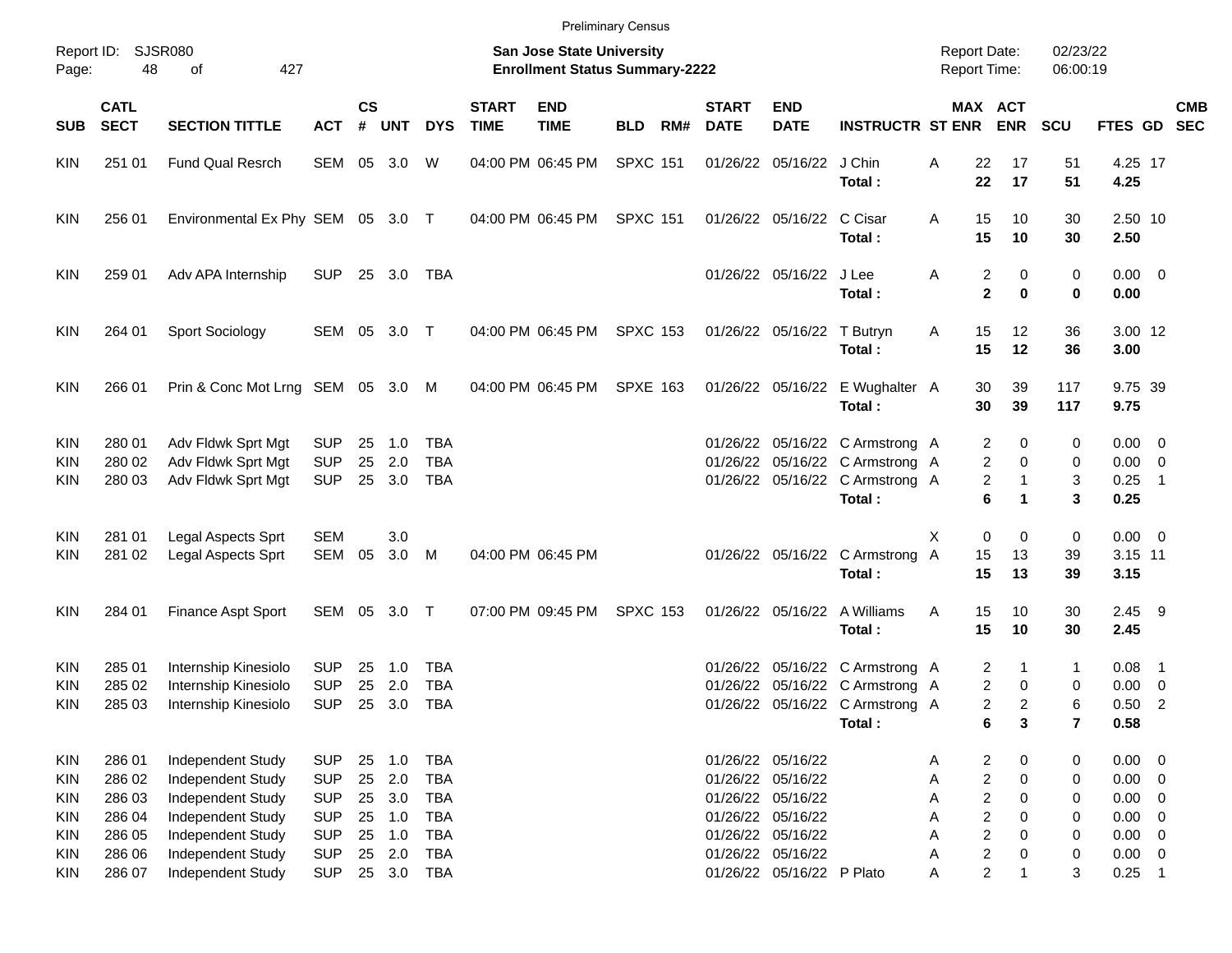|                     |                            |                             |            |                |     |            |                             |                                                                           | <b>Preliminary Census</b> |     |                             |                             |                               |                                            |                                        |                           |                |                |                          |
|---------------------|----------------------------|-----------------------------|------------|----------------|-----|------------|-----------------------------|---------------------------------------------------------------------------|---------------------------|-----|-----------------------------|-----------------------------|-------------------------------|--------------------------------------------|----------------------------------------|---------------------------|----------------|----------------|--------------------------|
| Report ID:<br>Page: | 49                         | <b>SJSR080</b><br>427<br>οf |            |                |     |            |                             | <b>San Jose State University</b><br><b>Enrollment Status Summary-2222</b> |                           |     |                             |                             |                               | <b>Report Date:</b><br><b>Report Time:</b> |                                        | 02/23/22<br>06:00:19      |                |                |                          |
| <b>SUB</b>          | <b>CATL</b><br><b>SECT</b> | <b>SECTION TITTLE</b>       | АСТ        | <b>CS</b><br># | UNT | <b>DYS</b> | <b>START</b><br><b>TIME</b> | <b>END</b><br><b>TIME</b>                                                 | <b>BLD</b>                | RM# | <b>START</b><br><b>DATE</b> | <b>END</b><br><b>DATE</b>   | <b>INSTRUCTR ST ENR</b>       |                                            | MAX ACT<br><b>ENR</b>                  | <b>SCU</b>                | <b>FTES GD</b> |                | <b>CMB</b><br><b>SEC</b> |
|                     |                            |                             |            |                |     |            |                             |                                                                           |                           |     |                             |                             |                               |                                            |                                        |                           |                |                |                          |
| KIN                 | 286 08                     | Independent Study           | <b>SUP</b> | 25             | 3.0 | <b>TBA</b> |                             |                                                                           |                           |     | 01/26/22                    | 05/16/22 C Cisar            |                               | Α                                          | 2<br>1                                 | 3                         | 0.25           | $\mathbf 1$    |                          |
| KIN                 | 286 09                     | Independent Study           | <b>SUP</b> | 25             | 3.0 | <b>TBA</b> |                             |                                                                           |                           |     |                             |                             | 01/26/22 05/16/22 C Armstrong | A                                          | $\overline{c}$<br>$\mathbf{1}$         | $\ensuremath{\mathsf{3}}$ | 0.25           | -1             |                          |
| KIN                 | 286 10                     | Independent Study           | <b>SUP</b> | 25             | 3.0 | <b>TBA</b> |                             |                                                                           |                           |     | 01/26/22                    | 05/16/22                    |                               | Α                                          | $\overline{c}$<br>0                    | 0                         | 0.00           | 0              |                          |
| KIN                 | 286 11                     | Independent Study           | <b>SUP</b> | 25             | 3.0 | <b>TBA</b> |                             |                                                                           |                           |     |                             | 01/26/22 05/16/22           |                               | A                                          | $\overline{\mathbf{c}}$<br>$\mathbf 0$ | 0                         | 0.00           | $\mathbf 0$    |                          |
|                     |                            |                             |            |                |     |            |                             |                                                                           |                           |     |                             |                             | Total:                        |                                            | 22<br>3                                | 9                         | 0.75           |                |                          |
| <b>KIN</b>          | 298 01                     | Spec Studies P E            | <b>SUP</b> | 25             | 3.0 | <b>TBA</b> |                             |                                                                           |                           |     | 01/26/22                    |                             | 05/16/22 A Jensen             | Α                                          | 1<br>1                                 | 3                         | 0.25           | -1             |                          |
| KIN                 | 298 02                     | Spec Studies P E            | <b>SUP</b> | 25             | 3.0 | <b>TBA</b> |                             |                                                                           |                           |     | 01/26/22                    | 05/16/22 T Butryn           |                               | Α                                          | 5<br>1                                 | 15                        | 1.25           | 5              |                          |
| KIN                 | 298 03                     | Spec Studies P E            | <b>SUP</b> | 25             | 3.0 | <b>TBA</b> |                             |                                                                           |                           |     |                             | 01/26/22 05/16/22 M Dao     |                               | A                                          | 2<br>1                                 | 6                         | 0.50           | 2              |                          |
| <b>KIN</b>          | 298 04                     | Spec Studies P E            | <b>SUP</b> | 25             | 3.0 | <b>TBA</b> |                             |                                                                           |                           |     |                             |                             | 01/26/22 05/16/22 C Armstrong | A                                          | 4<br>1                                 | 12                        | 1.00           | 4              |                          |
| KIN                 | 298 05                     | Spec Studies P E            | <b>SUP</b> | 25             | 3.0 | <b>TBA</b> |                             |                                                                           |                           |     |                             | 01/26/22 05/16/22 P Plato   |                               | A                                          | 3<br>1                                 | $\boldsymbol{9}$          | 0.75           | 3              |                          |
| KIN                 | 298 06                     | Spec Studies P E            | <b>SUP</b> | 25             | 3.0 | <b>TBA</b> |                             |                                                                           |                           |     |                             | 01/26/22 05/16/22 J Chin    |                               | A                                          | 1<br>1                                 | 3                         | 0.25           | 1              |                          |
| <b>KIN</b>          | 298 07                     | Spec Studies P E            | <b>SUP</b> | 25             | 3.0 | <b>TBA</b> |                             |                                                                           |                           |     |                             | 01/26/22 05/16/22 A Jensen  |                               | Α                                          | 1<br>1                                 | 3                         | 0.25           | $\overline{1}$ |                          |
| KIN                 | 298 08                     | Spec Studies P E            | <b>SUP</b> | 25             | 3.0 | <b>TBA</b> |                             |                                                                           |                           |     | 01/26/22                    |                             | 05/16/22 E Siebert            | A                                          | $\mathbf{1}$<br>1                      | 3                         | 0.25           | 1              |                          |
| KIN                 | 298 09                     | Spec Studies P E            | <b>SUP</b> | 25             | 3.0 | <b>TBA</b> |                             |                                                                           |                           |     |                             | 01/26/22 05/16/22 C Cisar   |                               | A                                          | 3<br>1                                 | 9                         | 0.75           | 3              |                          |
| KIN                 | 298 10                     | Spec Studies P E            | <b>SUP</b> | 25             | 3.0 | <b>TBA</b> |                             |                                                                           |                           |     |                             | 01/26/22 05/16/22 K Jeffery |                               | A                                          | 1<br>1                                 | 3                         | 0.25           | 1              |                          |
| <b>KIN</b>          | 298 11                     | Spec Studies P E            | <b>SUP</b> | 25             | 3.0 | <b>TBA</b> |                             |                                                                           |                           |     |                             | 01/26/22 05/16/22           |                               | A                                          | 1<br>$\mathbf 0$                       | $\mathbf 0$               | 0.00           | $\mathbf 0$    |                          |
| <b>KIN</b>          | 298 12                     | Spec Studies P E            | <b>SUP</b> | 25             | 3.0 | <b>TBA</b> |                             |                                                                           |                           |     |                             | 01/26/22 05/16/22           |                               | A                                          | $\mathbf 0$<br>1                       | 0                         | 0.00           | 0              |                          |
|                     |                            |                             |            |                |     |            |                             |                                                                           |                           |     |                             |                             | Total:                        |                                            | 12<br>22                               | 66                        | 5.50           |                |                          |
| KIN                 | 299 01                     | <b>Masters Thesis</b>       | <b>SUP</b> | 25             | 1.0 | TBA        |                             |                                                                           |                           |     |                             | 01/26/22 05/16/22           |                               | A                                          | 0<br>1                                 | 0                         | 0.00           | 0              |                          |
| KIN                 | 299 02                     | <b>Masters Thesis</b>       | <b>SUP</b> | 25             | 2.0 | <b>TBA</b> |                             |                                                                           |                           |     | 01/26/22                    | 05/16/22                    |                               | A                                          | $\mathbf 0$<br>1                       | 0                         | 0.00           | $\mathbf 0$    |                          |
| KIN                 | 299 03                     | <b>Masters Thesis</b>       | <b>SUP</b> | 25             | 3.0 | <b>TBA</b> |                             |                                                                           |                           |     |                             | 01/26/22 05/16/22           |                               | A                                          | $\mathbf 0$<br>1                       | 0                         | 0.00           | $\mathbf 0$    |                          |
| KIN                 | 299 04                     | <b>Masters Thesis</b>       | <b>SUP</b> | 25             | 6.0 | <b>TBA</b> |                             |                                                                           |                           |     |                             | 01/26/22 05/16/22           |                               | Α                                          | 0<br>1                                 | 0                         | 0.00           | 0              |                          |
| KIN                 | 299 05                     | <b>Masters Thesis</b>       | <b>SUP</b> | 25             | 2.0 | <b>TBA</b> |                             |                                                                           |                           |     |                             | 01/26/22 05/16/22           |                               | Α                                          | $\mathbf 0$<br>1                       | $\mathbf 0$               | 0.00           | 0              |                          |
| KIN                 | 299 06                     | <b>Masters Thesis</b>       | <b>SUP</b> | 25             | 3.0 | <b>TBA</b> |                             |                                                                           |                           |     |                             |                             | 01/26/22 05/16/22 C Armstrong | A                                          | 1<br>1                                 | 3                         | 0.25           | -1             |                          |
| KIN                 | 299 07                     | <b>Masters Thesis</b>       | <b>SUP</b> | 25             | 3.0 | <b>TBA</b> |                             |                                                                           |                           |     |                             | 01/26/22 05/16/22 T Butryn  |                               | A                                          | 1<br>1                                 | 3                         | 0.25           | -1             |                          |
| <b>KIN</b>          | 299 08                     | <b>Masters Thesis</b>       | <b>SUP</b> | 25             | 6.0 | <b>TBA</b> |                             |                                                                           |                           |     |                             | 01/26/22 05/16/22           |                               | A                                          | 0<br>1                                 | 0                         | 0.00           | $\mathbf 0$    |                          |
|                     |                            |                             |            |                |     |            |                             |                                                                           |                           |     |                             |                             | Total:                        |                                            | 8<br>$\mathbf 2$                       | 6                         | 0.50           |                |                          |
|                     |                            | KNED 184Y 01 Stdt Tchg II   | <b>SUP</b> | 25             | 4.0 | TBA        |                             |                                                                           |                           |     |                             | 01/26/22 05/16/22           | D Daum                        | Α                                          | 10<br>14                               | 56                        | 4.53 12        |                |                          |
|                     |                            |                             |            |                |     |            |                             |                                                                           |                           |     |                             |                             | Total:                        |                                            | 10<br>14                               | 56                        | 4.53           |                |                          |
|                     |                            | KNED 184Z 01 Stdt Tchg III  | <b>SUP</b> | 25             | 4.0 | TBA        |                             |                                                                           |                           |     |                             | 01/26/22 05/16/22           | D Daum                        | Α                                          | 15<br>10                               | 60                        | 4.87 13        |                |                          |
|                     |                            | KNED 184Z 02 Stdt Tchg III  | <b>SUP</b> | 25             | 5.0 | <b>TBA</b> |                             |                                                                           |                           |     |                             | 01/26/22 05/16/22           | D Daum                        | A                                          | 10<br>$\Omega$                         | $\Omega$                  | 0.00           | $\Omega$       |                          |
|                     |                            |                             |            |                |     |            |                             |                                                                           |                           |     |                             |                             | Total:                        |                                            | 20<br>15                               | 60                        | 4.87           |                |                          |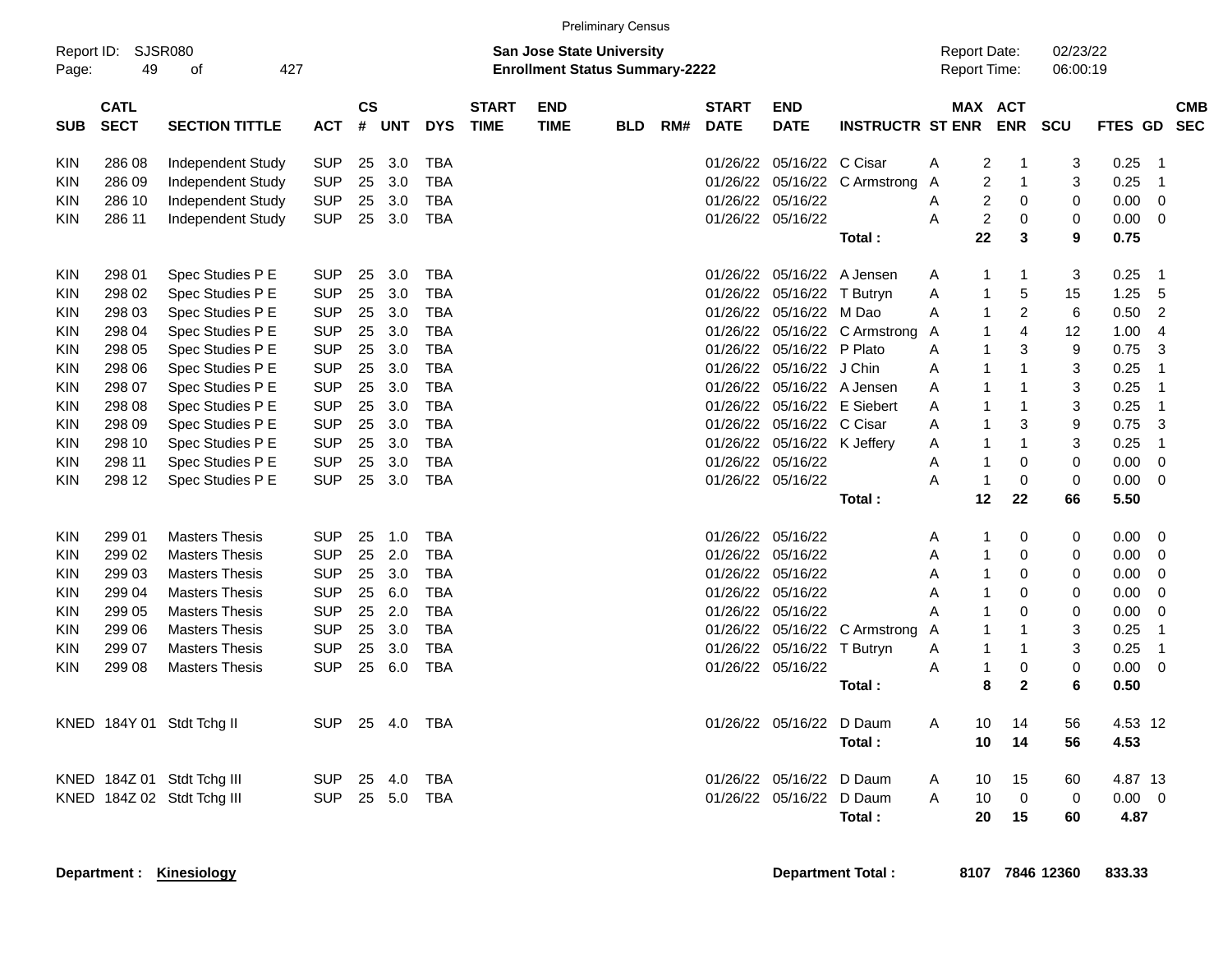|                     |                            |                       |            |           |                          |                             |                                                                           | <b>Preliminary Census</b> |     |                             |                           |                                                                               |                              |                     |                      |                           |            |
|---------------------|----------------------------|-----------------------|------------|-----------|--------------------------|-----------------------------|---------------------------------------------------------------------------|---------------------------|-----|-----------------------------|---------------------------|-------------------------------------------------------------------------------|------------------------------|---------------------|----------------------|---------------------------|------------|
| Report ID:<br>Page: | 50                         | SJSR080<br>427<br>of  |            |           |                          |                             | <b>San Jose State University</b><br><b>Enrollment Status Summary-2222</b> |                           |     |                             |                           |                                                                               | Report Date:<br>Report Time: |                     | 02/23/22<br>06:00:19 |                           |            |
| <b>SUB</b>          | <b>CATL</b><br><b>SECT</b> | <b>SECTION TITTLE</b> | <b>ACT</b> | СS<br>-#. | <b>UNT</b><br><b>DYS</b> | <b>START</b><br><b>TIME</b> | <b>END</b><br><b>TIME</b>                                                 | <b>BLD</b>                | RM# | <b>START</b><br><b>DATE</b> | <b>END</b><br><b>DATE</b> | <b>INSTRUCTR ST ENR</b>                                                       | MAX ACT                      | <b>ENR</b>          | <b>SCU</b>           | FTES GD SEC               | <b>CMB</b> |
|                     |                            |                       |            |           |                          |                             |                                                                           |                           |     |                             |                           | <b>Lower Division:</b><br><b>Upper Division:</b><br><b>Graduate Division:</b> | 4552<br>3372<br>183          | 4325<br>3384<br>137 | 4987<br>6964<br>409  | 332.67<br>466.73<br>33.93 |            |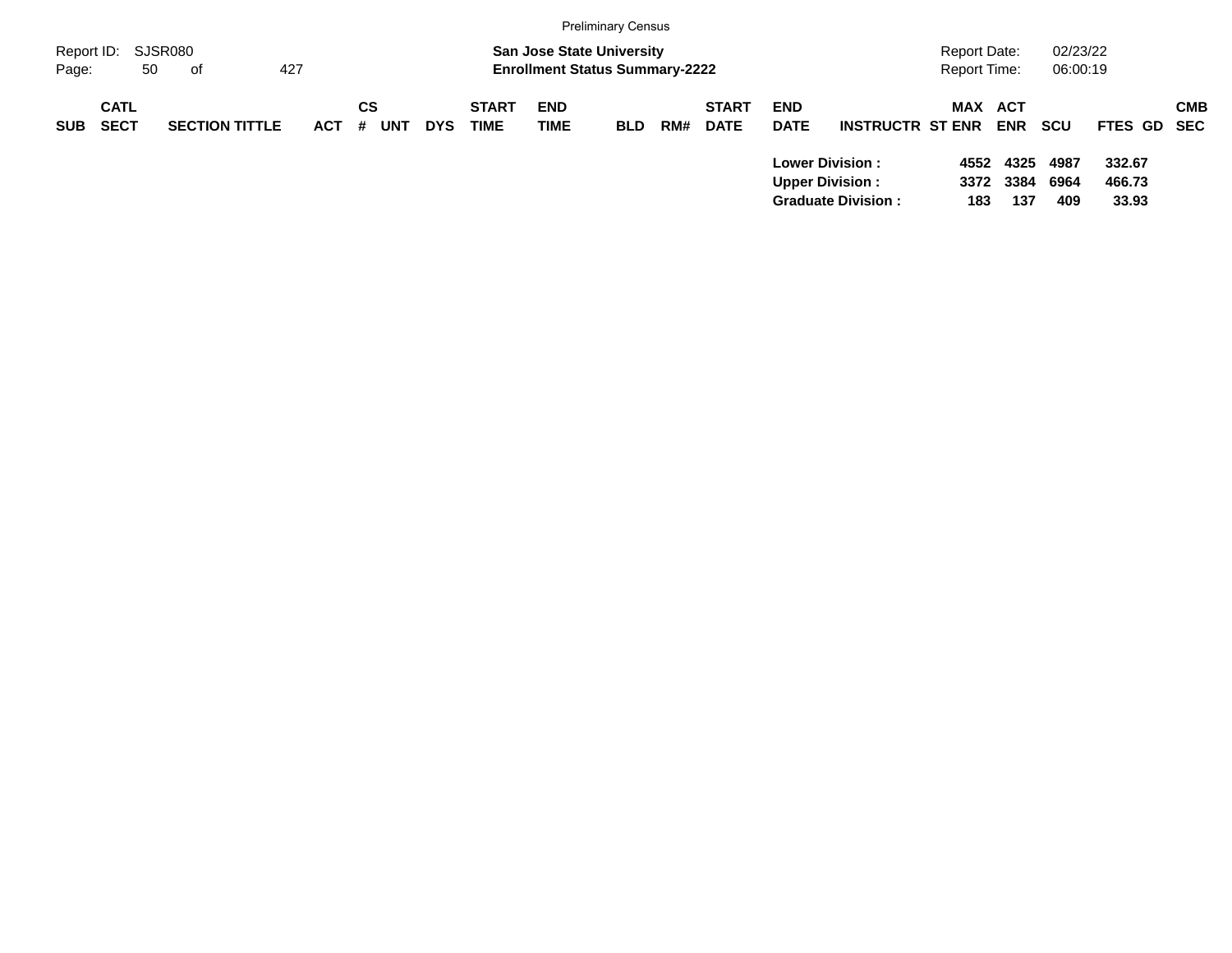|             |                            |                                         |                          |               |            |                          |                             | <b>Preliminary Census</b>                                          |                        |             |                             |                           |                                                                         |              |                                     |          |                      |                |                          |            |
|-------------|----------------------------|-----------------------------------------|--------------------------|---------------|------------|--------------------------|-----------------------------|--------------------------------------------------------------------|------------------------|-------------|-----------------------------|---------------------------|-------------------------------------------------------------------------|--------------|-------------------------------------|----------|----------------------|----------------|--------------------------|------------|
| Page:       | Report ID: SJSR080<br>51   | 427<br>of                               |                          |               |            |                          |                             | San Jose State University<br><b>Enrollment Status Summary-2222</b> |                        |             |                             |                           |                                                                         |              | <b>Report Date:</b><br>Report Time: |          | 02/23/22<br>06:00:19 |                |                          |            |
| <b>SUB</b>  | <b>CATL</b><br><b>SECT</b> | <b>SECTION TITTLE</b>                   | <b>ACT</b>               | $\mathsf{cs}$ | # UNT      | <b>DYS</b>               | <b>START</b><br><b>TIME</b> | <b>END</b><br><b>TIME</b>                                          | <b>BLD</b>             | RM#         | <b>START</b><br><b>DATE</b> | <b>END</b><br><b>DATE</b> | <b>INSTRUCTR ST ENR ENR</b>                                             |              |                                     | MAX ACT  | <b>SCU</b>           | FTES GD SEC    |                          | <b>CMB</b> |
| College     |                            | <b>Health &amp; Human Sciences</b>      |                          |               |            |                          |                             |                                                                    |                        |             |                             |                           |                                                                         |              |                                     |          |                      |                |                          |            |
|             | Department :               | <b>Recreation &amp; Leisure Studies</b> |                          |               |            |                          |                             |                                                                    |                        |             |                             |                           |                                                                         |              |                                     |          |                      |                |                          |            |
|             | RECL 1001                  | Creat Meaning Life                      | <b>LEC</b>               | 02            | 3.0        | <b>TR</b>                |                             | 10:30 AM 11:45 AM                                                  | YUH                    | 243         |                             | 01/26/22 05/16/22 P Toney |                                                                         | A            | 30                                  | 25       | 75                   | $5.00 \t 0$    |                          |            |
| <b>RECL</b> | 10 03                      | Creat Meaning Life                      | <b>LEC</b>               | 02            | 3.0        | <b>TR</b>                |                             | 10:30 AM 11:45 AM                                                  | <b>BBC</b>             | 126         |                             | 01/26/22 05/16/22         | P Toney                                                                 | Α            | 30                                  | 17       | 51                   | $3.40 \ 0$     |                          |            |
| <b>RECL</b> | 1081<br>1083               | Creat Meaning Life                      | <b>LEC</b><br><b>LEC</b> | 02            | 02 3.0     | <b>TBA</b><br><b>TBA</b> |                             |                                                                    | <b>ON</b><br><b>ON</b> |             | LINE 01/26/22 05/16/22      |                           | M Duphily                                                               | A            | 30<br>30                            | 27       | 81                   | $5.40 \ 0$     |                          |            |
| <b>RECL</b> | RECL 1084                  | Creat Meaning Life                      | <b>LEC</b>               |               | 3.0<br>3.0 |                          |                             |                                                                    |                        |             | LINE 01/26/22 05/16/22      |                           | M Duphily                                                               | A            | 30                                  | 21<br>28 | 63<br>84             | 4.20<br>5.60 0 | $\overline{\phantom{0}}$ |            |
|             |                            | Creat Meaning Life                      |                          | 02            |            | <b>TBA</b>               |                             |                                                                    | ON                     | LINE        |                             |                           | 01/26/22 05/16/22 H Duplaisir<br>Total:                                 | A            | 150                                 | 118      | 354                  | 23.60          |                          |            |
| RECL        | 90 01                      | Rec Parks Tourism                       | <b>LEC</b>               | 02            | 3.0        | <b>TR</b>                |                             | 09:00 AM 10:15 AM                                                  | МH                     | 235         |                             | 01/26/22 05/16/22         | P Toney                                                                 | Α            | 30                                  | 11       | 33                   | $2.20 \t 0$    |                          |            |
|             |                            |                                         |                          |               |            |                          |                             |                                                                    |                        |             |                             |                           | Total:                                                                  |              | 30                                  | 11       | 33                   | 2.20           |                          |            |
|             |                            |                                         |                          |               |            |                          |                             |                                                                    |                        |             |                             |                           |                                                                         |              |                                     |          |                      |                |                          |            |
|             | RECL 94 01                 | Outdoor Rec                             | <b>LEC</b>               |               | 3.0        |                          |                             |                                                                    |                        |             |                             |                           |                                                                         | X            | 0                                   | 0        | 0                    | $0.00 \t 0$    |                          |            |
|             |                            |                                         |                          |               |            |                          |                             |                                                                    |                        |             |                             |                           | Total:                                                                  |              | 0                                   | 0        | 0                    | 0.00           |                          |            |
|             |                            |                                         |                          |               |            |                          |                             |                                                                    |                        |             |                             |                           |                                                                         |              |                                     |          |                      |                |                          |            |
|             |                            | RECL 100W 80 Writing Workshop           | SEM 04                   |               | 3.0        | TBA                      |                             |                                                                    | <b>ON</b>              |             | LINE 01/26/22 05/16/22      |                           | M Duphily                                                               | A            | 25                                  | 9        | 27                   | $1.80 \ 0$     |                          |            |
|             |                            |                                         |                          |               |            |                          |                             |                                                                    |                        |             |                             |                           | Total:                                                                  |              | 25                                  | 9        | 27                   | 1.80           |                          |            |
|             |                            |                                         |                          |               |            |                          |                             |                                                                    |                        |             |                             |                           |                                                                         |              |                                     |          |                      |                |                          |            |
|             | RECL 110 01                | Leisure, Life                           | <b>LEC</b>               | 02            | 3.0        | MW                       |                             | 09:00 AM 10:15 AM                                                  | <b>YUH 243</b>         |             |                             | 01/26/22 05/16/22         | <b>B</b> Grosvenor A                                                    |              | 30                                  | 13       | 39                   | $2.60 \t 0$    |                          |            |
|             |                            |                                         |                          |               |            |                          |                             |                                                                    |                        |             |                             |                           | Total:                                                                  |              | 30                                  | 13       | 39                   | 2.60           |                          |            |
|             |                            |                                         |                          |               |            |                          |                             |                                                                    |                        |             |                             |                           |                                                                         |              |                                     |          |                      |                |                          |            |
|             | RECL 111 01                | Leis Cult & Ident                       | <b>LEC</b>               | 02            | 3.0        | <b>TBA</b>               |                             |                                                                    | <b>ON</b>              | LINE        |                             | 01/26/22 05/16/22         | P Toney                                                                 | A            | 30                                  | 30       | 90                   | $6.00 \quad 0$ |                          |            |
|             | RECL 111 02                | Leis Cult & Ident                       | <b>LEC</b>               | 02            | 3.0        | <b>TBA</b>               |                             |                                                                    | <b>ON</b>              | LINE        |                             | 01/26/22 05/16/22         | P Toney                                                                 | A            | 30                                  | 29       | 87                   | 5.80 0         |                          |            |
|             |                            |                                         |                          |               |            |                          |                             |                                                                    |                        |             |                             |                           | Total:                                                                  |              | 60                                  | 59       | 177                  | 11.80          |                          |            |
|             |                            |                                         |                          |               |            |                          |                             |                                                                    |                        |             |                             |                           |                                                                         |              |                                     |          |                      |                |                          |            |
|             | RECL 112 01                | Intro to RT                             | <b>LEC</b>               | 02            | 3.0        | <b>TBA</b>               |                             |                                                                    | <b>ON</b>              | <b>LINE</b> |                             | 01/26/22 05/16/22         | B Grosvenor A                                                           |              | 25                                  | 24       | 72                   | $4.80$ 0       |                          |            |
|             | RECL 112 02                | Intro to RT                             | <b>LEC</b>               | 02            | 3.0        | <b>TBA</b>               |                             |                                                                    | <b>ON</b>              | <b>LINE</b> |                             |                           | 01/26/22 05/16/22 B Grosvenor A                                         |              | 25                                  | 25       | 75                   | $5.00 \t 0$    |                          |            |
|             |                            |                                         |                          |               |            |                          |                             |                                                                    |                        |             |                             |                           | Total:                                                                  |              | 50                                  | 49       | 147                  | 9.80           |                          |            |
|             |                            |                                         |                          |               |            |                          |                             |                                                                    |                        |             |                             |                           |                                                                         |              |                                     |          |                      |                |                          |            |
|             | RECL 132 01                | Rec Program Plan                        | LEC                      |               | 3.0        |                          |                             |                                                                    |                        |             |                             |                           |                                                                         | Χ            | 0                                   | 0        | 0                    | $0.00 \t 0$    |                          |            |
|             |                            | RECL 132 02 Rec Program Plan            |                          |               |            |                          |                             |                                                                    |                        |             |                             |                           | LEC 01 3.0 MW 12:00 PM 01:15 PM YUH 243 01/26/22 05/16/22 B Grosvenor A |              | 30                                  | 10       | 30                   | $2.00 \t 0$    |                          |            |
|             |                            |                                         |                          |               |            |                          |                             |                                                                    |                        |             |                             |                           | Total:                                                                  |              | 30                                  | 10       | 30                   | 2.00           |                          |            |
|             |                            |                                         |                          |               |            |                          |                             |                                                                    |                        |             |                             |                           |                                                                         |              |                                     |          |                      |                |                          |            |
|             | RECL 135 01                | Rec Areas & Facilit                     | LEC 01 3.0 F             |               |            |                          |                             | 09:00 AM 11:45 AM SH 242                                           |                        |             |                             |                           | 01/26/22 05/16/22 C Collopy                                             | $\mathsf{A}$ | 25                                  | 16       | 48                   | $3.20 \ 0$     |                          |            |
|             |                            |                                         |                          |               |            |                          |                             |                                                                    |                        |             |                             |                           | Total:                                                                  |              | 25                                  | 16       | 48                   | 3.20           |                          |            |
|             |                            |                                         |                          |               |            |                          |                             |                                                                    |                        |             |                             |                           |                                                                         |              |                                     |          |                      |                |                          |            |
|             | RECL 136 01                | Rec & Park Admin                        |                          |               |            | LEC 01 3.0 TR            |                             | 09:00 AM 10:15 AM YUH 243                                          |                        |             |                             |                           | 01/26/22 05/16/22 B Grosvenor A                                         |              | 25                                  | 11       | 33                   | $2.20 \t 0$    |                          |            |
|             |                            |                                         |                          |               |            |                          |                             |                                                                    |                        |             |                             |                           | Total:                                                                  |              | 25                                  | 11       | 33                   | 2.20           |                          |            |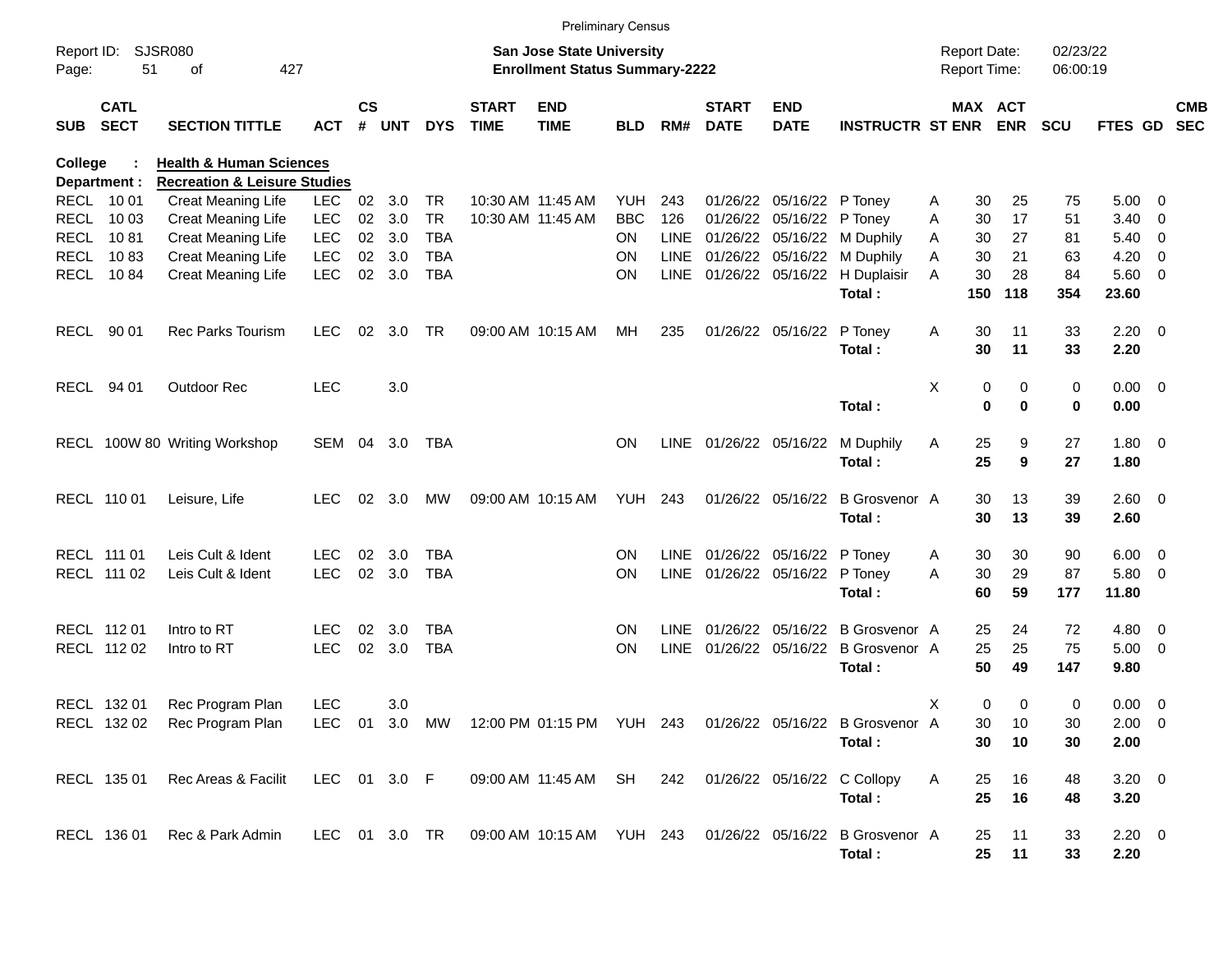|            |                            |                                        |                          |                             |            |                            |                             | <b>Preliminary Census</b>                                          |                  |      |                             |                               |                         |                                            |                   |                      |                            |            |
|------------|----------------------------|----------------------------------------|--------------------------|-----------------------------|------------|----------------------------|-----------------------------|--------------------------------------------------------------------|------------------|------|-----------------------------|-------------------------------|-------------------------|--------------------------------------------|-------------------|----------------------|----------------------------|------------|
| Page:      | Report ID: SJSR080<br>52   | 427<br>οf                              |                          |                             |            |                            |                             | San Jose State University<br><b>Enrollment Status Summary-2222</b> |                  |      |                             |                               |                         | <b>Report Date:</b><br><b>Report Time:</b> |                   | 02/23/22<br>06:00:19 |                            |            |
| <b>SUB</b> | <b>CATL</b><br><b>SECT</b> | <b>SECTION TITTLE</b>                  | <b>ACT</b>               | $\mathsf{cs}$<br>$\pmb{\#}$ | <b>UNT</b> | <b>DYS</b>                 | <b>START</b><br><b>TIME</b> | <b>END</b><br><b>TIME</b>                                          | <b>BLD</b>       | RM#  | <b>START</b><br><b>DATE</b> | <b>END</b><br><b>DATE</b>     | <b>INSTRUCTR ST ENR</b> | <b>MAX ACT</b>                             | <b>ENR</b>        | <b>SCU</b>           | FTES GD SEC                | <b>CMB</b> |
|            | RECL 140A 01               | <b>Aquatic Therapy</b>                 | LAB                      |                             | 1.0        |                            |                             |                                                                    |                  |      |                             |                               |                         | X<br>0                                     | 0                 | 0                    | $0.00 \t 0$                |            |
|            |                            | RECL 140A 80 Aquatic Therapy           | LAB                      | 15                          | 1.0 S      |                            |                             | 09:00 AM 05:00 PM                                                  | <b>OFF</b>       |      |                             | CAMP 01/26/22 05/16/22        | S Shields<br>Total:     | A<br>20<br>20                              | 28<br>28          | 28<br>28             | $1.87 \ 0$<br>1.87         |            |
|            | RECL 140B 01               | <b>Beh Interventions</b>               | LAB                      |                             | 1.0        |                            |                             |                                                                    |                  |      |                             |                               |                         | 0<br>Х                                     | 0                 | 0                    | $0.00 \t 0$                |            |
|            |                            | RECL 140B 02 Beh Interventions         | LAB                      | 15                          | 1.0        | <b>TBA</b>                 |                             |                                                                    | <b>ON</b>        | LINE |                             | 01/26/22 05/16/22 J Lam       |                         | Α<br>28                                    | 28                | 28                   | $1.87 \ 0$                 |            |
|            |                            | RECL 140B 80 Beh Interventions         | LAB                      |                             | 1.0        |                            |                             |                                                                    |                  |      |                             |                               | Total:                  | X<br>$\mathbf 0$<br>28                     | $\mathbf 0$<br>28 | $\mathbf 0$<br>28    | $0.00 \t 0$<br>1.87        |            |
|            |                            |                                        |                          |                             |            |                            |                             |                                                                    |                  |      |                             |                               |                         |                                            |                   |                      |                            |            |
|            |                            | RECL 140C 01 Adventure Therapy         | LAB                      |                             | 1.0        |                            |                             |                                                                    |                  |      |                             |                               |                         | 0<br>Х                                     | 0                 | 0                    | $0.00 \t 0$                |            |
|            |                            | RECL 140C 02 Adventure Therapy         | LAB                      | 15                          | 1.0        | <b>TBA</b>                 |                             |                                                                    | <b>ON</b>        | LINE |                             | 01/26/22 05/16/22 S Ross      |                         | Α<br>28                                    | 28                | 28                   | $1.87 \ 0$                 |            |
|            |                            | RECL 140C 80 Adventure Therapy         | LAB                      |                             | 1.0        |                            |                             |                                                                    |                  |      |                             |                               |                         | X<br>$\mathbf 0$                           | $\mathbf 0$       | 0                    | $0.00 \t 0$                |            |
|            |                            |                                        |                          |                             |            |                            |                             |                                                                    |                  |      |                             |                               | Total:                  | 28                                         | 28                | 28                   | 1.87                       |            |
|            | RECL 143 01                | <b>Festivals &amp; Events</b>          | <b>LEC</b>               |                             | 3.0        |                            |                             |                                                                    |                  |      |                             |                               |                         | Х<br>0                                     | 0                 | 0                    | $0.00 \t 0$                |            |
|            | RECL 143 02                | <b>Festivals &amp; Events</b>          | <b>LEC</b>               |                             | 3.0        |                            |                             |                                                                    |                  |      |                             |                               |                         | X<br>0                                     | 0                 | 0                    | $0.00 \t 0$                |            |
|            |                            |                                        |                          |                             |            |                            |                             |                                                                    |                  |      |                             |                               | Total:                  | $\bf{0}$                                   | $\bf{0}$          | 0                    | 0.00                       |            |
|            | RECL 144 01                | Natural&CulturalInte                   | LEC                      |                             | 02 3.0 TR  |                            |                             | 12:00 PM 01:15 PM                                                  | <b>SPXC 152</b>  |      |                             | 01/26/22 05/16/22             | H Duplaisir             | 15<br>A                                    | 11                | 33                   | $2.20 \t 0$                |            |
|            |                            |                                        |                          |                             |            |                            |                             |                                                                    |                  |      |                             |                               | Total:                  | 15                                         | 11                | 33                   | 2.20                       |            |
|            |                            |                                        |                          |                             |            |                            |                             |                                                                    |                  |      |                             |                               |                         |                                            |                   |                      |                            |            |
|            | RECL 148 01                | <b>Biofdbck Princ/Prac</b>             | <b>LEC</b><br><b>ACT</b> | 03                          | 3.0        | $\mathsf{T}$<br><b>TBA</b> |                             | 03:00 PM 04:50 PM                                                  | YUH<br><b>ON</b> | 243  |                             | 01/26/22 05/16/22             | M Duphily               | 35<br>A                                    | 25                | 50                   | $5.00 \t 0$                |            |
|            | RECL 148 02                | <b>Biofdbck Princ/Prac</b>             |                          |                             | 13 0.0     |                            |                             |                                                                    |                  | LINE | 01/26/22 05/16/22           |                               | M Duphily<br>Total:     | 35<br>A<br>70                              | 25<br>50          | 25<br>75             | $0.00 \t 0$<br>5.00        |            |
|            |                            |                                        |                          |                             |            |                            |                             |                                                                    |                  |      |                             |                               |                         |                                            |                   |                      |                            |            |
|            | RECL 152 01                | Non-Profit Leaders                     | <b>LEC</b>               |                             | 02 3.0 TR  |                            |                             | 10:30 AM 11:45 AM                                                  | MH               | 322  |                             | 01/26/22 05/16/22             | H Duplaisir             | 15<br>A                                    | 14                | 42                   | $2.80 \t 0$                |            |
|            |                            |                                        |                          |                             |            |                            |                             |                                                                    |                  |      |                             |                               | Total:                  | 15                                         | 14                | 42                   | 2.80                       |            |
|            | RECL 157 02                | Sus Rec & Eco Tour                     | <b>LEC</b>               |                             | 3.0        |                            |                             |                                                                    |                  |      |                             |                               |                         | 0<br>Х                                     | 0                 | 0                    | $0.00 \t 0$                |            |
|            | RECL 157 03                | Sus Rec & Eco Tour                     | <b>LEC</b>               |                             | 3.0        |                            |                             |                                                                    |                  |      |                             |                               |                         | X<br>0                                     | 0                 | 0                    | $0.00 \t 0$                |            |
|            |                            |                                        |                          |                             |            |                            |                             |                                                                    |                  |      |                             |                               | Total:                  | 0                                          | 0                 | 0                    | 0.00                       |            |
|            |                            |                                        |                          |                             |            |                            |                             |                                                                    |                  |      |                             |                               |                         |                                            |                   |                      |                            |            |
|            | RECL 160 01<br>RECL 160 02 | Eval & Res in Rec<br>Eval & Res in Rec | <b>LEC</b><br><b>LEC</b> |                             | 3.0<br>3.0 |                            |                             |                                                                    |                  |      |                             |                               |                         | 0<br>X<br>Χ<br>0                           | 0<br>$\pmb{0}$    | 0<br>0               | $0.00 \t 0$<br>$0.00 \t 0$ |            |
|            | RECL 160 03                | Eval & Res in Rec                      | <b>LEC</b>               |                             | 03 3.0     | <b>MW</b>                  |                             | 10:30 AM 11:45 AM                                                  | <b>ON</b>        |      |                             | LINE 01/26/22 05/16/22 J Baur |                         | A<br>20                                    | 15                | 45                   | $3.00 \ 0$                 |            |
|            |                            |                                        |                          |                             |            |                            |                             |                                                                    |                  |      |                             |                               | Total:                  | 20                                         | 15                | 45                   | 3.00                       |            |
|            |                            |                                        |                          |                             |            |                            |                             |                                                                    |                  |      |                             |                               |                         |                                            |                   |                      |                            |            |
|            | RECL 169 80                | Practicum in RT                        | SUP 36 1.0 TBA           |                             |            |                            |                             |                                                                    | <b>ON</b>        |      |                             | LINE 01/26/22 05/16/22 S Ross | Total:                  | 20<br>A<br>20                              | 3<br>3            | 3<br>3               | $0.20 \ 0$<br>0.20         |            |
|            |                            |                                        |                          |                             |            |                            |                             |                                                                    |                  |      |                             |                               |                         |                                            |                   |                      |                            |            |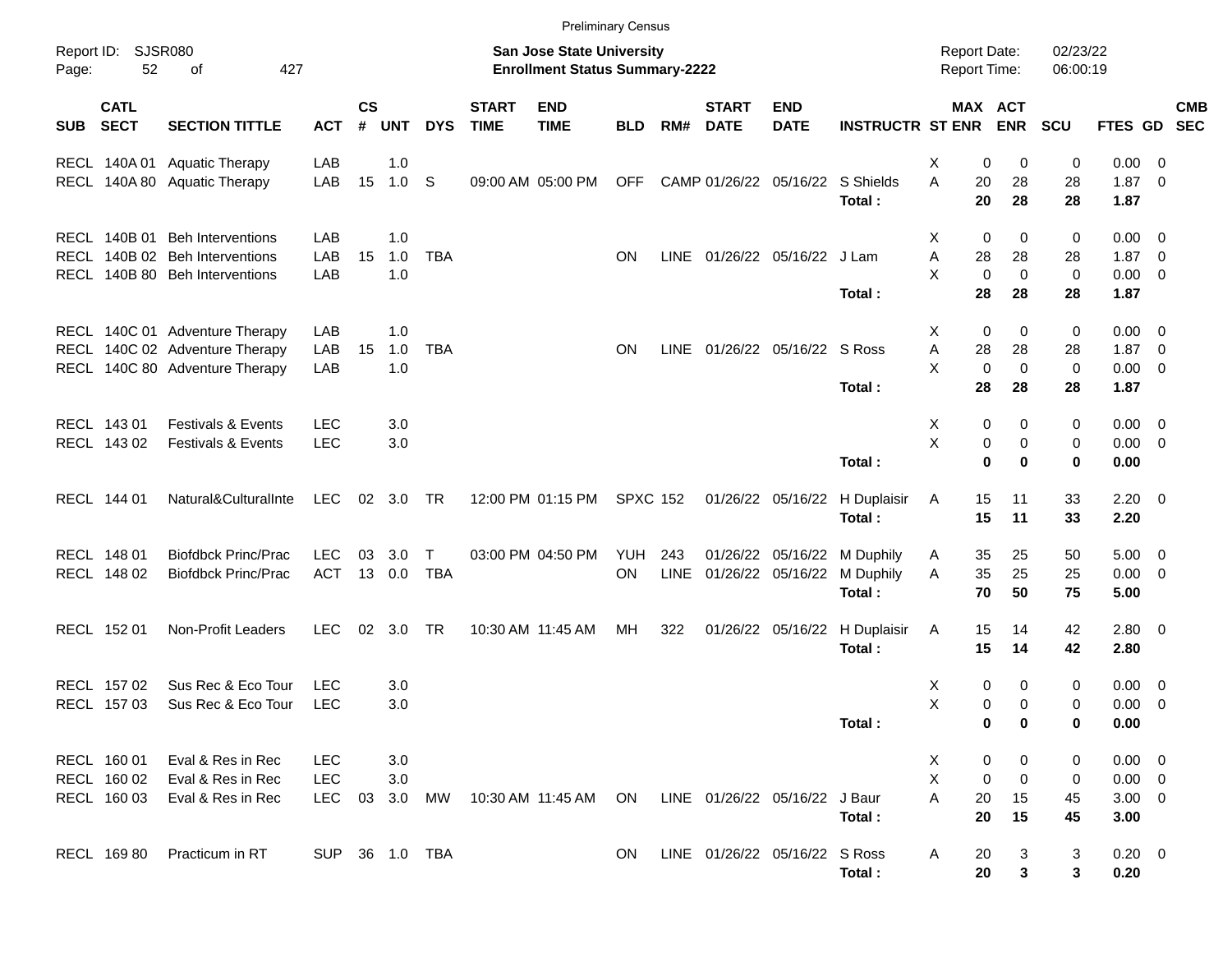| Report ID:<br>Page: | 53                         | <b>SJSR080</b><br>427<br>of             |            |                             |            |            |                             | <b>Preliminary Census</b><br><b>San Jose State University</b><br><b>Enrollment Status Summary-2222</b> |            |      |                             |                                                  |                                                       |                   | <b>Report Date:</b><br><b>Report Time:</b> |                                      | 02/23/22<br>06:00:19            |                                 |                          |                          |
|---------------------|----------------------------|-----------------------------------------|------------|-----------------------------|------------|------------|-----------------------------|--------------------------------------------------------------------------------------------------------|------------|------|-----------------------------|--------------------------------------------------|-------------------------------------------------------|-------------------|--------------------------------------------|--------------------------------------|---------------------------------|---------------------------------|--------------------------|--------------------------|
| <b>SUB</b>          | <b>CATL</b><br><b>SECT</b> | <b>SECTION TITTLE</b>                   | <b>ACT</b> | $\mathsf{cs}$<br>$\pmb{\#}$ | <b>UNT</b> | <b>DYS</b> | <b>START</b><br><b>TIME</b> | <b>END</b><br><b>TIME</b>                                                                              | <b>BLD</b> | RM#  | <b>START</b><br><b>DATE</b> | <b>END</b><br><b>DATE</b>                        | <b>INSTRUCTR ST ENR</b>                               |                   | MAX ACT<br><b>ENR</b>                      |                                      | <b>SCU</b>                      | <b>FTES GD</b>                  |                          | <b>CMB</b><br><b>SEC</b> |
|                     |                            | RECL 170A 80 Pre-Intern Workshp         | <b>SUP</b> |                             | 36 1.0     | <b>TBA</b> |                             |                                                                                                        | <b>ON</b>  |      | LINE 01/26/22 05/16/22      |                                                  | J Baur<br>Total:                                      | A                 | 15<br>17<br>17<br>15                       |                                      | 17<br>17                        | $1.13 \ 0$<br>1.13              |                          |                          |
|                     |                            | RECL 170B 01 Intern in Rec              | <b>SUP</b> |                             | 48 10.0    | <b>TBA</b> |                             |                                                                                                        | ON         |      | LINE 01/26/22 05/16/22      |                                                  | J Baur<br>Total:                                      | Α                 | 15<br>15                                   | $\mathbf{1}$<br>$\blacktriangleleft$ | 10<br>10                        | 0.67<br>0.67                    | $\overline{\phantom{0}}$ |                          |
|                     |                            | RECL 170C 01 Intern Rec Therapy         | <b>SUP</b> |                             | 36 10.0    | <b>TBA</b> |                             |                                                                                                        | <b>ON</b>  |      | LINE 01/26/22 05/16/22      |                                                  | S Ross<br>Total:                                      | Α                 | 15<br>15                                   | 9<br>9                               | 90<br>90                        | $6.00 \quad 0$<br>6.00          |                          |                          |
|                     | RECL 180 01                | <b>Indiv Study</b>                      | <b>SUP</b> |                             | 36 2.0     | <b>TBA</b> |                             |                                                                                                        | <b>ON</b>  | LINE | 01/26/22 05/16/22           |                                                  | J Baur<br>Total:                                      | Α                 | $\overline{c}$<br>$\overline{2}$           | $\pmb{0}$<br>$\bf{0}$                | 0<br>$\bf{0}$                   | $0.00 \t 0$<br>0.00             |                          |                          |
|                     | RECL 197 01                | <b>RT</b> in Mental Health              | <b>LEC</b> | 02                          | 3.0        | м          | 03:00 PM 04:15 PM           |                                                                                                        | <b>DBH</b> | 225  | 01/26/22                    | 05/16/22                                         | S Ross                                                | Α                 | 15<br>12                                   |                                      | 24                              | 2.40                            | $\overline{\mathbf{0}}$  |                          |
|                     | RECL 197 02                | <b>RT</b> in Mental Health              | <b>ACT</b> | 11                          | 0.0        | м          | 04:30 PM 05:45 PM           |                                                                                                        | <b>DBH</b> | 225  |                             | 01/26/22 05/16/22 S Ross                         |                                                       | A                 | 12<br>15                                   |                                      | 12                              | 0.00                            | $\overline{0}$           |                          |
|                     | RECL 197 03                | <b>RT</b> in Mental Health              | <b>LEC</b> | 02                          | 3.0        | W          | 03:00 PM 04:15 PM           |                                                                                                        | <b>DBH</b> | 225  |                             | 01/26/22 05/16/22 S Ross                         |                                                       | A                 | 15<br>14                                   |                                      | 28                              | 2.80                            | $\overline{\mathbf{0}}$  |                          |
|                     | RECL 197 04                | RT in Mental Health                     | <b>ACT</b> | 11                          | 0.0        | W          |                             | 04:30 PM 05:45 PM                                                                                      | <b>DBH</b> | 225  |                             | 01/26/22 05/16/22 S Ross                         | Total:                                                | A                 | 15<br>14<br>52<br>60                       |                                      | 14<br>78                        | $0.00 \t 0$<br>5.20             |                          |                          |
|                     | RECL 199 01                | Adv Prac in RT                          | <b>LEC</b> |                             | 3.0        |            |                             |                                                                                                        |            |      |                             |                                                  |                                                       | X                 | 0                                          | 0                                    | 0                               | $0.00 \t 0$                     |                          |                          |
|                     | RECL 199 02                | Adv Prac in RT                          | <b>LEC</b> |                             | 3.0        |            |                             |                                                                                                        |            |      |                             |                                                  |                                                       | X                 | $\Omega$                                   | $\Omega$                             | $\mathbf 0$                     | 0.00                            | $\overline{0}$           |                          |
|                     | RECL 199 03                | Adv Prac in RT                          | <b>LEC</b> | 02                          | 3.0        | R          |                             | 03:00 PM 05:45 PM                                                                                      | ON         |      | LINE 01/26/22 05/16/22      |                                                  | T Hooker                                              | A                 | 40<br>24                                   |                                      | 72                              | 4.80 0                          |                          |                          |
|                     |                            |                                         |            |                             |            |            |                             |                                                                                                        |            |      |                             |                                                  | Total:                                                |                   | 40<br>24                                   |                                      | 72                              | 4.80                            |                          |                          |
|                     | Department :               | <b>Recreation &amp; Leisure Studies</b> |            |                             |            |            |                             |                                                                                                        |            |      |                             | <b>Lower Division:</b><br><b>Upper Division:</b> | <b>Department Total:</b><br><b>Graduate Division:</b> | 788<br>180<br>608 | $\bf{0}$                                   | 576<br>129<br>447<br>$\bf{0}$        | 1437<br>387<br>1050<br>$\bf{0}$ | 95.80<br>25.80<br>70.00<br>0.00 |                          |                          |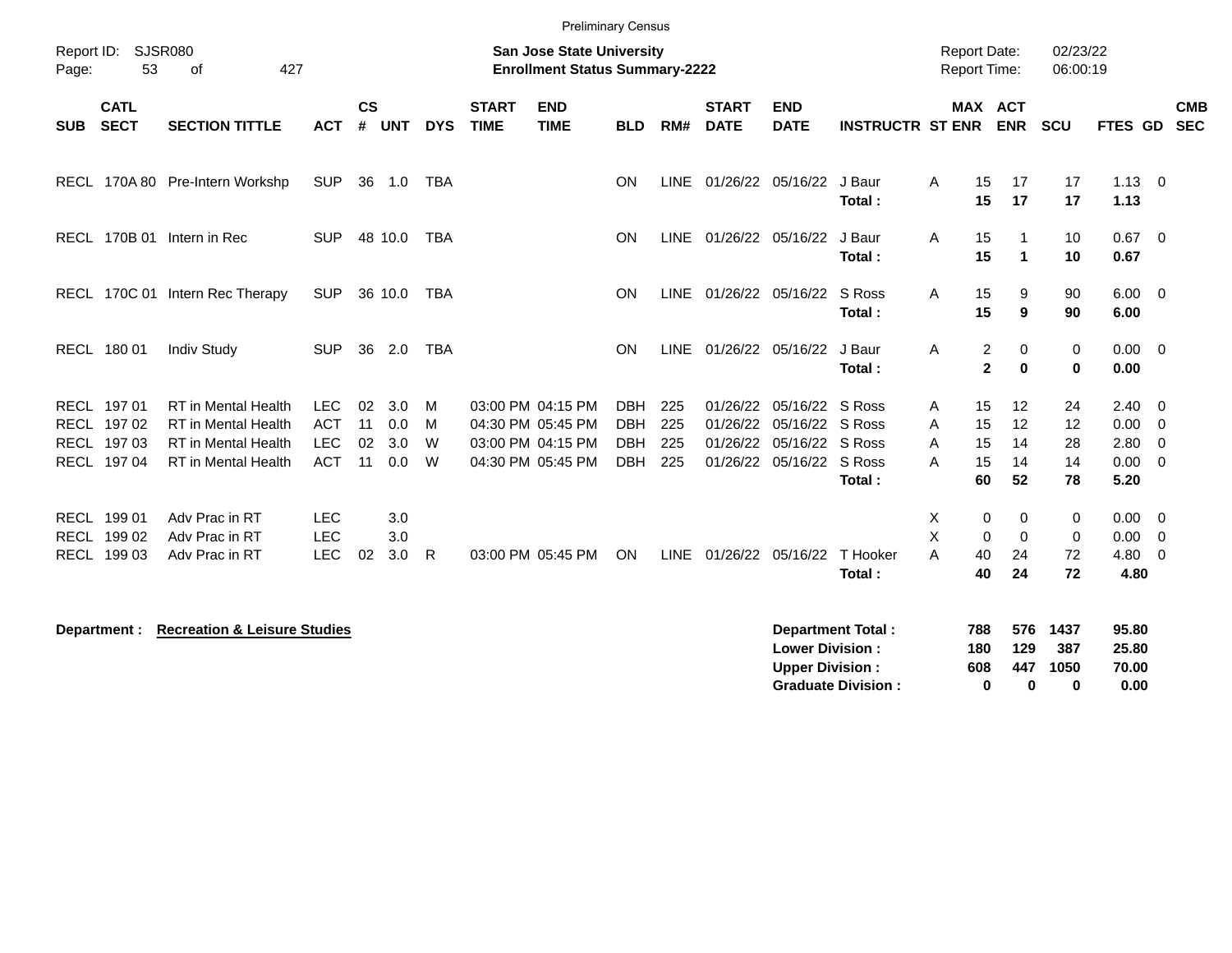|            |                            |                                    |            |               |          |             |                             | <b>Preliminary Census</b>             |            |             |                             |                                 |                                  |                     |                     |            |                |                          |                          |
|------------|----------------------------|------------------------------------|------------|---------------|----------|-------------|-----------------------------|---------------------------------------|------------|-------------|-----------------------------|---------------------------------|----------------------------------|---------------------|---------------------|------------|----------------|--------------------------|--------------------------|
| Report ID: |                            | <b>SJSR080</b>                     |            |               |          |             |                             | <b>San Jose State University</b>      |            |             |                             |                                 |                                  | <b>Report Date:</b> |                     | 02/23/22   |                |                          |                          |
| Page:      | 54                         | οf                                 | 427        |               |          |             |                             | <b>Enrollment Status Summary-2222</b> |            |             |                             |                                 |                                  | Report Time:        |                     | 06:00:19   |                |                          |                          |
| <b>SUB</b> | <b>CATL</b><br><b>SECT</b> | <b>SECTION TITTLE</b>              | <b>ACT</b> | $\mathsf{cs}$ | # UNT    | <b>DYS</b>  | <b>START</b><br><b>TIME</b> | <b>END</b><br><b>TIME</b>             | <b>BLD</b> | RM#         | <b>START</b><br><b>DATE</b> | <b>END</b><br><b>DATE</b>       | <b>INSTRUCTR ST ENR</b>          |                     | MAX ACT<br>ENR      | <b>SCU</b> | FTES GD        |                          | <b>CMB</b><br><b>SEC</b> |
| College    |                            | <b>Health &amp; Human Sciences</b> |            |               |          |             |                             |                                       |            |             |                             |                                 |                                  |                     |                     |            |                |                          |                          |
|            | Department :               | <b>Social Work</b>                 |            |               |          |             |                             |                                       |            |             |                             |                                 |                                  |                     |                     |            |                |                          |                          |
|            | GERO 107 01                | Aging and Society                  | <b>LEC</b> | 02            | 3.0      | м           |                             | 06:00 PM 08:45 PM                     | <b>ON</b>  | LINE        |                             | 01/26/22 05/16/22 V Silva       |                                  | 35<br>Α             | 11                  | 33         | 2.20           | 0 <sup>o</sup>           |                          |
|            | SCWK 107 01                | Aging and Society                  | <b>LEC</b> | 02            | 3.0      | M           |                             | 06:00 PM 08:45 PM                     | ON         | LINE        |                             | 01/26/22 05/16/22 V Silva       |                                  | Α                   | 0<br>13             | 39         | 2.60           | 0 <sup>o</sup>           |                          |
| PH         | 107 01                     | Aging and Society                  | <b>LEC</b> | 02            | 3.0      | M           |                             | 06:00 PM 08:45 PM                     | <b>ON</b>  | LINE        |                             | 01/26/22 05/16/22 V Silva       |                                  | Α                   | 10<br>0             | 30         | 2.00           | 0 <sup>o</sup>           |                          |
|            | GERO 107 02                | Aging and Society                  | <b>LEC</b> |               | 3.0      |             |                             |                                       |            |             |                             |                                 |                                  | Х                   | 0<br>$\mathbf 0$    | 0          | 0.00           | 0                        |                          |
|            | SCWK 107 02                | Aging and Society                  | <b>LEC</b> |               | 3.0      |             |                             |                                       |            |             |                             |                                 |                                  | X                   | 0<br>$\Omega$       | 0          | 0.00           | 0                        |                          |
| PH         | 107 02                     | Aging and Society                  | <b>LEC</b> |               | 3.0      |             |                             |                                       |            |             |                             |                                 |                                  | х                   | 0<br>$\Omega$       | 0          | 0.00           | 0                        |                          |
|            | GERO 107 03                | Aging and Society                  | <b>LEC</b> | 02            | 3.0      | Т           |                             | 03:00 PM 05:45 PM                     | <b>ON</b>  | LINE        |                             | 01/26/22 05/16/22 V Silva       |                                  | A<br>35             | 8                   | 24         | 1.60           | $0\,C$                   |                          |
|            | <b>SCWK 107 03</b>         | Aging and Society                  | <b>LEC</b> | 02            | 3.0      | $\mathsf T$ |                             | 03:00 PM 05:45 PM                     | ON         | LINE        |                             | 01/26/22 05/16/22 V Silva       |                                  | Α                   | 5<br>0              | 15         | 1.00           | 0 <sup>o</sup>           |                          |
| РH         | 107 03                     | Aging and Society                  | <b>LEC</b> | 02            | 3.0      | $\top$      |                             | 03:00 PM 05:45 PM                     | <b>ON</b>  | <b>LINE</b> |                             | 01/26/22 05/16/22 V Silva       |                                  | Α                   | $\overline{7}$<br>0 | 21         | 1.40           | 0 <sup>o</sup>           |                          |
|            |                            |                                    |            |               |          |             |                             |                                       |            |             |                             |                                 | Total:                           | 70                  | 54                  | 162        | 10.80          |                          |                          |
|            |                            | SCWK 100W 01 Writing Workshop      | SEM        | 04            | 3.0      | Τ           |                             | 06:00 PM 08:45 PM                     | MН         | 332         |                             | 01/26/22 05/16/22 J Hubbs       |                                  | 25<br>A             | 16                  | 48         | 3.20           | $\overline{\mathbf{0}}$  |                          |
|            |                            | SCWK 100W 02 Writing Workshop      | <b>SEM</b> | 04            | 3.0      | W           |                             | 06:00 PM 08:45 PM                     | SН         | 312         |                             | 01/26/22 05/16/22 J Hubbs       |                                  | 25<br>Α             | 19                  | 57         | 3.80           | $\overline{\mathbf{0}}$  |                          |
|            |                            | SCWK 100W 03 Writing Workshop      | SEM        | 04            | 3.0      | R           |                             | 06:00 PM 08:45 PM                     | <b>SH</b>  | 345         |                             | 01/26/22 05/16/22               | K Jones                          | 25<br>Α             | 10                  | 30         | 2.00           | $\overline{\phantom{0}}$ |                          |
|            |                            |                                    |            |               |          |             |                             |                                       |            |             |                             |                                 | Total:                           | 75                  | 45                  | 135        | 9.00           |                          |                          |
|            |                            |                                    |            |               |          |             |                             |                                       |            |             |                             |                                 |                                  |                     |                     |            |                |                          |                          |
|            | <b>SCWK 11201</b>          | Gen Practice II                    | <b>LEC</b> |               | 3.0      |             |                             |                                       |            |             |                             |                                 |                                  | X                   | 0<br>0              | 0          | $0.00 \t 0$    |                          |                          |
|            | <b>SCWK 11202</b>          | Gen Practice II                    | <b>LEC</b> |               | 3.0      |             |                             |                                       |            |             |                             |                                 |                                  | х                   | 0<br>0              | 0          | 0.00           | $\overline{\mathbf{0}}$  |                          |
|            | <b>SCWK 11203</b>          | Gen Practice II                    | <b>LEC</b> |               | 3.0      |             |                             |                                       |            |             |                             |                                 |                                  | X                   | 0<br>$\Omega$       | 0          | 0.00           | $\overline{0}$           |                          |
|            | <b>SCWK 11204</b>          | Gen Practice II                    | <b>LEC</b> |               | 3.0      |             |                             |                                       |            |             |                             |                                 |                                  | X                   | 0<br>$\mathbf 0$    | 0          | 0.00           | $\overline{0}$           |                          |
|            | <b>SCWK 112 05</b>         | Gen Practice II                    | <b>LEC</b> | 02            | 3.0      | м           |                             | 09:00 AM 11:45 AM                     | SН         | 345         |                             |                                 | 01/26/22 05/16/22 L Arieta Hay   | 19<br>A             | 22                  | 66         | 4.40           | $\overline{0}$           |                          |
|            | <b>SCWK 11206</b>          | <b>Gen Practice II</b>             | <b>LEC</b> | 02            | 3.0      | W           |                             | 12:00 PM 02:45 PM                     | SН         | 345         |                             | 01/26/22 05/16/22 Y Anyon       |                                  | 19<br>A             | 20                  | 60         | 4.00           | 0                        |                          |
|            | <b>SCWK 112 07</b>         | <b>Gen Practice II</b>             | <b>LEC</b> | 02            | 3.0      | W           |                             | 03:00 PM 05:45 PM                     | SН         | 345         |                             | 01/26/22 05/16/22 Y Anyon       |                                  | 19<br>Α             | 19                  | 57         | 3.80           | 0                        |                          |
|            | SCWK 112 08                | <b>Gen Practice II</b>             | <b>LEC</b> | 02            | 3.0      | M           |                             | 06:00 PM 08:45 PM                     | <b>SH</b>  | 345         |                             | 01/26/22 05/16/22 M Garbe       |                                  | 19<br>A             | 15                  | 45         | 3.00           | $\overline{\phantom{0}}$ |                          |
|            |                            |                                    |            |               |          |             |                             |                                       |            |             |                             |                                 | Total:                           | 76                  | 76                  | 228        | 15.20          |                          |                          |
|            | <b>SCWK 121 01</b>         | Soc Wel Ins II                     | <b>LEC</b> |               | 3.0      |             |                             |                                       |            |             |                             |                                 |                                  | X                   | 0<br>0              | 0          | $0.00 \t 0$    |                          |                          |
|            | SCWK 121 02                | Soc Wel Ins II                     | <b>LEC</b> |               | 3.0      |             |                             |                                       |            |             |                             |                                 |                                  | X                   | 0<br>$\Omega$       | 0          | 0.00           | $\overline{\phantom{0}}$ |                          |
|            | SCWK 121 03                | Soc Wel Ins II                     | LEC        |               | 3.0      |             |                             |                                       |            |             |                             |                                 |                                  | Х                   | 0<br>0              | 0          | $0.00 \t 0$    |                          |                          |
|            | SCWK 121 04                | Soc Wel Ins II                     | <b>LEC</b> |               | 02 3.0   | M           |                             | 12:00 PM 02:45 PM                     | ON.        |             |                             | LINE 01/26/22 05/16/22 E Bruce  |                                  | Α<br>20             | 19                  | 57         | $3.80\ 0$      |                          |                          |
|            | SCWK 121 05                | Soc Wel Ins II                     | <b>LEC</b> |               | 02 3.0   | T.          |                             | 12:00 PM 02:45 PM                     | ON.        |             |                             | LINE 01/26/22 05/16/22 E Bruce  |                                  | 20<br>Α             | 20                  | 60         | $4.00 \ 0$     |                          |                          |
|            | <b>SCWK 121 06</b>         | Soc Wel Ins II                     | <b>LEC</b> |               | 02 3.0 W |             |                             | 12:00 PM 02:45 PM                     | ON.        |             |                             | LINE 01/26/22 05/16/22 E Bruce  |                                  | 20<br>Α             | 19                  | 57         | $3.80\ 0$      |                          |                          |
|            |                            |                                    |            |               |          |             |                             |                                       |            |             |                             |                                 | Total:                           | 60                  | 58                  | 174        | 11.60          |                          |                          |
|            | SCWK 140 01                | Intro to Field Prac                | <b>SUP</b> |               | 36 3.0   | M           |                             | 06:00 PM 08:45 PM                     | ON.        |             |                             |                                 | LINE 01/26/22 05/16/22 Y Maxwell | 35<br>A             | 19                  | 57         | 3.80 0         |                          |                          |
|            | SCWK 140 02                | Intro to Field Prac                | <b>SUP</b> |               | 36 3.0   | $\top$      |                             | 03:00 PM 05:45 PM                     | ON.        |             |                             |                                 | LINE 01/26/22 05/16/22 Y Maxwell | 35<br>A             | 31                  | 93         | $6.20 \quad 0$ |                          |                          |
|            | SCWK 140 03                | Intro to Field Prac                | <b>SUP</b> |               | 36 3.0 F |             |                             | 12:30 PM 03:15 PM                     | ON         |             |                             | LINE 01/26/22 05/16/22 C Stiles |                                  | 35<br>A             | 10                  | 30         | $2.00 \t 0$    |                          |                          |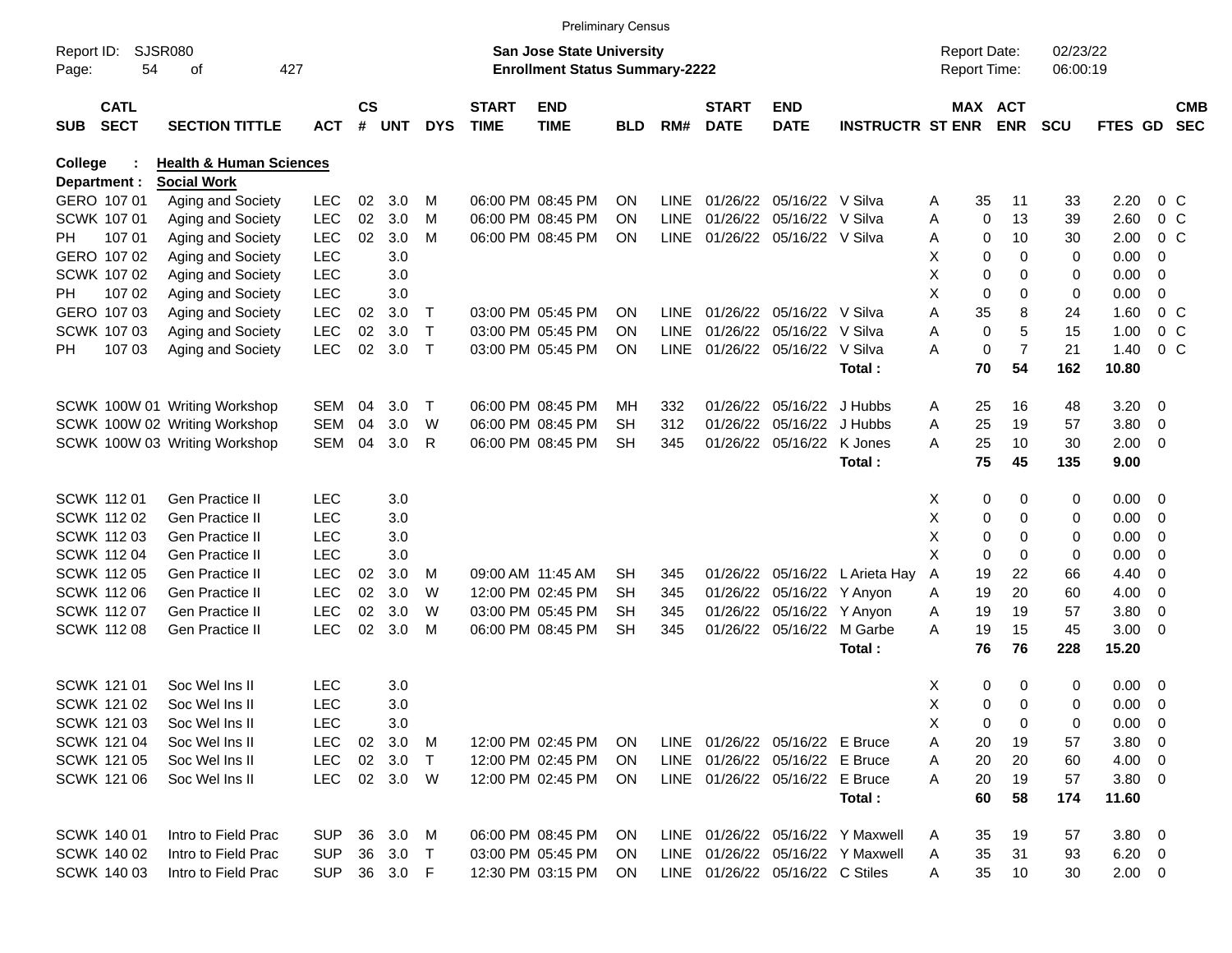|                     |                            |                           |            |                    |            |            |                             | <b>Preliminary Census</b>                                                 |            |             |                             |                                 |                                      |                                     |             |                       |                      |         |                          |                          |
|---------------------|----------------------------|---------------------------|------------|--------------------|------------|------------|-----------------------------|---------------------------------------------------------------------------|------------|-------------|-----------------------------|---------------------------------|--------------------------------------|-------------------------------------|-------------|-----------------------|----------------------|---------|--------------------------|--------------------------|
| Report ID:<br>Page: | 55                         | SJSR080<br>οf             | 427        |                    |            |            |                             | <b>San Jose State University</b><br><b>Enrollment Status Summary-2222</b> |            |             |                             |                                 |                                      | <b>Report Date:</b><br>Report Time: |             |                       | 02/23/22<br>06:00:19 |         |                          |                          |
| <b>SUB</b>          | <b>CATL</b><br><b>SECT</b> | <b>SECTION TITTLE</b>     | <b>ACT</b> | $\mathsf{cs}$<br># | <b>UNT</b> | <b>DYS</b> | <b>START</b><br><b>TIME</b> | <b>END</b><br><b>TIME</b>                                                 | <b>BLD</b> | RM#         | <b>START</b><br><b>DATE</b> | <b>END</b><br><b>DATE</b>       | <b>INSTRUCTR ST ENR</b>              |                                     |             | MAX ACT<br><b>ENR</b> | <b>SCU</b>           | FTES GD |                          | <b>CMB</b><br><b>SEC</b> |
|                     |                            |                           |            |                    |            |            |                             |                                                                           |            |             |                             |                                 | Total:                               |                                     | 105         | 60                    | 180                  | 12.00   |                          |                          |
|                     | SCWK 142 01                | <b>Field Practicum II</b> | SUP        | 36                 | 4.0        | <b>TBA</b> |                             |                                                                           | <b>ON</b>  | <b>LINE</b> |                             | 01/26/22 05/16/22               | L Chin                               | A                                   | 30          | 13                    | 52                   | 3.47    | - 0                      |                          |
|                     | <b>SCWK 14202</b>          | <b>Field Practicum II</b> | <b>SUP</b> | 36                 | 4.0        | <b>TBA</b> |                             |                                                                           | <b>ON</b>  | <b>LINE</b> | 01/26/22                    | 05/16/22                        | M Blandino                           | A                                   | 30          | 12                    | 48                   | 3.20    | 0                        |                          |
|                     | <b>SCWK 14203</b>          | <b>Field Practicum II</b> | <b>SUP</b> | 36                 | 4.0        | <b>TBA</b> |                             |                                                                           | <b>ON</b>  | <b>LINE</b> | 01/26/22                    | 05/16/22                        | L Chin                               | Α                                   | 30          | 13                    | 52                   | 3.47    | - 0                      |                          |
|                     | SCWK 142 04                | <b>Field Practicum II</b> | <b>SUP</b> | 36                 | 4.0        | <b>TBA</b> |                             |                                                                           | <b>ON</b>  | <b>LINE</b> | 01/26/22                    | 05/16/22                        | M Curry                              | Α                                   | 30          | 12                    | 48                   | 3.20    | - 0                      |                          |
|                     | <b>SCWK 142 05</b>         | <b>Field Practicum II</b> | <b>SUP</b> | 36                 | 4.0        | <b>TBA</b> |                             |                                                                           | <b>ON</b>  | <b>LINE</b> | 01/26/22                    | 05/16/22                        | R Bhader                             | A                                   | 30          | 14                    | 56                   | 3.73    | $\overline{0}$           |                          |
|                     | <b>SCWK 14206</b>          | <b>Field Practicum II</b> | <b>SUP</b> | 36                 | 4.0        | <b>TBA</b> |                             |                                                                           | <b>ON</b>  | <b>LINE</b> |                             | 01/26/22 05/16/22               | R Bhader                             | Α                                   | 30          | 12                    | 48                   | 3.20    | - 0                      |                          |
|                     |                            |                           |            |                    |            |            |                             |                                                                           |            |             |                             |                                 | Total:                               |                                     | 180         | 76                    | 304                  | 20.27   |                          |                          |
|                     | SCWK 170 01                | Intro Res Methods         | <b>SEM</b> |                    | 3.0        |            |                             |                                                                           |            |             |                             |                                 |                                      | Χ                                   | 0           | 0                     | 0                    | 0.00    | $\overline{\phantom{0}}$ |                          |
|                     | <b>SCWK 17002</b>          | Intro Res Methods         | <b>SEM</b> |                    | 3.0        |            |                             |                                                                           |            |             |                             |                                 |                                      | Χ                                   | 0           | 0                     | 0                    | 0.00    | - 0                      |                          |
|                     | <b>SCWK 17003</b>          | Intro Res Methods         | <b>SEM</b> |                    | 3.0        |            |                             |                                                                           |            |             |                             |                                 |                                      | X                                   | $\mathbf 0$ | 0                     | 0                    | 0.00    | - 0                      |                          |
|                     | <b>SCWK 17004</b>          | Intro Res Methods         | <b>SEM</b> | 04                 | 3.0        | м          |                             | 09:00 AM 11:45 AM                                                         | <b>ON</b>  | <b>LINE</b> | 01/26/22                    | 05/16/22 S Lee                  |                                      | Α                                   | 20          | 19                    | 57                   | 3.80    | 0                        |                          |
|                     | <b>SCWK 17005</b>          | Intro Res Methods         | <b>SEM</b> | 04                 | 3.0        | Τ          |                             | 09:00 AM 11:45 AM                                                         | <b>ON</b>  | <b>LINE</b> | 01/26/22                    | 05/16/22                        | K Lemon OsteA                        |                                     | 20          | 17                    | 51                   | 3.40    | $\overline{0}$           |                          |
|                     | <b>SCWK 170 06</b>         | Intro Res Methods         | <b>SEM</b> | 04                 | 3.0        | M          |                             | 03:00 PM 05:45 PM                                                         | <b>ON</b>  | <b>LINE</b> | 01/26/22                    | 05/16/22                        | S Lee                                | Α                                   | 20          | 22                    | 66                   | 4.40    | - 0                      |                          |
|                     |                            |                           |            |                    |            |            |                             |                                                                           |            |             |                             |                                 | Total:                               |                                     | 60          | 58                    | 174                  | 11.60   |                          |                          |
|                     | SCWK 175 01                | Senior Seminar            | <b>LEC</b> |                    | 3.0        |            |                             |                                                                           |            |             |                             |                                 |                                      | Χ                                   | 0           | 0                     | 0                    | 0.00    | $\overline{\phantom{0}}$ |                          |
|                     | <b>SCWK 175 02</b>         | Senior Seminar            | <b>LEC</b> |                    | 3.0        |            |                             |                                                                           |            |             |                             |                                 |                                      | Χ                                   | 0           | 0                     | 0                    | 0.00    | - 0                      |                          |
|                     | <b>SCWK 17503</b>          | Senior Seminar            | <b>LEC</b> |                    | 3.0        |            |                             |                                                                           |            |             |                             |                                 |                                      | X                                   | 0           | 0                     | 0                    | 0.00    | - 0                      |                          |
|                     | <b>SCWK 175 04</b>         | Senior Seminar            | LEC        |                    | 3.0        |            |                             |                                                                           |            |             |                             |                                 |                                      | X                                   | $\mathbf 0$ | 0                     | 0                    | 0.00    | - 0                      |                          |
|                     | <b>SCWK 175 05</b>         | Senior Seminar            | <b>LEC</b> | 02                 | 3.0        | м          |                             | 12:00 PM 02:45 PM                                                         | <b>SH</b>  | 345         | 01/26/22                    | 05/16/22                        | S Diwan                              | Α                                   | 19          | 22                    | 66                   | 4.40    | - 0                      |                          |
|                     | <b>SCWK 175 06</b>         | Senior Seminar            | <b>LEC</b> | 02                 | 3.0        | M          |                             | 06:00 PM 08:45 PM                                                         | <b>SH</b>  | 414         | 01/26/22                    | 05/16/22                        | S House                              | A                                   | 19          | 15                    | 45                   | 3.00    | - 0                      |                          |
|                     | <b>SCWK 17507</b>          | Senior Seminar            | <b>LEC</b> | 02                 | 3.0        | W          |                             | 12:00 PM 02:45 PM                                                         | SH         | 315         | 01/26/22                    | 05/16/22                        | S Diwan                              | A                                   | 19          | 19                    | 57                   | 3.80    | 0                        |                          |
|                     | <b>SCWK 175 08</b>         | <b>Senior Seminar</b>     | <b>LEC</b> | 02                 | 3.0        | W          |                             | 06:00 PM 08:45 PM                                                         | <b>SH</b>  | 345         | 01/26/22                    | 05/16/22 S House                |                                      | A                                   | 19          | 20                    | 60                   | 4.00    | - 0                      |                          |
|                     |                            |                           |            |                    |            |            |                             |                                                                           |            |             |                             |                                 | Total:                               |                                     | 76          | 76                    | 228                  | 15.20   |                          |                          |
|                     | <b>SCWK 18001</b>          | <b>Individual Studies</b> | SUP        | 36                 | 1.0        | TBA        |                             |                                                                           |            |             |                             | 01/26/22 05/16/22               | P Lee                                | A                                   | 10          | 12                    | 12                   | 0.80    | $\overline{\phantom{0}}$ |                          |
|                     |                            |                           |            |                    |            |            |                             |                                                                           |            |             |                             |                                 | Total:                               |                                     | 10          | 12                    | 12                   | 0.80    |                          |                          |
|                     | SCWK 204 01                | Soc Pol Analysis          | <b>SEM</b> | 05                 | 3.0        | F          |                             | 12:30 PM 03:15 PM                                                         | ON         |             |                             | LINE 01/26/22 05/16/22 E Davis  |                                      | Α                                   | 30          | 28                    | 84                   | 7.00 28 |                          |                          |
|                     | SCWK 204 02                | Soc Pol Analysis          | SEM        | 05                 | 3.0        | F          |                             | 12:30 PM 03:15 PM                                                         | ON         |             |                             |                                 | LINE 01/26/22 05/16/22 R Fonseka     | A                                   | 30          | 28                    | 84                   | 7.00 28 |                          |                          |
|                     | SCWK 204 03                | Soc Pol Analysis          | SEM        | 05                 | 3.0        | F          |                             | 09:30 AM 12:15 PM                                                         | ON         |             |                             |                                 | LINE 01/26/22 05/16/22 E Ostergren A |                                     | 30          | 27                    | 81                   | 6.75 27 |                          |                          |
|                     | <b>SCWK 204 04</b>         | Soc Pol Analysis          | SEM        | 05                 | 3.0        | M          |                             | 06:00 PM 08:45 PM                                                         | ON         |             |                             |                                 | LINE 01/26/22 05/16/22 R Fonseka     | $\overline{A}$                      | 30          | 28                    | 84                   | 7.00 28 |                          |                          |
|                     |                            |                           |            |                    |            |            |                             |                                                                           |            |             |                             |                                 | Total:                               |                                     | 120         | 111                   | 333                  | 27.75   |                          |                          |
|                     | <b>SCWK 212 04</b>         | Human Behavior I          | SEM 05 3.0 |                    |            | W          |                             | 06:00 PM 08:45 PM                                                         | ON         |             |                             | LINE 01/26/22 05/16/22 C Powell |                                      | Α                                   | 30          | 28                    | 84                   | 7.00 28 |                          |                          |
|                     |                            |                           |            |                    |            |            |                             |                                                                           |            |             |                             |                                 | Total:                               |                                     | 30          | 28                    | 84                   | 7.00    |                          |                          |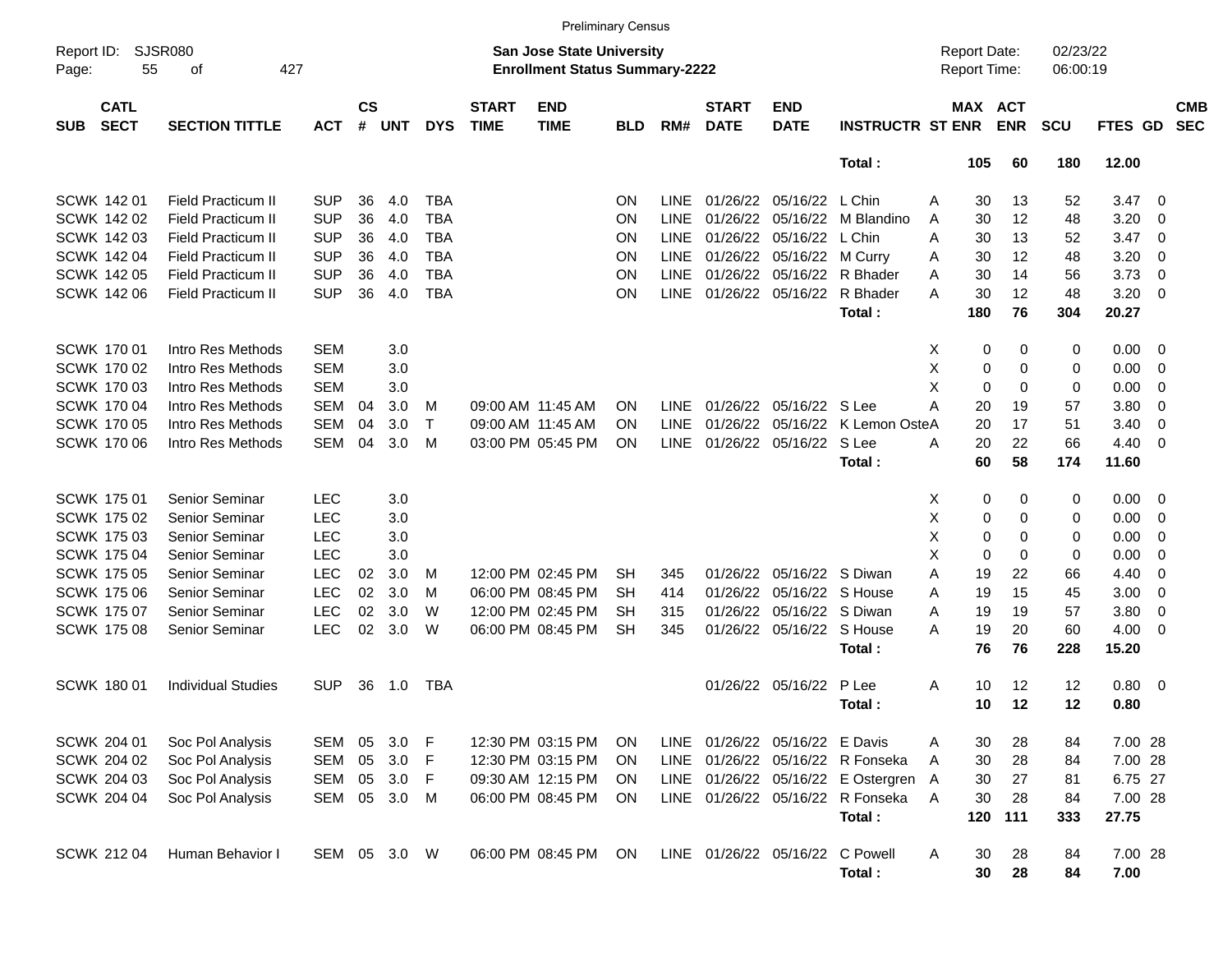|                                          |                             |            |                    |            |            |                             |                                                                    | <b>Preliminary Census</b> |      |                             |                                |                                      |                                     |                       |                      |                      |                          |
|------------------------------------------|-----------------------------|------------|--------------------|------------|------------|-----------------------------|--------------------------------------------------------------------|---------------------------|------|-----------------------------|--------------------------------|--------------------------------------|-------------------------------------|-----------------------|----------------------|----------------------|--------------------------|
| Report ID:<br>56<br>Page:                | <b>SJSR080</b><br>427<br>of |            |                    |            |            |                             | San Jose State University<br><b>Enrollment Status Summary-2222</b> |                           |      |                             |                                |                                      | <b>Report Date:</b><br>Report Time: |                       | 02/23/22<br>06:00:19 |                      |                          |
| <b>CATL</b><br><b>SECT</b><br><b>SUB</b> | <b>SECTION TITTLE</b>       | <b>ACT</b> | $\mathsf{cs}$<br># | <b>UNT</b> | <b>DYS</b> | <b>START</b><br><b>TIME</b> | <b>END</b><br><b>TIME</b>                                          | <b>BLD</b>                | RM#  | <b>START</b><br><b>DATE</b> | <b>END</b><br><b>DATE</b>      | <b>INSTRUCTR ST ENR</b>              |                                     | MAX ACT<br><b>ENR</b> | <b>SCU</b>           | FTES GD              | <b>CMB</b><br><b>SEC</b> |
| SCWK 214 01                              | Human Behavior II           | SEM        | 05                 | 3.0        | M          |                             | 09:00 AM 11:45 AM                                                  | <b>ON</b>                 |      |                             | LINE 01/26/22 05/16/22 C Gil   |                                      | 30<br>A                             | 28                    | 84                   | 7.00 28              |                          |
| SCWK 214 02                              | <b>Human Behavior II</b>    | <b>SEM</b> | 05                 | 3.0        | W          |                             | 12:00 PM 02:45 PM                                                  | <b>ON</b>                 | LINE | 01/26/22                    | 05/16/22                       | J Barnum                             | 30<br>A                             | 28                    | 84                   | 7.00 28              |                          |
| SCWK 214 03                              | Human Behavior II           | <b>SEM</b> | 05                 | 3.0        | W          |                             | 09:00 AM 11:45 AM                                                  | <b>ON</b>                 |      |                             | LINE 01/26/22 05/16/22         | J Barnum<br>Total:                   | 30<br>A<br>90                       | 27<br>83              | 81<br>249            | 6.75 27<br>20.75     |                          |
| <b>SCWK 221 01</b>                       | Trans Gen Prac II           | SEM        | 05                 | 3.0        | M          |                             | 12:00 PM 02:45 PM                                                  | <b>ON</b>                 |      |                             | LINE 01/26/22 05/16/22         | M Reyes                              | 30<br>A                             | 28                    | 84                   | 7.00 28              |                          |
| <b>SCWK 221 02</b>                       | <b>Trans Gen Prac II</b>    | <b>SEM</b> | 05                 | 3.0        | W          |                             | 09:00 AM 11:45 AM                                                  | <b>ON</b>                 | LINE |                             | 01/26/22 05/16/22              | M Reyes                              | 30<br>Α                             | 28                    | 84                   | 7.00 28              |                          |
| <b>SCWK 221 03</b>                       | Trans Gen Prac II           | <b>SEM</b> | 05                 | 3.0        | W          |                             | 12:00 PM 02:45 PM                                                  | ON                        | LINE |                             | 01/26/22 05/16/22              | M Garcia                             | 30<br>A                             | 27                    | 81                   | 6.75 27              |                          |
| <b>SCWK 221 04</b>                       | Trans Gen Prac II           | <b>SEM</b> | 05                 | 3.0        | M          |                             | 06:00 PM 08:45 PM                                                  | YUH                       | 243  |                             | 01/26/22 05/16/22              | M Garcia<br>Total:                   | 30<br>A<br>120                      | 27<br>110             | 81<br>330            | 6.75 27<br>27.50     |                          |
| SCWK 231 01                              | Soc W Pract II              | <b>SUP</b> | 23                 | 4.0        | <b>TBA</b> |                             |                                                                    |                           |      |                             |                                | 01/26/22 05/16/22 A Fimbres-Wi A     | 30                                  | 12                    | 48                   | 4.00 12              |                          |
| SCWK 231 02                              | Soc W Pract II              | <b>SUP</b> | 23                 | 4.0        | <b>TBA</b> |                             |                                                                    |                           |      | 01/26/22                    | 05/16/22                       | <b>B</b> Watkins                     | 30<br>A                             | 13                    | 52                   | 4.33 13              |                          |
| <b>SCWK 231 03</b>                       | Soc W Pract II              | <b>SUP</b> | 23                 | 4.0        | <b>TBA</b> |                             |                                                                    |                           |      | 01/26/22                    | 05/16/22                       | <b>B</b> Tavera                      | Α<br>30                             | 12                    | 48                   | 4.00 12              |                          |
| <b>SCWK 231 04</b>                       | Soc W Pract II              | <b>SUP</b> | 23                 | 4.0        | <b>TBA</b> |                             |                                                                    |                           |      |                             | 01/26/22 05/16/22              | <b>B</b> Tavera                      | 30<br>Α                             | 11                    | 44                   | 3.67 11              |                          |
| <b>SCWK 231 05</b>                       | Soc W Pract II              | <b>SUP</b> | 23                 | 4.0        | <b>TBA</b> |                             |                                                                    |                           |      | 01/26/22                    | 05/16/22                       | J Jackson                            | A<br>30                             | 14                    | 56                   | 4.67 14              |                          |
| <b>SCWK 231 06</b>                       | Soc W Pract II              | <b>SUP</b> | 23                 | 4.0        | <b>TBA</b> |                             |                                                                    |                           |      |                             | 01/26/22 05/16/22              | J Rose                               | Α<br>30                             | 16                    | 64                   | 5.33 16              |                          |
| SCWK 231 07                              | Soc W Pract II              | <b>SUP</b> | 23                 | 4.0        | <b>TBA</b> |                             |                                                                    |                           |      |                             | 01/26/22 05/16/22              | M Blandino                           | 30<br>A                             | 8                     | 32                   | 2.67 8               |                          |
| <b>SCWK 231 08</b>                       | Soc W Pract II              | <b>SUP</b> | 23                 | 4.0        | <b>TBA</b> |                             |                                                                    |                           |      |                             | 01/26/22 05/16/22 M Curry      |                                      | 30<br>Α                             | 11                    | 44                   | 3.67 11              |                          |
| <b>SCWK 231 09</b>                       | Soc W Pract II              | <b>SUP</b> | 23                 | 4.0        | <b>TBA</b> |                             |                                                                    |                           |      |                             | 01/26/22 05/16/22 V Smith      |                                      | 30<br>A                             | 13                    | 52                   | 4.33 13              |                          |
|                                          |                             |            |                    |            |            |                             |                                                                    |                           |      |                             |                                | Total:                               | 270                                 | 110                   | 440                  | 36.67                |                          |
| SCWK 233 01                              | Soc Wk Pract IV             | <b>SUP</b> | 23                 | 5.0        | <b>TBA</b> |                             |                                                                    |                           |      |                             |                                | 01/26/22 05/16/22 A Fimbres-Wi A     | 30                                  | 10                    | 50                   | 4.17 10              |                          |
| SCWK 233 02                              | Soc Wk Pract IV             | <b>SUP</b> | 23                 | 5.0        | <b>TBA</b> |                             |                                                                    |                           |      | 01/26/22                    | 05/16/22                       | <b>B</b> Watkins                     | 30<br>A                             | 12                    | 60                   | 5.00 12              |                          |
| SCWK 233 03                              | Soc Wk Pract IV             | <b>SUP</b> | 23                 | 5.0        | <b>TBA</b> |                             |                                                                    |                           |      | 01/26/22                    | 05/16/22                       | <b>B</b> Tavera                      | Α<br>30                             | 11                    | 55                   | 4.58 11              |                          |
| SCWK 233 04                              | Soc Wk Pract IV             | <b>SUP</b> | 23                 | 5.0        | <b>TBA</b> |                             |                                                                    |                           |      | 01/26/22                    | 05/16/22                       | <b>B</b> Tavera                      | 30<br>Α                             | 12                    | 60                   | 5.00 12              |                          |
| <b>SCWK 233 05</b>                       | Soc Wk Pract IV             | <b>SUP</b> | 23                 | 5.0        | <b>TBA</b> |                             |                                                                    |                           |      |                             | 01/26/22 05/16/22              | J Jackson                            | 30<br>A                             | 9                     | 45                   | 3.75<br>9            |                          |
| <b>SCWK 233 06</b>                       | Soc Wk Pract IV             | <b>SUP</b> | 23                 | 5.0        | <b>TBA</b> |                             |                                                                    |                           |      | 01/26/22                    | 05/16/22                       | J Rose                               | 30<br>Α                             | 12                    | 60                   | 5.00 12              |                          |
| SCWK 233 07                              | Soc Wk Pract IV             | <b>SUP</b> | 23                 | 5.0        | <b>TBA</b> |                             |                                                                    |                           |      |                             |                                | 01/26/22 05/16/22 V Gregory          | 30<br>A                             | 13                    | 65                   | 5.42 13              |                          |
| SCWK 233 08                              | Soc Wk Pract IV             | <b>SUP</b> |                    | 23 5.0     | TBA        |                             |                                                                    |                           |      |                             | 01/26/22 05/16/22 V Smith      |                                      | Α<br>30                             | 12                    | 60                   | 5.00 12              |                          |
| SCWK 233 09                              | Soc Wk Pract IV             | <b>SUP</b> |                    | 23 5.0     | TBA        |                             |                                                                    |                           |      |                             |                                | 01/26/22 05/16/22 V Gregory          | 30<br>Α                             | 13                    | 65                   | 5.42 13              |                          |
| <b>SCWK 233 10</b>                       | Soc Wk Pract IV             | <b>SUP</b> |                    | 23 5.0     | TBA        |                             |                                                                    |                           |      |                             | 01/26/22 05/16/22              | Total:                               | Α<br>30<br>300                      | 0<br>104              | 0<br>520             | $0.00 \t 0$<br>43.33 |                          |
|                                          |                             |            |                    |            |            |                             |                                                                    |                           |      |                             |                                |                                      |                                     |                       |                      |                      |                          |
| SCWK 240 01                              | Res Method & Des            |            |                    | SEM 05 3.0 | - F        |                             | 09:30 AM 12:15 PM                                                  | <b>ON</b>                 |      |                             | LINE 01/26/22 05/16/22 E Cohen |                                      | A<br>30                             | 28                    | 84                   | 7.00 28              |                          |
| SCWK 240 02                              | Res Method & Des            | SEM 05 3.0 |                    |            | -F         |                             | 09:30 AM 12:15 PM                                                  | <b>ON</b>                 |      |                             |                                | LINE 01/26/22 05/16/22 K Lemon OsteA | 30                                  | 27                    | 81                   | 6.75 27              |                          |
| SCWK 240 03                              | Res Method & Des            | SEM        |                    | 05 3.0     | F.         |                             | 12:30 PM 03:15 PM                                                  | <b>ON</b>                 |      |                             | LINE 01/26/22 05/16/22 B Barr  |                                      | Α<br>30                             | 27                    | 81                   | 6.75 27              |                          |
| SCWK 240 04                              | Res Method & Des            |            |                    | SEM 05 3.0 | W          |                             | 06:00 PM 08:45 PM                                                  | МH                        | 332  |                             |                                | 01/26/22 05/16/22 S Accomazzo A      | 30                                  | 27                    | 81                   | 6.75 27              |                          |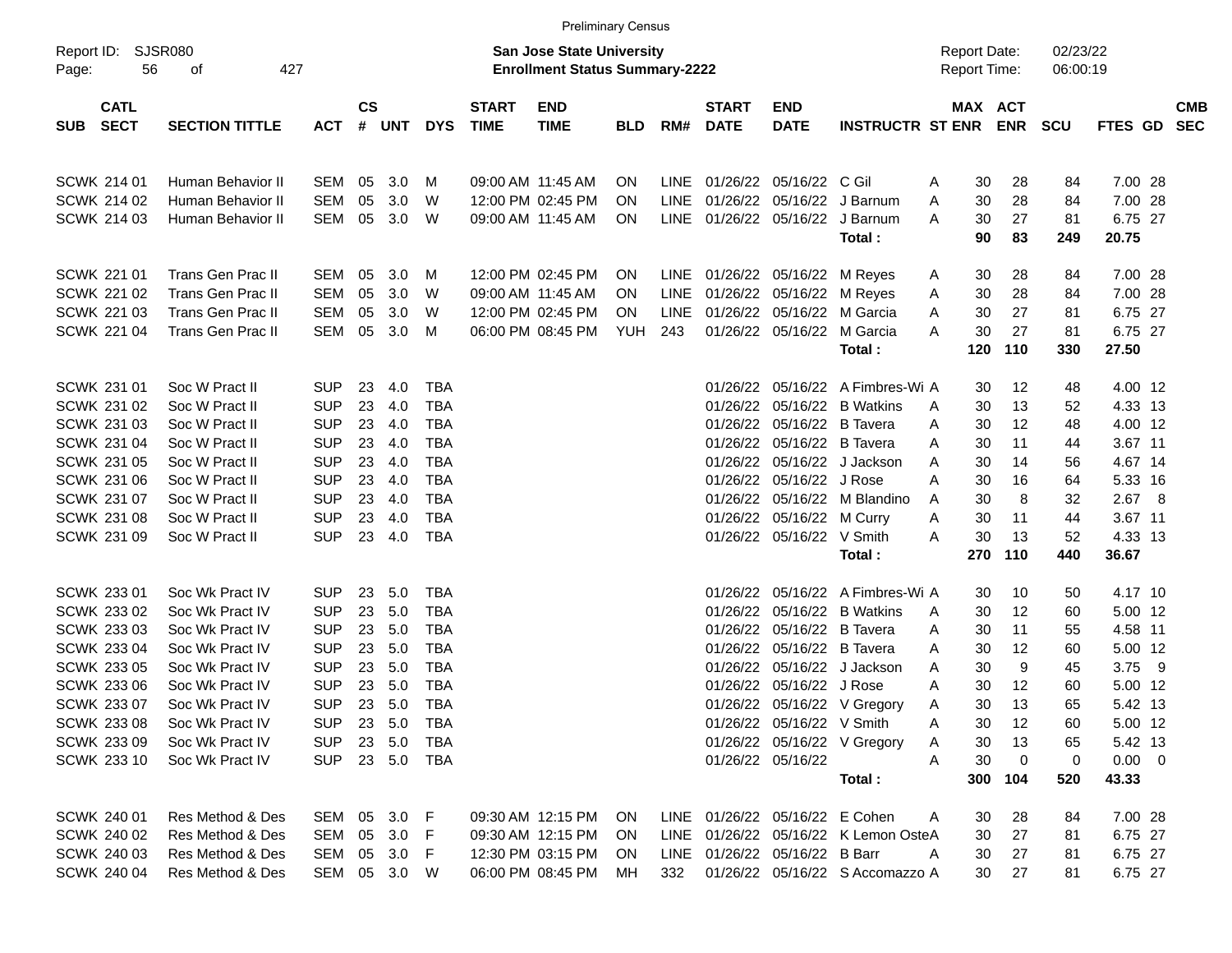| <b>SJSR080</b><br>02/23/22<br>Report ID:<br><b>San Jose State University</b><br><b>Report Date:</b><br>57<br>427<br><b>Enrollment Status Summary-2222</b><br>Report Time:<br>06:00:19<br>Page:<br>of<br>$\mathsf{cs}$<br><b>CMB</b><br><b>CATL</b><br><b>START</b><br><b>END</b><br><b>START</b><br><b>END</b><br>MAX ACT<br><b>SECT</b><br><b>SECTION TITTLE</b><br># UNT<br><b>TIME</b><br><b>DATE</b><br><b>ENR</b><br>FTES GD<br><b>SEC</b><br><b>DYS</b><br><b>TIME</b><br><b>BLD</b><br>RM#<br><b>DATE</b><br><b>INSTRUCTR ST ENR</b><br><b>SCU</b><br><b>SUB</b><br>ACT<br>Total:<br>120 109<br>327<br>27.25<br>06:00 PM 08:45 PM<br>1.004<br>SCWK 250 01<br>Pol Prac in H/Aging<br>SEM 05<br>3.0<br>M<br>MН<br>332<br>01/26/22 05/16/22<br>M Breaux<br>A<br>35<br>4<br>12<br>35<br>4<br>12<br>Total:<br>1.00<br>SCWK 260 01<br>Pol Prac Child Fam<br>06:00 PM 08:45 PM<br>01/26/22 05/16/22 D Cabral<br>42<br>3.50 14<br>SEM<br>05<br>3.0<br>M<br>SH<br>435<br>35<br>14<br>A<br>35<br>05<br>28<br>SCWK 260 02<br>Pol Prac Child Fam<br><b>SEM</b><br>3.0<br>$\mathsf{T}$<br>12:00 PM 02:45 PM<br><b>SH</b><br>345<br>01/26/22 05/16/22<br>D Cabral<br>A<br>84<br>7.00 28<br>70<br>42<br>Total:<br>126<br>10.50<br>SCWK 263 01<br>SW and Law<br>06:00 PM 08:45 PM<br><b>CCB</b><br>01/26/22 05/16/22 C Chase<br>35<br>33<br>99<br>8.25 33<br>SEM<br>05<br>3.0<br>M<br>102<br>A<br>35<br>29<br>SCWK 263 02<br>SW and Law<br><b>SEM</b><br>05<br>3.0<br>$\top$<br>06:00 PM 08:45 PM<br><b>SH</b><br>312<br>01/26/22 05/16/22 A Stahlnecke A<br>87<br>7.25 29<br>70<br>62<br>Total:<br>186<br>15.50<br>SCWK 267 01<br><b>CW Prac Simulation</b><br>05<br>01/26/22 05/16/22<br>$\Omega$<br>$\Omega$<br>0<br>$0.00 \t 0$<br>SEM<br>1.0<br>X<br>16<br>SCWK 267 02<br><b>CW Prac Simulation</b><br><b>SEM</b><br>05<br>$\top$<br><b>BBC</b><br>130<br>02/01/22 03/15/22 W Quintero A A<br>30<br>1.33 16<br>1.0<br>09:00 AM 11:45 AM<br>16<br>16<br>Total:<br>30<br>16<br>1.33<br>12:00 PM 02:45 PM<br>01/26/22 05/16/22 M Garcia |
|----------------------------------------------------------------------------------------------------------------------------------------------------------------------------------------------------------------------------------------------------------------------------------------------------------------------------------------------------------------------------------------------------------------------------------------------------------------------------------------------------------------------------------------------------------------------------------------------------------------------------------------------------------------------------------------------------------------------------------------------------------------------------------------------------------------------------------------------------------------------------------------------------------------------------------------------------------------------------------------------------------------------------------------------------------------------------------------------------------------------------------------------------------------------------------------------------------------------------------------------------------------------------------------------------------------------------------------------------------------------------------------------------------------------------------------------------------------------------------------------------------------------------------------------------------------------------------------------------------------------------------------------------------------------------------------------------------------------------------------------------------------------------------------------------------------------------------------------------------------------------------------------------------------------------------------------------------------------------------------------------------------------------------|
|                                                                                                                                                                                                                                                                                                                                                                                                                                                                                                                                                                                                                                                                                                                                                                                                                                                                                                                                                                                                                                                                                                                                                                                                                                                                                                                                                                                                                                                                                                                                                                                                                                                                                                                                                                                                                                                                                                                                                                                                                                  |
|                                                                                                                                                                                                                                                                                                                                                                                                                                                                                                                                                                                                                                                                                                                                                                                                                                                                                                                                                                                                                                                                                                                                                                                                                                                                                                                                                                                                                                                                                                                                                                                                                                                                                                                                                                                                                                                                                                                                                                                                                                  |
|                                                                                                                                                                                                                                                                                                                                                                                                                                                                                                                                                                                                                                                                                                                                                                                                                                                                                                                                                                                                                                                                                                                                                                                                                                                                                                                                                                                                                                                                                                                                                                                                                                                                                                                                                                                                                                                                                                                                                                                                                                  |
|                                                                                                                                                                                                                                                                                                                                                                                                                                                                                                                                                                                                                                                                                                                                                                                                                                                                                                                                                                                                                                                                                                                                                                                                                                                                                                                                                                                                                                                                                                                                                                                                                                                                                                                                                                                                                                                                                                                                                                                                                                  |
|                                                                                                                                                                                                                                                                                                                                                                                                                                                                                                                                                                                                                                                                                                                                                                                                                                                                                                                                                                                                                                                                                                                                                                                                                                                                                                                                                                                                                                                                                                                                                                                                                                                                                                                                                                                                                                                                                                                                                                                                                                  |
|                                                                                                                                                                                                                                                                                                                                                                                                                                                                                                                                                                                                                                                                                                                                                                                                                                                                                                                                                                                                                                                                                                                                                                                                                                                                                                                                                                                                                                                                                                                                                                                                                                                                                                                                                                                                                                                                                                                                                                                                                                  |
|                                                                                                                                                                                                                                                                                                                                                                                                                                                                                                                                                                                                                                                                                                                                                                                                                                                                                                                                                                                                                                                                                                                                                                                                                                                                                                                                                                                                                                                                                                                                                                                                                                                                                                                                                                                                                                                                                                                                                                                                                                  |
| <b>SCWK 280 01</b><br>35<br>105<br>8.75 35<br>Policy Practice MH<br>SEM<br>05<br>3.0<br>SH<br>312<br>35<br>M<br>A<br>35<br>29<br>SEM<br>05<br>3.0<br>$\top$<br>06:00 PM 08:45 PM<br>345<br>01/26/22 05/16/22 E Ostergren<br>87<br>7.25 29<br>SCWK 280 02<br>Policy Practice MH<br><b>SH</b><br>A<br>Total:<br>70<br>64<br>192<br>16.00                                                                                                                                                                                                                                                                                                                                                                                                                                                                                                                                                                                                                                                                                                                                                                                                                                                                                                                                                                                                                                                                                                                                                                                                                                                                                                                                                                                                                                                                                                                                                                                                                                                                                           |
| <b>SCWK 283 01</b><br>Pharmco for Scwkrs<br>SEM 05 3.0 T<br>CCB<br>01/26/22 05/16/22<br>35<br>13<br>39<br>3.25 13<br>06:00 PM 08:45 PM<br>101<br>M McNay-Beil A<br>35<br>13<br>3.25<br>Total:<br>39                                                                                                                                                                                                                                                                                                                                                                                                                                                                                                                                                                                                                                                                                                                                                                                                                                                                                                                                                                                                                                                                                                                                                                                                                                                                                                                                                                                                                                                                                                                                                                                                                                                                                                                                                                                                                              |
| <b>SCWK 285 01</b><br>SW and Soc Prob<br><b>SEM</b><br>- 05<br>12:00 PM 02:45 PM<br>01/26/22 05/16/22<br>C Gil<br>35<br>20<br>60<br>5.00 20<br>3.0 T<br>SH.<br>312<br>A<br>35<br>Total:<br>20<br>60<br>5.00                                                                                                                                                                                                                                                                                                                                                                                                                                                                                                                                                                                                                                                                                                                                                                                                                                                                                                                                                                                                                                                                                                                                                                                                                                                                                                                                                                                                                                                                                                                                                                                                                                                                                                                                                                                                                      |
| Gen Prac Sub Abuse SEM 05 3.0<br>12:00 PM 02:45 PM<br>01/26/22 05/16/22<br>30<br>2.50 10<br><b>SCWK 287 01</b><br>МH<br>332<br>L Arieta Hay A<br>35<br>10<br>M<br>35<br>10<br>30<br>2.50<br>Total:                                                                                                                                                                                                                                                                                                                                                                                                                                                                                                                                                                                                                                                                                                                                                                                                                                                                                                                                                                                                                                                                                                                                                                                                                                                                                                                                                                                                                                                                                                                                                                                                                                                                                                                                                                                                                               |
| SCWK 298B 01 Special Study B<br><b>SUP</b><br>23 3.0<br>M<br>03:00 PM 05:45 PM<br>CL<br>303A<br>01/26/22 05/16/22 E Bruce<br>17<br>51<br>4.25 17<br>15<br>A<br>23 3.0<br>3.25 13<br>SCWK 298B 02 Special Study B<br><b>SUP</b><br>03:00 PM 05:45 PM<br>01/26/22 05/16/22 J Wolf<br>15<br>13<br>39<br>M<br>CL.<br>316<br>Α                                                                                                                                                                                                                                                                                                                                                                                                                                                                                                                                                                                                                                                                                                                                                                                                                                                                                                                                                                                                                                                                                                                                                                                                                                                                                                                                                                                                                                                                                                                                                                                                                                                                                                        |
| SCWK 298B 03 Special Study B<br>23 3.0<br>01/26/22 05/16/22 Y Anyon<br>15<br>3.25 13<br><b>SUP</b><br>M<br>03:00 PM 05:45 PM<br>CL<br>13<br>39<br>243<br>Α<br>SCWK 298B 04 Special Study B<br>23 3.0<br>03:00 PM 05:45 PM<br>01/26/22 05/16/22 A D'Andrade<br>15<br>3.25 13<br><b>SUP</b><br>M<br>SH.<br>411<br>13<br>39<br>A<br>SCWK 298B 05 Special Study B<br><b>SUP</b><br>23 3.0<br>$\top$<br>03:00 PM 05:45 PM<br>01/26/22 05/16/22 S Sen<br>15<br>3.50 14<br>CL<br>303A<br>Α<br>14<br>42                                                                                                                                                                                                                                                                                                                                                                                                                                                                                                                                                                                                                                                                                                                                                                                                                                                                                                                                                                                                                                                                                                                                                                                                                                                                                                                                                                                                                                                                                                                                  |
| SCWK 298B 06 Special Study B<br><b>SUP</b><br>23 3.0<br>01/26/22 05/16/22<br>0<br>0<br>$0.00 \t 0$<br>X<br>0<br>SCWK 298B 07 Special Study B<br><b>SUP</b><br>23 3.0<br>03:00 PM 05:45 PM<br>01/26/22 05/16/22 B Mathias<br>15<br>12<br>3.00 12<br>$\top$<br>CL<br>218<br>Α<br>36<br>SCWK 298B 08 Special Study B<br><b>SUP</b><br>23 3.0<br>03:00 PM 05:45 PM<br>01/26/22 05/16/22 J Wolf<br>15<br>3.00 12<br>$\top$<br>Α<br>12<br>36<br>SCWK 298B 09 Special Study B<br>SUP<br>23 3.0 M<br>03:00 PM 05:45 PM<br>01/26/22 05/16/22 E Cohen<br>18<br>14<br>42<br>3.50 14<br>SH<br>414<br>A                                                                                                                                                                                                                                                                                                                                                                                                                                                                                                                                                                                                                                                                                                                                                                                                                                                                                                                                                                                                                                                                                                                                                                                                                                                                                                                                                                                                                                       |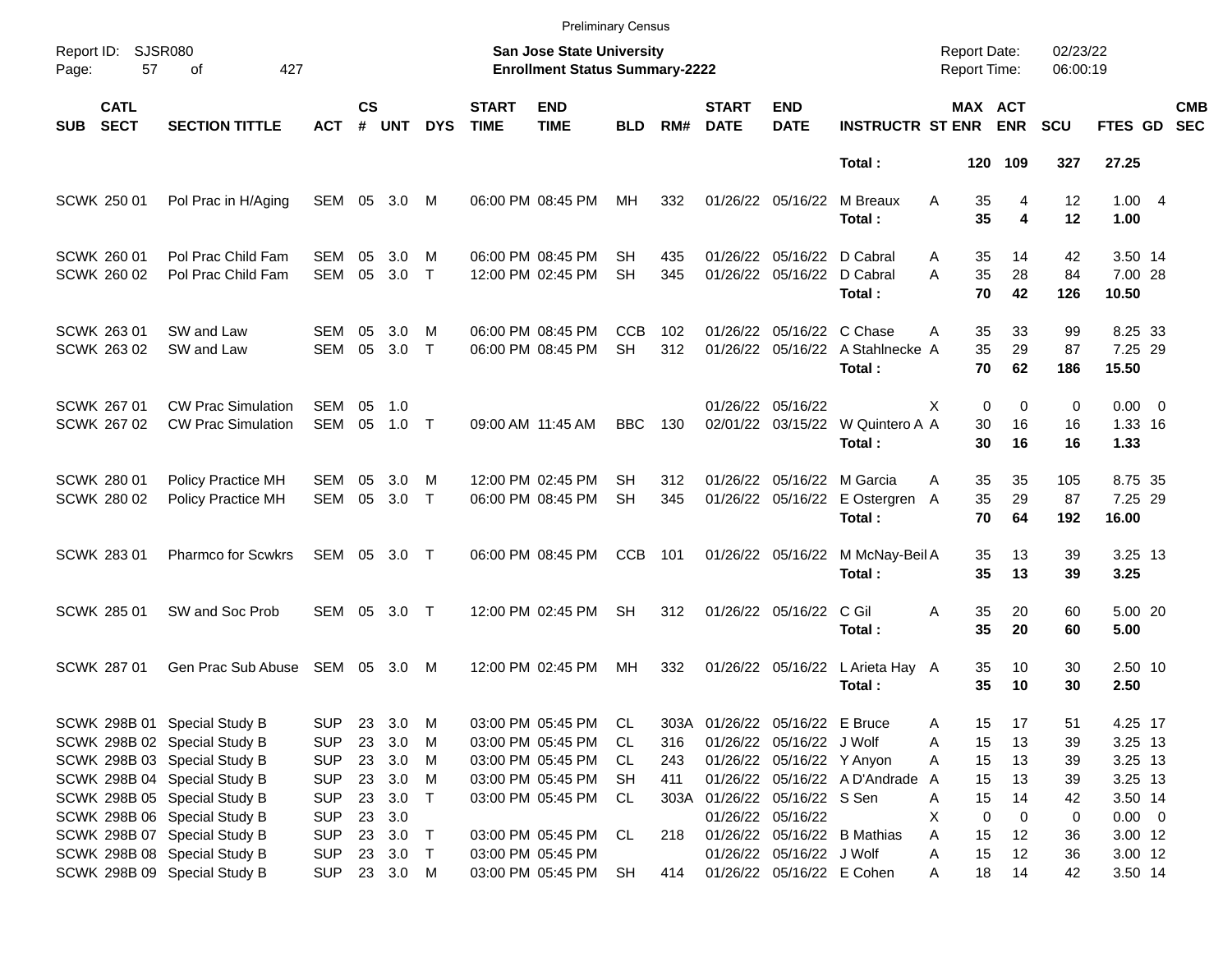|                     |                            |                       |     |            |                |            |            |                             |                    | <b>Preliminary Census</b>                                                 |     |                             |                           |                           |                                            |            |                      |         |                          |
|---------------------|----------------------------|-----------------------|-----|------------|----------------|------------|------------|-----------------------------|--------------------|---------------------------------------------------------------------------|-----|-----------------------------|---------------------------|---------------------------|--------------------------------------------|------------|----------------------|---------|--------------------------|
| Report ID:<br>Page: |                            | SJSR080<br>58<br>οf   | 427 |            |                |            |            |                             |                    | <b>San Jose State University</b><br><b>Enrollment Status Summary-2222</b> |     |                             |                           |                           | <b>Report Date:</b><br><b>Report Time:</b> |            | 02/23/22<br>06:00:19 |         |                          |
| <b>SUB</b>          | <b>CATL</b><br><b>SECT</b> | <b>SECTION TITTLE</b> |     | <b>ACT</b> | <b>CS</b><br># | <b>UNT</b> | <b>DYS</b> | <b>START</b><br><b>TIME</b> | <b>END</b><br>TIME | <b>BLD</b>                                                                | RM# | <b>START</b><br><b>DATE</b> | <b>END</b><br><b>DATE</b> | <b>INSTRUCTR ST ENR</b>   | MAX ACT                                    | <b>ENR</b> | <b>SCU</b>           | FTES GD | <b>CMB</b><br><b>SEC</b> |
|                     |                            |                       |     |            |                |            |            |                             |                    |                                                                           |     |                             |                           | Total:                    | 123                                        | 108        | 324                  | 27.00   |                          |
|                     | Department :               | <b>Social Work</b>    |     |            |                |            |            |                             |                    |                                                                           |     |                             |                           | <b>Department Total:</b>  | 2265                                       | 1509       | 4865                 | 378.80  |                          |
|                     |                            |                       |     |            |                |            |            |                             |                    |                                                                           |     |                             |                           | <b>Lower Division:</b>    | 0                                          | $\bf{0}$   | $\bf{0}$             | 0.00    |                          |
|                     |                            |                       |     |            |                |            |            |                             |                    |                                                                           |     |                             |                           | <b>Upper Division:</b>    | 712                                        | 515        | 1597                 | 106.47  |                          |
|                     |                            |                       |     |            |                |            |            |                             |                    |                                                                           |     |                             |                           | <b>Graduate Division:</b> | 1553                                       | 994        | 3268                 | 272.33  |                          |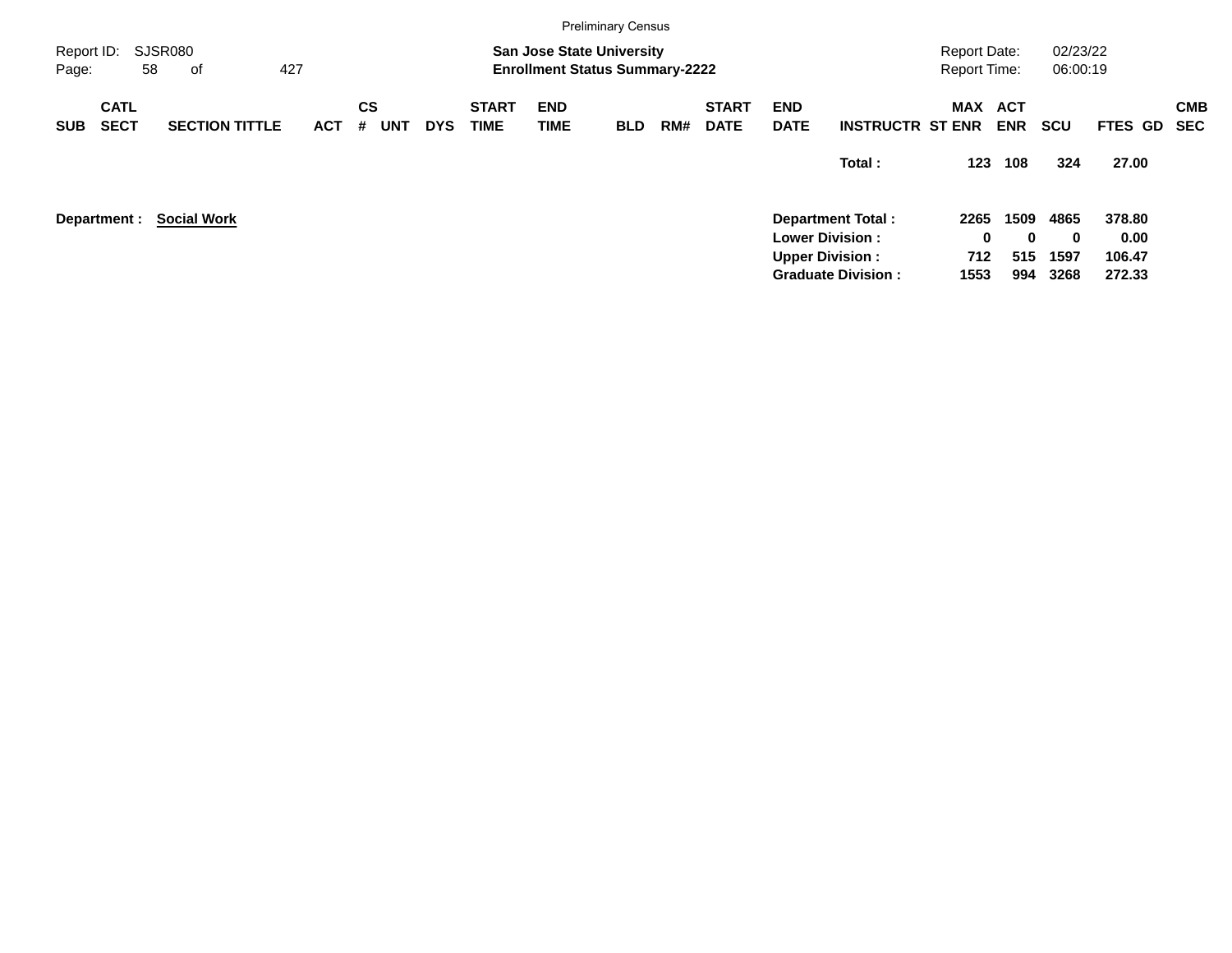|                     |                            |                                             |                          |               |              |             |                             | <b>Preliminary Census</b>                                          |                 |            |                             |                                                |                                            |                                            |                     |                      |                          |                          |
|---------------------|----------------------------|---------------------------------------------|--------------------------|---------------|--------------|-------------|-----------------------------|--------------------------------------------------------------------|-----------------|------------|-----------------------------|------------------------------------------------|--------------------------------------------|--------------------------------------------|---------------------|----------------------|--------------------------|--------------------------|
| Report ID:<br>Page: | 59                         | <b>SJSR080</b><br>427<br>of                 |                          |               |              |             |                             | San Jose State University<br><b>Enrollment Status Summary-2222</b> |                 |            |                             |                                                |                                            | <b>Report Date:</b><br><b>Report Time:</b> |                     | 02/23/22<br>06:00:19 |                          |                          |
| <b>SUB</b>          | <b>CATL</b><br><b>SECT</b> | <b>SECTION TITTLE</b>                       | ACT                      | $\mathsf{cs}$ | # UNT        | <b>DYS</b>  | <b>START</b><br><b>TIME</b> | <b>END</b><br><b>TIME</b>                                          | BLD             | RM#        | <b>START</b><br><b>DATE</b> | <b>END</b><br><b>DATE</b>                      | <b>INSTRUCTR ST ENR ENR</b>                |                                            | MAX ACT             | <b>SCU</b>           | <b>FTES GD</b>           | <b>CMB</b><br><b>SEC</b> |
| College             |                            | <b>Health &amp; Human Sciences</b>          |                          |               |              |             |                             |                                                                    |                 |            |                             |                                                |                                            |                                            |                     |                      |                          |                          |
| AUD                 | Department :<br>506 01     | <b>Audiology</b><br>Anat & Physiol CANS LEC |                          |               | 02 3.0       | M           |                             | 09:00 AM 11:45 AM                                                  | <b>SH</b>       | 312        |                             | 01/26/22 05/16/22                              | A Yellamsett A<br>Total:                   | 10<br>10                                   | 6<br>6              | 18<br>18             | $1.20 \t 0$<br>1.20      |                          |
| AUD                 | 507 01                     | <b>Hearing Aids I</b>                       | <b>LEC</b>               | 02            | 3.0          | M           |                             | 01:30 PM 04:15 PM                                                  | DBH             | 202        |                             | 01/26/22 05/16/22 A Svec                       | Total:                                     | Α                                          | 6<br>8<br>8<br>6    | 18<br>18             | $1.20 \t 0$<br>1.20      |                          |
| AUD                 | 508 01                     | Audiol Assess II                            | <b>LEC</b>               | 02            | 3.0          | W           |                             | 01:30 PM 04:15 PM                                                  | DBH             | 202        |                             | 01/26/22 05/16/22 S Bhagat                     | Total:                                     | 12<br>Α<br>12                              | 6<br>6              | 18<br>18             | $1.20 \t 0$<br>1.20      |                          |
| AUD<br>AUD          | 509 01<br>509 02           | Aud Practicum<br><b>Aud Practicum</b>       | <b>CLN</b><br><b>CLN</b> | 06<br>06      | 3.0<br>3.0   | Т<br>$\top$ |                             | 01:00 PM 03:45 PM<br>10:00 AM 12:45 PM                             | SН<br><b>SH</b> | 119<br>119 |                             | 01/26/22 05/16/22 M Kondo<br>01/26/22 05/16/22 | M Kondo<br>Total:                          | 12<br>A<br>A<br>12<br>24                   | 3<br>3<br>6         | 9<br>9<br>18         | 0.60 0<br>0.60 0<br>1.20 |                          |
| AUD.                |                            | 510B 01 Cln Rot in Audio II                 | CLN.                     | 06            | 3.0          | M           |                             | 10:00 AM 12:45 PM                                                  | <b>SH</b>       | 119        |                             | 01/26/22 05/16/22                              | J Winzelberg A<br>Total:                   | 12<br>12                                   | 10<br>10            | 30<br>30             | $2.00 \t 0$<br>2.00      |                          |
| AUD                 | 511 01                     | Pediatric Audiology                         | <b>LEC</b>               | 02            | 3.0          | R           | 09:00 AM 11:45 AM           |                                                                    | <b>DBH</b>      | 202        |                             | 01/26/22 05/16/22                              | K Bell<br>Total:                           | 12<br>Α<br>12                              | 6<br>6              | 18<br>18             | $1.20 \t 0$<br>1.20      |                          |
| AUD                 | 51801                      | Hearing Conservation LEC                    |                          |               | 02 3.0 T     |             |                             | 09:00 AM 11:45 AM                                                  | ON.             | LINE       |                             | 01/26/22 05/16/22                              | K Bell<br>Total:                           | 12<br>Α<br>12                              | 10<br>10            | 30<br>30             | $2.00 \t 0$<br>2.00      |                          |
| AUD                 | 51901                      | <b>Hearing Aids III</b>                     | <b>LEC</b>               | 02            | 3.0          | $\top$      |                             | 01:30 PM 04:15 PM                                                  | <b>DBH</b>      | 202        |                             | 01/26/22 05/16/22                              | A Svec<br>Total:                           | 12<br>A<br>12                              | 10<br>10            | 30<br>30             | $2.00 \t 0$<br>2.00      |                          |
| AUD                 | 521 01                     | <b>Medical Audiology</b>                    | <b>LEC</b>               | 02            | 3.0          | W           |                             | 09:00 AM 11:45 AM                                                  | <b>SH</b>       | 345        |                             | 01/26/22 05/16/22                              | A Yellamsett A<br>Total:                   | 12<br>12                                   | 10<br>10            | 30<br>30             | $2.00 \t 0$<br>2.00      |                          |
| <b>AUD</b>          | 598 01                     | <b>Research Project</b>                     | <b>LEC</b>               |               | 02 2.0       | TBA         |                             |                                                                    |                 |            |                             | 01/26/22 05/16/22 K Bell                       |                                            | A                                          | 3<br>2              | 4                    | $0.27$ 0                 |                          |
| AUD                 | 598 02                     | Research Project                            | <b>LEC</b>               |               | 02 2.0       | <b>TBA</b>  |                             |                                                                    |                 |            |                             | 01/26/22 05/16/22 A Svec                       |                                            | Α                                          | 3<br>3              | 6                    | $0.40 \ 0$               |                          |
| AUD                 | 598 03                     | Research Project                            | <b>LEC</b>               |               | 02 2.0       | TBA         |                             |                                                                    |                 |            |                             |                                                | 01/26/22 05/16/22 A Yellamsett A           |                                            | 3<br>$\overline{c}$ | $\overline{4}$       | $0.27$ 0                 |                          |
| AUD                 | 598 04                     | <b>Research Project</b>                     | <b>LEC</b>               |               | 02  2.0  TBA |             |                             |                                                                    |                 |            |                             |                                                | 01/26/22 05/16/22 J McCullough A<br>Total: | 12                                         | 3<br>3<br>10        | 6<br>20              | $0.40 \ 0$<br>1.33       |                          |
|                     |                            | Department: Audiology                       |                          |               |              |             |                             |                                                                    |                 |            |                             | <b>Lower Division:</b>                         | <b>Department Total:</b>                   | 126                                        | 80<br>0<br>0        | 230<br>$\bf{0}$      | 15.33<br>0.00            |                          |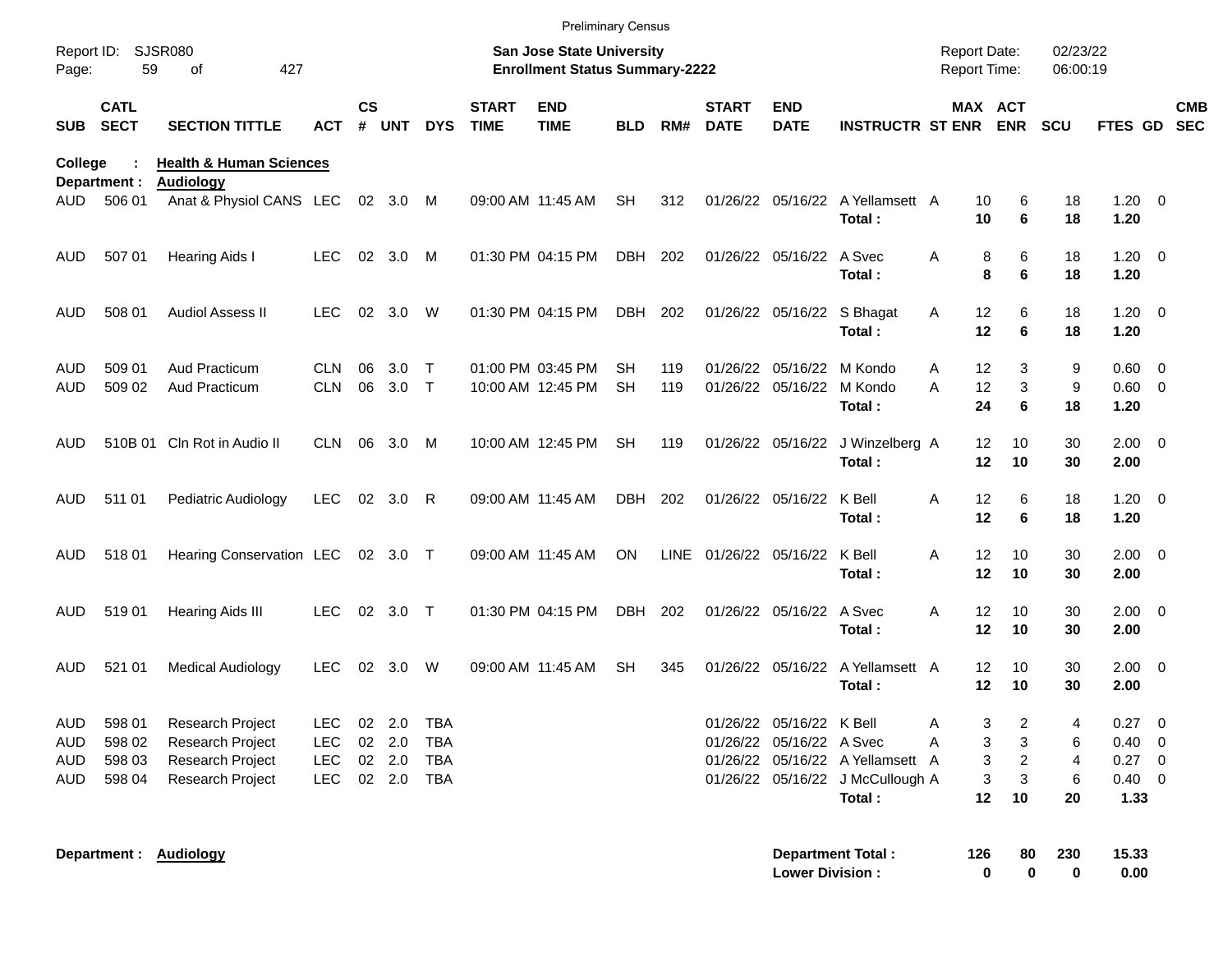|                                          |    |                       |         |                  |            |                             |                                                                           | <b>Preliminary Census</b> |     |                             |                           |                           |                                     |                |                      |               |            |
|------------------------------------------|----|-----------------------|---------|------------------|------------|-----------------------------|---------------------------------------------------------------------------|---------------------------|-----|-----------------------------|---------------------------|---------------------------|-------------------------------------|----------------|----------------------|---------------|------------|
| Report ID: SJSR080<br>Page:              | 60 | of                    | 427     |                  |            |                             | <b>San Jose State University</b><br><b>Enrollment Status Summary-2222</b> |                           |     |                             |                           |                           | <b>Report Date:</b><br>Report Time: |                | 02/23/22<br>06:00:19 |               |            |
| <b>CATL</b><br><b>SECT</b><br><b>SUB</b> |    | <b>SECTION TITTLE</b> | $ACT$ # | СS<br><b>UNT</b> | <b>DYS</b> | <b>START</b><br><b>TIME</b> | <b>END</b><br><b>TIME</b>                                                 | <b>BLD</b>                | RM# | <b>START</b><br><b>DATE</b> | <b>END</b><br><b>DATE</b> | <b>INSTRUCTR ST ENR</b>   | <b>MAX ACT</b>                      | <b>ENR</b>     | <b>SCU</b>           | FTES GD SEC   | <b>CMB</b> |
|                                          |    |                       |         |                  |            |                             |                                                                           |                           |     |                             | <b>Upper Division:</b>    | <b>Graduate Division:</b> | 0<br>126                            | $\bf{0}$<br>80 | 0<br>230             | 0.00<br>15.33 |            |